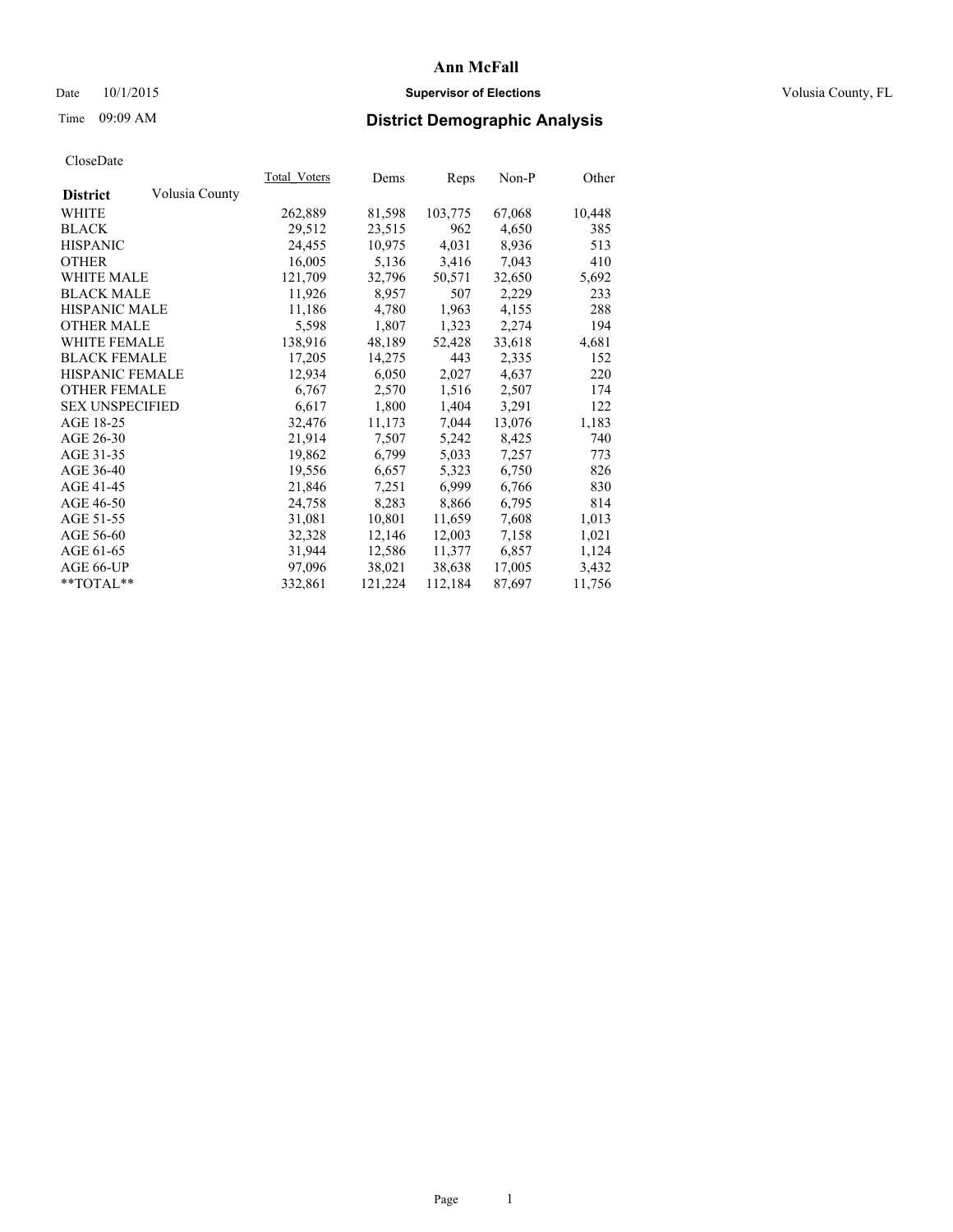# Date  $10/1/2015$  **Supervisor of Elections Supervisor of Elections** Volusia County, FL

|                        |                           | Total Voters | Dems   | Reps   | Non-P  | Other |
|------------------------|---------------------------|--------------|--------|--------|--------|-------|
| <b>District</b>        | County Council District 1 |              |        |        |        |       |
| WHITE                  |                           | 51,867       | 15,582 | 21,874 | 12,209 | 2,202 |
| <b>BLACK</b>           |                           | 4,711        | 3,783  | 155    | 703    | 70    |
| <b>HISPANIC</b>        |                           | 4,770        | 1,996  | 833    | 1,841  | 100   |
| <b>OTHER</b>           |                           | 3,053        | 908    | 752    | 1,311  | 82    |
| <b>WHITE MALE</b>      |                           | 23,710       | 6,132  | 10,488 | 5,906  | 1,184 |
| <b>BLACK MALE</b>      |                           | 1,864        | 1,431  | 68     | 319    | 46    |
| <b>HISPANIC MALE</b>   |                           | 2,050        | 827    | 394    | 785    | 44    |
| <b>OTHER MALE</b>      |                           | 1,045        | 325    | 273    | 408    | 39    |
| <b>WHITE FEMALE</b>    |                           | 27,729       | 9,347  | 11,215 | 6,161  | 1,006 |
| <b>BLACK FEMALE</b>    |                           | 2,788        | 2,312  | 83     | 369    | 24    |
| <b>HISPANIC FEMALE</b> |                           | 2,639        | 1,129  | 427    | 1,028  | 55    |
| <b>OTHER FEMALE</b>    |                           | 1,223        | 430    | 315    | 449    | 29    |
| <b>SEX UNSPECIFIED</b> |                           | 1,352        | 336    | 350    | 639    | 27    |
| AGE 18-25              |                           | 6,326        | 1,805  | 1,545  | 2,703  | 273   |
| AGE 26-30              |                           | 3,997        | 1,212  | 1,085  | 1,567  | 133   |
| AGE 31-35              |                           | 3,825        | 1,206  | 1,127  | 1,344  | 148   |
| AGE 36-40              |                           | 3,832        | 1,198  | 1,198  | 1,263  | 173   |
| AGE 41-45              |                           | 4,254        | 1,322  | 1,467  | 1,281  | 184   |
| AGE 46-50              |                           | 4,731        | 1,537  | 1,867  | 1,173  | 154   |
| AGE 51-55              |                           | 5,953        | 1,957  | 2,438  | 1,342  | 216   |
| AGE 56-60              |                           | 6,048        | 2,167  | 2,458  | 1,215  | 208   |
| AGE 61-65              |                           | 6,106        | 2,372  | 2,334  | 1,159  | 241   |
| AGE 66-UP              |                           | 19,329       | 7.493  | 8,095  | 3,017  | 724   |
| $*$ TOTAL $*$          |                           | 64,401       | 22,269 | 23,614 | 16,064 | 2,454 |
|                        |                           |              |        |        |        |       |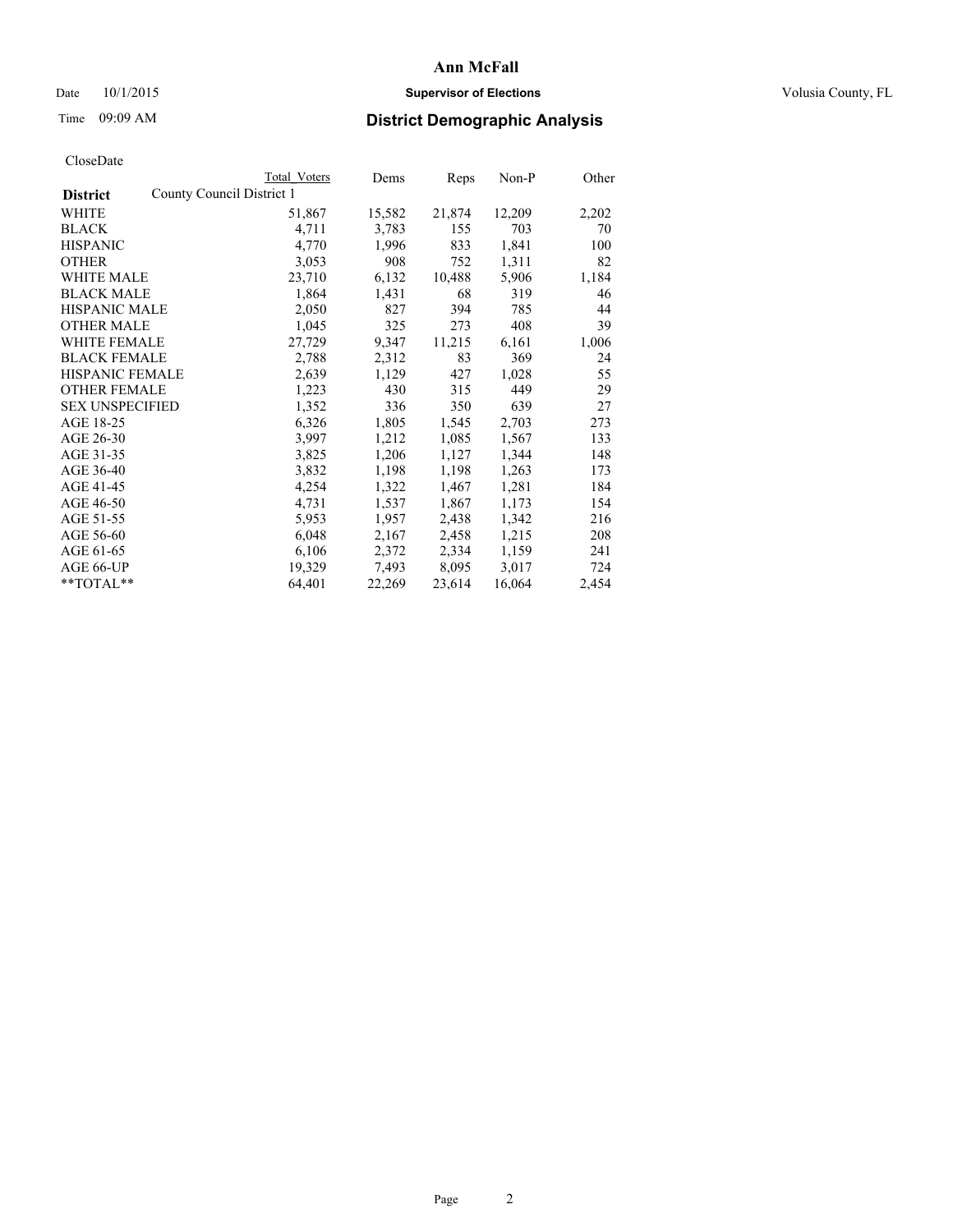# Date  $10/1/2015$  **Supervisor of Elections Supervisor of Elections** Volusia County, FL

|                                              | Total Voters | Dems   | Reps   | Non-P  | Other |
|----------------------------------------------|--------------|--------|--------|--------|-------|
| County Council District 2<br><b>District</b> |              |        |        |        |       |
| WHITE                                        | 50,491       | 16,527 | 18,774 | 13,134 | 2,056 |
| <b>BLACK</b>                                 | 11,088       | 9,092  | 295    | 1,588  | 113   |
| <b>HISPANIC</b>                              | 1,993        | 825    | 393    | 717    | 58    |
| <b>OTHER</b>                                 | 3,445        | 1,247  | 617    | 1,499  | 82    |
| WHITE MALE                                   | 23,598       | 6,740  | 9,275  | 6,415  | 1,168 |
| <b>BLACK MALE</b>                            | 4,334        | 3,391  | 153    | 729    | 61    |
| <b>HISPANIC MALE</b>                         | 930          | 355    | 192    | 349    | 34    |
| <b>OTHER MALE</b>                            | 1,215        | 425    | 240    | 514    | 36    |
| <b>WHITE FEMALE</b>                          | 26,464       | 9,655  | 9,365  | 6,576  | 868   |
| <b>BLACK FEMALE</b>                          | 6,586        | 5,570  | 138    | 826    | 52    |
| HISPANIC FEMALE                              | 1,029        | 459    | 196    | 350    | 24    |
| <b>OTHER FEMALE</b>                          | 1,531        | 637    | 288    | 568    | 38    |
| <b>SEX UNSPECIFIED</b>                       | 1,330        | 459    | 232    | 611    | 28    |
| AGE 18-25                                    | 7.563        | 3,694  | 1,174  | 2,471  | 224   |
| AGE 26-30                                    | 4,885        | 2,021  | 1,015  | 1,695  | 154   |
| AGE 31-35                                    | 3,953        | 1,588  | 846    | 1,364  | 155   |
| AGE 36-40                                    | 3,431        | 1,412  | 785    | 1,105  | 129   |
| AGE 41-45                                    | 3,738        | 1,447  | 1,015  | 1,143  | 133   |
| AGE 46-50                                    | 4,499        | 1,726  | 1,380  | 1,244  | 149   |
| AGE 51-55                                    | 5,754        | 2,315  | 1,885  | 1,377  | 177   |
| AGE 56-60                                    | 6,297        | 2,602  | 2,126  | 1,380  | 189   |
| AGE 61-65                                    | 6,389        | 2,616  | 2,103  | 1,458  | 212   |
| AGE 66-UP                                    | 20,508       | 8,270  | 7,750  | 3,701  | 787   |
| $*$ TOTAL $*$                                | 67,017       | 27,691 | 20,079 | 16,938 | 2,309 |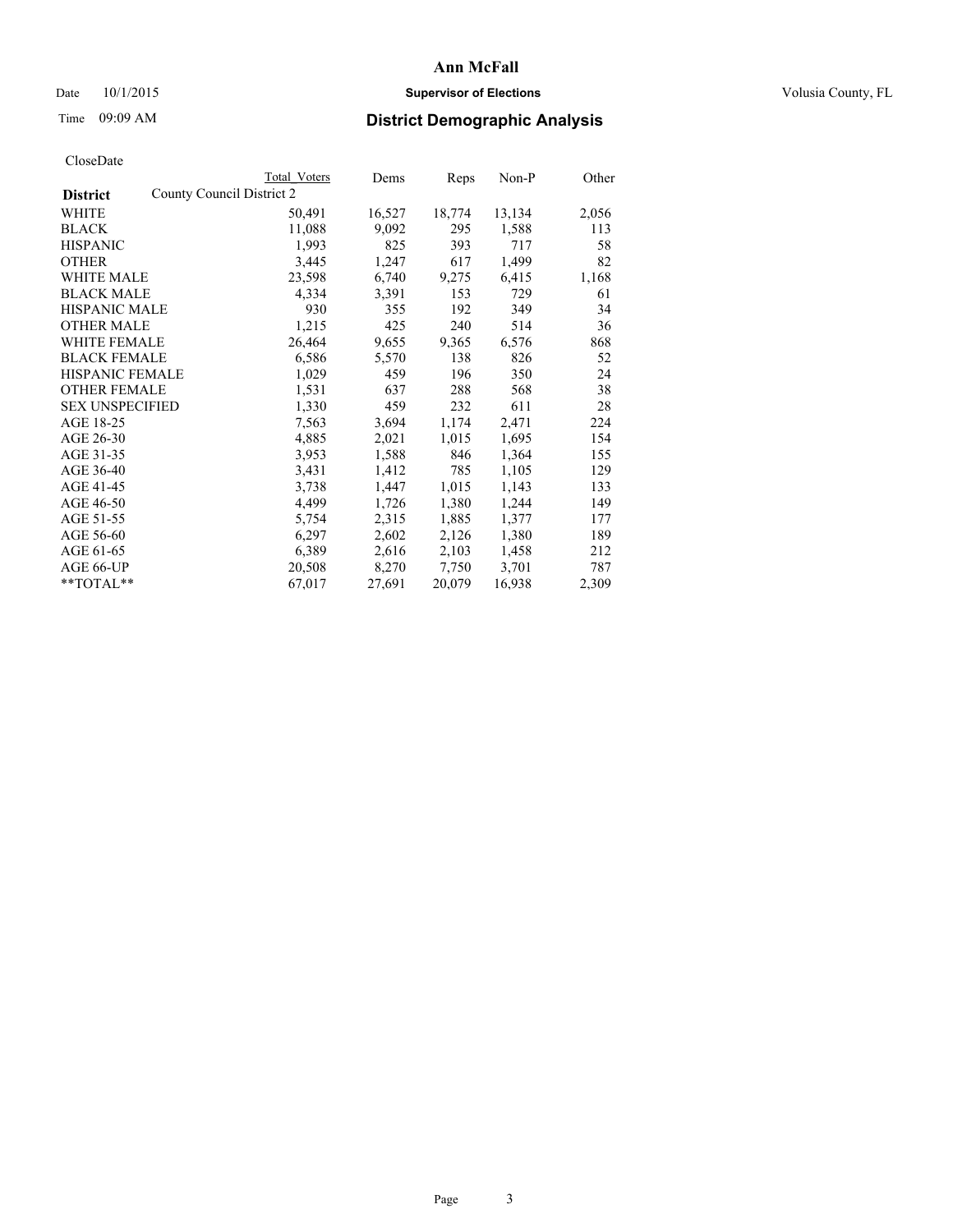# Date  $10/1/2015$  **Supervisor of Elections Supervisor of Elections** Volusia County, FL

| <b>Total Voters</b>       | Dems   | Reps   |        | Other   |
|---------------------------|--------|--------|--------|---------|
| County Council District 3 |        |        |        |         |
| 65,486                    | 20,214 | 25,833 | 17,084 | 2,355   |
| 1,958                     | 1,527  | 71     | 335    | 25      |
| 1,316                     | 480    | 323    | 472    | 41      |
| 2,606                     | 731    | 609    | 1,192  | 74      |
| 30,458                    | 8,170  | 12,719 | 8,301  | 1,268   |
| 864                       | 624    | 38     | 182    | 20      |
| 586                       | 194    | 149    | 222    | 21      |
| 924                       | 262    | 254    | 375    | 33      |
| 34,484                    | 11,873 | 12,935 | 8,601  | 1,075   |
| 1,075                     | 890    | 33     | 147    | 5       |
| 712                       | 278    | 170    | 245    | 19      |
| 1,087                     | 377    | 268    | 408    | 34      |
| 1,175                     | 284    | 270    | 601    | 20      |
| 5,389                     | 1,362  | 1,443  | 2,351  | 233     |
| 3,906                     | 1,119  | 1,042  | 1,613  | 132     |
| 3,646                     | 1,036  | 1,045  | 1,416  | 149     |
| 3,789                     | 1,032  | 1,188  | 1,402  | 167     |
| 4,551                     | 1,299  | 1,660  | 1,439  | 153     |
| 5,069                     | 1,413  | 2,020  | 1,493  | 143     |
| 6,701                     | 2,016  | 2,791  | 1,679  | 215     |
| 7,309                     | 2,483  | 2,896  | 1,704  | 226     |
| 7,608                     | 2,825  | 2,898  | 1,617  | 268     |
| 23,398                    | 8,367  | 9,853  | 4,369  | 809     |
| 71,366                    | 22,952 | 26,836 | 19,083 | 2,495   |
|                           |        |        |        | $Non-P$ |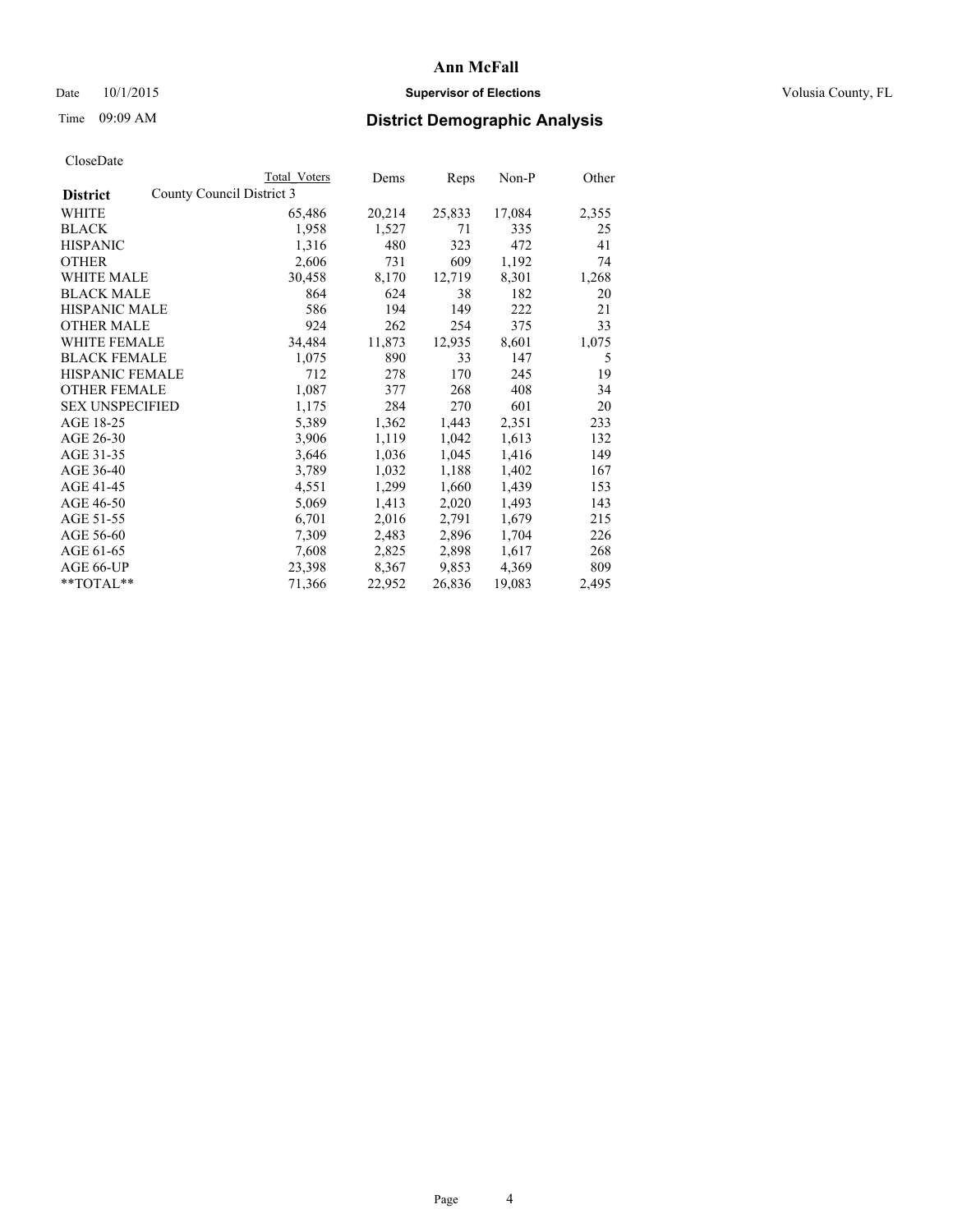# Date  $10/1/2015$  **Supervisor of Elections Supervisor of Elections** Volusia County, FL

|                                              | Total Voters | Dems   | Reps   | Non-P  | Other |
|----------------------------------------------|--------------|--------|--------|--------|-------|
| County Council District 4<br><b>District</b> |              |        |        |        |       |
| <b>WHITE</b>                                 | 54,812       | 17,365 | 21,619 | 13,779 | 2,049 |
| <b>BLACK</b>                                 | 6,275        | 4,998  | 184    | 1,017  | 76    |
| <b>HISPANIC</b>                              | 1,694        | 691    | 363    | 604    | 36    |
| <b>OTHER</b>                                 | 3,295        | 1,065  | 752    | 1,388  | 90    |
| <b>WHITE MALE</b>                            | 25,246       | 6,930  | 10,460 | 6,760  | 1,096 |
| <b>BLACK MALE</b>                            | 2,444        | 1,812  | 98     | 493    | 41    |
| <b>HISPANIC MALE</b>                         | 753          | 272    | 176    | 280    | 25    |
| <b>OTHER MALE</b>                            | 1,171        | 364    | 295    | 465    | 47    |
| <b>WHITE FEMALE</b>                          | 29,111       | 10,332 | 11,003 | 6,841  | 935   |
| <b>BLACK FEMALE</b>                          | 3,764        | 3,135  | 85     | 509    | 35    |
| <b>HISPANIC FEMALE</b>                       | 924          | 414    | 181    | 318    | 11    |
| <b>OTHER FEMALE</b>                          | 1,420        | 534    | 354    | 494    | 38    |
| <b>SEX UNSPECIFIED</b>                       | 1,242        | 326    | 265    | 628    | 23    |
| AGE 18-25                                    | 6,059        | 2,047  | 1,487  | 2,326  | 199   |
| AGE 26-30                                    | 4,173        | 1,528  | 1,013  | 1,501  | 131   |
| AGE 31-35                                    | 3,625        | 1,318  | 922    | 1,263  | 122   |
| AGE 36-40                                    | 3,481        | 1,220  | 975    | 1,145  | 141   |
| AGE 41-45                                    | 4,020        | 1,330  | 1,293  | 1,236  | 161   |
| AGE 46-50                                    | 4,829        | 1,604  | 1,780  | 1,282  | 163   |
| AGE 51-55                                    | 6,158        | 2,138  | 2,302  | 1,515  | 203   |
| AGE 56-60                                    | 6,524        | 2,479  | 2,399  | 1,448  | 198   |
| AGE 61-65                                    | 6,624        | 2,551  | 2,361  | 1,468  | 244   |
| AGE 66-UP                                    | 20,583       | 7,904  | 8,386  | 3,604  | 689   |
| $*$ TOTAL $*$                                | 66,076       | 24,119 | 22,918 | 16,788 | 2,251 |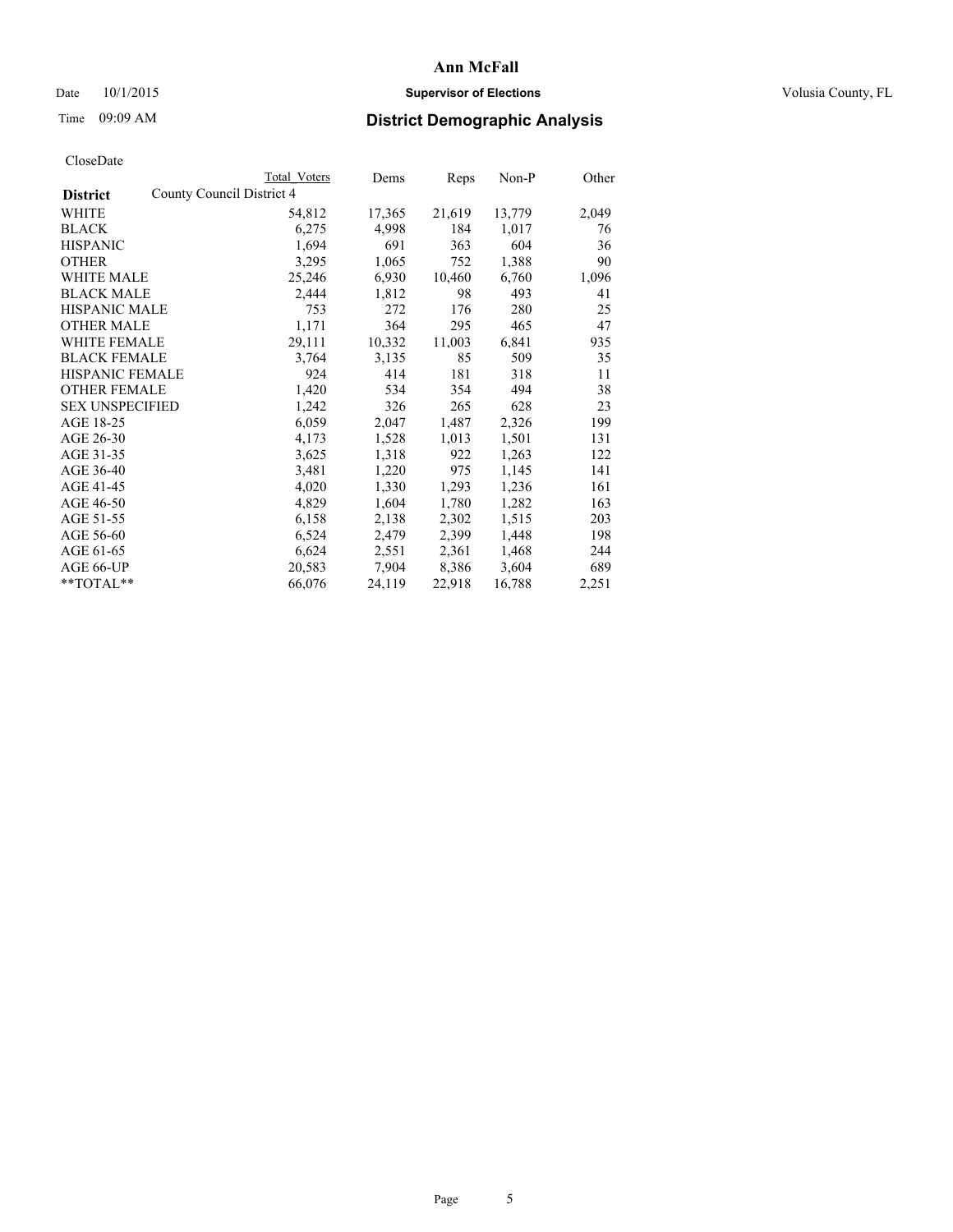# Date  $10/1/2015$  **Supervisor of Elections Supervisor of Elections** Volusia County, FL

|                        | Total Voters              | Dems   | Reps   | Non-P  | Other |
|------------------------|---------------------------|--------|--------|--------|-------|
| <b>District</b>        | County Council District 5 |        |        |        |       |
| WHITE                  | 40,233                    | 11,910 | 15,675 | 10,862 | 1,786 |
| <b>BLACK</b>           | 5,480                     | 4,115  | 257    | 1,007  | 101   |
| <b>HISPANIC</b>        | 14,682                    | 6,983  | 2,119  | 5,302  | 278   |
| <b>OTHER</b>           | 3,606                     | 1,185  | 686    | 1,653  | 82    |
| WHITE MALE             | 18,697                    | 4,824  | 7,629  | 5,268  | 976   |
| <b>BLACK MALE</b>      | 2,420                     | 1,699  | 150    | 506    | 65    |
| <b>HISPANIC MALE</b>   | 6,867                     | 3,132  | 1,052  | 2,519  | 164   |
| <b>OTHER MALE</b>      | 1,243                     | 431    | 261    | 512    | 39    |
| <b>WHITE FEMALE</b>    | 21,128                    | 6,982  | 7,910  | 5,439  | 797   |
| <b>BLACK FEMALE</b>    | 2,992                     | 2,368  | 104    | 484    | 36    |
| HISPANIC FEMALE        | 7,630                     | 3,770  | 1,053  | 2,696  | 111   |
| <b>OTHER FEMALE</b>    | 1,506                     | 592    | 291    | 588    | 35    |
| <b>SEX UNSPECIFIED</b> | 1,518                     | 395    | 287    | 812    | 24    |
| AGE 18-25              | 7,139                     | 2,265  | 1,395  | 3,225  | 254   |
| AGE 26-30              | 4,953                     | 1,627  | 1,087  | 2,049  | 190   |
| AGE 31-35              | 4,813                     | 1,651  | 1,093  | 1,870  | 199   |
| AGE 36-40              | 5,023                     | 1,795  | 1,177  | 1,835  | 216   |
| AGE 41-45              | 5,283                     | 1,853  | 1,564  | 1,667  | 199   |
| AGE 46-50              | 5,630                     | 2,003  | 1,819  | 1,603  | 205   |
| AGE 51-55              | 6,515                     | 2,375  | 2,243  | 1,695  | 202   |
| AGE 56-60              | 6,150                     | 2,415  | 2,124  | 1,411  | 200   |
| AGE 61-65              | 5,217                     | 2,222  | 1,681  | 1,155  | 159   |
| AGE 66-UP              | 13,278                    | 5,987  | 4,554  | 2,314  | 423   |
| $*$ TOTAL $*$          | 64,001                    | 24,193 | 18,737 | 18,824 | 2,247 |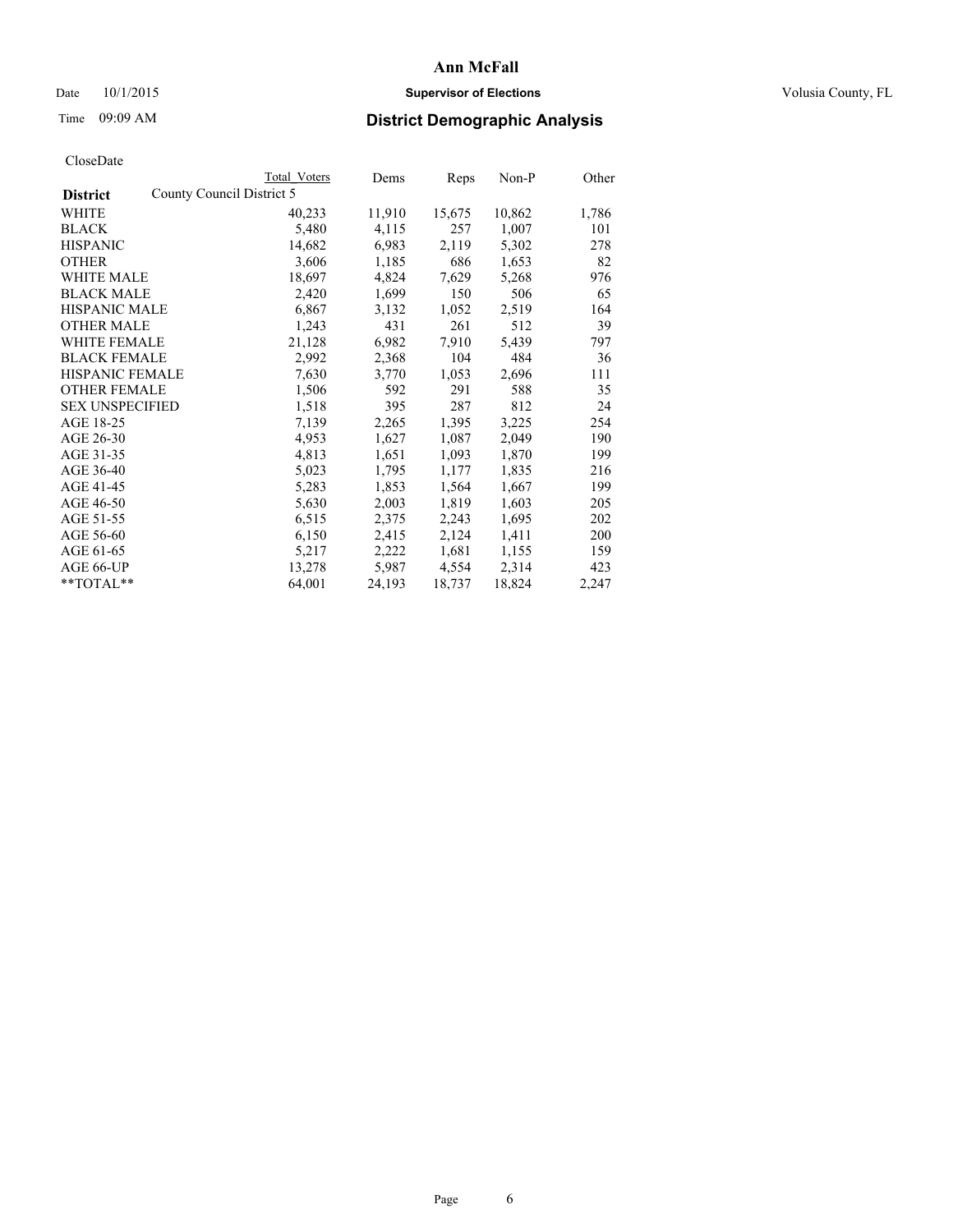# Date  $10/1/2015$  **Supervisor of Elections Supervisor of Elections** Volusia County, FL

# Time 09:09 AM **District Demographic Analysis**

|                        |                              | <b>Total Voters</b> | Dems           | Reps | Non-P | Other          |
|------------------------|------------------------------|---------------------|----------------|------|-------|----------------|
| <b>District</b>        | Indigo Community Development |                     |                |      |       |                |
| WHITE                  |                              | 1,052               | 242            | 522  | 246   | 42             |
| <b>BLACK</b>           |                              | 122                 | 86             | 10   | 25    | 1              |
| <b>HISPANIC</b>        |                              | 66                  | 26             | 9    | 29    | 2              |
| <b>OTHER</b>           |                              | 92                  | 22             | 27   | 41    | $\overline{2}$ |
| WHITE MALE             |                              | 513                 | 99             | 266  | 123   | 25             |
| <b>BLACK MALE</b>      |                              | 57                  | 35             | 7    | 15    | $\theta$       |
| <b>HISPANIC MALE</b>   |                              | 26                  | 9              | 4    | 12    | 1              |
| <b>OTHER MALE</b>      |                              | 28                  | $\overline{4}$ | 11   | 12    | 1              |
| WHITE FEMALE           |                              | 532                 | 143            | 252  | 121   | 16             |
| <b>BLACK FEMALE</b>    |                              | 64                  | 50             | 3    | 10    |                |
| <b>HISPANIC FEMALE</b> |                              | 40                  | 17             | 5    | 17    | 1              |
| <b>OTHER FEMALE</b>    |                              | 49                  | 13             | 14   | 21    |                |
| <b>SEX UNSPECIFIED</b> |                              | 22                  | 6              | 5    | 10    | 1              |
| AGE 18-25              |                              | 95                  | 21             | 40   | 31    | 3              |
| AGE 26-30              |                              | 95                  | 21             | 35   | 31    | 8              |
| AGE 31-35              |                              | 99                  | 26             | 33   | 38    | $\overline{c}$ |
| AGE 36-40              |                              | 105                 | 35             | 38   | 32    | $\mathbf{0}$   |
| AGE 41-45              |                              | 105                 | 29             | 50   | 23    | 3              |
| AGE 46-50              |                              | 93                  | 26             | 38   | 25    | 4              |
| AGE 51-55              |                              | 121                 | 33             | 57   | 29    | $\overline{c}$ |
| AGE 56-60              |                              | 136                 | 42             | 58   | 34    | $\overline{c}$ |
| AGE 61-65              |                              | 146                 | 48             | 59   | 32    | 7              |
| AGE 66-UP              |                              | 337                 | 95             | 160  | 66    | 16             |
| **TOTAL**              |                              | 1,332               | 376            | 568  | 341   | 47             |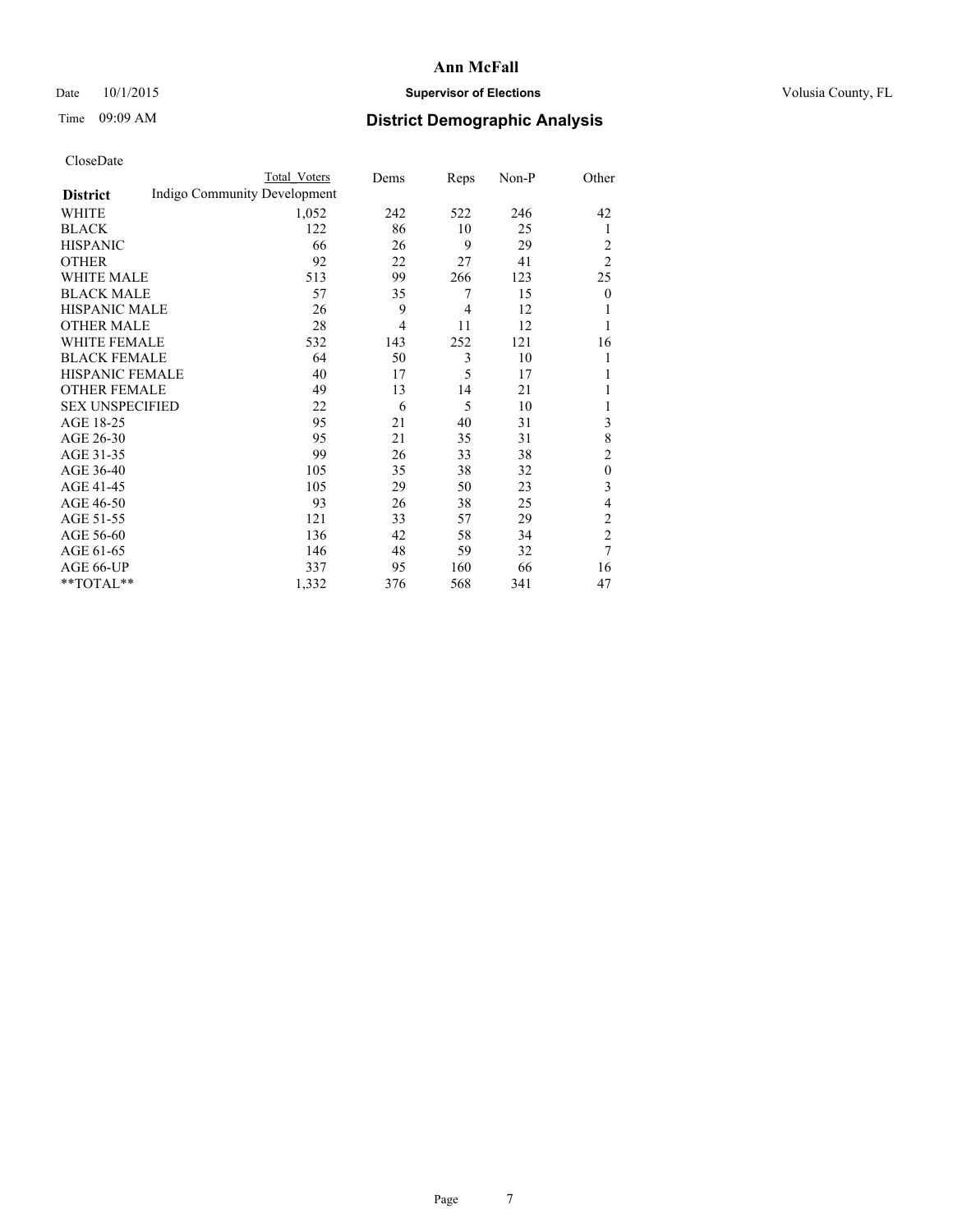# Date  $10/1/2015$  **Supervisor of Elections Supervisor of Elections** Volusia County, FL

# Time 09:09 AM **District Demographic Analysis**

|                        |                          | <b>Total Voters</b> | Dems   | Reps   | Non-P  | Other |
|------------------------|--------------------------|---------------------|--------|--------|--------|-------|
| <b>District</b>        | Congressional District 6 |                     |        |        |        |       |
| <b>WHITE</b>           |                          | 205,154             | 64,811 | 80,624 | 51,849 | 7,870 |
| <b>BLACK</b>           |                          | 23,170              | 18,726 | 676    | 3,502  | 266   |
| <b>HISPANIC</b>        |                          | 7,579               | 3,030  | 1,523  | 2,825  | 201   |
| <b>OTHER</b>           |                          | 11,314              | 3,635  | 2,463  | 4,914  | 302   |
| WHITE MALE             |                          | 95,052              | 26,084 | 39,377 | 25,295 | 4,296 |
| <b>BLACK MALE</b>      |                          | 9,149               | 7,007  | 347    | 1,639  | 156   |
| <b>HISPANIC MALE</b>   |                          | 3,385               | 1,267  | 710    | 1,295  | 113   |
| <b>OTHER MALE</b>      |                          | 3,965               | 1,254  | 961    | 1,608  | 142   |
| <b>WHITE FEMALE</b>    |                          | 108,414             | 38,252 | 40,676 | 25,968 | 3,518 |
| <b>BLACK FEMALE</b>    |                          | 13,721              | 11,494 | 320    | 1,797  | 110   |
| <b>HISPANIC FEMALE</b> |                          | 4,082               | 1,720  | 791    | 1,485  | 86    |
| <b>OTHER FEMALE</b>    |                          | 4,837               | 1,828  | 1,115  | 1,764  | 130   |
| <b>SEX UNSPECIFIED</b> |                          | 4,610               | 1,296  | 988    | 2,238  | 88    |
| AGE 18-25              |                          | 23,384              | 8,420  | 5,159  | 8,976  | 829   |
| AGE 26-30              |                          | 15,641              | 5,524  | 3,772  | 5,841  | 504   |
| AGE 31-35              |                          | 13,765              | 4,797  | 3,542  | 4,905  | 521   |
| AGE 36-40              |                          | 13,244              | 4,462  | 3,754  | 4,470  | 558   |
| AGE 41-45              |                          | 15,113              | 4,974  | 4,926  | 4,642  | 571   |
| AGE 46-50              |                          | 17,488              | 5,788  | 6,408  | 4,744  | 548   |
| AGE 51-55              |                          | 22,544              | 7,842  | 8,582  | 5,390  | 730   |
| AGE 56-60              |                          | 24,190              | 9,091  | 9,051  | 5,302  | 746   |
| AGE 61-65              |                          | 24,728              | 9,648  | 8,908  | 5,283  | 889   |
| AGE 66-UP              |                          | 77,120              | 29,656 | 31,184 | 13,537 | 2,743 |
| $*$ TOTAL $*$          |                          | 247,217             | 90,202 | 85,286 | 63,090 | 8,639 |
|                        |                          |                     |        |        |        |       |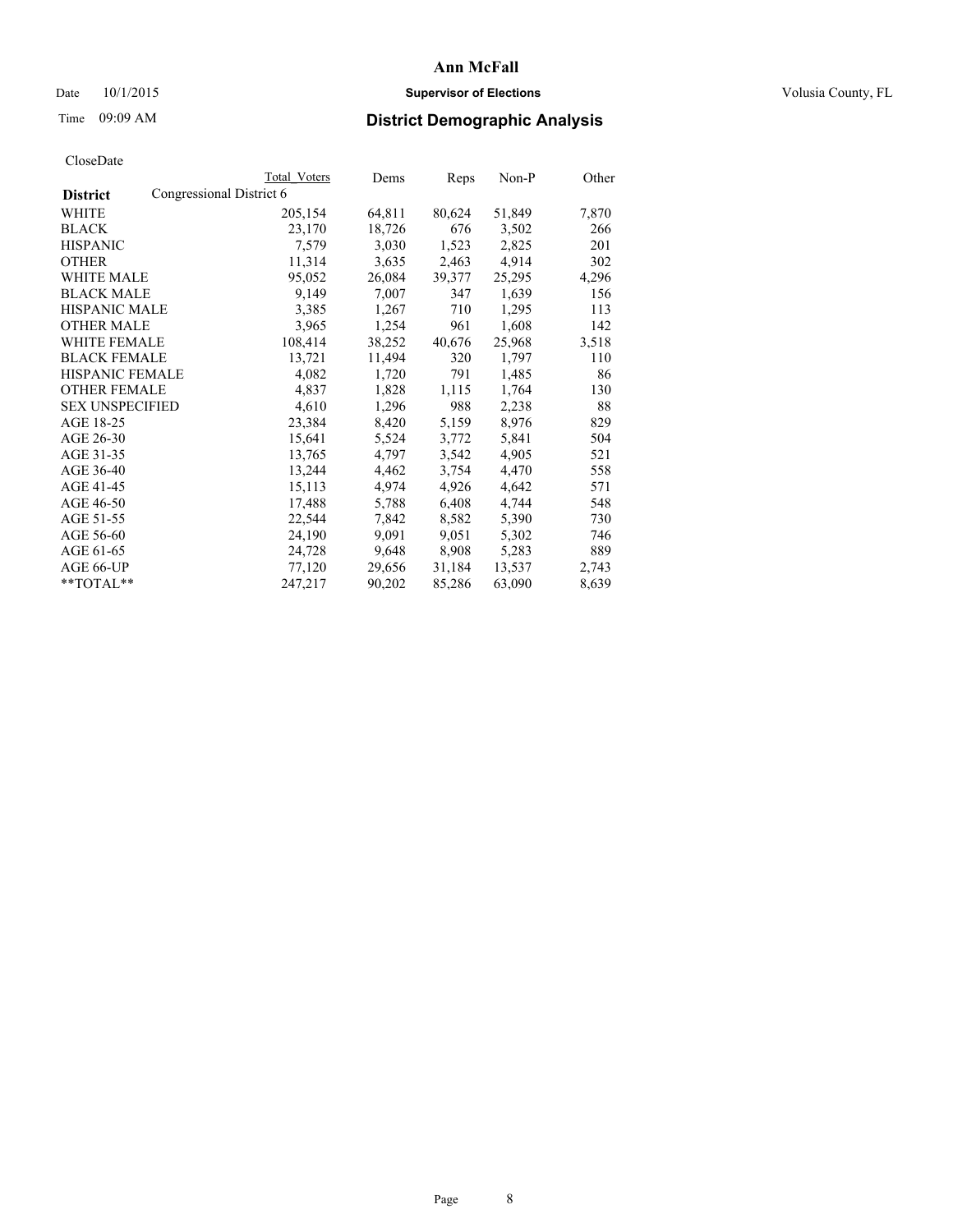# Date  $10/1/2015$  **Supervisor of Elections Supervisor of Elections** Volusia County, FL

# Time 09:09 AM **District Demographic Analysis**

|                                             | <b>Total Voters</b> | Dems   | Reps   | $Non-P$ | Other |
|---------------------------------------------|---------------------|--------|--------|---------|-------|
| Congressional District 7<br><b>District</b> |                     |        |        |         |       |
| WHITE                                       | 57,735              | 16,787 | 23,151 | 15,219  | 2,578 |
| <b>BLACK</b>                                | 6,342               | 4,789  | 286    | 1,148   | 119   |
| <b>HISPANIC</b>                             | 16,876              | 7,945  | 2,508  | 6,111   | 312   |
| <b>OTHER</b>                                | 4,691               | 1,501  | 953    | 2,129   | 108   |
| WHITE MALE                                  | 26,657              | 6,712  | 11,194 | 7,355   | 1,396 |
| <b>BLACK MALE</b>                           | 2,777               | 1,950  | 160    | 590     | 77    |
| <b>HISPANIC MALE</b>                        | 7,801               | 3,513  | 1,253  | 2,860   | 175   |
| <b>OTHER MALE</b>                           | 1,633               | 553    | 362    | 666     | 52    |
| <b>WHITE FEMALE</b>                         | 30,502              | 9,937  | 11,752 | 7,650   | 1,163 |
| <b>BLACK FEMALE</b>                         | 3,484               | 2,781  | 123    | 538     | 42    |
| HISPANIC FEMALE                             | 8,852               | 4,330  | 1,236  | 3,152   | 134   |
| <b>OTHER FEMALE</b>                         | 1,930               | 742    | 401    | 743     | 44    |
| <b>SEX UNSPECIFIED</b>                      | 2,007               | 504    | 416    | 1,053   | 34    |
| AGE 18-25                                   | 9,092               | 2,753  | 1,885  | 4,100   | 354   |
| AGE 26-30                                   | 6,273               | 1,983  | 1,470  | 2,584   | 236   |
| AGE 31-35                                   | 6,097               | 2,002  | 1,491  | 2,352   | 252   |
| AGE 36-40                                   | 6,312               | 2,195  | 1,569  | 2,280   | 268   |
| AGE 41-45                                   | 6,733               | 2,277  | 2,073  | 2,124   | 259   |
| AGE 46-50                                   | 7,270               | 2,495  | 2,458  | 2,051   | 266   |
| AGE 51-55                                   | 8,537               | 2,959  | 3,077  | 2,218   | 283   |
| AGE 56-60                                   | 8,138               | 3,055  | 2,952  | 1,856   | 275   |
| AGE 61-65                                   | 7,216               | 2,938  | 2,469  | 1,574   | 235   |
| AGE 66-UP                                   | 19,976              | 8,365  | 7,454  | 3,468   | 689   |
| $*$ TOTAL $*$                               | 85,644              | 31,022 | 26,898 | 24,607  | 3,117 |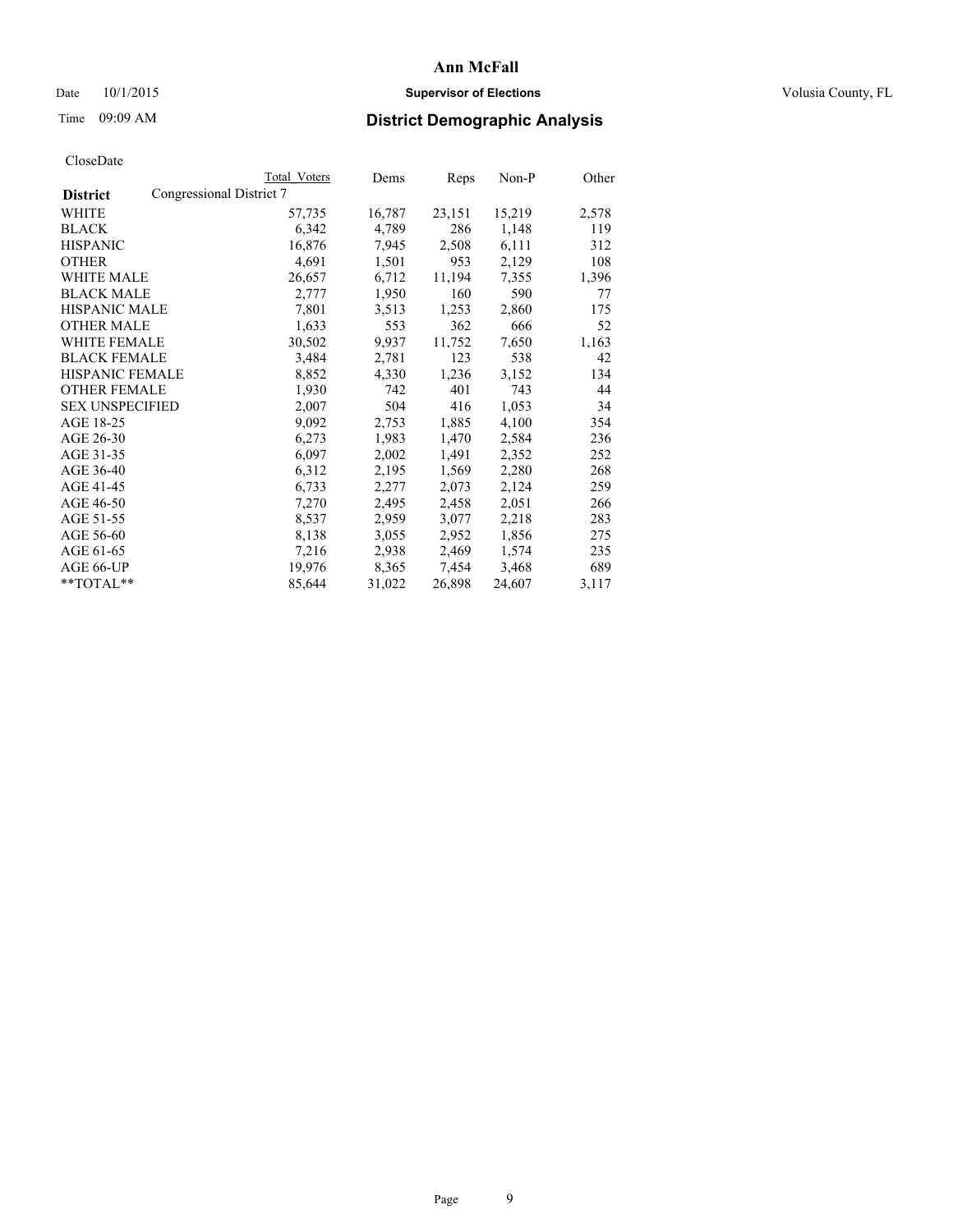# Date  $10/1/2015$  **Supervisor of Elections Supervisor of Elections** Volusia County, FL

# Time 09:09 AM **District Demographic Analysis**

|                                        | <b>Total Voters</b> | Dems   | Reps   | Non-P  | Other |
|----------------------------------------|---------------------|--------|--------|--------|-------|
| Unincorporated Area<br><b>District</b> |                     |        |        |        |       |
| WHITE                                  | 65,583              | 19,803 | 27,111 | 16,056 | 2,613 |
| <b>BLACK</b>                           | 2,538               | 2,018  | 90     | 403    | 27    |
| <b>HISPANIC</b>                        | 2,935               | 1,148  | 594    | 1,127  | 66    |
| <b>OTHER</b>                           | 3,114               | 822    | 843    | 1,365  | 84    |
| WHITE MALE                             | 30,947              | 8,103  | 13,520 | 7,892  | 1,432 |
| <b>BLACK MALE</b>                      | 1,098               | 824    | 47     | 210    | 17    |
| <b>HISPANIC MALE</b>                   | 1,338               | 499    | 278    | 526    | 35    |
| <b>OTHER MALE</b>                      | 1,093               | 284    | 332    | 435    | 42    |
| WHITE FEMALE                           | 34,059              | 11,572 | 13,361 | 7,959  | 1,167 |
| <b>BLACK FEMALE</b>                    | 1,415               | 1,175  | 43     | 187    | 10    |
| <b>HISPANIC FEMALE</b>                 | 1,542               | 621    | 307    | 584    | 30    |
| <b>OTHER FEMALE</b>                    | 1,221               | 407    | 350    | 435    | 29    |
| <b>SEX UNSPECIFIED</b>                 | 1,456               | 306    | 400    | 722    | 28    |
| AGE 18-25                              | 6,185               | 1,505  | 1,791  | 2,623  | 266   |
| AGE 26-30                              | 4,253               | 1,153  | 1,233  | 1,698  | 169   |
| AGE 31-35                              | 3,874               | 1,130  | 1,144  | 1,444  | 156   |
| AGE 36-40                              | 3,867               | 1,098  | 1,222  | 1,361  | 186   |
| AGE 41-45                              | 4,604               | 1,230  | 1,740  | 1,448  | 186   |
| AGE 46-50                              | 5,582               | 1,570  | 2,309  | 1,508  | 195   |
| AGE 51-55                              | 7,532               | 2,201  | 3,250  | 1,827  | 254   |
| AGE 56-60                              | 7,837               | 2,667  | 3,243  | 1,647  | 280   |
| AGE 61-65                              | 7,792               | 2,810  | 3,067  | 1,600  | 315   |
| AGE 66-UP                              | 22,644              | 8,427  | 9,639  | 3,795  | 783   |
| $*$ TOTAL $*$                          | 74,170              | 23,791 | 28,638 | 18,951 | 2,790 |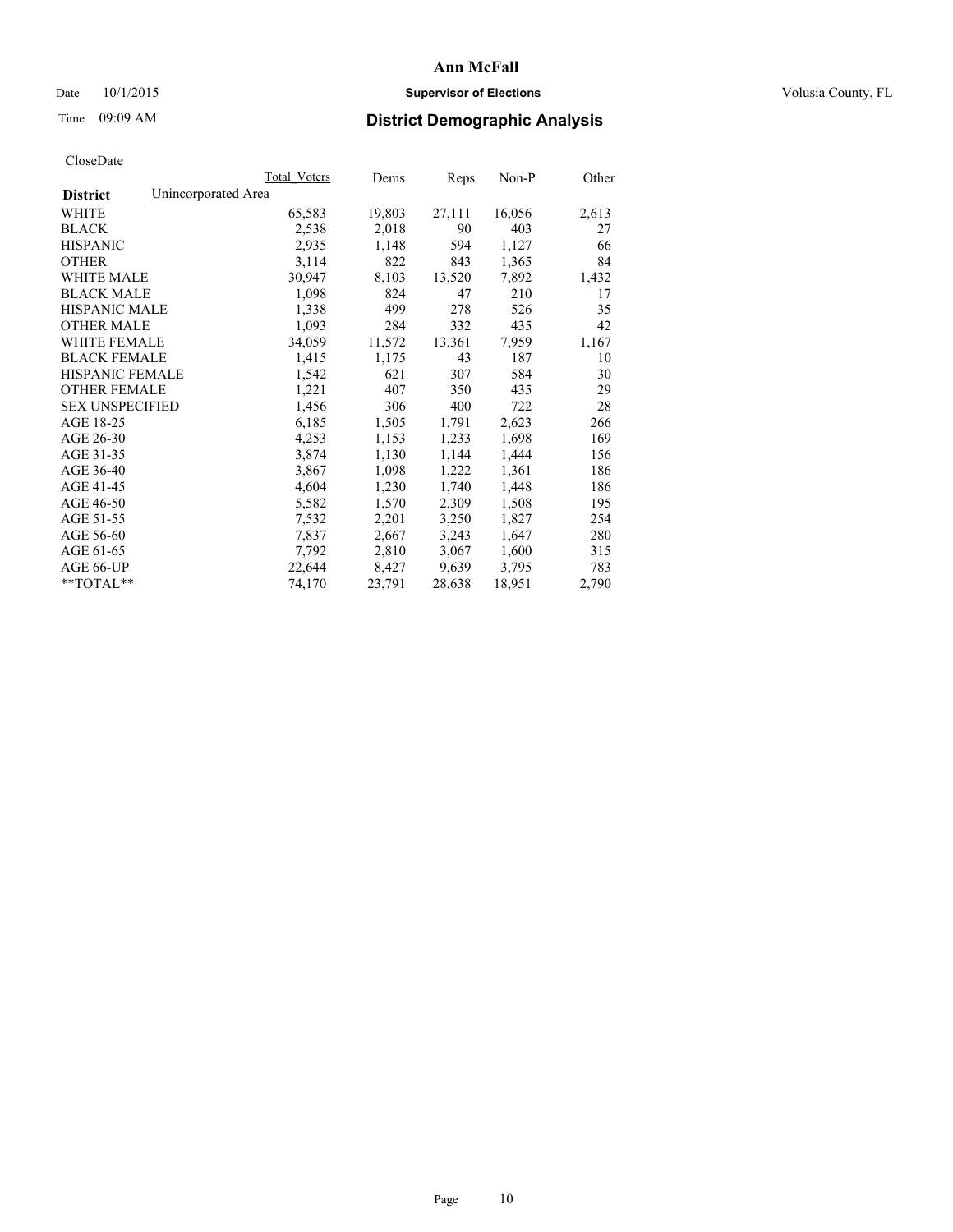# Date  $10/1/2015$  **Supervisor of Elections Supervisor of Elections** Volusia County, FL

# Time 09:09 AM **District Demographic Analysis**

|                        |               | Total Voters | Dems   | Reps  | $Non-P$ | Other |
|------------------------|---------------|--------------|--------|-------|---------|-------|
| <b>District</b>        | Daytona Beach |              |        |       |         |       |
| <b>WHITE</b>           |               | 21,935       | 7,357  | 7.769 | 5,909   | 900   |
| <b>BLACK</b>           |               | 13,346       | 11,041 | 308   | 1,877   | 120   |
| <b>HISPANIC</b>        |               | 1,333        | 605    | 203   | 491     | 34    |
| <b>OTHER</b>           |               | 2,376        | 967    | 325   | 1,026   | 58    |
| <b>WHITE MALE</b>      |               | 10,569       | 3,075  | 3,966 | 2,993   | 535   |
| <b>BLACK MALE</b>      |               | 5,146        | 4,056  | 165   | 861     | 64    |
| <b>HISPANIC MALE</b>   |               | 625          | 261    | 97    | 243     | 24    |
| <b>OTHER MALE</b>      |               | 795          | 312    | 131   | 329     | 23    |
| <b>WHITE FEMALE</b>    |               | 11,198       | 4,229  | 3,761 | 2,850   | 358   |
| <b>BLACK FEMALE</b>    |               | 8,010        | 6,836  | 141   | 977     | 56    |
| HISPANIC FEMALE        |               | 694          | 339    | 105   | 240     | 10    |
| <b>OTHER FEMALE</b>    |               | 1,076        | 497    | 156   | 394     | 29    |
| <b>SEX UNSPECIFIED</b> |               | 876          | 365    | 82    | 416     | 13    |
| AGE 18-25              |               | 6,258        | 3,636  | 660   | 1,830   | 132   |
| AGE 26-30              |               | 3,519        | 1,779  | 514   | 1,128   | 98    |
| AGE 31-35              |               | 2,647        | 1,298  | 431   | 833     | 85    |
| AGE 36-40              |               | 2,184        | 1,122  | 371   | 636     | 55    |
| AGE 41-45              |               | 2,296        | 1,110  | 474   | 649     | 63    |
| AGE 46-50              |               | 2,643        | 1,280  | 599   | 677     | 87    |
| AGE 51-55              |               | 3,250        | 1,615  | 808   | 734     | 93    |
| AGE 56-60              |               | 3,383        | 1,765  | 858   | 673     | 87    |
| AGE 61-65              |               | 3,353        | 1,653  | 900   | 691     | 109   |
| AGE 66-UP              |               | 9,457        | 4,712  | 2,990 | 1,452   | 303   |
| **TOTAL**              |               | 38,990       | 19,970 | 8,605 | 9,303   | 1,112 |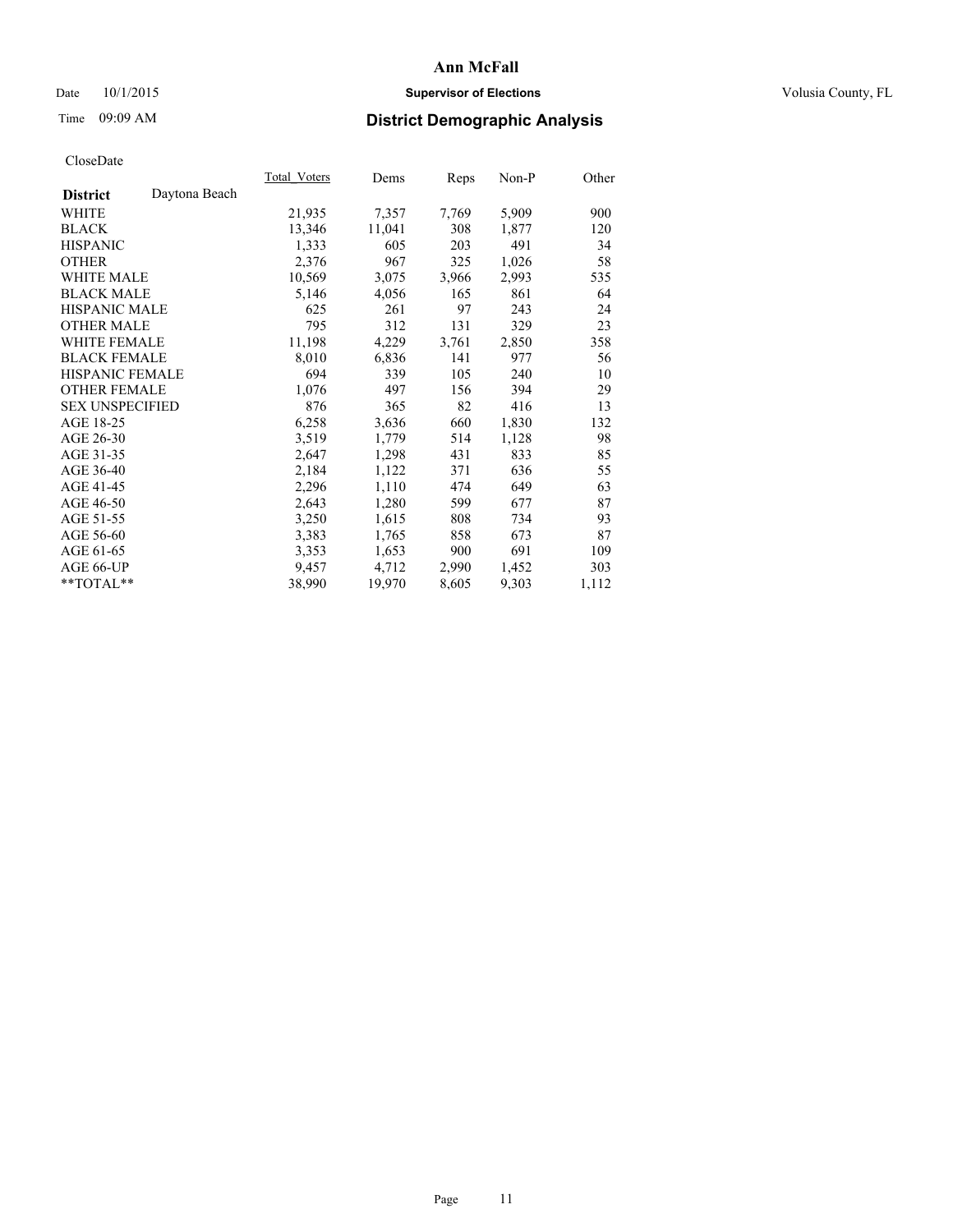# Date  $10/1/2015$  **Supervisor of Elections Supervisor of Elections** Volusia County, FL

# Time 09:09 AM **District Demographic Analysis**

|                                         | Total Voters | Dems | Reps  | Non-P | Other            |
|-----------------------------------------|--------------|------|-------|-------|------------------|
| Daytona Beach Shores<br><b>District</b> |              |      |       |       |                  |
| WHITE                                   | 3,564        | 894  | 1,702 | 818   | 150              |
| <b>BLACK</b>                            | 53           | 31   | 4     | 14    | 4                |
| <b>HISPANIC</b>                         | 83           | 17   | 38    | 26    | 2                |
| <b>OTHER</b>                            | 188          | 56   | 59    | 65    | 8                |
| WHITE MALE                              | 1,728        | 384  | 834   | 422   | 88               |
| <b>BLACK MALE</b>                       | 25           | 15   | 1     | 7     | 2                |
| <b>HISPANIC MALE</b>                    | 34           | 3    | 18    | 13    | $\boldsymbol{0}$ |
| <b>OTHER MALE</b>                       | 75           | 25   | 23    | 24    | 3                |
| <b>WHITE FEMALE</b>                     | 1,812        | 503  | 854   | 394   | 61               |
| <b>BLACK FEMALE</b>                     | 27           | 16   | 3     | 6     | 2                |
| <b>HISPANIC FEMALE</b>                  | 48           | 14   | 19    | 13    | $\overline{2}$   |
| <b>OTHER FEMALE</b>                     | 91           | 28   | 28    | 30    | 5                |
| <b>SEX UNSPECIFIED</b>                  | 48           | 10   | 23    | 14    | 1                |
| AGE 18-25                               | 123          | 19   | 47    | 47    | 10               |
| AGE 26-30                               | 106          | 23   | 43    | 34    | 6                |
| AGE 31-35                               | 98           | 25   | 23    | 43    | 7                |
| AGE 36-40                               | 95           | 31   | 32    | 24    | 8                |
| AGE 41-45                               | 94           | 18   | 27    | 43    | 6                |
| AGE 46-50                               | 194          | 43   | 82    | 63    | 6                |
| AGE 51-55                               | 278          | 72   | 126   | 65    | 15               |
| AGE 56-60                               | 355          | 85   | 185   | 77    | 8                |
| AGE 61-65                               | 462          | 114  | 211   | 117   | 20               |
| AGE 66-UP                               | 2,083        | 568  | 1,027 | 410   | 78               |
| **TOTAL**                               | 3,888        | 998  | 1,803 | 923   | 164              |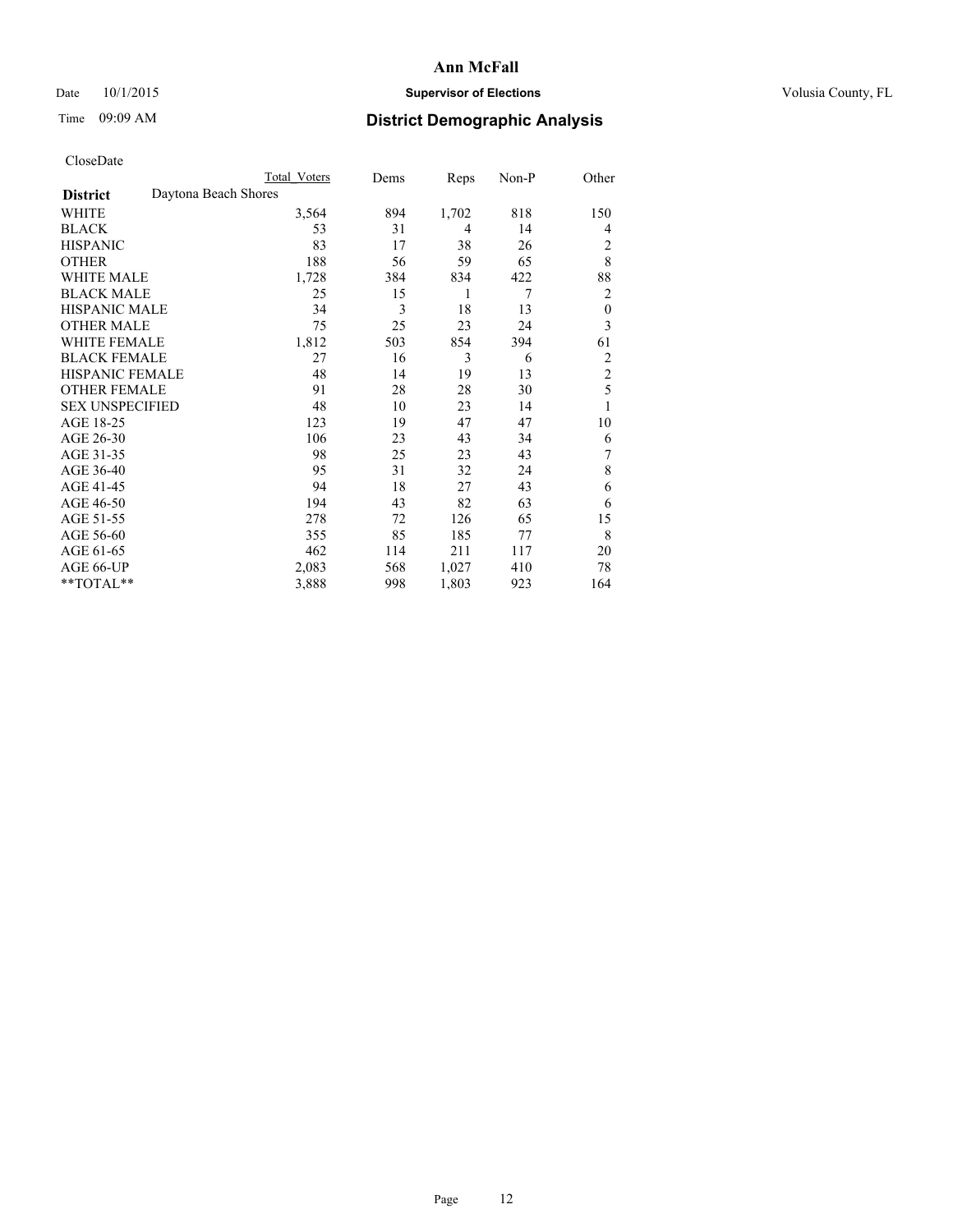# Date  $10/1/2015$  **Supervisor of Elections Supervisor of Elections** Volusia County, FL

| CloseDate |
|-----------|
|-----------|

|                        |        | Total Voters | Dems  | Reps  | Non-P | Other       |
|------------------------|--------|--------------|-------|-------|-------|-------------|
| <b>District</b>        | DeBary |              |       |       |       |             |
| WHITE                  |        | 11,572       | 2,957 | 5,356 | 2,773 | 486         |
| <b>BLACK</b>           |        | 482          | 373   | 19    | 78    | 12          |
| <b>HISPANIC</b>        |        | 998          | 405   | 247   | 329   | 17          |
| <b>OTHER</b>           |        | 743          | 221   | 191   | 313   | 18          |
| <b>WHITE MALE</b>      |        | 5,454        | 1,184 | 2,629 | 1,373 | 268         |
| <b>BLACK MALE</b>      |        | 216          | 152   | 5     | 51    | 8           |
| <b>HISPANIC MALE</b>   |        | 431          | 160   | 117   | 145   | 9           |
| <b>OTHER MALE</b>      |        | 249          | 73    | 74    | 93    | 9           |
| <b>WHITE FEMALE</b>    |        | 5,998        | 1,751 | 2,679 | 1,356 | 212         |
| <b>BLACK FEMALE</b>    |        | 257          | 214   | 14    | 25    | 4           |
| HISPANIC FEMALE        |        | 546          | 233   | 128   | 177   | 8           |
| <b>OTHER FEMALE</b>    |        | 324          | 110   | 88    | 118   | $\,$ 8 $\,$ |
| <b>SEX UNSPECIFIED</b> |        | 320          | 79    | 79    | 155   | 7           |
| AGE 18-25              |        | 1,147        | 268   | 348   | 482   | 49          |
| AGE 26-30              |        | 713          | 174   | 229   | 286   | 24          |
| AGE 31-35              |        | 752          | 182   | 281   | 257   | 32          |
| AGE 36-40              |        | 806          | 218   | 291   | 268   | 29          |
| AGE 41-45              |        | 957          | 251   | 367   | 285   | 54          |
| AGE 46-50              |        | 1,114        | 291   | 492   | 291   | 40          |
| AGE 51-55              |        | 1,351        | 346   | 632   | 322   | 51          |
| AGE 56-60              |        | 1,383        | 397   | 623   | 318   | 45          |
| AGE 61-65              |        | 1,445        | 485   | 628   | 286   | 46          |
| AGE 66-UP              |        | 4,127        | 1,344 | 1,922 | 698   | 163         |
| **TOTAL**              |        | 13,795       | 3,956 | 5,813 | 3,493 | 533         |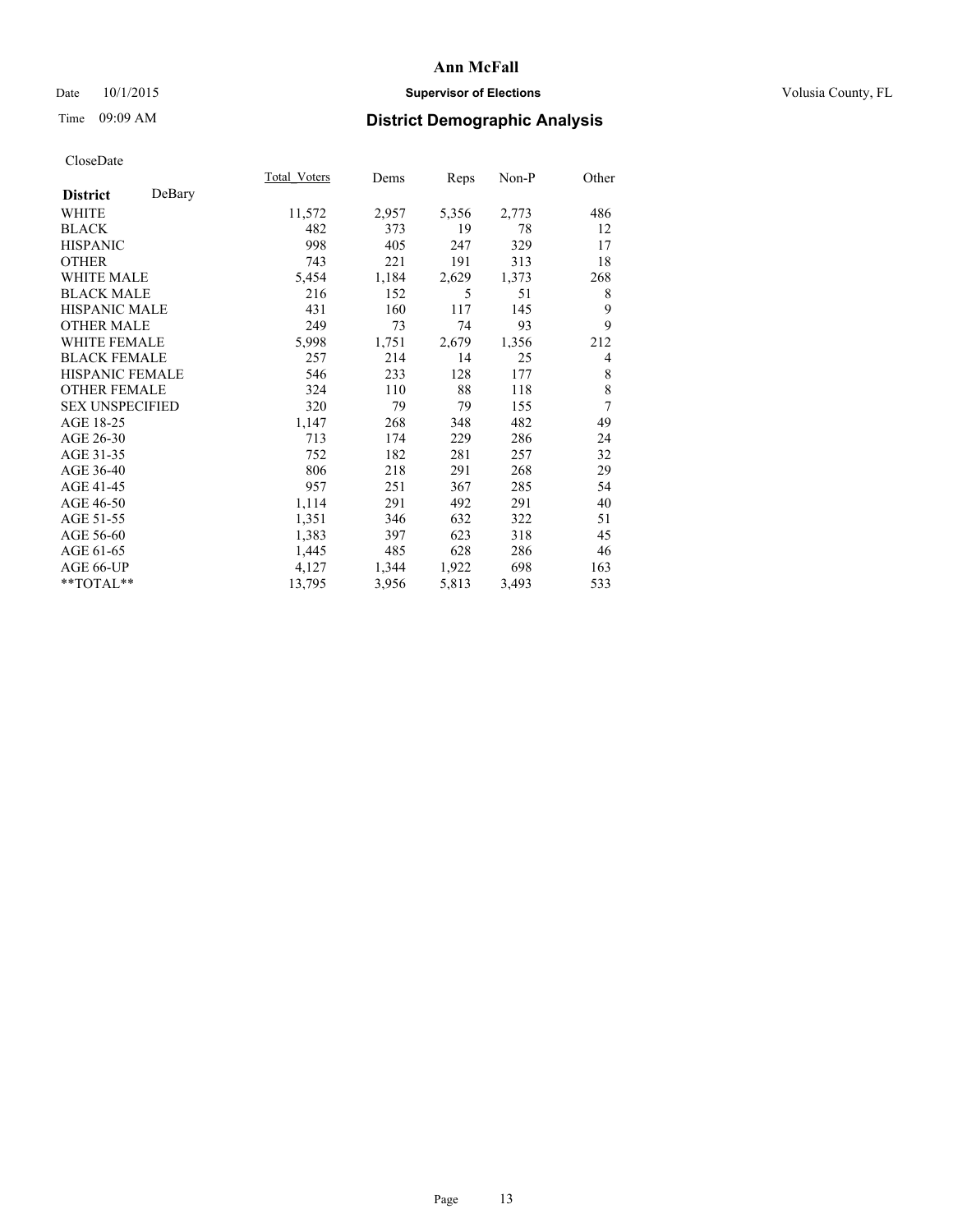# Date  $10/1/2015$  **Supervisor of Elections Supervisor of Elections** Volusia County, FL

# Time 09:09 AM **District Demographic Analysis**

|                           | Total Voters | Dems  | <u>Reps</u> | Non-P | Other |
|---------------------------|--------------|-------|-------------|-------|-------|
| DeLand<br><b>District</b> |              |       |             |       |       |
| WHITE                     | 12,840       | 4,036 | 5,180       | 3,071 | 553   |
| <b>BLACK</b>              | 2,492        | 1,986 | 86          | 381   | 39    |
| <b>HISPANIC</b>           | 1,275        | 517   | 222         | 502   | 34    |
| <b>OTHER</b>              | 906          | 301   | 180         | 397   | 28    |
| <b>WHITE MALE</b>         | 5,665        | 1,526 | 2,380       | 1,476 | 283   |
| <b>BLACK MALE</b>         | 940          | 715   | 37          | 160   | 28    |
| <b>HISPANIC MALE</b>      | 524          | 210   | 96          | 202   | 16    |
| <b>OTHER MALE</b>         | 303          | 109   | 64          | 118   | 12    |
| <b>WHITE FEMALE</b>       | 7,084        | 2,483 | 2,770       | 1,562 | 269   |
| <b>BLACK FEMALE</b>       | 1,522        | 1,252 | 46          | 213   | 11    |
| HISPANIC FEMALE           | 733          | 301   | 122         | 293   | 17    |
| <b>OTHER FEMALE</b>       | 379          | 137   | 77          | 153   | 12    |
| <b>SEX UNSPECIFIED</b>    | 363          | 107   | 76          | 174   | 6     |
| AGE 18-25                 | 2,053        | 712   | 411         | 855   | 75    |
| AGE 26-30                 | 1,211        | 448   | 276         | 450   | 37    |
| AGE 31-35                 | 1,077        | 395   | 288         | 351   | 43    |
| AGE 36-40                 | 1,140        | 420   | 319         | 356   | 45    |
| AGE 41-45                 | 1,287        | 482   | 385         | 368   | 52    |
| AGE 46-50                 | 1,220        | 487   | 414         | 286   | 33    |
| AGE 51-55                 | 1,401        | 569   | 498         | 281   | 53    |
| AGE 56-60                 | 1,461        | 611   | 500         | 296   | 54    |
| AGE 61-65                 | 1,512        | 647   | 519         | 286   | 60    |
| AGE 66-UP                 | 5,151        | 2,069 | 2,058       | 822   | 202   |
| $*$ TOTAL $*$             | 17,513       | 6,840 | 5,668       | 4,351 | 654   |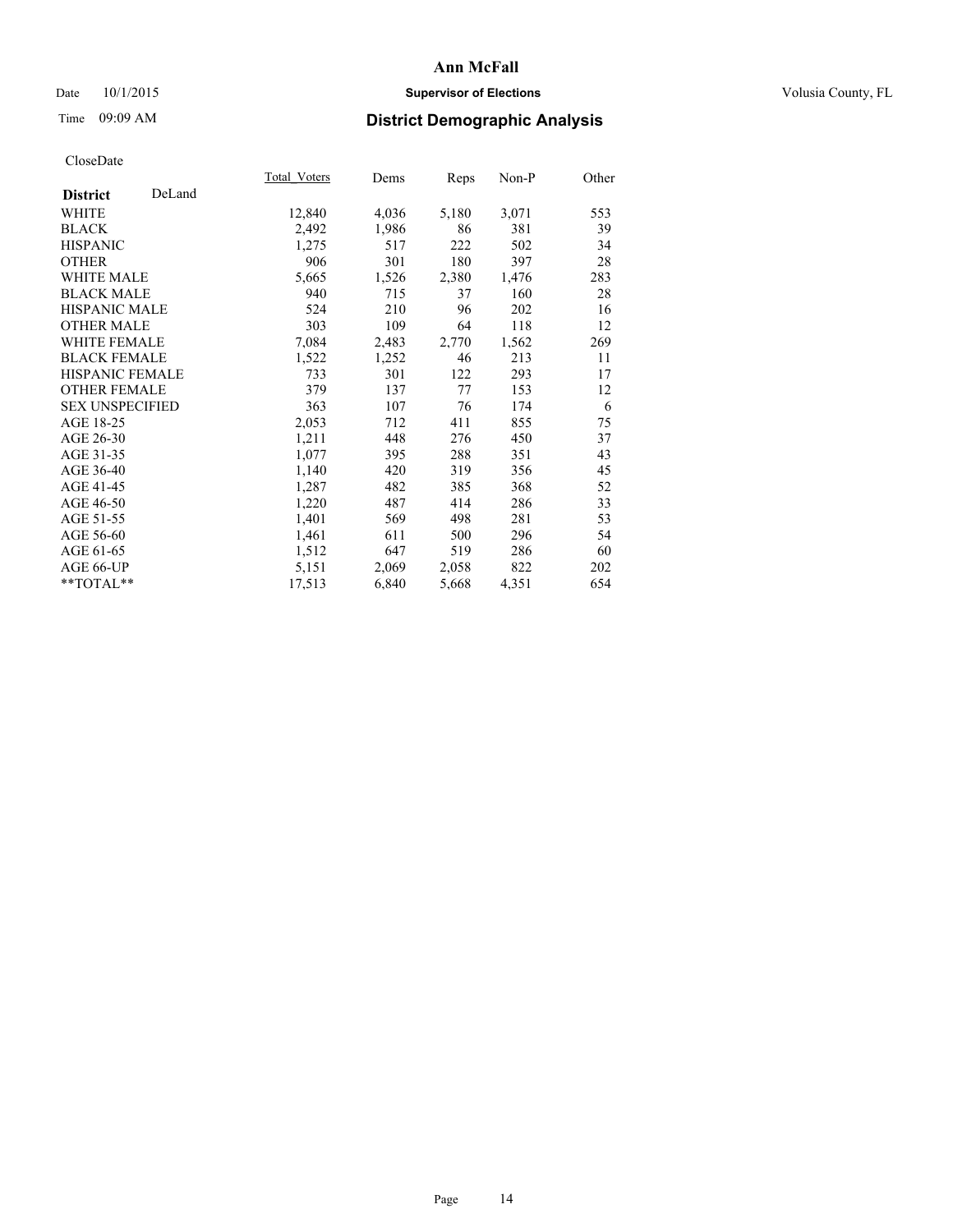# Date  $10/1/2015$  **Supervisor of Elections Supervisor of Elections** Volusia County, FL

# Time 09:09 AM **District Demographic Analysis**

|                        |         | <b>Total Voters</b> | Dems   | Reps   | Non-P  | Other |
|------------------------|---------|---------------------|--------|--------|--------|-------|
| <b>District</b>        | Deltona |                     |        |        |        |       |
| WHITE                  |         | 31,703              | 9,660  | 11,892 | 8,723  | 1,428 |
| <b>BLACK</b>           |         | 5,101               | 3,831  | 232    | 942    | 96    |
| <b>HISPANIC</b>        |         | 13,940              | 6,711  | 1,939  | 5,032  | 258   |
| <b>OTHER</b>           |         | 3,090               | 1,040  | 554    | 1,427  | 69    |
| WHITE MALE             |         | 14,611              | 3,916  | 5,744  | 4,190  | 761   |
| <b>BLACK MALE</b>      |         | 2,249               | 1,582  | 140    | 465    | 62    |
| <b>HISPANIC MALE</b>   |         | 6,510               | 3,007  | 966    | 2,386  | 151   |
| <b>OTHER MALE</b>      |         | 1,077               | 384    | 208    | 451    | 34    |
| <b>WHITE FEMALE</b>    |         | 16,780              | 5,660  | 6,047  | 4,417  | 656   |
| <b>BLACK FEMALE</b>    |         | 2,787               | 2,203  | 89     | 461    | 34    |
| HISPANIC FEMALE        |         | 7,255               | 3,628  | 960    | 2,563  | 104   |
| <b>OTHER FEMALE</b>    |         | 1,284               | 519    | 233    | 504    | 28    |
| <b>SEX UNSPECIFIED</b> |         | 1,281               | 343    | 230    | 687    | 21    |
| AGE 18-25              |         | 6,176               | 2,053  | 1,092  | 2,817  | 214   |
| AGE 26-30              |         | 4,326               | 1,481  | 886    | 1,797  | 162   |
| AGE 31-35              |         | 4,161               | 1,480  | 872    | 1,635  | 174   |
| AGE 36-40              |         | 4,342               | 1,612  | 937    | 1,609  | 184   |
| AGE 41-45              |         | 4,466               | 1,637  | 1,261  | 1,412  | 156   |
| AGE 46-50              |         | 4,725               | 1,775  | 1,419  | 1,364  | 167   |
| AGE 51-55              |         | 5,389               | 2,081  | 1,725  | 1,426  | 157   |
| AGE 56-60              |         | 5,069               | 2,080  | 1,649  | 1,177  | 163   |
| AGE 61-65              |         | 4,254               | 1,892  | 1,283  | 947    | 132   |
| AGE 66-UP              |         | 10,926              | 5,151  | 3,493  | 1,940  | 342   |
| $*$ $TOTAI.**$         |         | 53,834              | 21,242 | 14,617 | 16,124 | 1,851 |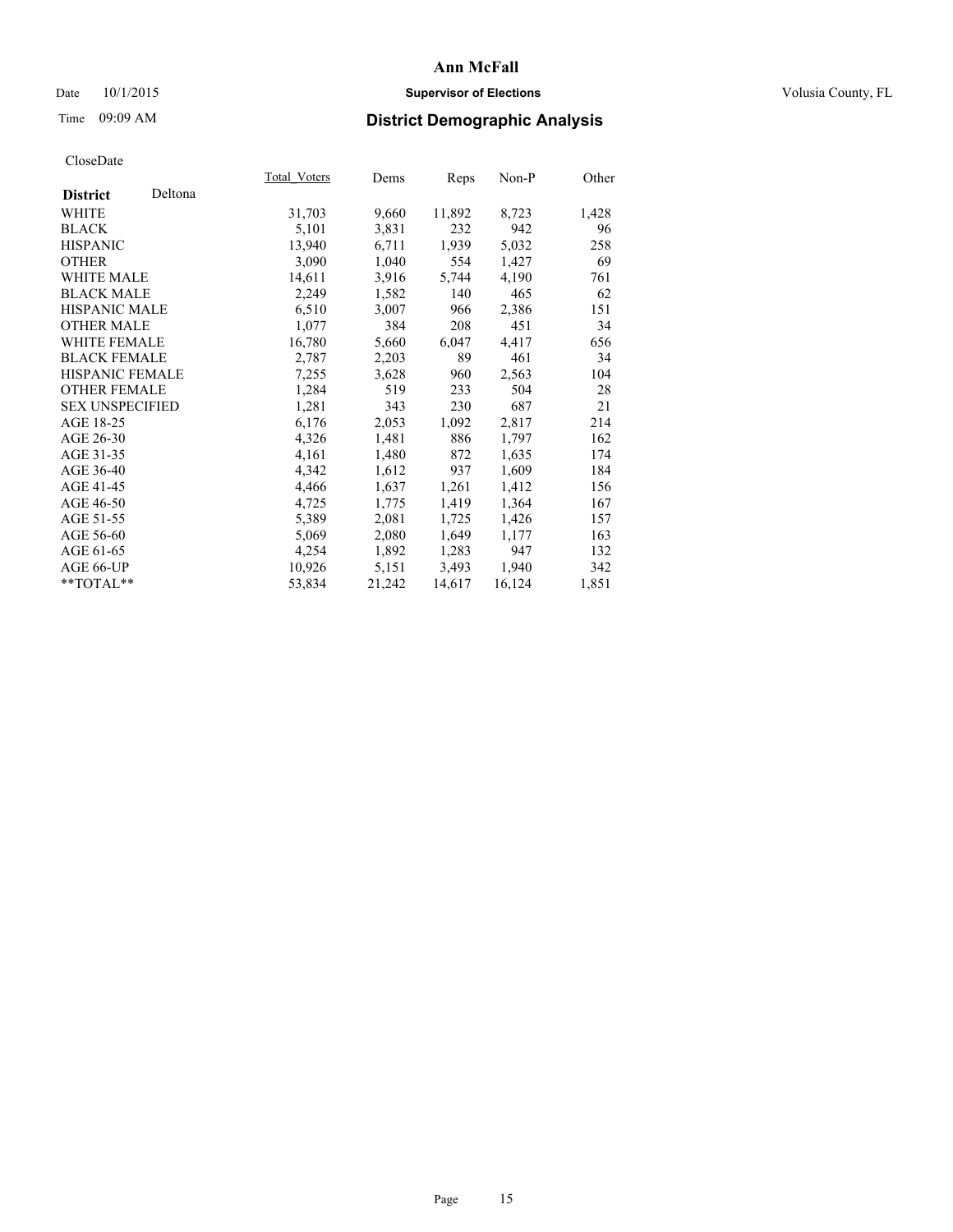# Date  $10/1/2015$  **Supervisor of Elections Supervisor of Elections** Volusia County, FL

# Time 09:09 AM **District Demographic Analysis**

|                              | Total Voters | Dems  | Reps  | Non-P | Other                   |
|------------------------------|--------------|-------|-------|-------|-------------------------|
| Edgewater<br><b>District</b> |              |       |       |       |                         |
| WHITE                        | 13,173       | 4,513 | 4,409 | 3,806 | 445                     |
| <b>BLACK</b>                 | 313          | 230   | 13    | 67    | 3                       |
| <b>HISPANIC</b>              | 223          | 87    | 49    | 82    | 5                       |
| <b>OTHER</b>                 | 446          | 131   | 86    | 224   | 5                       |
| <b>WHITE MALE</b>            | 5,944        | 1,787 | 2,137 | 1,778 | 242                     |
| <b>BLACK MALE</b>            | 150          | 100   | 9     | 38    | 3                       |
| <b>HISPANIC MALE</b>         | 88           | 32    | 21    | 32    | 3                       |
| <b>OTHER MALE</b>            | 149          | 48    | 34    | 65    | $\overline{c}$          |
| <b>WHITE FEMALE</b>          | 7,136        | 2,693 | 2,242 | 1,999 | 202                     |
| <b>BLACK FEMALE</b>          | 160          | 128   | 4     | 28    | $\theta$                |
| <b>HISPANIC FEMALE</b>       | 131          | 52    | 28    | 49    | $\overline{2}$          |
| <b>OTHER FEMALE</b>          | 185          | 65    | 41    | 76    | $\overline{\mathbf{3}}$ |
| <b>SEX UNSPECIFIED</b>       | 212          | 56    | 41    | 114   | 1                       |
| AGE 18-25                    | 1,169        | 327   | 255   | 549   | 38                      |
| AGE 26-30                    | 848          | 247   | 193   | 385   | 23                      |
| AGE 31-35                    | 836          | 233   | 227   | 351   | 25                      |
| AGE 36-40                    | 870          | 247   | 251   | 334   | 38                      |
| AGE 41-45                    | 952          | 302   | 283   | 333   | 34                      |
| AGE 46-50                    | 1,015        | 337   | 346   | 305   | 27                      |
| AGE 51-55                    | 1,322        | 474   | 440   | 367   | 41                      |
| AGE 56-60                    | 1,407        | 493   | 507   | 365   | 42                      |
| AGE 61-65                    | 1,415        | 571   | 462   | 336   | 46                      |
| AGE 66-UP                    | 4,321        | 1,730 | 1,593 | 854   | 144                     |
| **TOTAL**                    | 14,155       | 4,961 | 4,557 | 4,179 | 458                     |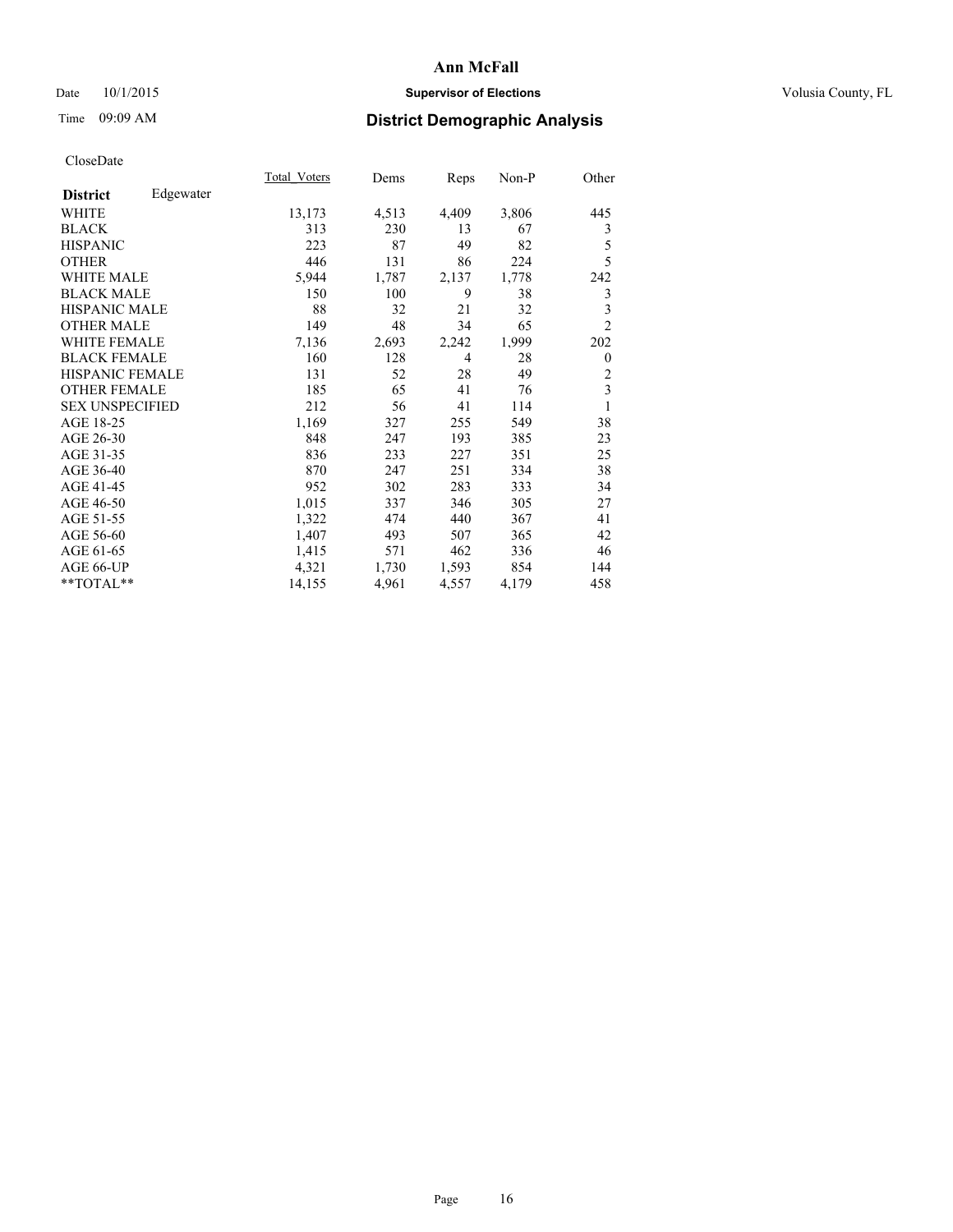# Date  $10/1/2015$  **Supervisor of Elections Supervisor of Elections** Volusia County, FL

# Time 09:09 AM **District Demographic Analysis**

|                               | Total Voters | Dems  | Reps  | Non-P | Other            |
|-------------------------------|--------------|-------|-------|-------|------------------|
| Holly Hill<br><b>District</b> |              |       |       |       |                  |
| <b>WHITE</b>                  | 5,643        | 2,097 | 1,745 | 1,574 | 227              |
| <b>BLACK</b>                  | 872          | 660   | 31    | 170   | 11               |
| <b>HISPANIC</b>               | 217          | 103   | 27    | 85    | $\overline{2}$   |
| <b>OTHER</b>                  | 310          | 122   | 44    | 134   | 10               |
| <b>WHITE MALE</b>             | 2,520        | 828   | 807   | 772   | 113              |
| <b>BLACK MALE</b>             | 321          | 215   | 16    | 82    | 8                |
| HISPANIC MALE                 | 99           | 42    | 15    | 40    | $\overline{2}$   |
| <b>OTHER MALE</b>             | 101          | 39    | 14    | 42    | 6                |
| <b>WHITE FEMALE</b>           | 3,075        | 1,256 | 924   | 784   | 111              |
| <b>BLACK FEMALE</b>           | 543          | 438   | 15    | 87    | 3                |
| <b>HISPANIC FEMALE</b>        | 118          | 61    | 12    | 45    | $\boldsymbol{0}$ |
| <b>OTHER FEMALE</b>           | 130          | 60    | 29    | 38    | 3                |
| <b>SEX UNSPECIFIED</b>        | 135          | 43    | 15    | 73    | 4                |
| AGE 18-25                     | 700          | 248   | 130   | 304   | 18               |
| AGE 26-30                     | 513          | 213   | 91    | 193   | 16               |
| AGE 31-35                     | 464          | 210   | 86    | 153   | 15               |
| AGE 36-40                     | 396          | 160   | 74    | 146   | 16               |
| AGE 41-45                     | 451          | 180   | 91    | 161   | 19               |
| AGE 46-50                     | 562          | 223   | 152   | 169   | 18               |
| AGE 51-55                     | 732          | 302   | 199   | 197   | 34               |
| AGE 56-60                     | 700          | 292   | 193   | 185   | 30               |
| AGE 61-65                     | 645          | 290   | 176   | 160   | 19               |
| AGE 66-UP                     | 1,879        | 864   | 655   | 295   | 65               |
| **TOTAL**                     | 7,042        | 2,982 | 1,847 | 1,963 | 250              |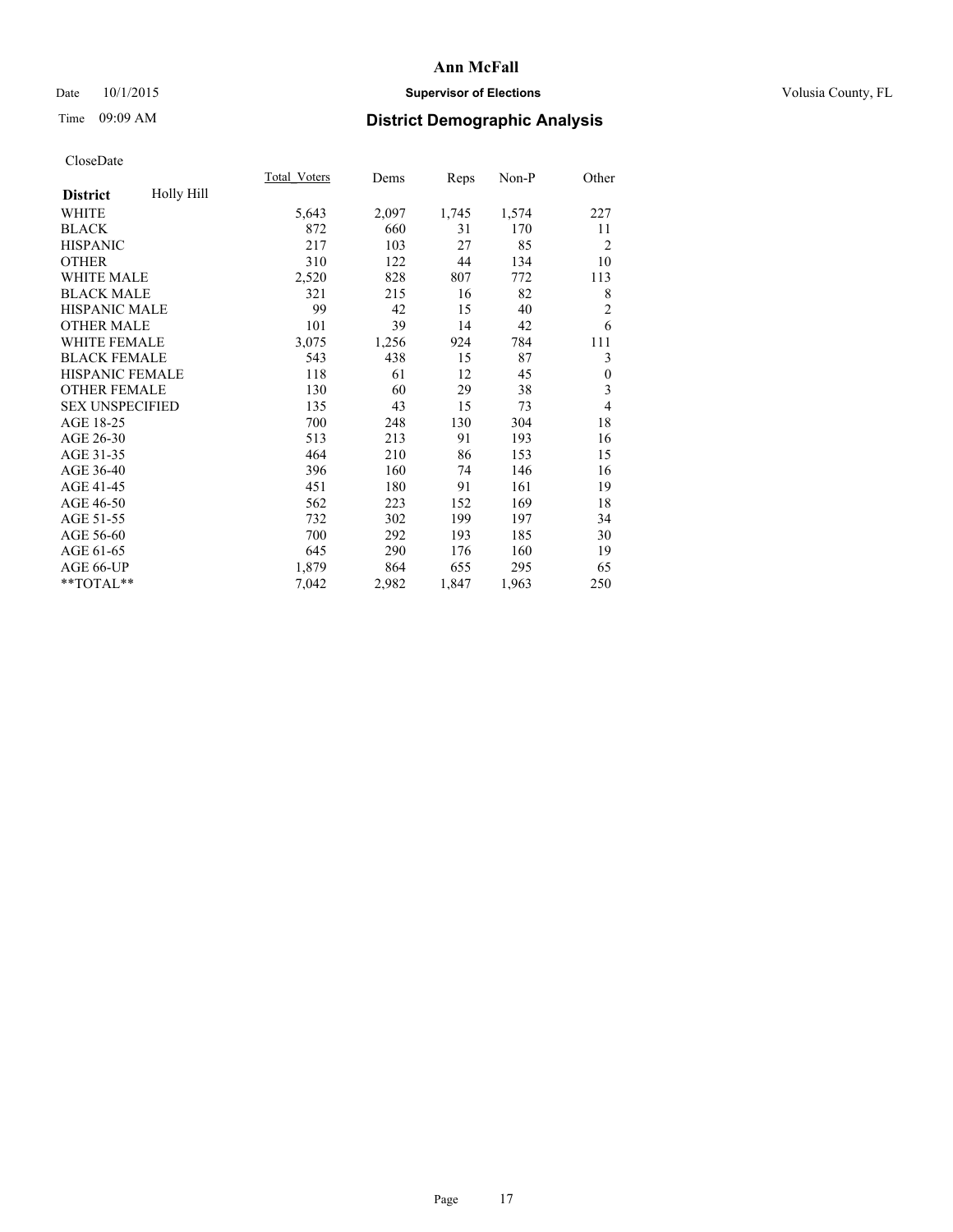# Date  $10/1/2015$  **Supervisor of Elections Supervisor of Elections** Volusia County, FL

# Time 09:09 AM **District Demographic Analysis**

|                        |            | Total Voters | Dems | Reps           | Non-P | Other          |
|------------------------|------------|--------------|------|----------------|-------|----------------|
| <b>District</b>        | Lake Helen |              |      |                |       |                |
| WHITE                  |            | 1,656        | 550  | 619            | 423   | 64             |
| <b>BLACK</b>           |            | 173          | 153  | $\overline{4}$ | 13    | 3              |
| <b>HISPANIC</b>        |            | 48           | 13   | 17             | 14    | 4              |
| <b>OTHER</b>           |            | 53           | 18   | 14             | 20    | 1              |
| WHITE MALE             |            | 748          | 217  | 304            | 194   | 33             |
| <b>BLACK MALE</b>      |            | 75           | 68   | $\overline{2}$ | 4     | 1              |
| <b>HISPANIC MALE</b>   |            | 20           | 5    | 7              | 6     | $\overline{2}$ |
| <b>OTHER MALE</b>      |            | 16           | 9    |                | 5     | 1              |
| WHITE FEMALE           |            | 893          | 329  | 310            | 223   | 31             |
| <b>BLACK FEMALE</b>    |            | 94           | 83   | 1              | 8     | 2              |
| <b>HISPANIC FEMALE</b> |            | 28           | 8    | 10             | 8     | $\overline{2}$ |
| <b>OTHER FEMALE</b>    |            | 24           | 8    | 5              | 11    | $\theta$       |
| <b>SEX UNSPECIFIED</b> |            | 32           | 7    | 14             | 11    | $\theta$       |
| AGE 18-25              |            | 169          | 47   | 43             | 68    | 11             |
| AGE 26-30              |            | 118          | 39   | 32             | 44    | 3              |
| AGE 31-35              |            | 125          | 37   | 32             | 54    | $\overline{c}$ |
| AGE 36-40              |            | 106          | 27   | 31             | 39    | 9              |
| AGE 41-45              |            | 124          | 38   | 36             | 41    | 9              |
| AGE 46-50              |            | 137          | 54   | 52             | 26    | 5              |
| AGE 51-55              |            | 201          | 73   | 74             | 46    | 8              |
| AGE 56-60              |            | 220          | 83   | 89             | 37    | 11             |
| AGE 61-65              |            | 206          | 93   | 63             | 44    | 6              |
| AGE 66-UP              |            | 524          | 243  | 202            | 71    | 8              |
| **TOTAL**              |            | 1,930        | 734  | 654            | 470   | 72             |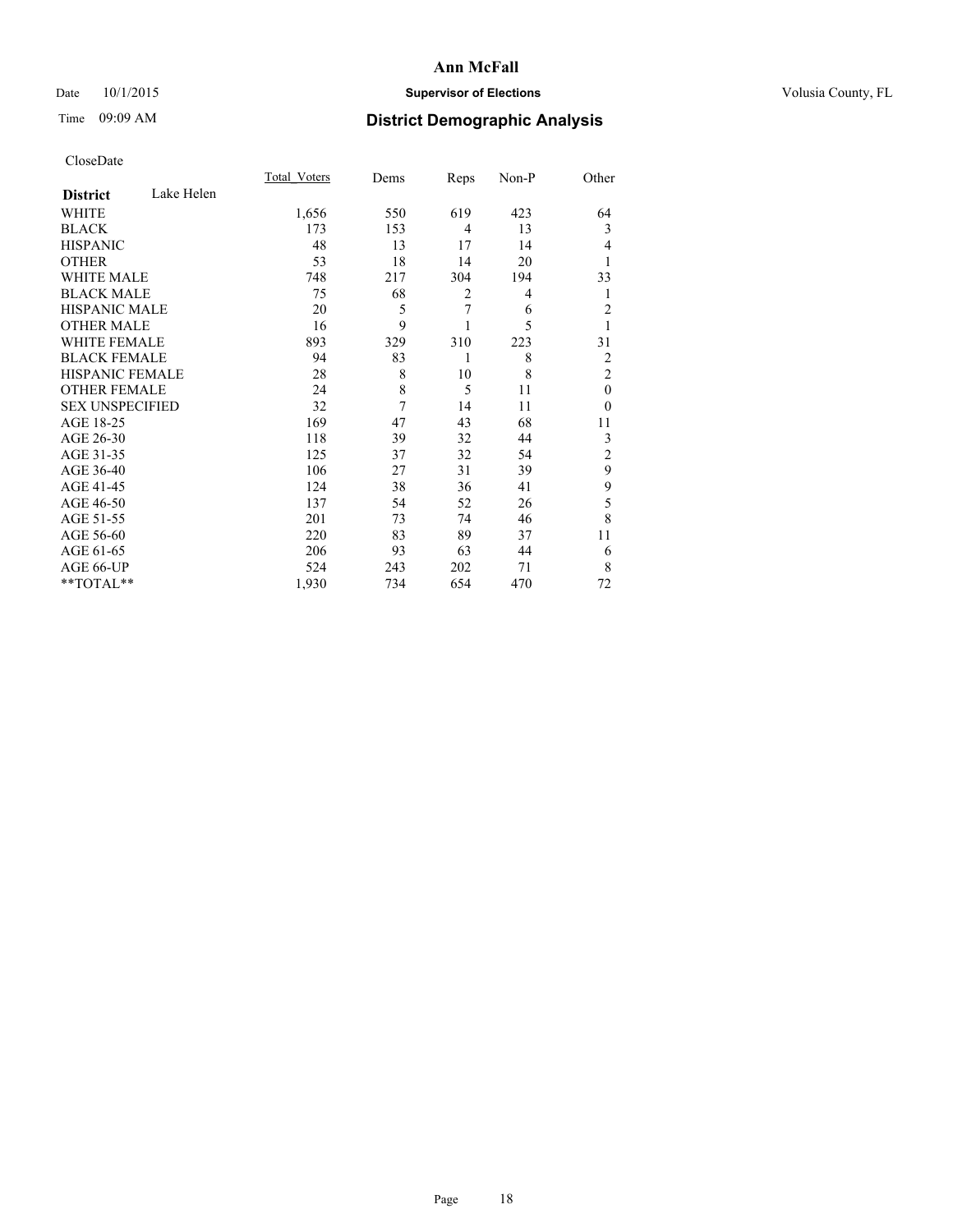# Date  $10/1/2015$  **Supervisor of Elections Supervisor of Elections** Volusia County, FL

|                                     | Total Voters | Dems  | Reps  | Non-P | Other |
|-------------------------------------|--------------|-------|-------|-------|-------|
| New Smyrna Beach<br><b>District</b> |              |       |       |       |       |
| WHITE                               | 17,154       | 5,158 | 7,042 | 4,334 | 620   |
| <b>BLACK</b>                        | 695          | 568   | 20    | 99    | 8     |
| <b>HISPANIC</b>                     | 273          | 85    | 77    | 104   | 7     |
| <b>OTHER</b>                        | 593          | 156   | 149   | 272   | 16    |
| <b>WHITE MALE</b>                   | 7,930        | 2,044 | 3,425 | 2,128 | 333   |
| <b>BLACK MALE</b>                   | 285          | 220   | 6     | 52    | 7     |
| <b>HISPANIC MALE</b>                | 131          | 34    | 35    | 61    | 1     |
| <b>OTHER MALE</b>                   | 196          | 51    | 58    | 84    | 3     |
| WHITE FEMALE                        | 9,100        | 3,069 | 3,577 | 2,170 | 284   |
| <b>BLACK FEMALE</b>                 | 404          | 343   | 14    | 46    | 1     |
| HISPANIC FEMALE                     | 139          | 50    | 42    | 41    | 6     |
| <b>OTHER FEMALE</b>                 | 251          | 87    | 72    | 81    | 11    |
| <b>SEX UNSPECIFIED</b>              | 279          | 69    | 59    | 146   | 5     |
| AGE 18-25                           | 1,122        | 308   | 286   | 479   | 49    |
| AGE 26-30                           | 878          | 255   | 234   | 363   | 26    |
| AGE 31-35                           | 888          | 277   | 234   | 337   | 40    |
| AGE 36-40                           | 851          | 232   | 265   | 317   | 37    |
| AGE 41-45                           | 991          | 294   | 344   | 317   | 36    |
| AGE 46-50                           | 1,094        | 295   | 453   | 316   | 30    |
| AGE 51-55                           | 1,555        | 446   | 689   | 370   | 50    |
| AGE 56-60                           | 1,938        | 658   | 748   | 469   | 63    |
| AGE 61-65                           | 2,156        | 765   | 828   | 493   | 70    |
| AGE 66-UP                           | 7,242        | 2,437 | 3,207 | 1,348 | 250   |
| $*$ $TOTAL**$                       | 18,715       | 5,967 | 7,288 | 4,809 | 651   |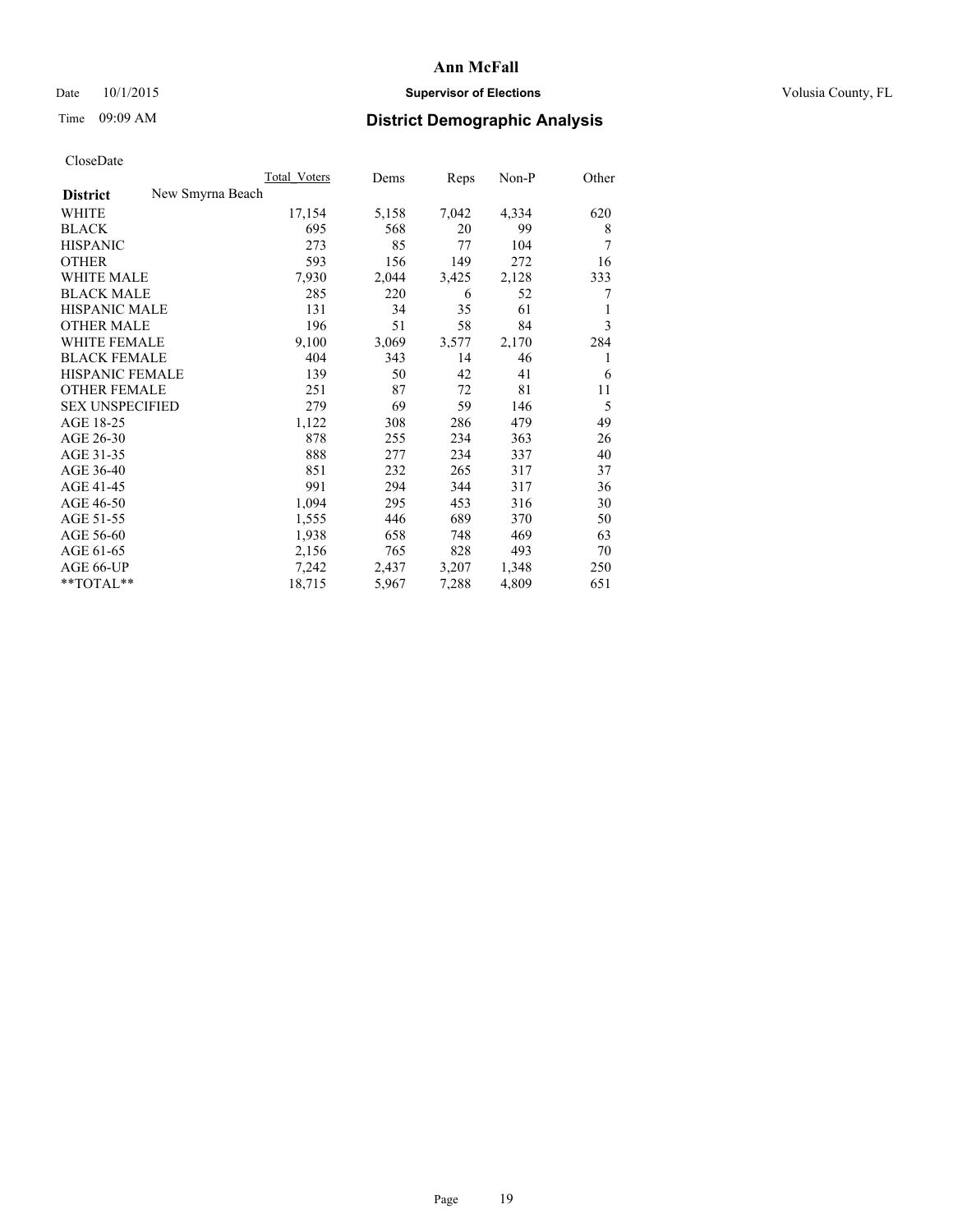# Date  $10/1/2015$  **Supervisor of Elections Supervisor of Elections** Volusia County, FL

# Time 09:09 AM **District Demographic Analysis**

|                        |          | <b>Total Voters</b> | Dems           | Reps           | Non-P          | Other          |
|------------------------|----------|---------------------|----------------|----------------|----------------|----------------|
| <b>District</b>        | Oak Hill |                     |                |                |                |                |
| WHITE                  |          | 1,169               | 368            | 469            | 297            | 35             |
| <b>BLACK</b>           |          | 157                 | 135            | $\overline{2}$ | 19             |                |
| <b>HISPANIC</b>        |          | 11                  | 7              | 3              | 1              | $\Omega$       |
| <b>OTHER</b>           |          | 31                  | 7              | 9              | 13             | $\overline{c}$ |
| <b>WHITE MALE</b>      |          | 592                 | 170            | 238            | 163            | 21             |
| <b>BLACK MALE</b>      |          | 64                  | 52             | 1              | 10             |                |
| <b>HISPANIC MALE</b>   |          | 4                   | 1              | 3              | $\theta$       | $\Omega$       |
| <b>OTHER MALE</b>      |          | 12                  | $\overline{c}$ | 5              | 4              |                |
| <b>WHITE FEMALE</b>    |          | 564                 | 195            | 225            | 130            | 14             |
| <b>BLACK FEMALE</b>    |          | 92                  | 82             | 1              | 9              | $\Omega$       |
| <b>HISPANIC FEMALE</b> |          | 7                   | 6              | $\theta$       | 1              | $\theta$       |
| <b>OTHER FEMALE</b>    |          | 11                  | 5              | 3              | $\overline{2}$ |                |
| <b>SEX UNSPECIFIED</b> |          | 22                  | $\overline{4}$ | 7              | 11             | $\Omega$       |
| AGE 18-25              |          | 80                  | 29             | 16             | 33             | $\overline{c}$ |
| AGE 26-30              |          | 72                  | 27             | 15             | 29             |                |
| AGE 31-35              |          | 65                  | 25             | 20             | 19             |                |
| AGE 36-40              |          | 59                  | 19             | 17             | 21             | $\overline{2}$ |
| AGE 41-45              |          | 68                  | 24             | 22             | 20             | $\overline{c}$ |
| AGE 46-50              |          | 82                  | 31             | 29             | 19             | 3              |
| AGE 51-55              |          | 123                 | 44             | 46             | 31             | $\overline{c}$ |
| AGE 56-60              |          | 180                 | 74             | 70             | 33             | 3              |
| AGE 61-65              |          | 153                 | 59             | 53             | 34             | 7              |
| AGE 66-UP              |          | 486                 | 185            | 195            | 91             | 15             |
| **TOTAL**              |          | 1,368               | 517            | 483            | 330            | 38             |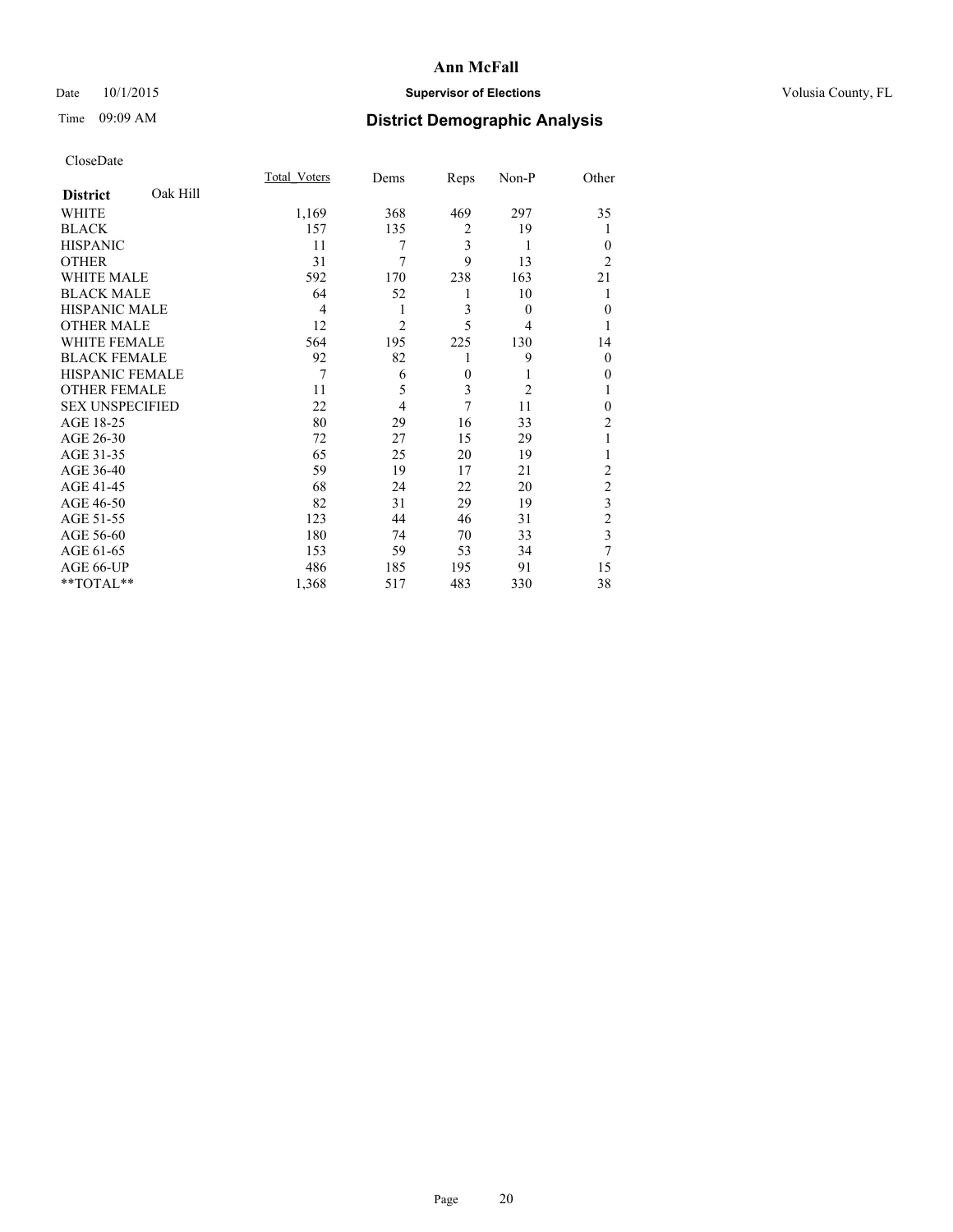# Date  $10/1/2015$  **Supervisor of Elections Supervisor of Elections** Volusia County, FL

# Time 09:09 AM **District Demographic Analysis**

|                        |             | <b>Total Voters</b> | Dems  | Reps  | Non-P | Other          |
|------------------------|-------------|---------------------|-------|-------|-------|----------------|
| <b>District</b>        | Orange City |                     |       |       |       |                |
| WHITE                  |             | 5,127               | 1,554 | 2,020 | 1,290 | 263            |
| <b>BLACK</b>           |             | 386                 | 294   | 16    | 71    | 5              |
| <b>HISPANIC</b>        |             | 915                 | 415   | 136   | 351   | 13             |
| <b>OTHER</b>           |             | 312                 | 93    | 70    | 141   | 8              |
| WHITE MALE             |             | 2,185               | 573   | 881   | 592   | 139            |
| <b>BLACK MALE</b>      |             | 146                 | 101   | 8     | 33    | 4              |
| HISPANIC MALE          |             | 382                 | 170   | 68    | 140   | 4              |
| <b>OTHER MALE</b>      |             | 107                 | 35    | 26    | 45    |                |
| <b>WHITE FEMALE</b>    |             | 2,908               | 970   | 1,127 | 687   | 124            |
| <b>BLACK FEMALE</b>    |             | 236                 | 190   | 8     | 37    | 1              |
| <b>HISPANIC FEMALE</b> |             | 522                 | 240   | 66    | 207   | 9              |
| <b>OTHER FEMALE</b>    |             | 129                 | 45    | 28    | 51    | 5              |
| <b>SEX UNSPECIFIED</b> |             | 124                 | 32    | 29    | 61    | $\overline{c}$ |
| AGE 18-25              |             | 584                 | 163   | 105   | 276   | 40             |
| AGE 26-30              |             | 394                 | 130   | 101   | 150   | 13             |
| AGE 31-35              |             | 394                 | 134   | 91    | 151   | 18             |
| AGE 36-40              |             | 386                 | 133   | 107   | 137   | 9              |
| AGE 41-45              |             | 402                 | 128   | 119   | 139   | 16             |
| AGE 46-50              |             | 421                 | 137   | 127   | 139   | 18             |
| AGE 51-55              |             | 549                 | 198   | 166   | 158   | 27             |
| AGE 56-60              |             | 510                 | 181   | 187   | 127   | 15             |
| AGE 61-65              |             | 567                 | 239   | 175   | 134   | 19             |
| AGE 66-UP              |             | 2,533               | 913   | 1,064 | 442   | 114            |
| **TOTAL**              |             | 6,740               | 2,356 | 2,242 | 1,853 | 289            |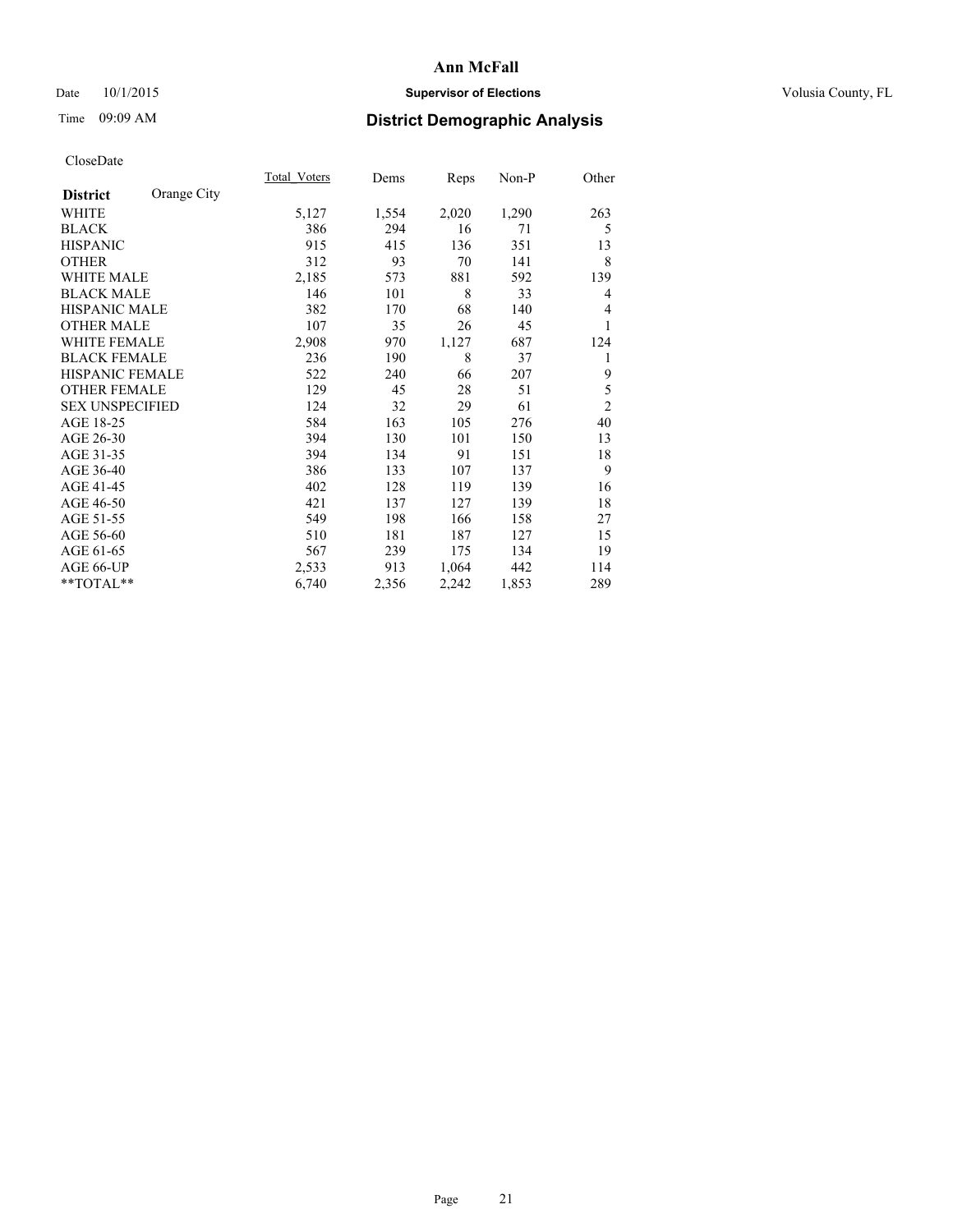# Date  $10/1/2015$  **Supervisor of Elections Supervisor of Elections** Volusia County, FL

# Time 09:09 AM **District Demographic Analysis**

|                                 | <b>Total Voters</b> | Dems  | Reps   | $Non-P$ | Other |
|---------------------------------|---------------------|-------|--------|---------|-------|
| Ormond Beach<br><b>District</b> |                     |       |        |         |       |
| WHITE                           | 26,623              | 8,304 | 11,153 | 6,224   | 942   |
| <b>BLACK</b>                    | 1,006               | 763   | 48     | 171     | 24    |
| <b>HISPANIC</b>                 | 637                 | 249   | 161    | 211     | 16    |
| <b>OTHER</b>                    | 1,513               | 475   | 383    | 614     | 41    |
| WHITE MALE                      | 12,106              | 3,280 | 5,273  | 3,053   | 500   |
| <b>BLACK MALE</b>               | 420                 | 295   | 23     | 90      | 12    |
| <b>HISPANIC MALE</b>            | 284                 | 90    | 86     | 97      | 11    |
| <b>OTHER MALE</b>               | 571                 | 174   | 152    | 222     | 23    |
| <b>WHITE FEMALE</b>             | 14,297              | 4,966 | 5,818  | 3,081   | 432   |
| <b>BLACK FEMALE</b>             | 573                 | 461   | 24     | 76      | 12    |
| HISPANIC FEMALE                 | 345                 | 156   | 72     | 112     | 5     |
| <b>OTHER FEMALE</b>             | 654                 | 234   | 176    | 228     | 16    |
| <b>SEX UNSPECIFIED</b>          | 529                 | 135   | 121    | 261     | 12    |
| AGE 18-25                       | 2,401               | 633   | 767    | 906     | 95    |
| AGE 26-30                       | 1,671               | 528   | 504    | 590     | 49    |
| AGE 31-35                       | 1,464               | 422   | 469    | 528     | 45    |
| AGE 36-40                       | 1,538               | 431   | 543    | 491     | 73    |
| AGE 41-45                       | 1,803               | 531   | 666    | 525     | 81    |
| AGE 46-50                       | 2,236               | 622   | 979    | 563     | 72    |
| AGE 51-55                       | 2,700               | 829   | 1,163  | 632     | 76    |
| AGE 56-60                       | 2,917               | 1,031 | 1,200  | 613     | 73    |
| AGE 61-65                       | 3,027               | 1,096 | 1,186  | 640     | 105   |
| AGE 66-UP                       | 10,022              | 3,668 | 4,268  | 1,732   | 354   |
| $*$ $TOTAL**$                   | 29,779              | 9,791 | 11,745 | 7,220   | 1,023 |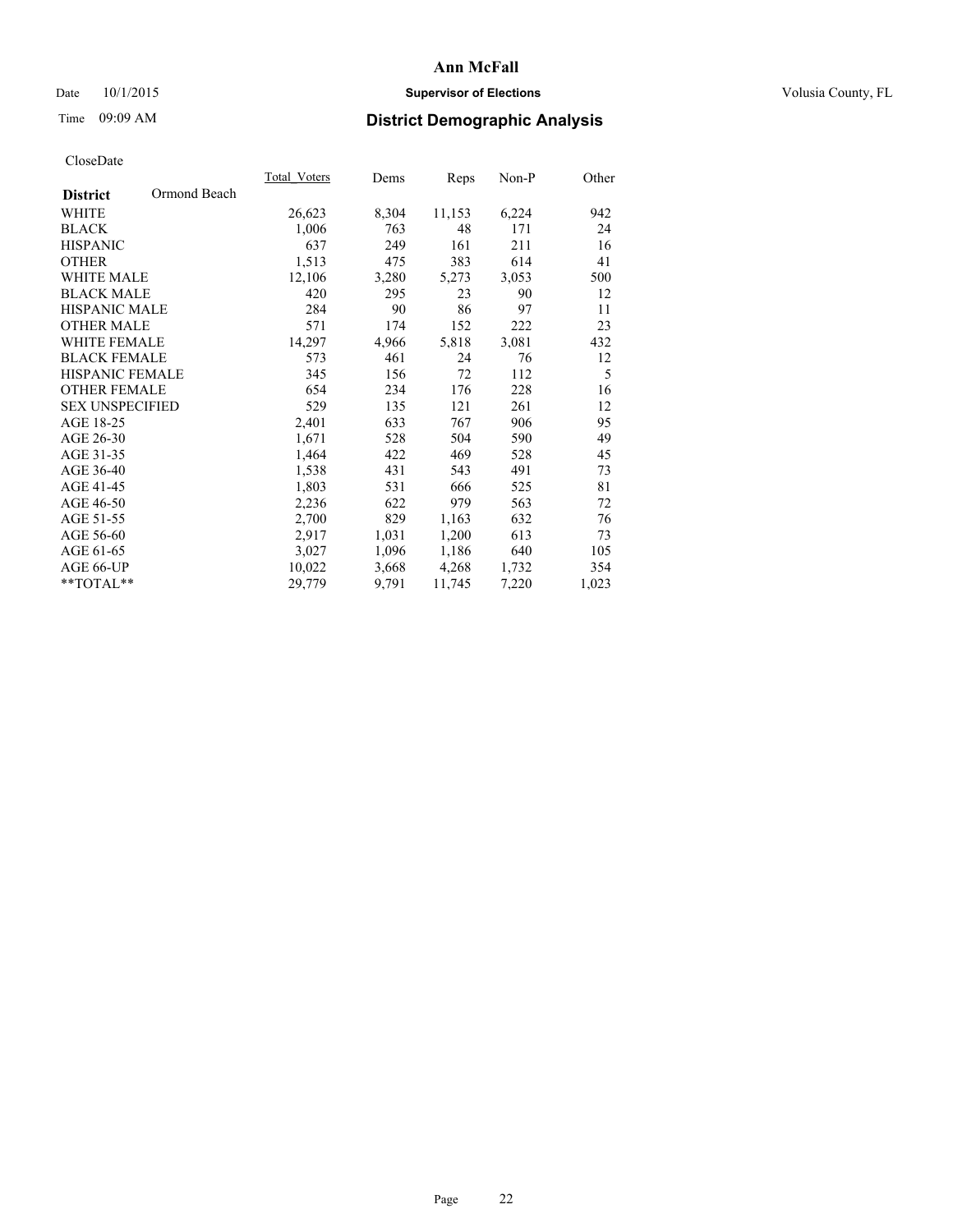# Date  $10/1/2015$  **Supervisor of Elections Supervisor of Elections** Volusia County, FL

| CloseDate |
|-----------|
|-----------|

|                        |         | <b>Total Voters</b> | Dems           | Reps           | Non-P          | Other          |
|------------------------|---------|---------------------|----------------|----------------|----------------|----------------|
| <b>District</b>        | Pierson |                     |                |                |                |                |
| WHITE                  |         | 549                 | 187            | 239            | 109            | 14             |
| <b>BLACK</b>           |         | 47                  | 39             | $\overline{2}$ | 6              | $\Omega$       |
| <b>HISPANIC</b>        |         | 145                 | 64             | 9              | 68             | 4              |
| <b>OTHER</b>           |         | 21                  | 5              | 3              | 13             | $\theta$       |
| WHITE MALE             |         | 261                 | 84             | 118            | 49             | 10             |
| <b>BLACK MALE</b>      |         | 22                  | 18             | 1              | 3              | $\theta$       |
| <b>HISPANIC MALE</b>   |         | 67                  | 32             | 3              | 31             |                |
| <b>OTHER MALE</b>      |         | 9                   | 3              | $\overline{2}$ | $\overline{4}$ | 0              |
| WHITE FEMALE           |         | 283                 | 102            | 118            | 59             | 4              |
| <b>BLACK FEMALE</b>    |         | 25                  | 21             | 1              | 3              | $\theta$       |
| <b>HISPANIC FEMALE</b> |         | 77                  | 32             | 6              | 36             | 3              |
| <b>OTHER FEMALE</b>    |         | 6                   | $\overline{2}$ | 1              | 3              | $\theta$       |
| <b>SEX UNSPECIFIED</b> |         | 12                  | 1              | 3              | 8              | $\mathbf{0}$   |
| AGE 18-25              |         | 113                 | 39             | 22             | 52             | $\theta$       |
| AGE 26-30              |         | 52                  | 14             | 11             | 27             | $\mathbf{0}$   |
| AGE 31-35              |         | 57                  | 13             | 22             | 20             | $\overline{c}$ |
| AGE 36-40              |         | 52                  | 15             | 14             | 19             | 4              |
| AGE 41-45              |         | 59                  | 18             | 18             | 21             | $\overline{c}$ |
| AGE 46-50              |         | 40                  | 18             | 12             | 9              | 1              |
| AGE 51-55              |         | 75                  | 35             | 25             | 11             | 4              |
| AGE 56-60              |         | 82                  | 34             | 35             | 13             | $\theta$       |
| AGE 61-65              |         | 65                  | 26             | 28             | 10             |                |
| AGE 66-UP              |         | 167                 | 83             | 66             | 14             | 4              |
| **TOTAL**              |         | 762                 | 295            | 253            | 196            | 18             |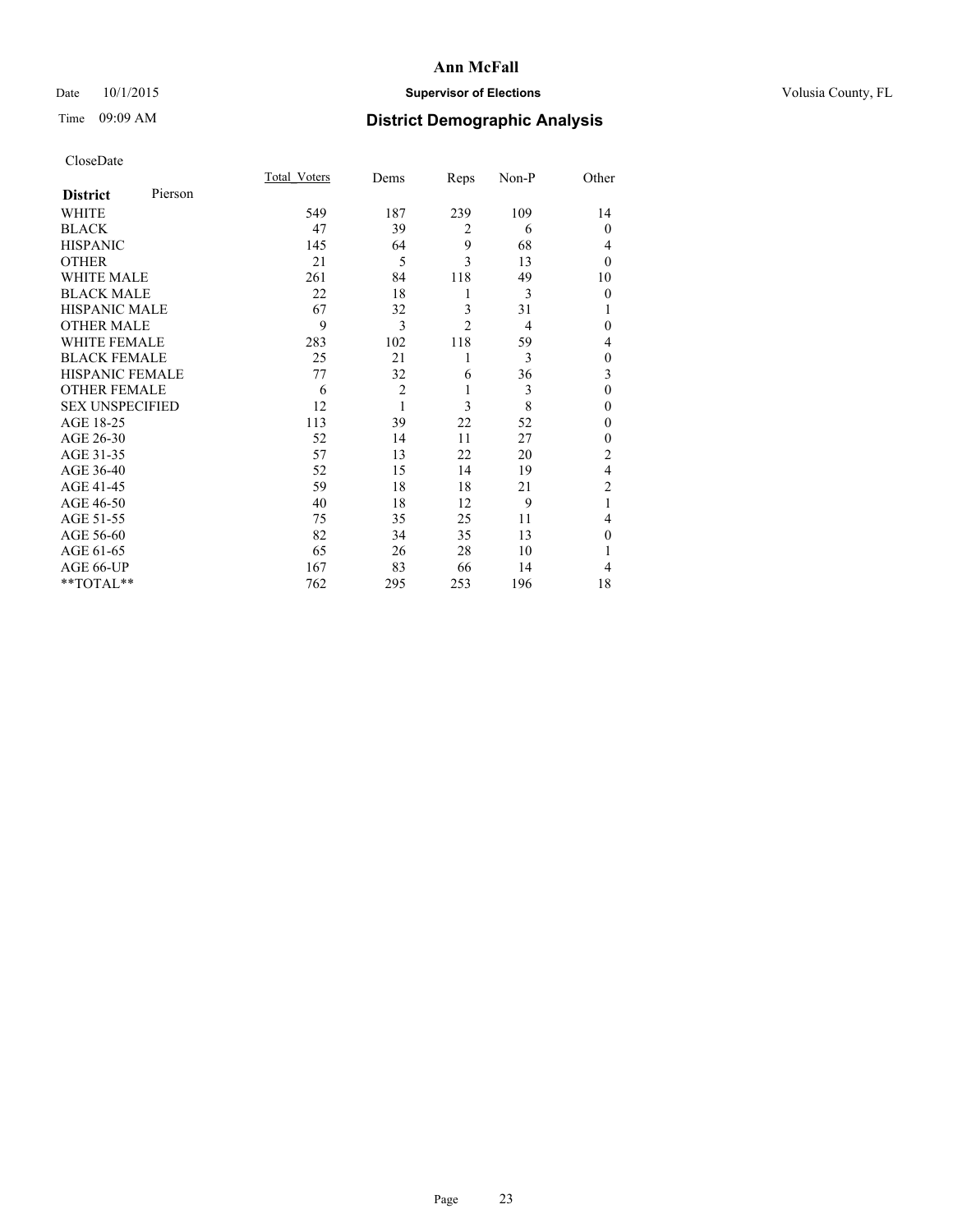# Date  $10/1/2015$  **Supervisor of Elections Supervisor of Elections** Volusia County, FL

# Time 09:09 AM **District Demographic Analysis**

|                        |             | <b>Total Voters</b> | Dems           | Reps  | Non-P          | Other        |
|------------------------|-------------|---------------------|----------------|-------|----------------|--------------|
| <b>District</b>        | Ponce Inlet |                     |                |       |                |              |
| WHITE                  |             | 2,756               | 644            | 1,418 | 606            | 88           |
| <b>BLACK</b>           |             | 9                   | 4              | 2     | 3              | $\mathbf{0}$ |
| <b>HISPANIC</b>        |             | 49                  | 15             | 22    | 9              | 3            |
| <b>OTHER</b>           |             | 94                  | 24             | 32    | 34             | 4            |
| WHITE MALE             |             | 1,308               | 255            | 695   | 308            | 50           |
| <b>BLACK MALE</b>      |             | 4                   | 2              | 1     | 1              | $\mathbf{0}$ |
| <b>HISPANIC MALE</b>   |             | 19                  | 5              | 9     | 5              | $\theta$     |
| <b>OTHER MALE</b>      |             | 36                  | 8              | 14    | 11             | 3            |
| WHITE FEMALE           |             | 1,427               | 384            | 718   | 288            | 37           |
| <b>BLACK FEMALE</b>    |             | 5                   | $\overline{2}$ | 1     | $\overline{2}$ | $\theta$     |
| <b>HISPANIC FEMALE</b> |             | 30                  | 10             | 13    | 4              | 3            |
| <b>OTHER FEMALE</b>    |             | 43                  | 13             | 13    | 16             |              |
| <b>SEX UNSPECIFIED</b> |             | 36                  | 8              | 10    | 17             |              |
| AGE 18-25              |             | 146                 | 33             | 46    | 58             | 9            |
| AGE 26-30              |             | 83                  | 20             | 33    | 29             |              |
| AGE 31-35              |             | 80                  | 16             | 35    | 23             | 6            |
| AGE 36-40              |             | 74                  | 11             | 31    | 29             | 3            |
| AGE 41-45              |             | 121                 | 27             | 49    | 39             | 6            |
| AGE 46-50              |             | 149                 | 26             | 85    | 33             | 5            |
| AGE 51-55              |             | 241                 | 59             | 124   | 54             | 4            |
| AGE 56-60              |             | 310                 | 69             | 177   | 60             | 4            |
| AGE 61-65              |             | 379                 | 93             | 178   | 92             | 16           |
| AGE 66-UP              |             | 1,325               | 333            | 716   | 235            | 41           |
| $*$ TOTAL $**$         |             | 2,908               | 687            | 1,474 | 652            | 95           |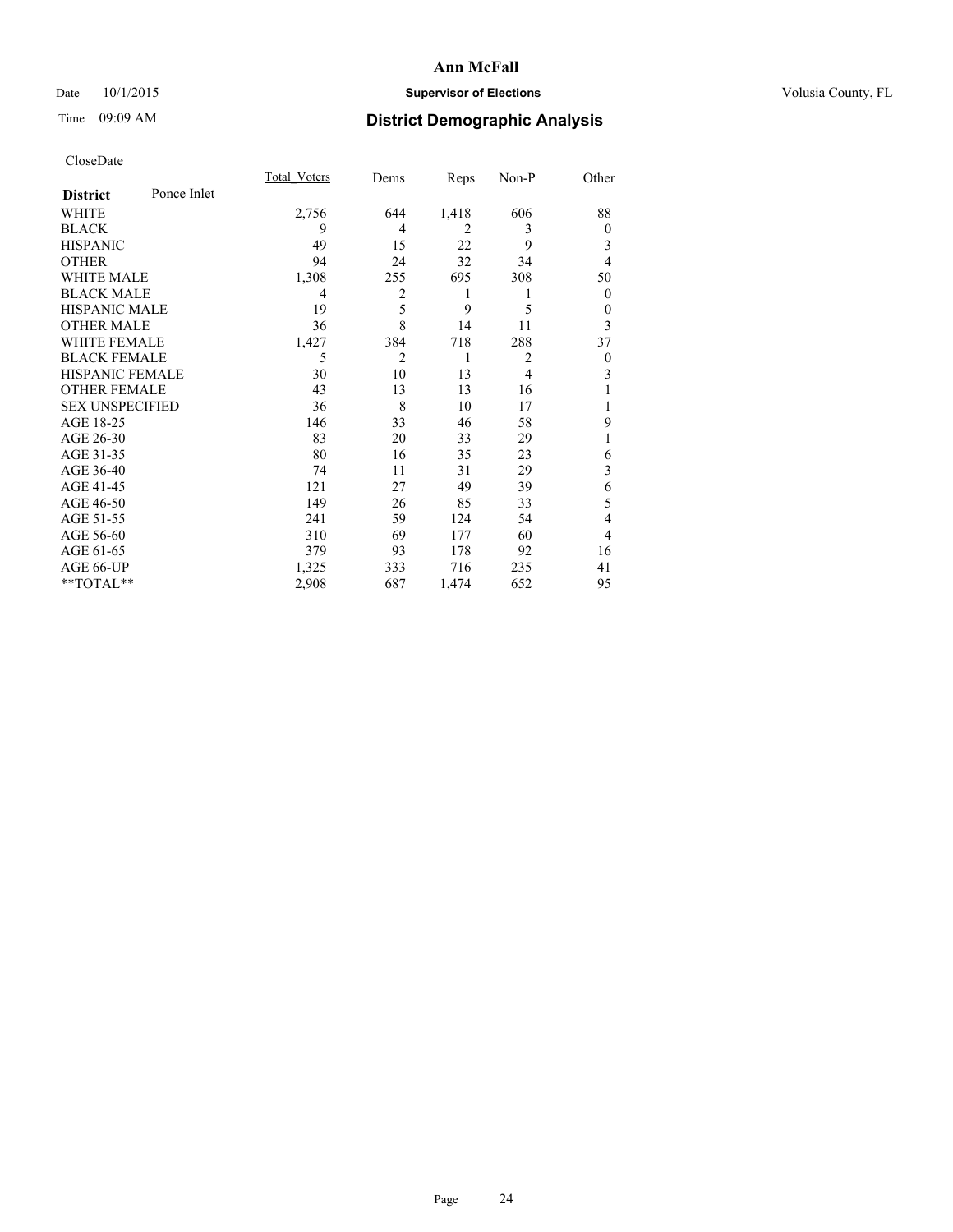# Date  $10/1/2015$  **Supervisor of Elections Supervisor of Elections** Volusia County, FL

# Time 09:09 AM **District Demographic Analysis**

|                        |             | Total Voters | Dems   | <b>Reps</b> | Non-P  | Other |
|------------------------|-------------|--------------|--------|-------------|--------|-------|
| <b>District</b>        | Port Orange |              |        |             |        |       |
| WHITE                  |             | 35,149       | 11,087 | 13,364      | 9,329  | 1,369 |
| <b>BLACK</b>           |             | 1,197        | 891    | 60          | 221    | 25    |
| <b>HISPANIC</b>        |             | 1,169        | 441    | 252         | 437    | 39    |
| <b>OTHER</b>           |             | 1,875        | 580    | 411         | 832    | 52    |
| WHITE MALE             |             | 16,057       | 4,402  | 6,489       | 4,433  | 733   |
| <b>BLACK MALE</b>      |             | 514          | 356    | 34          | 112    | 12    |
| <b>HISPANIC MALE</b>   |             | 531          | 189    | 123         | 195    | 24    |
| <b>OTHER MALE</b>      |             | 707          | 215    | 165         | 298    | 29    |
| <b>WHITE FEMALE</b>    |             | 18,737       | 6,582  | 6,753       | 4,783  | 619   |
| <b>BLACK FEMALE</b>    |             | 670          | 526    | 25          | 106    | 13    |
| <b>HISPANIC FEMALE</b> |             | 618          | 248    | 123         | 232    | 15    |
| <b>OTHER FEMALE</b>    |             | 811          | 289    | 185         | 318    | 19    |
| <b>SEX UNSPECIFIED</b> |             | 745          | 192    | 190         | 342    | 21    |
| AGE 18-25              |             | 3,355        | 900    | 870         | 1,436  | 149   |
| AGE 26-30              |             | 2,565        | 770    | 695         | 1,010  | 90    |
| AGE 31-35              |             | 2,389        | 731    | 664         | 885    | 109   |
| AGE 36-40              |             | 2,342        | 713    | 708         | 815    | 106   |
| AGE 41-45              |             | 2,668        | 800    | 963         | 816    | 89    |
| AGE 46-50              |             | 2,911        | 857    | 1,104       | 860    | 90    |
| AGE 51-55              |             | 3,598        | 1,153  | 1,432       | 897    | 116   |
| AGE 56-60              |             | 3,746        | 1,299  | 1,456       | 870    | 121   |
| AGE 61-65              |             | 3,752        | 1,415  | 1,378       | 832    | 127   |
| AGE 66-UP              |             | 12,064       | 4,361  | 4,817       | 2,398  | 488   |
| $*$ TOTAL $*$          |             | 39,390       | 12,999 | 14,087      | 10,819 | 1,485 |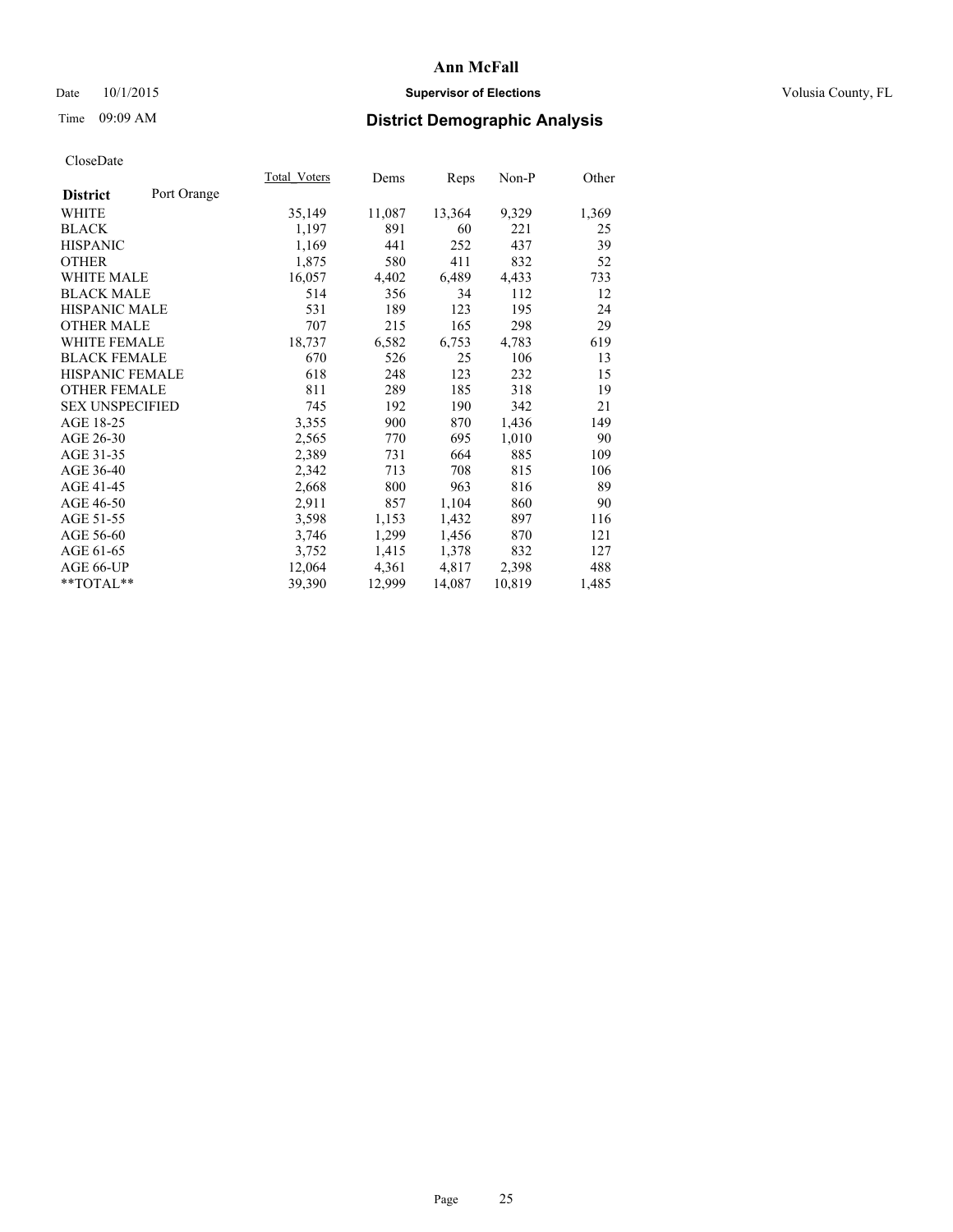# Date  $10/1/2015$  **Supervisor of Elections Supervisor of Elections** Volusia County, FL

# Time 09:09 AM **District Demographic Analysis**

|                        |               | Total Voters | Dems  | Reps  | Non-P | Other            |
|------------------------|---------------|--------------|-------|-------|-------|------------------|
| <b>District</b>        | South Daytona |              |       |       |       |                  |
| WHITE                  |               | 6,638        | 2,408 | 2,271 | 1,710 | 249              |
| <b>BLACK</b>           |               | 645          | 498   | 25    | 115   | 7                |
| <b>HISPANIC</b>        |               | 204          | 93    | 35    | 67    | 9                |
| <b>OTHER</b>           |               | 337          | 117   | 61    | 153   | 6                |
| <b>WHITE MALE</b>      |               | 3,061        | 962   | 1,124 | 825   | 150              |
| <b>BLACK MALE</b>      |               | 251          | 186   | 11    | 50    | 4                |
| <b>HISPANIC MALE</b>   |               | 99           | 40    | 21    | 33    | 5                |
| <b>OTHER MALE</b>      |               | 100          | 35    | 19    | 44    | $\overline{2}$   |
| <b>WHITE FEMALE</b>    |               | 3,533        | 1,430 | 1,135 | 869   | 99               |
| <b>BLACK FEMALE</b>    |               | 385          | 305   | 13    | 64    | 3                |
| <b>HISPANIC FEMALE</b> |               | 101          | 51    | 14    | 32    | 4                |
| <b>OTHER FEMALE</b>    |               | 147          | 64    | 30    | 49    | 4                |
| <b>SEX UNSPECIFIED</b> |               | 147          | 43    | 25    | 79    | $\boldsymbol{0}$ |
| AGE 18-25              |               | 695          | 253   | 155   | 261   | 26               |
| AGE 26-30              |               | 590          | 205   | 152   | 211   | 22               |
| AGE 31-35              |               | 491          | 191   | 114   | 173   | 13               |
| AGE 36-40              |               | 448          | 168   | 110   | 148   | 22               |
| AGE 41-45              |               | 503          | 181   | 154   | 149   | 19               |
| AGE 46-50              |               | 632          | 236   | 212   | 167   | 17               |
| AGE 51-55              |               | 781          | 303   | 261   | 189   | 28               |
| AGE 56-60              |               | 828          | 327   | 282   | 197   | 22               |
| AGE 61-65              |               | 757          | 338   | 239   | 154   | 26               |
| AGE 66-UP              |               | 2,099        | 914   | 713   | 396   | 76               |
| **TOTAL**              |               | 7,824        | 3,116 | 2,392 | 2,045 | 271              |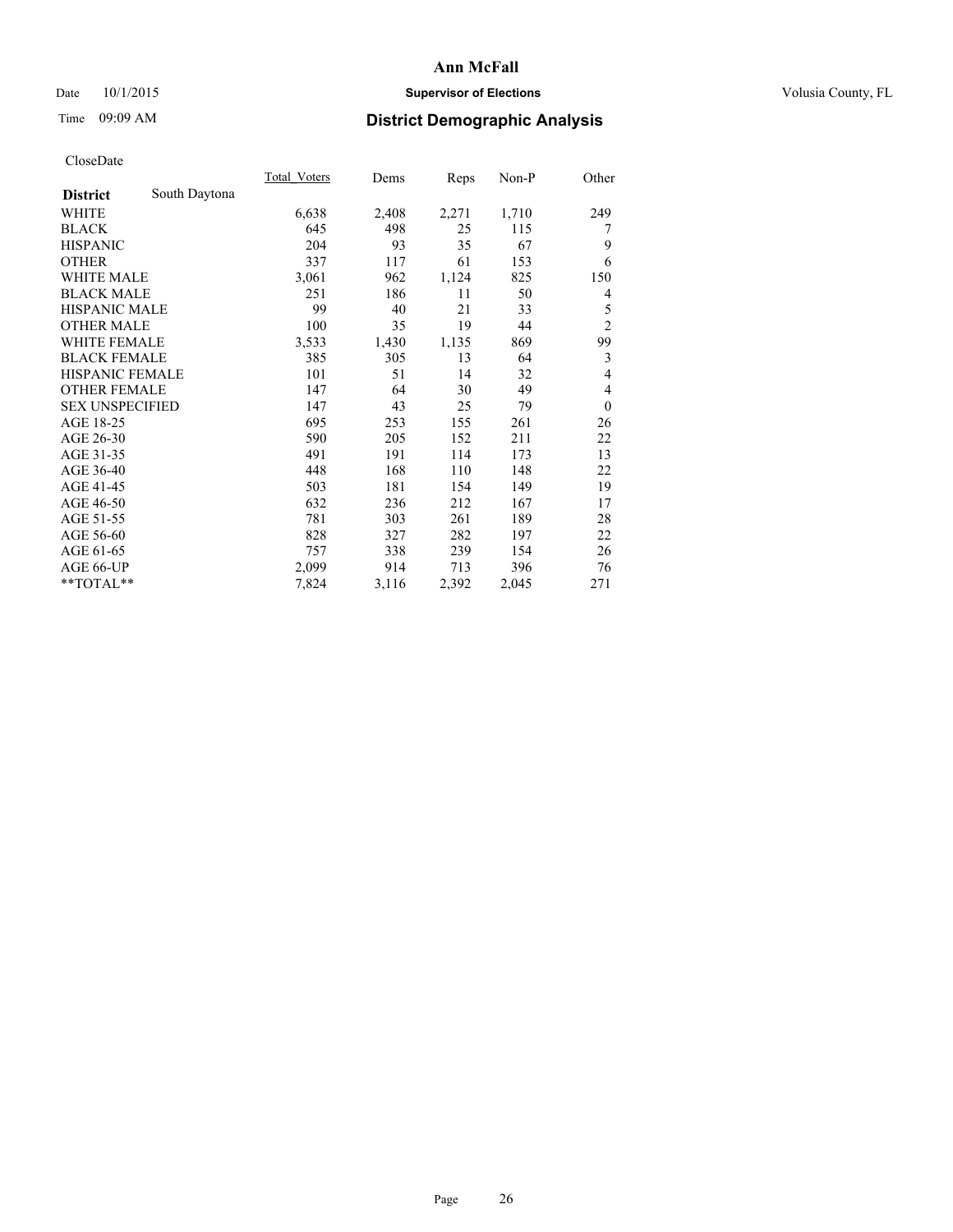# Date  $10/1/2015$  **Supervisor of Elections Supervisor of Elections** Volusia County, FL

# Time 09:09 AM **District Demographic Analysis**

|                        |               | Total Voters | Dems     | Reps     | Non-P | Other |
|------------------------|---------------|--------------|----------|----------|-------|-------|
| <b>District</b>        | Flagler Beach |              |          |          |       |       |
| WHITE                  |               | 55           | 21       | 16       | 16    |       |
| <b>BLACK</b>           |               | 0            | $\Omega$ | $\Omega$ | 0     | 0     |
| <b>HISPANIC</b>        |               | 0            | $\theta$ | 0        | 0     | 0     |
| <b>OTHER</b>           |               | 3            |          | 2        |       |       |
| WHITE MALE             |               | 23           | 6        | 7        | 9     |       |
| <b>BLACK MALE</b>      |               | 0            | 0        | 0        |       | 0     |
| <b>HISPANIC MALE</b>   |               |              |          | 0        |       | 0     |
| <b>OTHER MALE</b>      |               | 2            |          |          |       |       |
| <b>WHITE FEMALE</b>    |               | 32           | 15       | 9        |       |       |
| <b>BLACK FEMALE</b>    |               | 0            | $\theta$ | 0        |       | 0     |
| <b>HISPANIC FEMALE</b> |               |              | 0        | 0        |       |       |
| <b>OTHER FEMALE</b>    |               |              | $\Omega$ |          |       | 0     |
| <b>SEX UNSPECIFIED</b> |               |              | 0        | 0        |       | 0     |
| AGE 18-25              |               |              |          | 0        |       | 0     |
| AGE 26-30              |               |              |          | $\theta$ |       | 0     |
| AGE 31-35              |               |              |          | 0        |       | 0     |
| AGE 36-40              |               |              | 0        | 0        |       | 0     |
| AGE 41-45              |               |              |          | 0        |       | 0     |
| AGE 46-50              |               |              |          | 0        |       | 0     |
| AGE 51-55              |               |              |          |          |       |       |
| AGE 56-60              |               |              | 0        |          |       | 0     |
| AGE 61-65              |               |              | 0        | 3        |       |       |
| AGE 66-UP              |               | 46           | 19       | 13       | 12    | 2     |
| **TOTAL**              |               | 58           | 22       | 18       | 16    | 2     |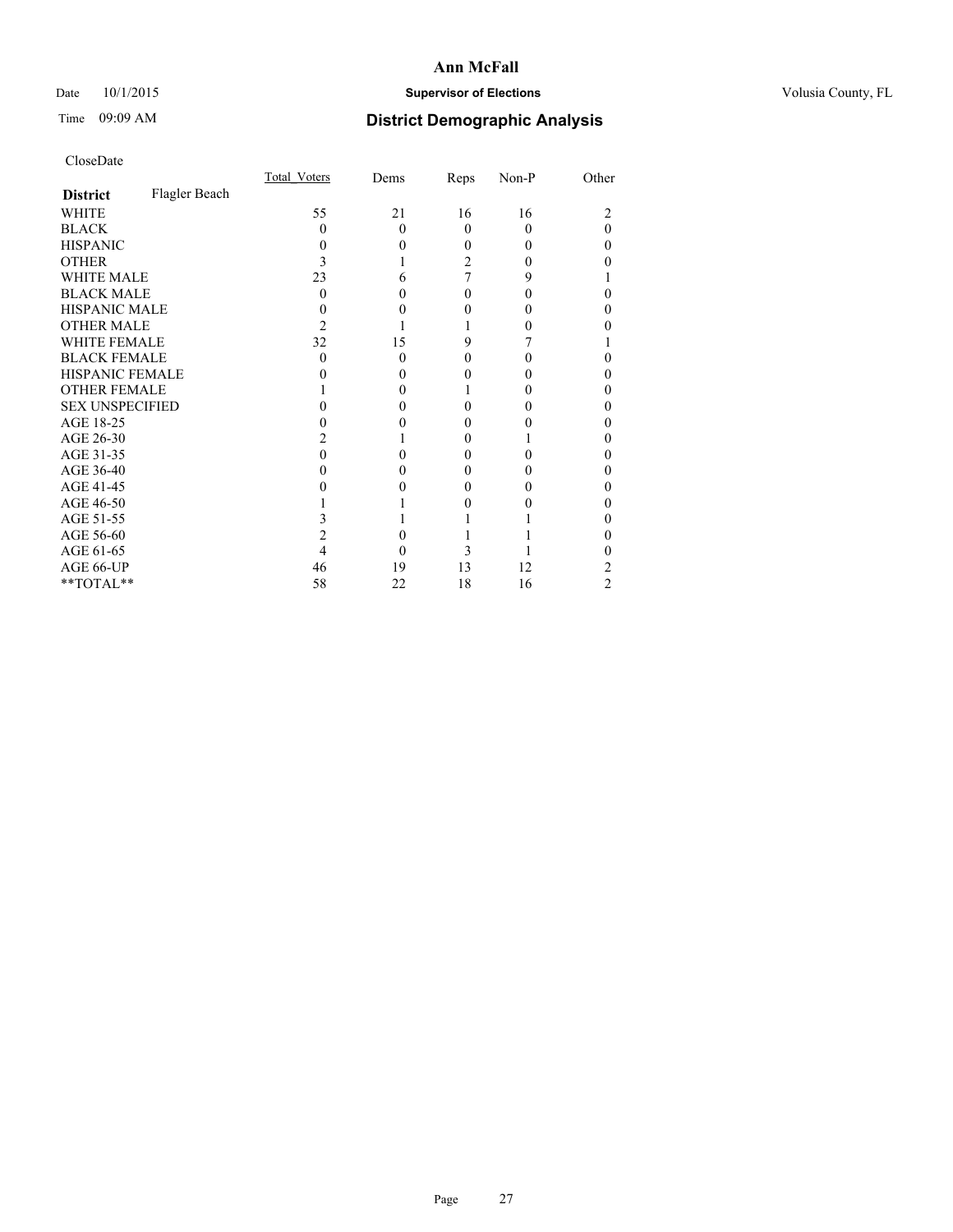# Date  $10/1/2015$  **Supervisor of Elections Supervisor of Elections** Volusia County, FL

# Time 09:09 AM **District Demographic Analysis**

|                                              | <b>Total Voters</b> | Dems   | Reps   | $Non-P$ | Other |
|----------------------------------------------|---------------------|--------|--------|---------|-------|
| <b>Hospital Authority</b><br><b>District</b> |                     |        |        |         |       |
| WHITE                                        | 96,820              | 28,771 | 39,561 | 24,286  | 4,202 |
| <b>BLACK</b>                                 | 10,312              | 7,988  | 415    | 1,737   | 172   |
| <b>HISPANIC</b>                              | 19,650              | 9,057  | 2,993  | 7,214   | 386   |
| <b>OTHER</b>                                 | 6,910               | 2,153  | 1,503  | 3,084   | 170   |
| WHITE MALE                                   | 44,665              | 11,482 | 19,146 | 11,765  | 2,272 |
| <b>BLACK MALE</b>                            | 4,339               | 3,168  | 220    | 839     | 112   |
| <b>HISPANIC MALE</b>                         | 9,010               | 3,996  | 1,466  | 3,337   | 211   |
| <b>OTHER MALE</b>                            | 2,375               | 777    | 559    | 956     | 83    |
| <b>WHITE FEMALE</b>                          | 51,287              | 17,076 | 20,098 | 12,209  | 1,904 |
| <b>BLACK FEMALE</b>                          | 5,845               | 4,732  | 188    | 865     | 60    |
| HISPANIC FEMALE                              | 10,371              | 4,938  | 1,501  | 3,762   | 170   |
| <b>OTHER FEMALE</b>                          | 2,834               | 1,053  | 636    | 1,080   | 65    |
| <b>SEX UNSPECIFIED</b>                       | 2,965               | 747    | 657    | 1,508   | 53    |
| AGE 18-25                                    | 13,975              | 4,173  | 3,121  | 6,130   | 551   |
| AGE 26-30                                    | 9,353               | 2,933  | 2,301  | 3,774   | 345   |
| AGE 31-35                                    | 8,962               | 2,933  | 2,320  | 3,346   | 363   |
| AGE 36-40                                    | 9,185               | 3,080  | 2,470  | 3,225   | 410   |
| AGE 41-45                                    | 9,973               | 3,272  | 3,214  | 3,088   | 399   |
| AGE 46-50                                    | 10,900              | 3,672  | 3,937  | 2,906   | 385   |
| AGE 51-55                                    | 13,119              | 4,502  | 4,986  | 3,187   | 444   |
| AGE 56-60                                    | 12,793              | 4,785  | 4,825  | 2,755   | 428   |
| AGE 61-65                                    | 11,839              | 4,782  | 4,230  | 2,406   | 421   |
| AGE 66-UP                                    | 33,593              | 13,837 | 13,068 | 5,504   | 1,184 |
| $*$ $TOTAL**$                                | 133,692             | 47,969 | 44,472 | 36,321  | 4,930 |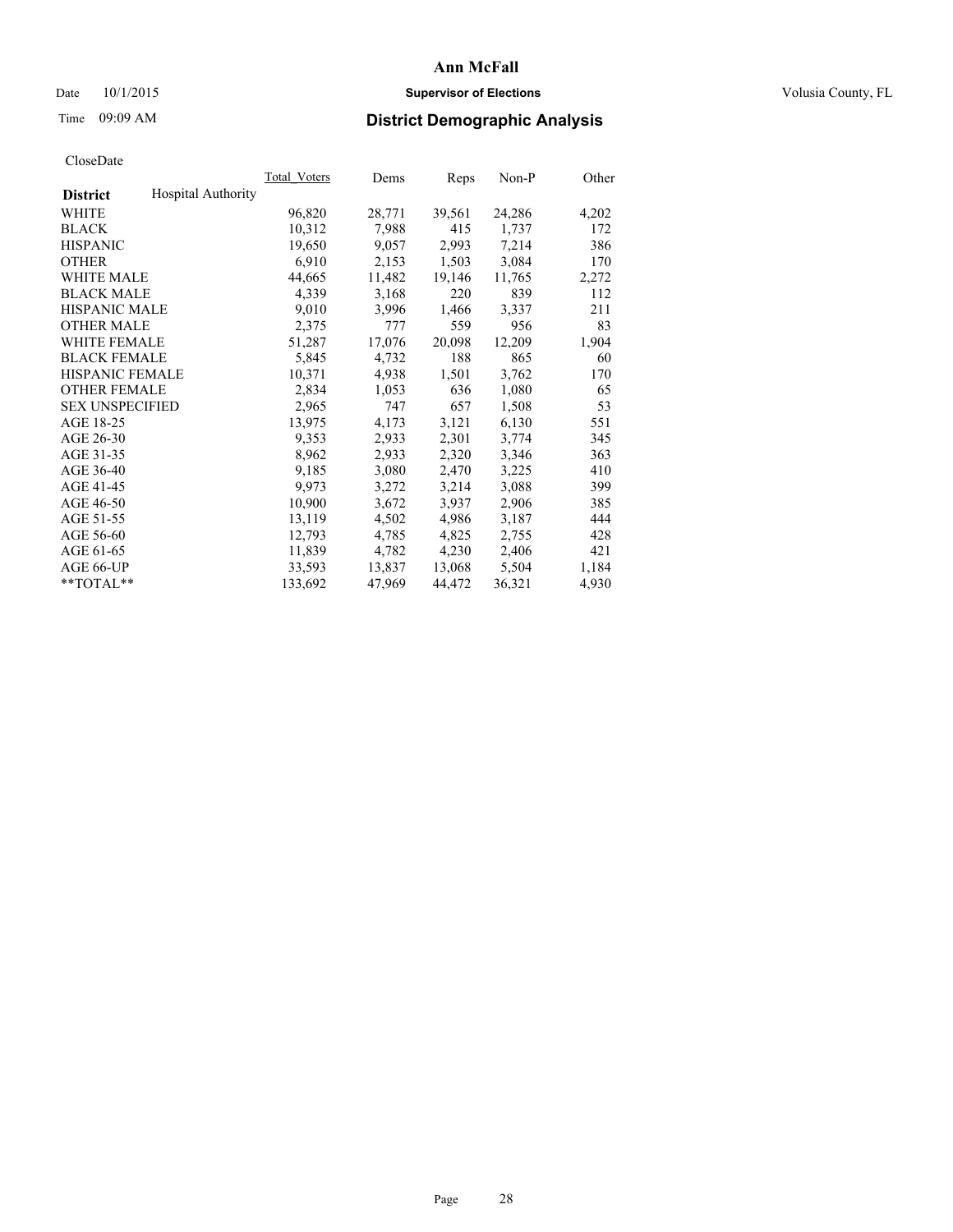# Date  $10/1/2015$  **Supervisor of Elections Supervisor of Elections** Volusia County, FL

| CloseDate |
|-----------|
|-----------|

|                                          | <b>Total Voters</b> | Dems  | Reps  | Non-P | Other |
|------------------------------------------|---------------------|-------|-------|-------|-------|
| Florida House Seat 24<br><b>District</b> |                     |       |       |       |       |
| WHITE                                    | 17,614              | 5,097 | 7,647 | 4,140 | 730   |
| <b>BLACK</b>                             | 428                 | 334   | 20    | 66    | 8     |
| <b>HISPANIC</b>                          | 970                 | 386   | 175   | 391   | 18    |
| <b>OTHER</b>                             | 813                 | 204   | 260   | 325   | 24    |
| WHITE MALE                               | 8,215               | 2,064 | 3,734 | 2,026 | 391   |
| <b>BLACK MALE</b>                        | 200                 | 149   | 13    | 33    | 5     |
| <b>HISPANIC MALE</b>                     | 425                 | 171   | 68    | 176   | 10    |
| <b>OTHER MALE</b>                        | 279                 | 70    | 96    | 102   | 11    |
| <b>WHITE FEMALE</b>                      | 9,252               | 3,009 | 3,843 | 2,064 | 336   |
| <b>BLACK FEMALE</b>                      | 225                 | 182   | 7     | 33    | 3     |
| HISPANIC FEMALE                          | 525                 | 206   | 106   | 205   | 8     |
| <b>OTHER FEMALE</b>                      | 322                 | 98    | 115   | 100   | 9     |
| <b>SEX UNSPECIFIED</b>                   | 382                 | 72    | 120   | 183   | 7     |
| AGE 18-25                                | 1,474               | 355   | 444   | 626   | 49    |
| AGE 26-30                                | 892                 | 223   | 274   | 364   | 31    |
| AGE 31-35                                | 816                 | 223   | 262   | 287   | 44    |
| AGE 36-40                                | 835                 | 222   | 288   | 284   | 41    |
| AGE 41-45                                | 994                 | 236   | 404   | 321   | 33    |
| AGE 46-50                                | 1,221               | 304   | 559   | 316   | 42    |
| AGE 51-55                                | 1,813               | 521   | 798   | 425   | 69    |
| AGE 56-60                                | 2,099               | 661   | 908   | 456   | 74    |
| AGE 61-65                                | 2,248               | 757   | 902   | 478   | 111   |
| AGE 66-UP                                | 7.433               | 2,519 | 3,263 | 1,365 | 286   |
| $*$ $TOTAL**$                            | 19,825              | 6,021 | 8,102 | 4,922 | 780   |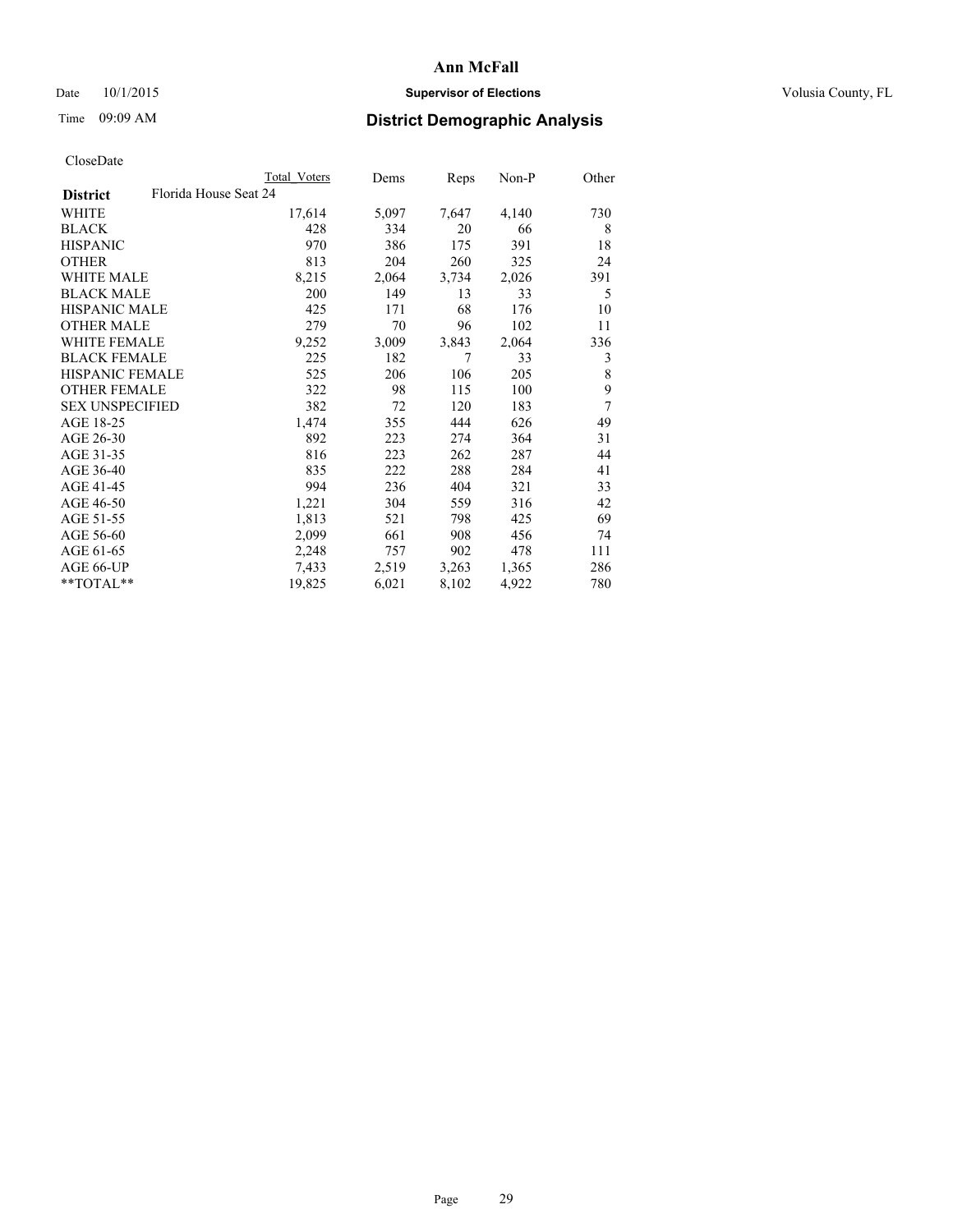# Date  $10/1/2015$  **Supervisor of Elections Supervisor of Elections** Volusia County, FL

# Time 09:09 AM **District Demographic Analysis**

|                                          | Total Voters | Dems   | Reps   | $Non-P$ | Other |
|------------------------------------------|--------------|--------|--------|---------|-------|
| Florida House Seat 25<br><b>District</b> |              |        |        |         |       |
| WHITE                                    | 104,542      | 32,270 | 42,240 | 26,193  | 3,839 |
| <b>BLACK</b>                             | 3,180        | 2,395  | 147    | 564     | 74    |
| <b>HISPANIC</b>                          | 2,610        | 972    | 648    | 916     | 74    |
| <b>OTHER</b>                             | 5,094        | 1,508  | 1,238  | 2,203   | 145   |
| <b>WHITE MALE</b>                        | 48,536       | 13,046 | 20,572 | 12,837  | 2,081 |
| <b>BLACK MALE</b>                        | 1,377        | 958    | 76     | 303     | 40    |
| <b>HISPANIC MALE</b>                     | 1,192        | 397    | 316    | 436     | 43    |
| <b>OTHER MALE</b>                        | 1,910        | 559    | 496    | 787     | 68    |
| <b>WHITE FEMALE</b>                      | 55,082       | 18,953 | 21,365 | 13,043  | 1,721 |
| <b>BLACK FEMALE</b>                      | 1,770        | 1,415  | 69     | 252     | 34    |
| HISPANIC FEMALE                          | 1,381        | 565    | 319    | 466     | 31    |
| <b>OTHER FEMALE</b>                      | 2,200        | 762    | 561    | 815     | 62    |
| <b>SEX UNSPECIFIED</b>                   | 1,978        | 490    | 499    | 937     | 52    |
| AGE 18-25                                | 8,671        | 2,262  | 2,473  | 3,566   | 370   |
| AGE 26-30                                | 6,440        | 1,911  | 1,832  | 2,481   | 216   |
| AGE 31-35                                | 5,936        | 1,750  | 1,719  | 2,227   | 240   |
| AGE 36-40                                | 5,844        | 1,668  | 1,891  | 2,020   | 265   |
| AGE 41-45                                | 6,868        | 2,004  | 2,442  | 2,161   | 261   |
| AGE 46-50                                | 8,229        | 2,287  | 3,318  | 2,364   | 260   |
| AGE 51-55                                | 10,531       | 3,187  | 4,467  | 2,556   | 321   |
| AGE 56-60                                | 11,522       | 3,912  | 4,655  | 2,603   | 352   |
| AGE 61-65                                | 12,118       | 4,337  | 4,673  | 2,703   | 405   |
| AGE 66-UP                                | 39,267       | 13,827 | 16,803 | 7,195   | 1,442 |
| $*$ $TOTAL**$                            | 115,426      | 37,145 | 44,273 | 29,876  | 4,132 |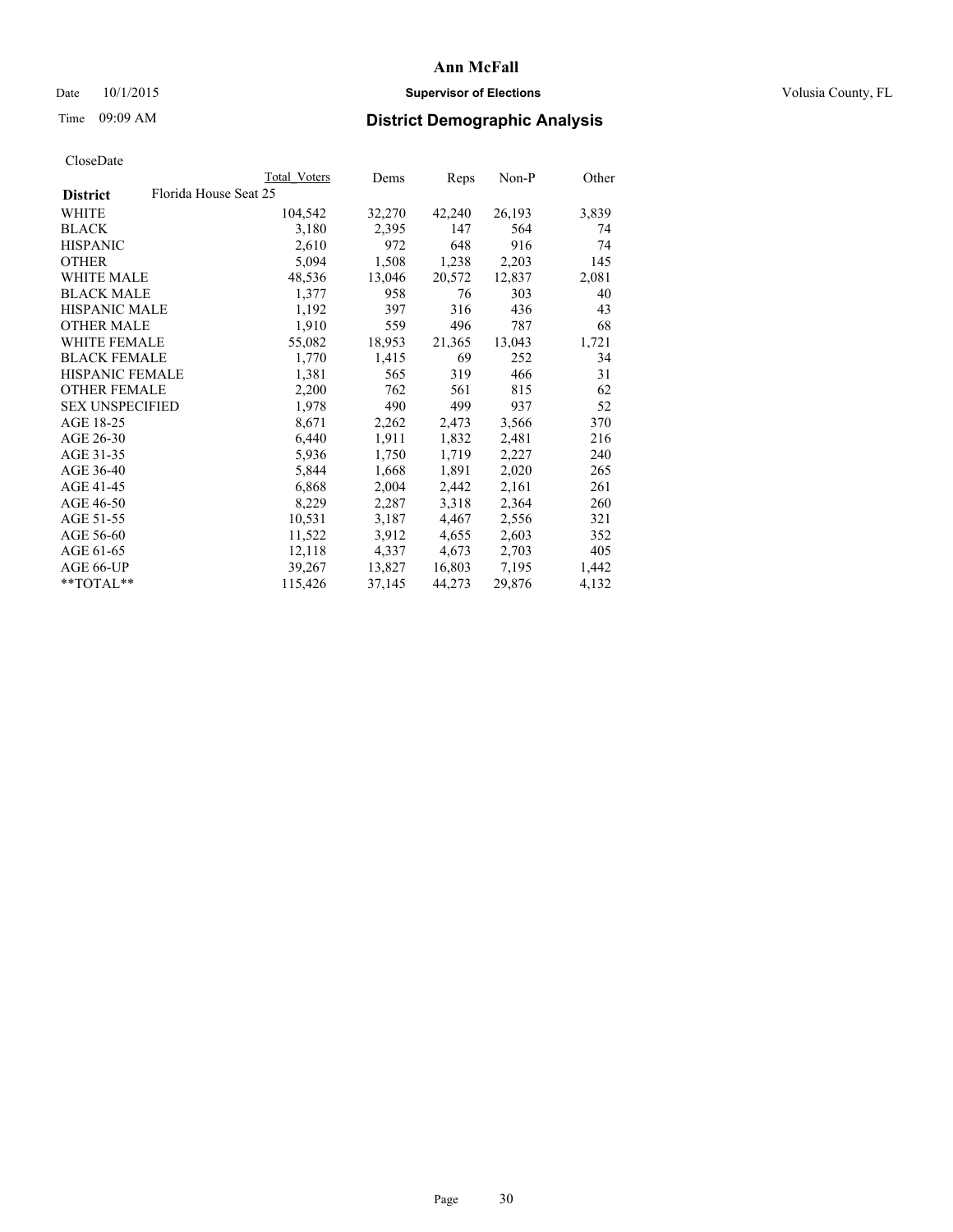# Date  $10/1/2015$  **Supervisor of Elections Supervisor of Elections** Volusia County, FL

# Time 09:09 AM **District Demographic Analysis**

|                                          | Total Voters | Dems   | <b>Reps</b> | Non-P  | Other |
|------------------------------------------|--------------|--------|-------------|--------|-------|
| Florida House Seat 26<br><b>District</b> |              |        |             |        |       |
| WHITE                                    | 67,004       | 22,032 | 24,988      | 17,192 | 2,792 |
| <b>BLACK</b>                             | 19,254       | 15,762 | 503         | 2,806  | 183   |
| <b>HISPANIC</b>                          | 4,228        | 1,784  | 696         | 1,638  | 110   |
| <b>OTHER</b>                             | 5,021        | 1,819  | 885         | 2,199  | 118   |
| <b>WHITE MALE</b>                        | 30,896       | 8,718  | 12,232      | 8,398  | 1,548 |
| <b>BLACK MALE</b>                        | 7,427        | 5,790  | 254         | 1,273  | 110   |
| <b>HISPANIC MALE</b>                     | 1,882        | 752    | 331         | 742    | 57    |
| <b>OTHER MALE</b>                        | 1,645        | 594    | 331         | 664    | 56    |
| <b>WHITE FEMALE</b>                      | 35,598       | 13,174 | 12,588      | 8,606  | 1,230 |
| <b>BLACK FEMALE</b>                      | 11,564       | 9,773  | 242         | 1,476  | 73    |
| HISPANIC FEMALE                          | 2,285        | 1,006  | 355         | 873    | 51    |
| <b>OTHER FEMALE</b>                      | 2,127        | 908    | 399         | 770    | 50    |
| <b>SEX UNSPECIFIED</b>                   | 2,081        | 682    | 338         | 1,033  | 28    |
| AGE 18-25                                | 12,156       | 5,510  | 1,969       | 4,309  | 368   |
| AGE 26-30                                | 7.599        | 3,175  | 1,510       | 2,676  | 238   |
| AGE 31-35                                | 6,386        | 2,657  | 1,399       | 2,107  | 223   |
| AGE 36-40                                | 5,821        | 2,404  | 1,350       | 1,854  | 213   |
| AGE 41-45                                | 6,320        | 2,453  | 1,757       | 1,866  | 244   |
| AGE 46-50                                | 7,025        | 2,877  | 2,124       | 1,796  | 228   |
| AGE 51-55                                | 8,706        | 3,618  | 2,777       | 2,004  | 307   |
| AGE 56-60                                | 8,820        | 3,897  | 2,840       | 1,809  | 274   |
| AGE 61-65                                | 8,483        | 3,841  | 2,678       | 1,668  | 296   |
| AGE 66-UP                                | 24,191       | 10,965 | 8,668       | 3,746  | 812   |
| $*$ TOTAL $*$                            | 95,507       | 41,397 | 27,072      | 23,835 | 3,203 |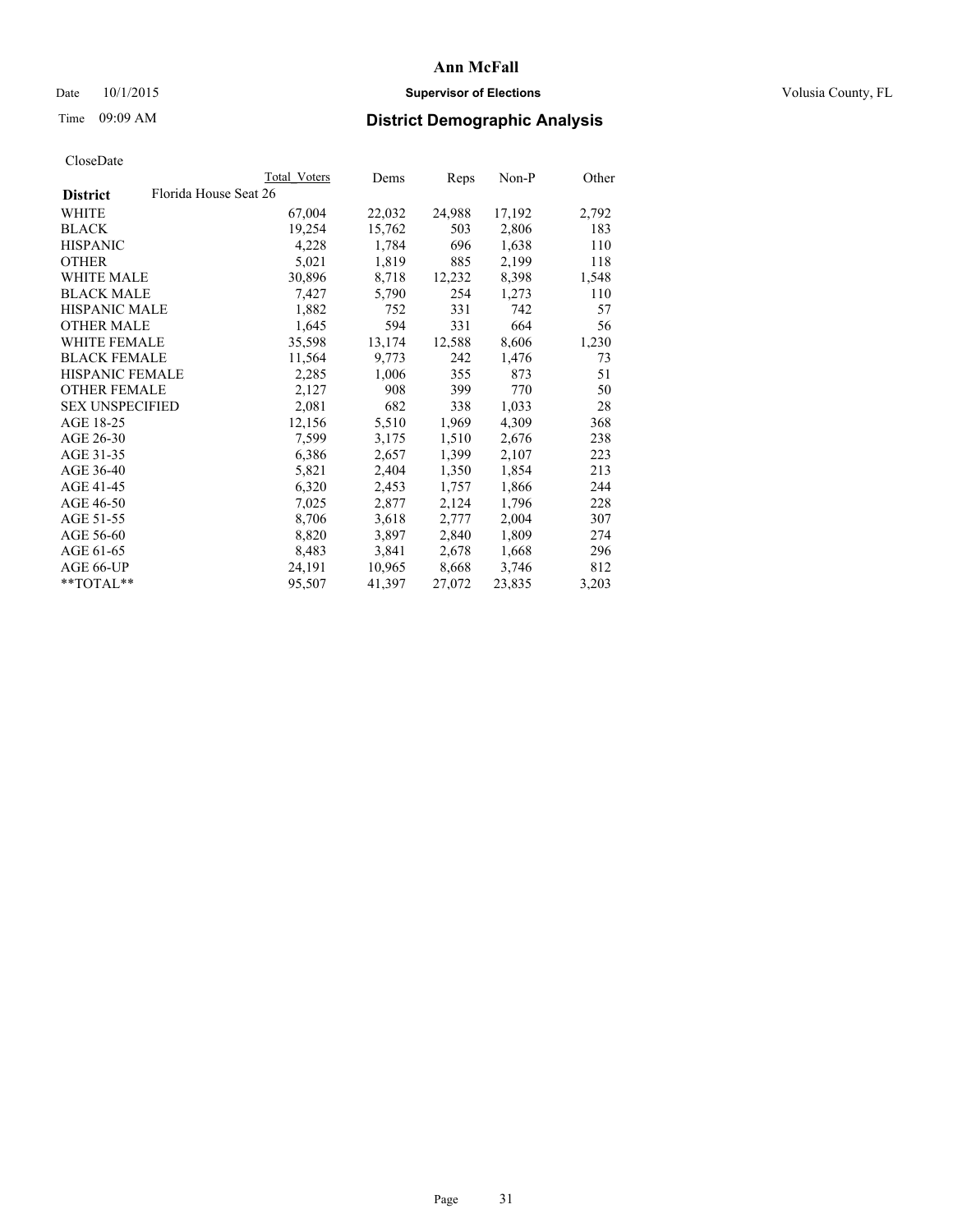# Date  $10/1/2015$  **Supervisor of Elections Supervisor of Elections** Volusia County, FL

# Time 09:09 AM **District Demographic Analysis**

|                                          | Total Voters | Dems   | <b>Reps</b> | Non-P  | Other |
|------------------------------------------|--------------|--------|-------------|--------|-------|
| Florida House Seat 27<br><b>District</b> |              |        |             |        |       |
| WHITE                                    | 73,729       | 22,199 | 28,900      | 19,543 | 3,087 |
| <b>BLACK</b>                             | 6,650        | 5,024  | 292         | 1,214  | 120   |
| <b>HISPANIC</b>                          | 16,647       | 7,833  | 2,512       | 5,991  | 311   |
| <b>OTHER</b>                             | 5,077        | 1,605  | 1,033       | 2,316  | 123   |
| <b>WHITE MALE</b>                        | 34,062       | 8,968  | 14,033      | 9,389  | 1,672 |
| <b>BLACK MALE</b>                        | 2,922        | 2,060  | 164         | 620    | 78    |
| <b>HISPANIC MALE</b>                     | 7,687        | 3,460  | 1,248       | 2,801  | 178   |
| <b>OTHER MALE</b>                        | 1,764        | 584    | 400         | 721    | 59    |
| <b>WHITE FEMALE</b>                      | 38,984       | 13,053 | 14,632      | 9,905  | 1,394 |
| <b>BLACK FEMALE</b>                      | 3,646        | 2,905  | 125         | 574    | 42    |
| HISPANIC FEMALE                          | 8,743        | 4,273  | 1,247       | 3,093  | 130   |
| <b>OTHER FEMALE</b>                      | 2,118        | 802    | 441         | 822    | 53    |
| <b>SEX UNSPECIFIED</b>                   | 2,176        | 556    | 447         | 1,138  | 35    |
| AGE 18-25                                | 10,175       | 3,046  | 2,158       | 4,575  | 396   |
| AGE 26-30                                | 6,983        | 2,198  | 1,626       | 2,904  | 255   |
| AGE 31-35                                | 6,724        | 2,169  | 1,653       | 2,636  | 266   |
| AGE 36-40                                | 7,056        | 2,363  | 1,794       | 2,592  | 307   |
| AGE 41-45                                | 7,664        | 2,558  | 2,396       | 2,418  | 292   |
| AGE 46-50                                | 8,283        | 2,815  | 2,865       | 2,319  | 284   |
| AGE 51-55                                | 10,031       | 3,475  | 3,617       | 2,623  | 316   |
| AGE 56-60                                | 9,887        | 3,676  | 3,600       | 2,290  | 321   |
| AGE 61-65                                | 9,095        | 3,651  | 3,124       | 2,008  | 312   |
| AGE 66-UP                                | 26,205       | 10,710 | 9,904       | 4,699  | 892   |
| $*$ TOTAL $*$                            | 102,103      | 36,661 | 32,737      | 29,064 | 3,641 |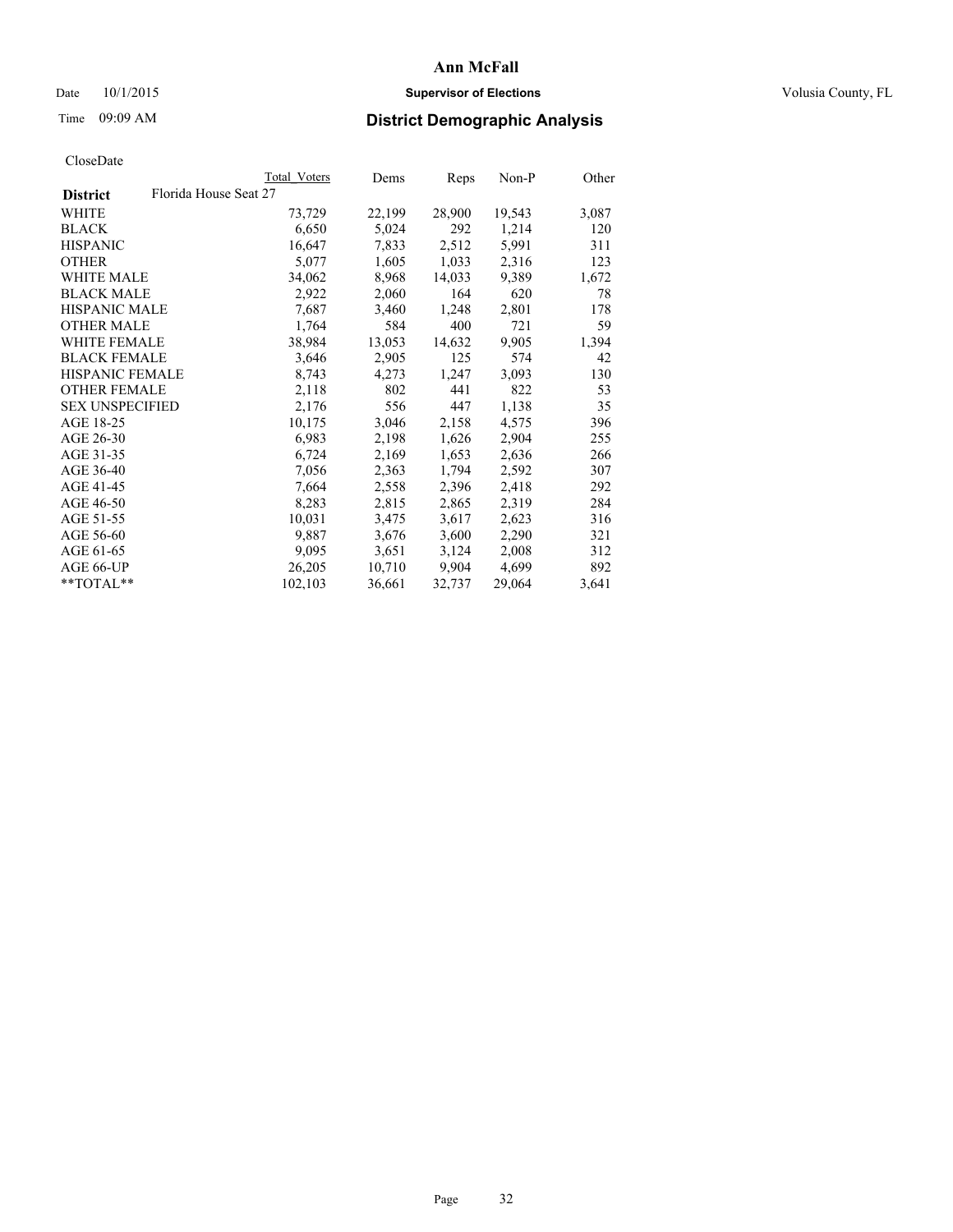# Date  $10/1/2015$  **Supervisor of Elections Supervisor of Elections** Volusia County, FL

# Time 09:09 AM **District Demographic Analysis**

|                                            | <b>Total Voters</b> | Dems   | Reps   | Non-P  | Other |
|--------------------------------------------|---------------------|--------|--------|--------|-------|
| School Board District 1<br><b>District</b> |                     |        |        |        |       |
| WHITE                                      | 54,296              | 16,041 | 23,040 | 12,909 | 2,306 |
| <b>BLACK</b>                               | 4,804               | 3,847  | 163    | 724    | 70    |
| <b>HISPANIC</b>                            | 4,922               | 2,026  | 910    | 1,879  | 107   |
| <b>OTHER</b>                               | 3,251               | 980    | 792    | 1,394  | 85    |
| <b>WHITE MALE</b>                          | 24,902              | 6,302  | 11,096 | 6,254  | 1,250 |
| <b>BLACK MALE</b>                          | 1,904               | 1,458  | 68     | 332    | 46    |
| <b>HISPANIC MALE</b>                       | 2,138               | 839    | 434    | 818    | 47    |
| <b>OTHER MALE</b>                          | 1,100               | 351    | 289    | 422    | 38    |
| WHITE FEMALE                               | 28,934              | 9,632  | 11,762 | 6,497  | 1,043 |
| <b>BLACK FEMALE</b>                        | 2,838               | 2,347  | 91     | 376    | 24    |
| HISPANIC FEMALE                            | 2,703               | 1,147  | 464    | 1,033  | 59    |
| <b>OTHER FEMALE</b>                        | 1,323               | 462    | 340    | 488    | 33    |
| <b>SEX UNSPECIFIED</b>                     | 1,430               | 356    | 360    | 686    | 28    |
| AGE 18-25                                  | 6,599               | 1,854  | 1,631  | 2,829  | 285   |
| AGE 26-30                                  | 4,187               | 1,251  | 1,142  | 1,649  | 145   |
| AGE 31-35                                  | 4,088               | 1,282  | 1,223  | 1,422  | 161   |
| AGE 36-40                                  | 4,132               | 1,280  | 1,309  | 1,363  | 180   |
| AGE 41-45                                  | 4,630               | 1,421  | 1,599  | 1,404  | 206   |
| AGE 46-50                                  | 5,077               | 1,615  | 2,026  | 1,268  | 168   |
| AGE 51-55                                  | 6,283               | 2,033  | 2,588  | 1,428  | 234   |
| AGE 56-60                                  | 6,373               | 2,247  | 2,602  | 1,301  | 223   |
| AGE 61-65                                  | 6,363               | 2,440  | 2,467  | 1,216  | 240   |
| AGE 66-UP                                  | 19,541              | 7,471  | 8,318  | 3,026  | 726   |
| $*$ TOTAL $*$                              | 67,273              | 22,894 | 24,905 | 16,906 | 2,568 |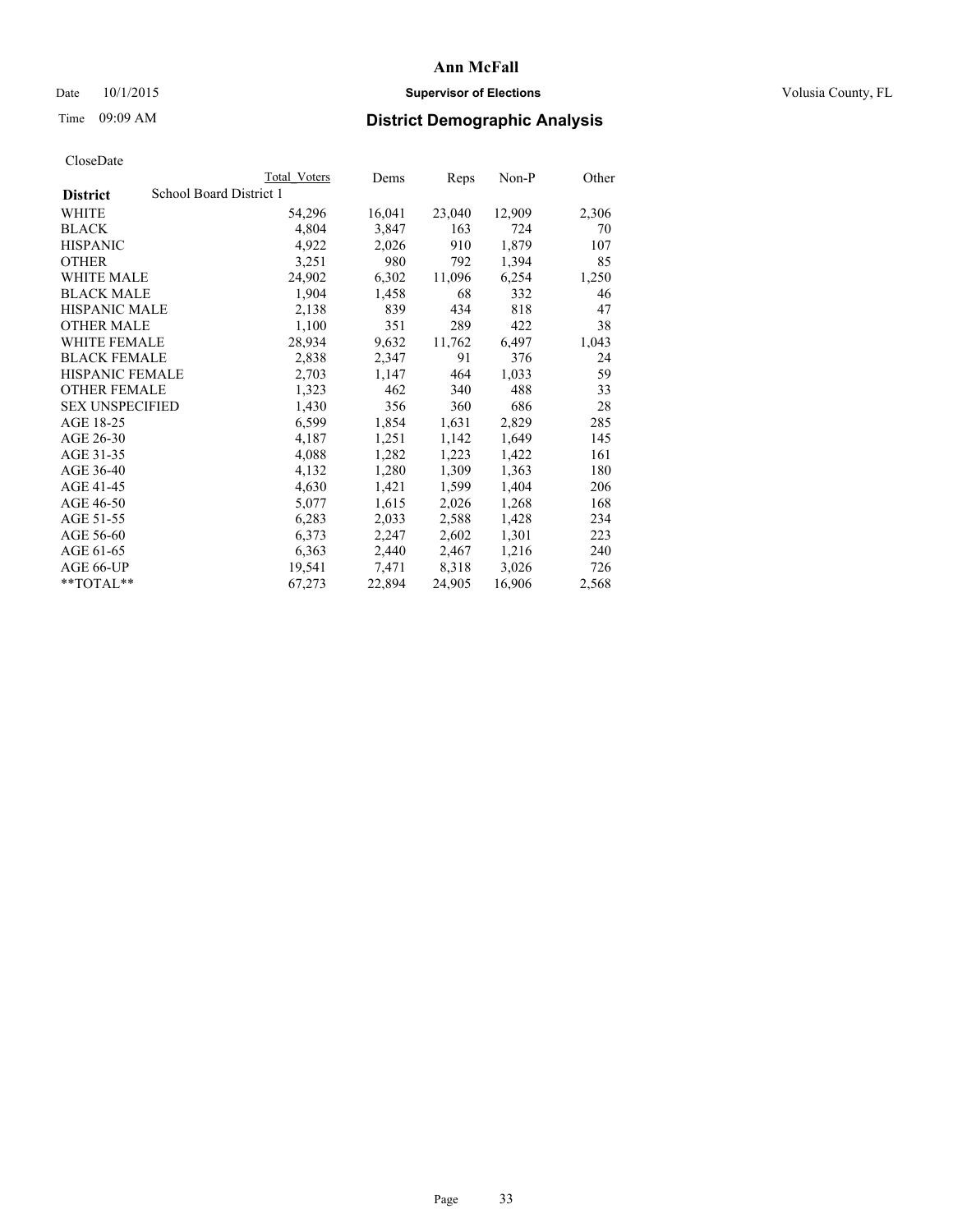# Date  $10/1/2015$  **Supervisor of Elections Supervisor of Elections** Volusia County, FL

# Time 09:09 AM **District Demographic Analysis**

|                                            | Total Voters | Dems   | Reps   | $Non-P$ | Other |
|--------------------------------------------|--------------|--------|--------|---------|-------|
| School Board District 2<br><b>District</b> |              |        |        |         |       |
| WHITE                                      | 47,149       | 15,581 | 17,265 | 12,415  | 1,888 |
| <b>BLACK</b>                               | 12,380       | 10,135 | 318    | 1,808   | 119   |
| <b>HISPANIC</b>                            | 1,990        | 836    | 382    | 716     | 56    |
| <b>OTHER</b>                               | 3,410        | 1,281  | 572    | 1,473   | 84    |
| WHITE MALE                                 | 22,165       | 6,375  | 8,613  | 6,108   | 1,069 |
| <b>BLACK MALE</b>                          | 4,775        | 3,734  | 163    | 815     | 63    |
| <b>HISPANIC MALE</b>                       | 938          | 354    | 189    | 361     | 34    |
| <b>OTHER MALE</b>                          | 1,189        | 431    | 221    | 499     | 38    |
| <b>WHITE FEMALE</b>                        | 24,580       | 9,077  | 8,533  | 6,168   | 802   |
| <b>BLACK FEMALE</b>                        | 7,423        | 6,261  | 151    | 955     | 56    |
| <b>HISPANIC FEMALE</b>                     | 1,020        | 471    | 189    | 338     | 22    |
| <b>OTHER FEMALE</b>                        | 1,512        | 655    | 263    | 558     | 36    |
| <b>SEX UNSPECIFIED</b>                     | 1,327        | 475    | 215    | 610     | 27    |
| AGE 18-25                                  | 8,016        | 4,001  | 1,178  | 2,610   | 227   |
| AGE 26-30                                  | 5,017        | 2,161  | 963    | 1,738   | 155   |
| AGE 31-35                                  | 3,906        | 1,639  | 777    | 1,340   | 150   |
| AGE 36-40                                  | 3,299        | 1,418  | 705    | 1,055   | 121   |
| AGE 41-45                                  | 3,613        | 1,451  | 925    | 1,108   | 129   |
| AGE 46-50                                  | 4,379        | 1,746  | 1,299  | 1,198   | 136   |
| AGE 51-55                                  | 5,680        | 2,363  | 1,783  | 1,361   | 173   |
| AGE 56-60                                  | 6,107        | 2,604  | 2,008  | 1,314   | 181   |
| AGE 61-65                                  | 6,070        | 2,563  | 1,943  | 1,367   | 197   |
| AGE 66-UP                                  | 18,842       | 7,887  | 6,956  | 3,321   | 678   |
| **TOTAL**                                  | 64,929       | 27,833 | 18,537 | 16,412  | 2,147 |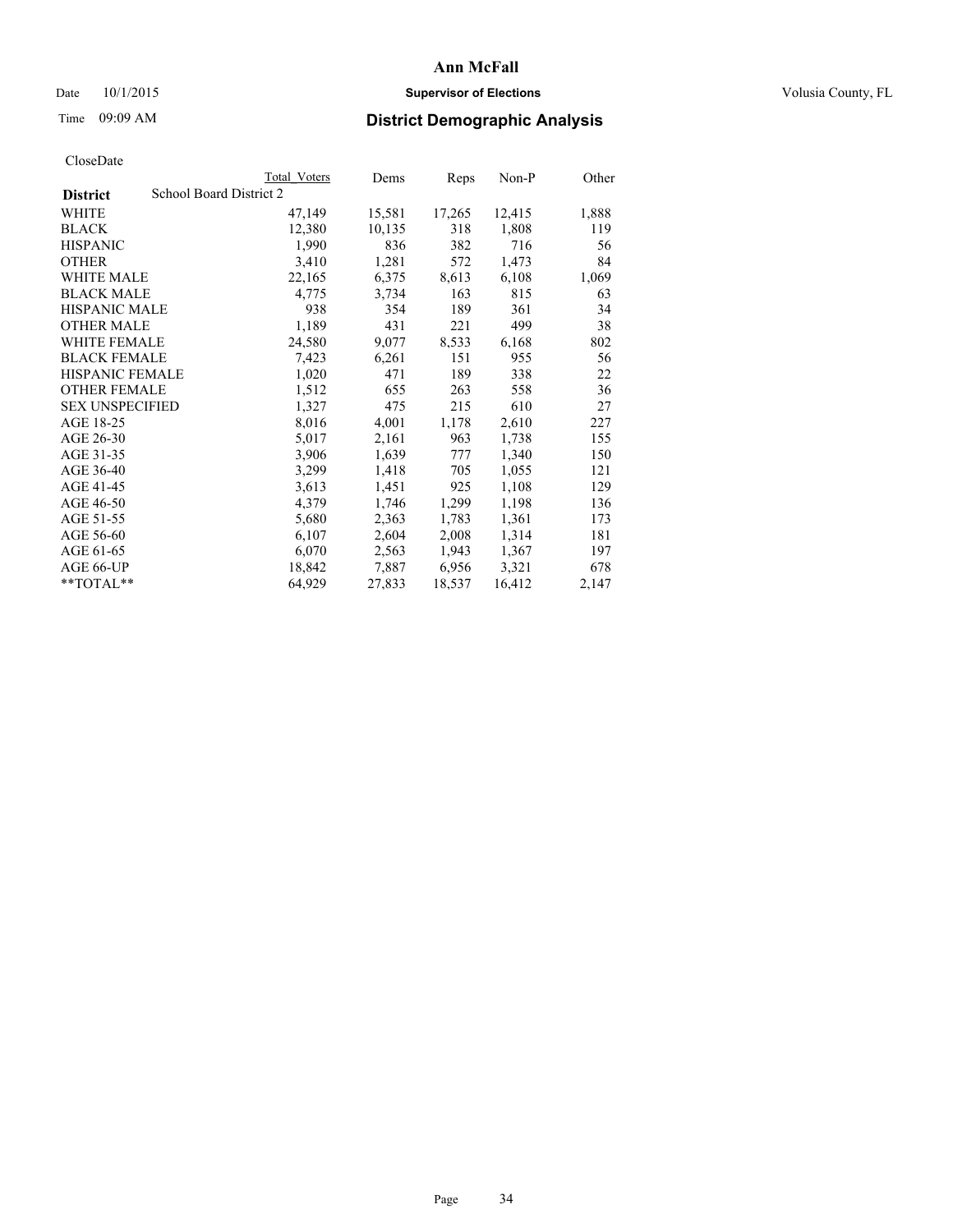# Date  $10/1/2015$  **Supervisor of Elections Supervisor of Elections** Volusia County, FL

# Time 09:09 AM **District Demographic Analysis**

|                        | Total Voters            | Dems   | <b>Reps</b> | Non-P  | Other |
|------------------------|-------------------------|--------|-------------|--------|-------|
| <b>District</b>        | School Board District 3 |        |             |        |       |
| WHITE                  | 66,579                  | 20,638 | 26,263      | 17,279 | 2,399 |
| <b>BLACK</b>           | 1,989                   | 1,554  | 74          | 331    | 30    |
| <b>HISPANIC</b>        | 1,319                   | 478    | 324         | 474    | 43    |
| <b>OTHER</b>           | 2,668                   | 743    | 630         | 1,221  | 74    |
| <b>WHITE MALE</b>      | 30,849                  | 8,329  | 12,861      | 8,352  | 1,307 |
| <b>BLACK MALE</b>      | 883                     | 639    | 40          | 182    | 22    |
| <b>HISPANIC MALE</b>   | 587                     | 197    | 151         | 216    | 23    |
| <b>OTHER MALE</b>      | 952                     | 271    | 260         | 390    | 31    |
| WHITE FEMALE           | 35,176                  | 12,140 | 13,216      | 8,743  | 1,077 |
| <b>BLACK FEMALE</b>    | 1,086                   | 900    | 34          | 144    | 8     |
| <b>HISPANIC FEMALE</b> | 713                     | 274    | 168         | 251    | 20    |
| <b>OTHER FEMALE</b>    | 1,122                   | 378    | 286         | 422    | 36    |
| <b>SEX UNSPECIFIED</b> | 1,186                   | 285    | 275         | 604    | 22    |
| AGE 18-25              | 5,303                   | 1,368  | 1,397       | 2,311  | 227   |
| AGE 26-30              | 3,883                   | 1,126  | 1,038       | 1,592  | 127   |
| AGE 31-35              | 3,717                   | 1,072  | 1,078       | 1,420  | 147   |
| AGE 36-40              | 3,831                   | 1,064  | 1,211       | 1,389  | 167   |
| AGE 41-45              | 4,525                   | 1,327  | 1,635       | 1,417  | 146   |
| AGE 46-50              | 4,990                   | 1,409  | 1,960       | 1,480  | 141   |
| AGE 51-55              | 6,541                   | 1,994  | 2,714       | 1,629  | 204   |
| AGE 56-60              | 7,278                   | 2,468  | 2,877       | 1,713  | 220   |
| AGE 61-65              | 7.733                   | 2,849  | 2,940       | 1,673  | 271   |
| AGE 66-UP              | 24,754                  | 8,736  | 10,441      | 4,681  | 896   |
| $*$ $TOTAI.**$         | 72.555                  | 23,413 | 27,291      | 19,305 | 2,546 |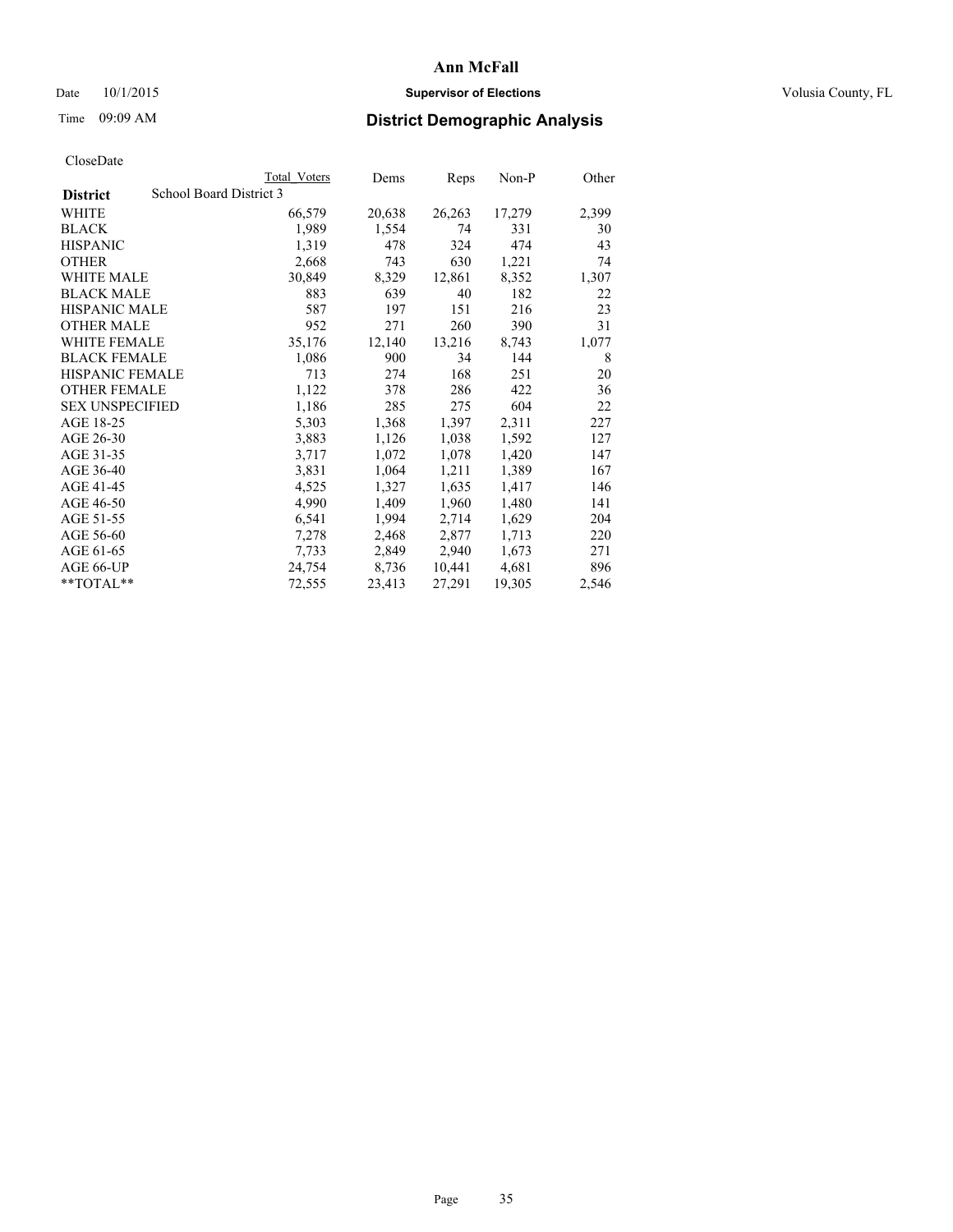# Date  $10/1/2015$  **Supervisor of Elections Supervisor of Elections** Volusia County, FL

# Time 09:09 AM **District Demographic Analysis**

|                                            | Total Voters | Dems   | Reps   | $Non-P$ | Other |
|--------------------------------------------|--------------|--------|--------|---------|-------|
| School Board District 4<br><b>District</b> |              |        |        |         |       |
| WHITE                                      | 56,418       | 17,889 | 22,348 | 14,055  | 2,126 |
| <b>BLACK</b>                               | 4,956        | 3,936  | 161    | 791     | 68    |
| <b>HISPANIC</b>                            | 1,807        | 741    | 375    | 660     | 31    |
| <b>OTHER</b>                               | 3,235        | 1,005  | 772    | 1,370   | 88    |
| WHITE MALE                                 | 25,946       | 7,146  | 10,763 | 6,899   | 1,138 |
| <b>BLACK MALE</b>                          | 1,980        | 1,453  | 89     | 399     | 39    |
| <b>HISPANIC MALE</b>                       | 791          | 297    | 175    | 298     | 21    |
| <b>OTHER MALE</b>                          | 1,157        | 340    | 304    | 465     | 48    |
| WHITE FEMALE                               | 30,008       | 10,635 | 11,423 | 6,980   | 970   |
| <b>BLACK FEMALE</b>                        | 2,925        | 2,443  | 71     | 382     | 29    |
| HISPANIC FEMALE                            | 995          | 436    | 194    | 355     | 10    |
| <b>OTHER FEMALE</b>                        | 1,385        | 510    | 357    | 481     | 37    |
| <b>SEX UNSPECIFIED</b>                     | 1,228        | 311    | 279    | 617     | 21    |
| AGE 18-25                                  | 5,617        | 1,745  | 1,476  | 2,202   | 194   |
| AGE 26-30                                  | 3,947        | 1,356  | 1,034  | 1,435   | 122   |
| AGE 31-35                                  | 3,509        | 1,209  | 930    | 1,251   | 119   |
| AGE 36-40                                  | 3,456        | 1,157  | 1,002  | 1,154   | 143   |
| AGE 41-45                                  | 3,999        | 1,264  | 1,335  | 1,231   | 169   |
| AGE 46-50                                  | 4,849        | 1,556  | 1,826  | 1,298   | 169   |
| AGE 51-55                                  | 6,241        | 2,087  | 2,402  | 1,544   | 208   |
| AGE 56-60                                  | 6,648        | 2,464  | 2,501  | 1,486   | 197   |
| AGE 61-65                                  | 6,785        | 2,588  | 2,434  | 1,507   | 256   |
| AGE 66-UP                                  | 21,365       | 8,145  | 8,716  | 3,768   | 736   |
| **TOTAL**                                  | 66,416       | 23,571 | 23,656 | 16,876  | 2,313 |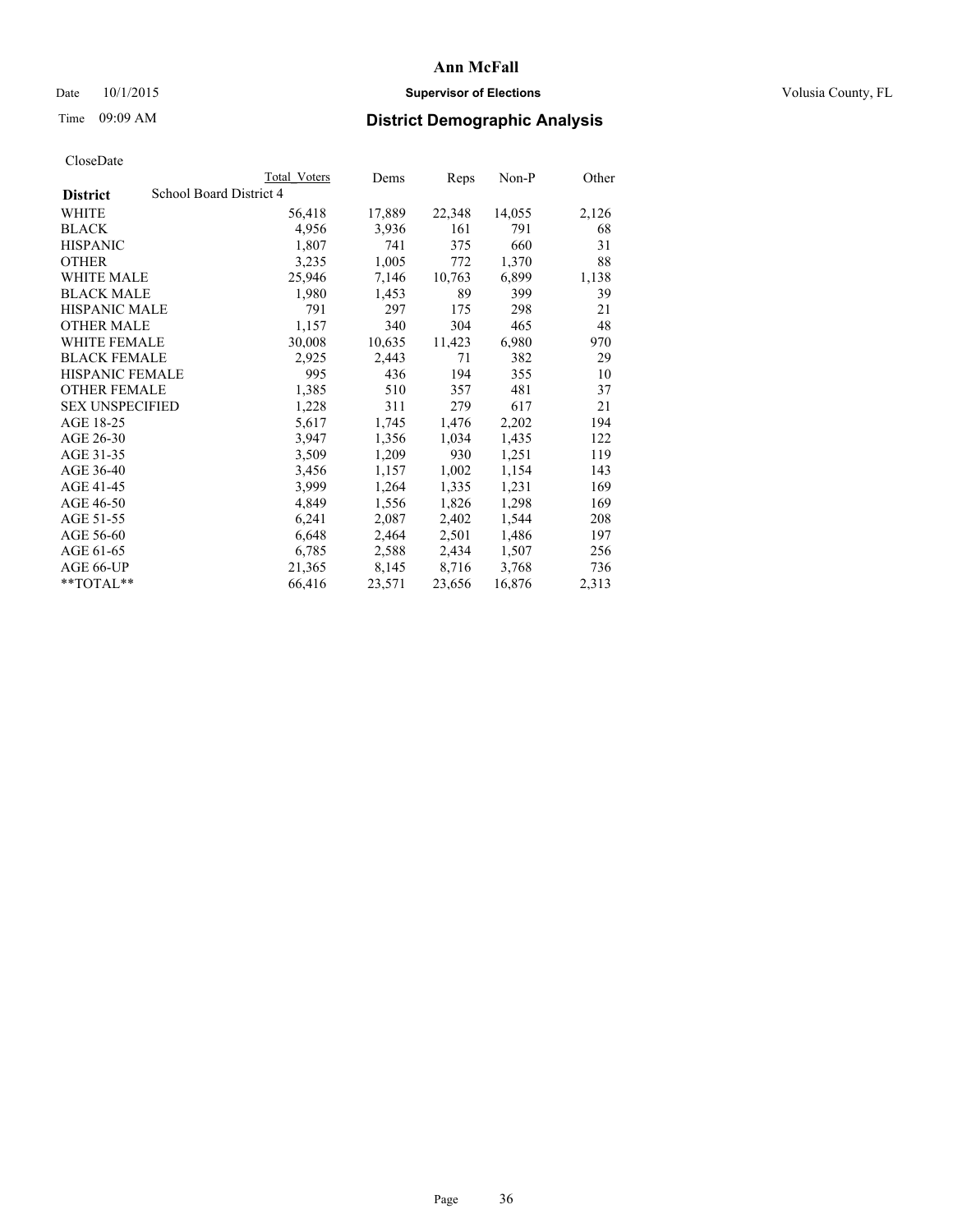## Date  $10/1/2015$  **Supervisor of Elections Supervisor of Elections** Volusia County, FL

## Time 09:09 AM **District Demographic Analysis**

|                                            | Total Voters | Dems   | Reps   | $Non-P$ | Other |
|--------------------------------------------|--------------|--------|--------|---------|-------|
| School Board District 5<br><b>District</b> |              |        |        |         |       |
| WHITE                                      | 38,447       | 11,449 | 14,859 | 10,410  | 1,729 |
| <b>BLACK</b>                               | 5,383        | 4,043  | 246    | 996     | 98    |
| <b>HISPANIC</b>                            | 14,417       | 6,894  | 2,040  | 5,207   | 276   |
| <b>OTHER</b>                               | 3,441        | 1,127  | 650    | 1,585   | 79    |
| <b>WHITE MALE</b>                          | 17,847       | 4,644  | 7,238  | 5,037   | 928   |
| <b>BLACK MALE</b>                          | 2,384        | 1,673  | 147    | 501     | 63    |
| <b>HISPANIC MALE</b>                       | 6,732        | 3,093  | 1,014  | 2,462   | 163   |
| <b>OTHER MALE</b>                          | 1,200        | 414    | 249    | 498     | 39    |
| <b>WHITE FEMALE</b>                        | 20,218       | 6,705  | 7.494  | 5,230   | 789   |
| <b>BLACK FEMALE</b>                        | 2,933        | 2,324  | 96     | 478     | 35    |
| HISPANIC FEMALE                            | 7,503        | 3,722  | 1,012  | 2,660   | 109   |
| <b>OTHER FEMALE</b>                        | 1,425        | 565    | 270    | 558     | 32    |
| <b>SEX UNSPECIFIED</b>                     | 1,446        | 373    | 275    | 774     | 24    |
| AGE 18-25                                  | 6,941        | 2,205  | 1,362  | 3,124   | 250   |
| AGE 26-30                                  | 4,880        | 1,613  | 1,065  | 2,011   | 191   |
| AGE 31-35                                  | 4,642        | 1,597  | 1,025  | 1,824   | 196   |
| AGE 36-40                                  | 4,838        | 1,738  | 1,096  | 1,789   | 215   |
| AGE 41-45                                  | 5,079        | 1,788  | 1,505  | 1,606   | 180   |
| AGE 46-50                                  | 5,463        | 1,957  | 1,755  | 1,551   | 200   |
| AGE 51-55                                  | 6,336        | 2,324  | 2,172  | 1,646   | 194   |
| AGE 56-60                                  | 5,922        | 2,363  | 2,015  | 1,344   | 200   |
| AGE 61-65                                  | 4,993        | 2,146  | 1,593  | 1,094   | 160   |
| AGE 66-UP                                  | 12,594       | 5,782  | 4,207  | 2,209   | 396   |
| **TOTAL**                                  | 61,688       | 23,513 | 17,795 | 18,198  | 2,182 |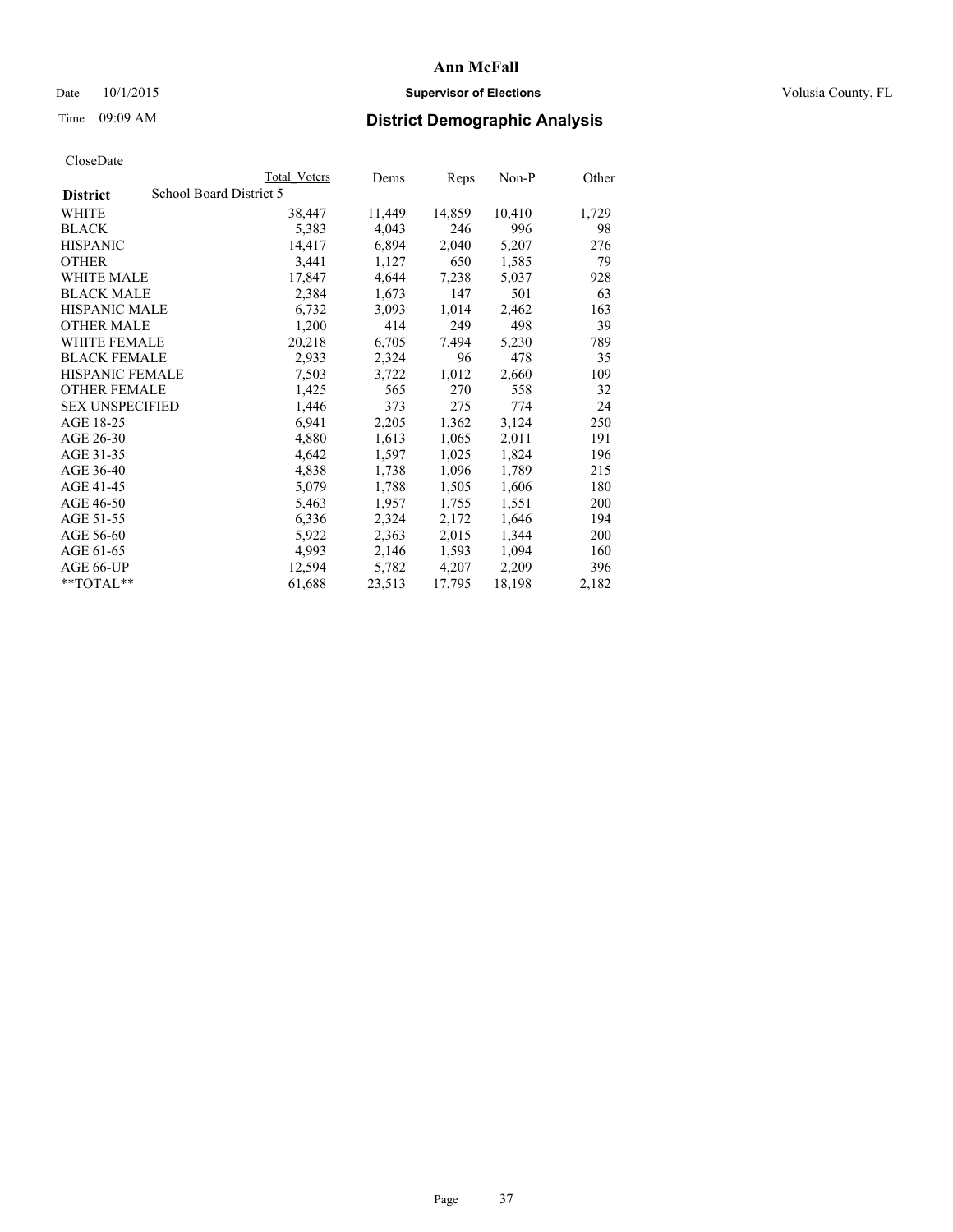## Date  $10/1/2015$  **Supervisor of Elections Supervisor of Elections** Volusia County, FL

# Time 09:09 AM **District Demographic Analysis**

|                        |                       | Total Voters | Dems   | <b>Reps</b> | $Non-P$ | Other |
|------------------------|-----------------------|--------------|--------|-------------|---------|-------|
| <b>District</b>        | Florida Senate Seat 6 |              |        |             |         |       |
| WHITE                  |                       | 58,057       | 18,694 | 22,585      | 14,610  | 2,168 |
| <b>BLACK</b>           |                       | 11,365       | 9,279  | 297         | 1,678   | 111   |
| <b>HISPANIC</b>        |                       | 1,892        | 792    | 390         | 670     | 40    |
| <b>OTHER</b>           |                       | 3,928        | 1,383  | 798         | 1,656   | 91    |
| <b>WHITE MALE</b>      |                       | 26,832       | 7,524  | 10,947      | 7,190   | 1,171 |
| <b>BLACK MALE</b>      |                       | 4,442        | 3,434  | 152         | 799     | 57    |
| <b>HISPANIC MALE</b>   |                       | 852          | 317    | 181         | 324     | 30    |
| <b>OTHER MALE</b>      |                       | 1,341        | 459    | 314         | 523     | 45    |
| WHITE FEMALE           |                       | 30,739       | 11,051 | 11,471      | 7,238   | 979   |
| <b>BLACK FEMALE</b>    |                       | 6,755        | 5,713  | 144         | 844     | 54    |
| <b>HISPANIC FEMALE</b> |                       | 1,023        | 469    | 203         | 341     | 10    |
| <b>OTHER FEMALE</b>    |                       | 1,718        | 703    | 379         | 594     | 42    |
| <b>SEX UNSPECIFIED</b> |                       | 1,539        | 478    | 278         | 761     | 22    |
| AGE 18-25              |                       | 8,455        | 3,843  | 1,544       | 2,846   | 222   |
| AGE 26-30              |                       | 4,899        | 2,028  | 1,056       | 1,678   | 137   |
| AGE 31-35              |                       | 4,124        | 1,619  | 970         | 1,398   | 137   |
| AGE 36-40              |                       | 3,926        | 1,492  | 1,025       | 1,259   | 150   |
| AGE 41-45              |                       | 4,487        | 1,618  | 1,345       | 1,356   | 168   |
| AGE 46-50              |                       | 5,421        | 1,956  | 1,866       | 1,423   | 176   |
| AGE 51-55              |                       | 6,865        | 2,563  | 2,422       | 1,657   | 223   |
| AGE 56-60              |                       | 7,242        | 2,940  | 2,521       | 1,568   | 213   |
| AGE 61-65              |                       | 7,317        | 2,976  | 2,476       | 1,614   | 251   |
| AGE 66-UP              |                       | 22,506       | 9,113  | 8,845       | 3,815   | 733   |
| $*$ $TOTAI.**$         |                       | 75,242       | 30,148 | 24,070      | 18,614  | 2,410 |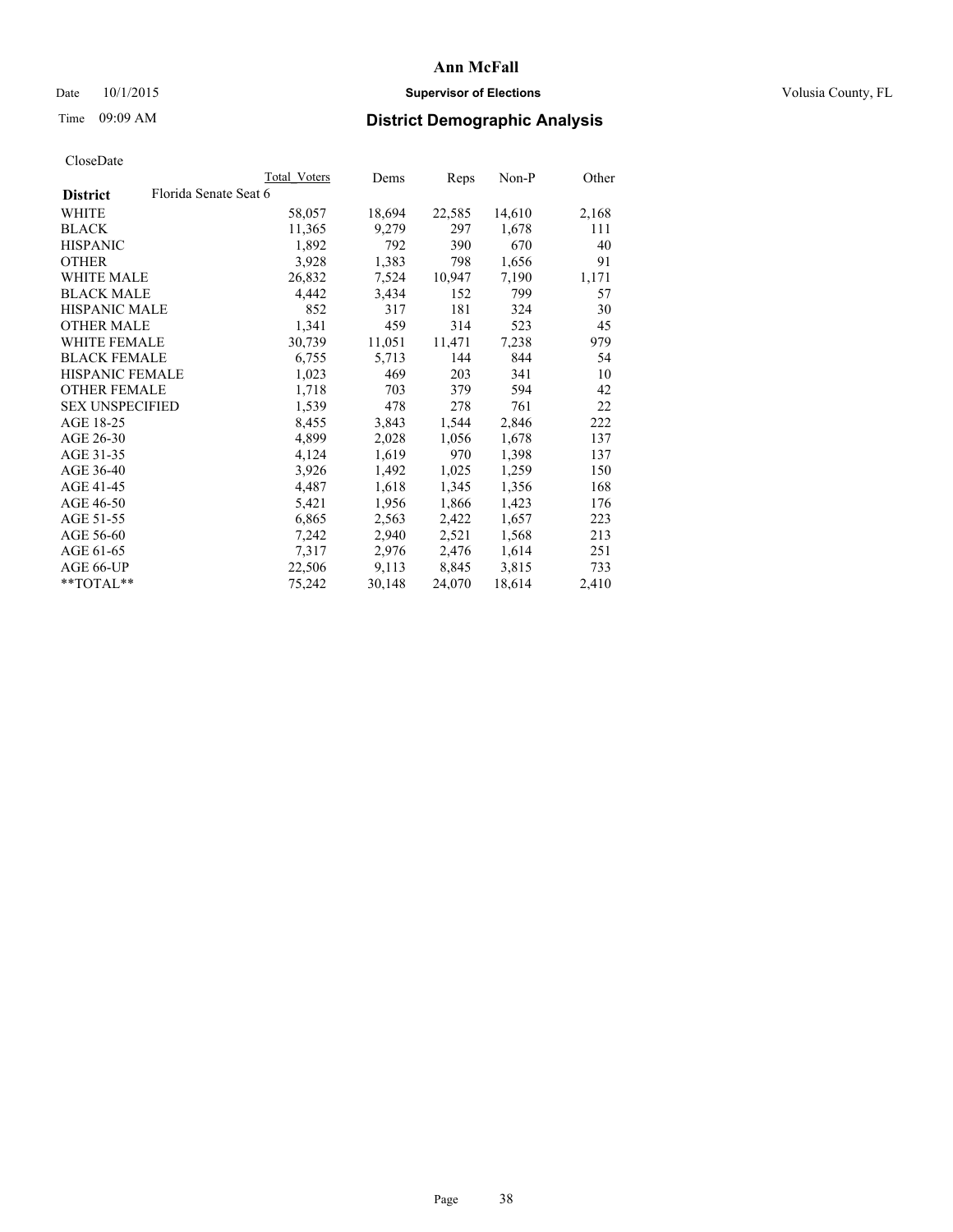## Date  $10/1/2015$  **Supervisor of Elections Supervisor of Elections** Volusia County, FL

## Time 09:09 AM **District Demographic Analysis**

|                        |                       | <b>Total Voters</b> | Dems   | Reps   | $Non-P$ | Other |
|------------------------|-----------------------|---------------------|--------|--------|---------|-------|
| <b>District</b>        | Florida Senate Seat 8 |                     |        |        |         |       |
| WHITE                  |                       | 181,833             | 56,740 | 71,077 | 46,696  | 7,320 |
| <b>BLACK</b>           |                       | 16,292              | 12,817 | 579    | 2,654   | 242   |
| <b>HISPANIC</b>        |                       | 17,853              | 8,023  | 2,909  | 6,555   | 366   |
| <b>OTHER</b>           |                       | 10,352              | 3,209  | 2,204  | 4,651   | 288   |
| WHITE MALE             |                       | 84,030              | 22,795 | 34,636 | 22,597  | 4,002 |
| <b>BLACK MALE</b>      |                       | 6,663               | 4,937  | 315    | 1,256   | 155   |
| <b>HISPANIC MALE</b>   |                       | 8,184               | 3,523  | 1,416  | 3,040   | 205   |
| <b>OTHER MALE</b>      |                       | 3,653               | 1,152  | 849    | 1,519   | 133   |
| <b>WHITE FEMALE</b>    |                       | 96,278              | 33,507 | 35,928 | 23,572  | 3,271 |
| <b>BLACK FEMALE</b>    |                       | 9,442               | 7,750  | 253    | 1,352   | 87    |
| HISPANIC FEMALE        |                       | 9,425               | 4,398  | 1,463  | 3,408   | 156   |
| <b>OTHER FEMALE</b>    |                       | 4,328               | 1,598  | 958    | 1,653   | 119   |
| <b>SEX UNSPECIFIED</b> |                       | 4,325               | 1,129  | 950    | 2,158   | 88    |
| AGE 18-25              |                       | 20,997              | 6,489  | 4,745  | 8,916   | 847   |
| AGE 26-30              |                       | 14,974              | 4,884  | 3,625  | 5,944   | 521   |
| AGE 31-35              |                       | 13,709              | 4,585  | 3,466  | 5,099   | 559   |
| AGE 36-40              |                       | 13,564              | 4,531  | 3,701  | 4,740   | 592   |
| AGE 41-45              |                       | 14,997              | 4,901  | 4,849  | 4,688   | 559   |
| AGE 46-50              |                       | 16,712              | 5,526  | 6,008  | 4,642   | 536   |
| AGE 51-55              |                       | 20,996              | 7,270  | 7,886  | 5,156   | 684   |
| AGE 56-60              |                       | 21,985              | 8,151  | 8,237  | 4,899   | 698   |
| AGE 61-65              |                       | 21,756              | 8,533  | 7.781  | 4,655   | 787   |
| AGE 66-UP              |                       | 66,640              | 25,919 | 26,471 | 11,817  | 2,433 |
| $*$ $TOTAL**$          |                       | 226,330             | 80,789 | 76,769 | 60,556  | 8,216 |
|                        |                       |                     |        |        |         |       |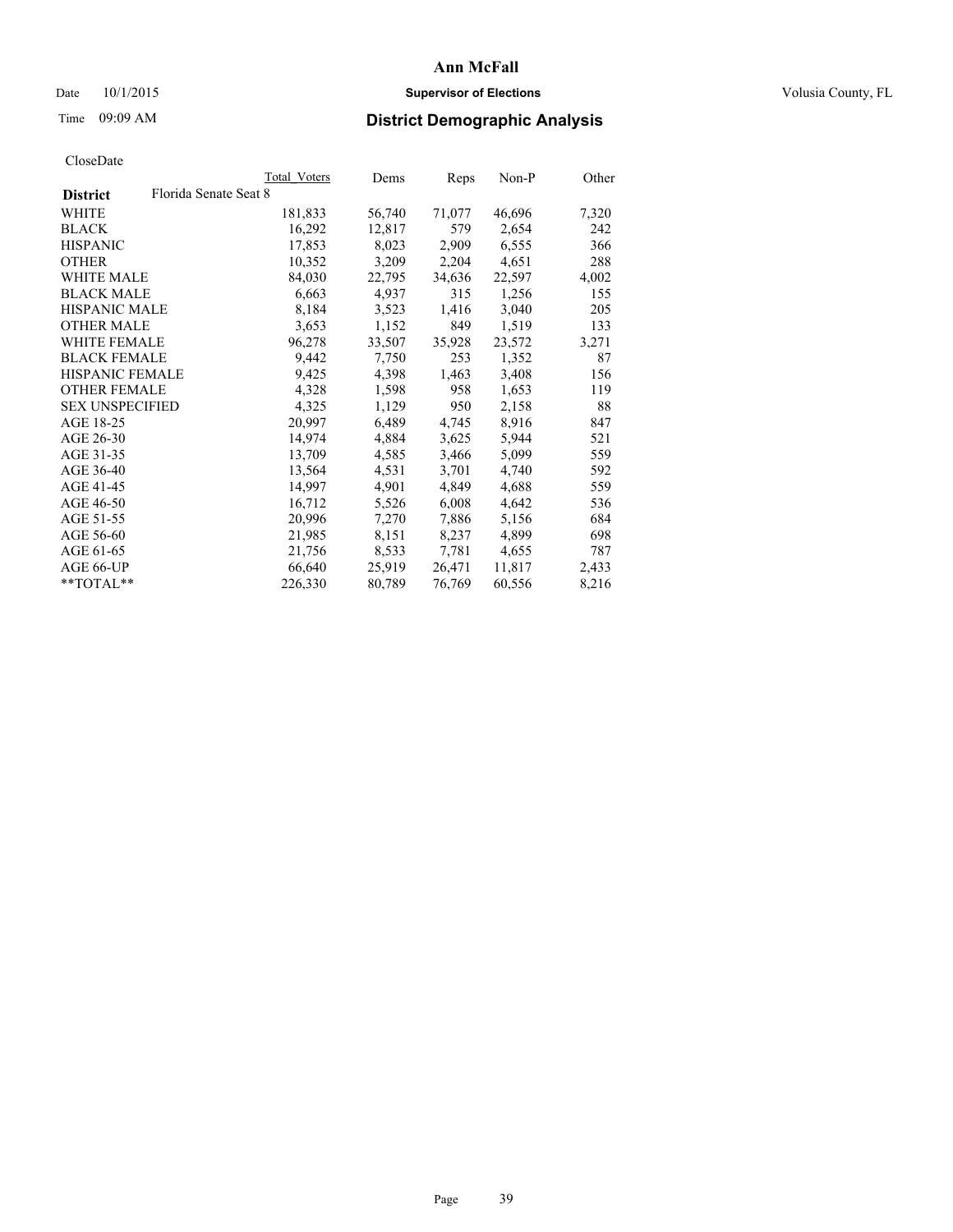## Date  $10/1/2015$  **Supervisor of Elections Supervisor of Elections** Volusia County, FL

# Time 09:09 AM **District Demographic Analysis**

|                        |                        | Total Voters | Dems   | Reps   | Non-P | Other |
|------------------------|------------------------|--------------|--------|--------|-------|-------|
| <b>District</b>        | Florida Senate Seat 10 |              |        |        |       |       |
| WHITE                  |                        | 22,999       | 6,164  | 10,113 | 5,762 | 960   |
| <b>BLACK</b>           |                        | 1,855        | 1,419  | 86     | 318   | 32    |
| <b>HISPANIC</b>        |                        | 4,710        | 2,160  | 732    | 1,711 | 107   |
| <b>OTHER</b>           |                        | 1,725        | 544    | 414    | 736   | 31    |
| WHITE MALE             |                        | 10,847       | 2,477  | 4,988  | 2,863 | 519   |
| <b>BLACK MALE</b>      |                        | 821          | 586    | 40     | 174   | 21    |
| <b>HISPANIC MALE</b>   |                        | 2,150        | 940    | 366    | 791   | 53    |
| <b>OTHER MALE</b>      |                        | 604          | 196    | 160    | 232   | 16    |
| <b>WHITE FEMALE</b>    |                        | 11,899       | 3,631  | 5,029  | 2,808 | 431   |
| <b>BLACK FEMALE</b>    |                        | 1,008        | 812    | 46     | 139   | 11    |
| <b>HISPANIC FEMALE</b> |                        | 2,486        | 1,183  | 361    | 888   | 54    |
| <b>OTHER FEMALE</b>    |                        | 721          | 269    | 179    | 260   | 13    |
| <b>SEX UNSPECIFIED</b> |                        | 753          | 193    | 176    | 372   | 12    |
| AGE 18-25              |                        | 3,024        | 841    | 755    | 1,314 | 114   |
| AGE 26-30              |                        | 2,041        | 595    | 561    | 803   | 82    |
| AGE 31-35              |                        | 2,029        | 595    | 597    | 760   | 77    |
| AGE 36-40              |                        | 2,066        | 634    | 597    | 751   | 84    |
| AGE 41-45              |                        | 2,362        | 732    | 805    | 722   | 103   |
| AGE 46-50              |                        | 2,625        | 801    | 992    | 730   | 102   |
| AGE 51-55              |                        | 3,220        | 968    | 1,351  | 795   | 106   |
| AGE 56-60              |                        | 3,101        | 1,055  | 1,245  | 691   | 110   |
| AGE 61-65              |                        | 2,871        | 1,077  | 1,120  | 588   | 86    |
| AGE 66-UP              |                        | 7,950        | 2,989  | 3,322  | 1,373 | 266   |
| **TOTAL**              |                        | 31,289       | 10,287 | 11,345 | 8,527 | 1,130 |
|                        |                        |              |        |        |       |       |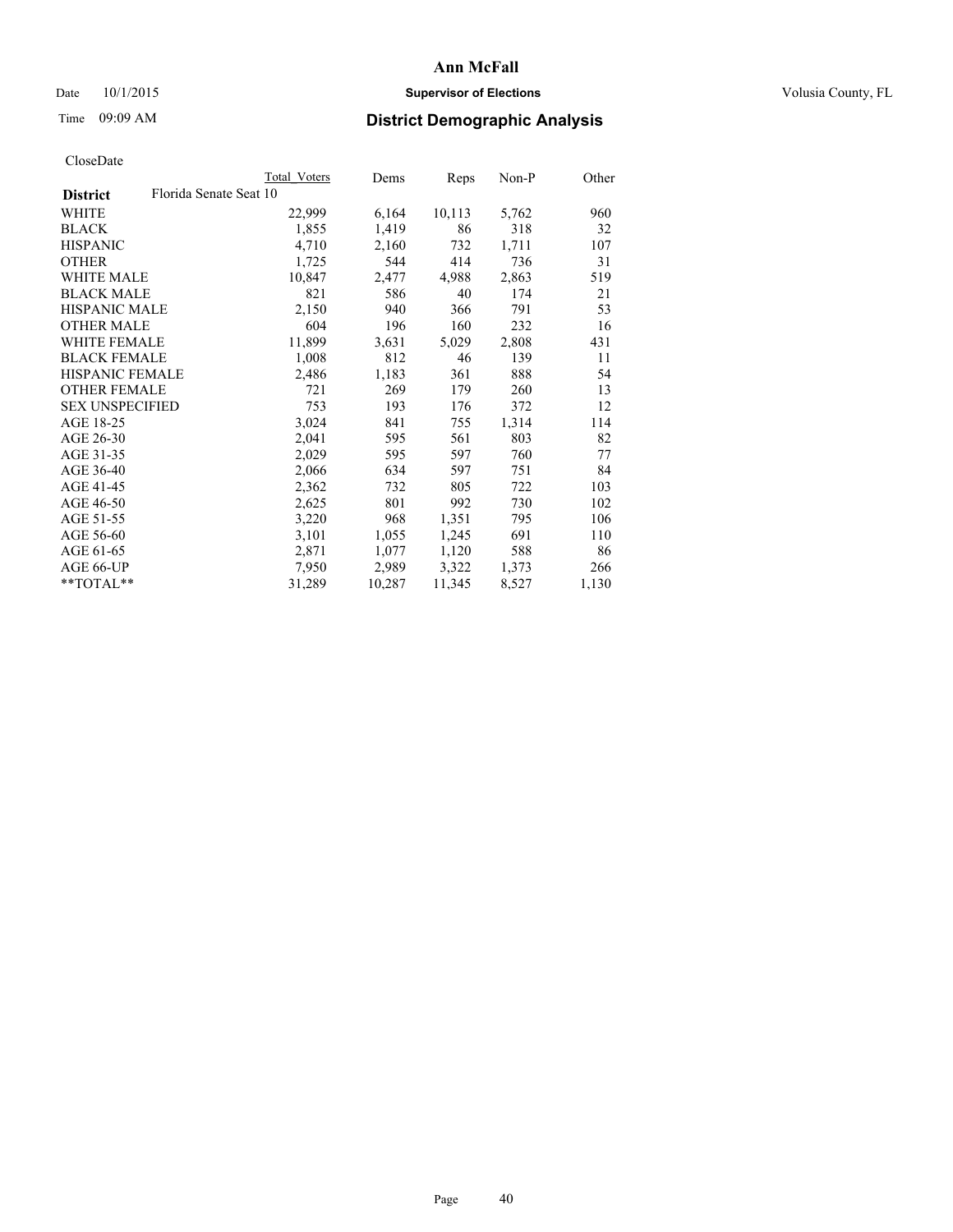## Date  $10/1/2015$  **Supervisor of Elections Supervisor of Elections** Volusia County, FL

# Time 09:09 AM **District Demographic Analysis**

|                                         | Total Voters | Dems  | <b>Reps</b> | Non-P | Other          |
|-----------------------------------------|--------------|-------|-------------|-------|----------------|
| Daytona Beach Zone 1<br><b>District</b> |              |       |             |       |                |
| WHITE                                   | 4,612        | 1,586 | 1,588       | 1,243 | 195            |
| <b>BLACK</b>                            | 1,204        | 966   | 24          | 191   | 23             |
| <b>HISPANIC</b>                         | 228          | 99    | 44          | 77    | 8              |
| <b>OTHER</b>                            | 360          | 128   | 68          | 151   | 13             |
| <b>WHITE MALE</b>                       | 2,209        | 661   | 800         | 632   | 116            |
| <b>BLACK MALE</b>                       | 485          | 357   | 15          | 94    | 19             |
| <b>HISPANIC MALE</b>                    | 109          | 42    | 23          | 39    | 5              |
| <b>OTHER MALE</b>                       | 140          | 43    | 28          | 61    | 8              |
| WHITE FEMALE                            | 2,368        | 915   | 780         | 595   | 78             |
| <b>BLACK FEMALE</b>                     | 713          | 605   | 9           | 95    | 4              |
| <b>HISPANIC FEMALE</b>                  | 116          | 56    | 20          | 37    | 3              |
| <b>OTHER FEMALE</b>                     | 159          | 73    | 30          | 52    | $\overline{4}$ |
| <b>SEX UNSPECIFIED</b>                  | 105          | 27    | 19          | 57    | $\overline{2}$ |
| AGE 18-25                               | 730          | 345   | 114         | 245   | 26             |
| AGE 26-30                               | 559          | 231   | 105         | 207   | 16             |
| AGE 31-35                               | 375          | 172   | 63          | 125   | 15             |
| AGE 36-40                               | 314          | 141   | 64          | 98    | 11             |
| AGE 41-45                               | 391          | 154   | 96          | 125   | 16             |
| AGE 46-50                               | 455          | 171   | 131         | 133   | 20             |
| AGE 51-55                               | 564          | 241   | 168         | 130   | 25             |
| AGE 56-60                               | 632          | 266   | 184         | 153   | 29             |
| AGE 61-65                               | 599          | 256   | 182         | 145   | 16             |
| AGE 66-UP                               | 1,785        | 802   | 617         | 301   | 65             |
| **TOTAL**                               | 6,404        | 2,779 | 1,724       | 1,662 | 239            |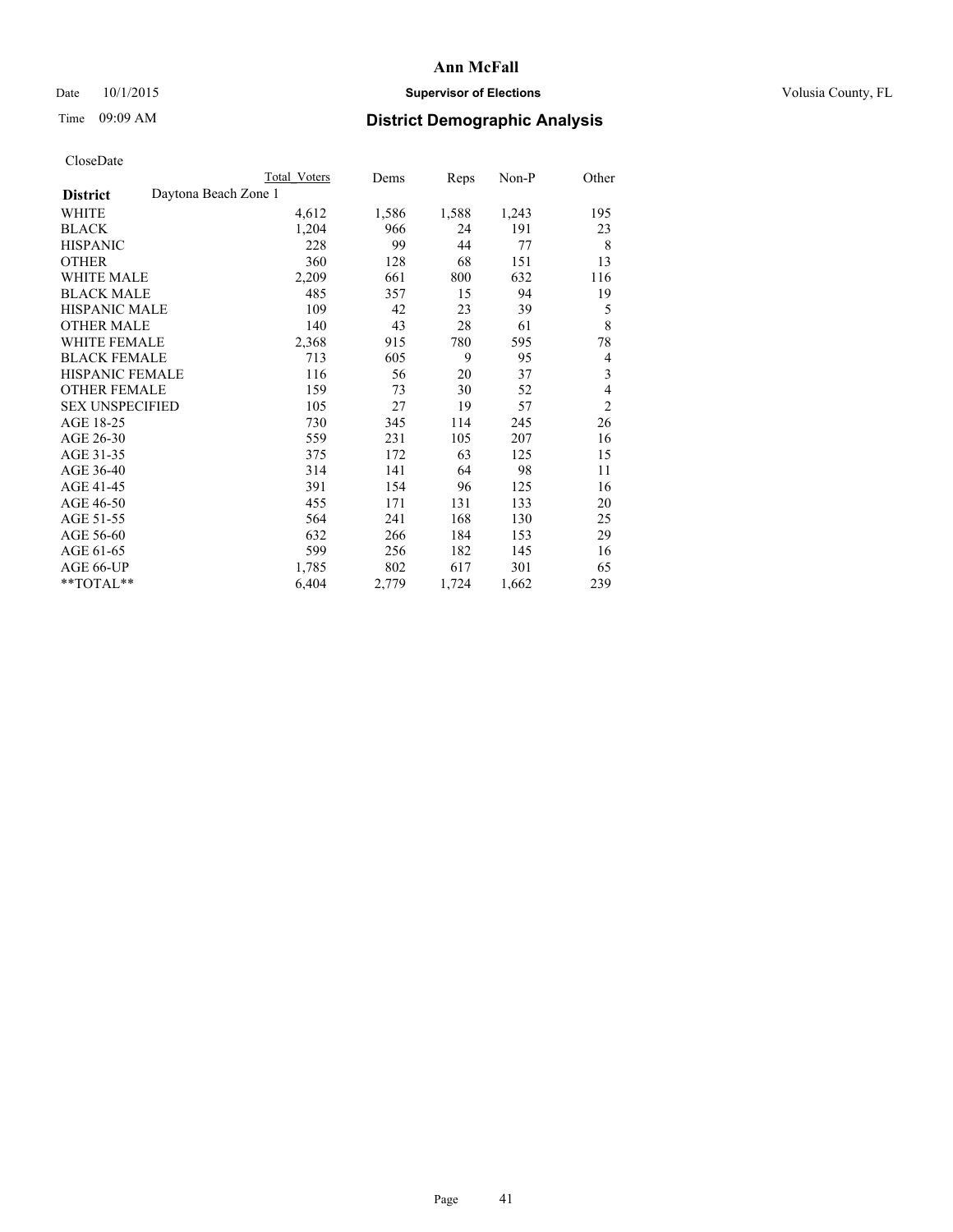## Date  $10/1/2015$  **Supervisor of Elections Supervisor of Elections** Volusia County, FL

|                                         | <b>Total Voters</b> | Dems  | Reps  | Non-P | Other            |
|-----------------------------------------|---------------------|-------|-------|-------|------------------|
| Daytona Beach Zone 2<br><b>District</b> |                     |       |       |       |                  |
| WHITE                                   | 4,173               | 1,531 | 1,424 | 1,063 | 155              |
| <b>BLACK</b>                            | 1,432               | 1,154 | 44    | 220   | 14               |
| <b>HISPANIC</b>                         | 172                 | 72    | 28    | 69    | 3                |
| <b>OTHER</b>                            | 319                 | 121   | 54    | 137   | 7                |
| <b>WHITE MALE</b>                       | 2,031               | 689   | 718   | 535   | 89               |
| <b>BLACK MALE</b>                       | 562                 | 424   | 20    | 112   | 6                |
| HISPANIC MALE                           | 89                  | 39    | 12    | 35    | 3                |
| <b>OTHER MALE</b>                       | 110                 | 39    | 19    | 50    | $\overline{c}$   |
| <b>WHITE FEMALE</b>                     | 2,099               | 825   | 692   | 517   | 65               |
| <b>BLACK FEMALE</b>                     | 857                 | 720   | 24    | 105   | 8                |
| <b>HISPANIC FEMALE</b>                  | 82                  | 32    | 16    | 34    | $\boldsymbol{0}$ |
| <b>OTHER FEMALE</b>                     | 154                 | 68    | 32    | 49    | 5                |
| <b>SEX UNSPECIFIED</b>                  | 112                 | 42    | 17    | 52    | $\mathbf{1}$     |
| AGE 18-25                               | 608                 | 292   | 91    | 207   | 18               |
| AGE 26-30                               | 424                 | 203   | 72    | 137   | 12               |
| AGE 31-35                               | 365                 | 162   | 67    | 124   | 12               |
| AGE 36-40                               | 317                 | 151   | 62    | 92    | 12               |
| AGE 41-45                               | 361                 | 162   | 74    | 116   | 9                |
| AGE 46-50                               | 487                 | 194   | 127   | 150   | 16               |
| AGE 51-55                               | 619                 | 263   | 187   | 144   | 25               |
| AGE 56-60                               | 647                 | 335   | 166   | 130   | 16               |
| AGE 61-65                               | 625                 | 304   | 161   | 149   | 11               |
| AGE 66-UP                               | 1,643               | 812   | 543   | 240   | 48               |
| **TOTAL**                               | 6,096               | 2,878 | 1,550 | 1,489 | 179              |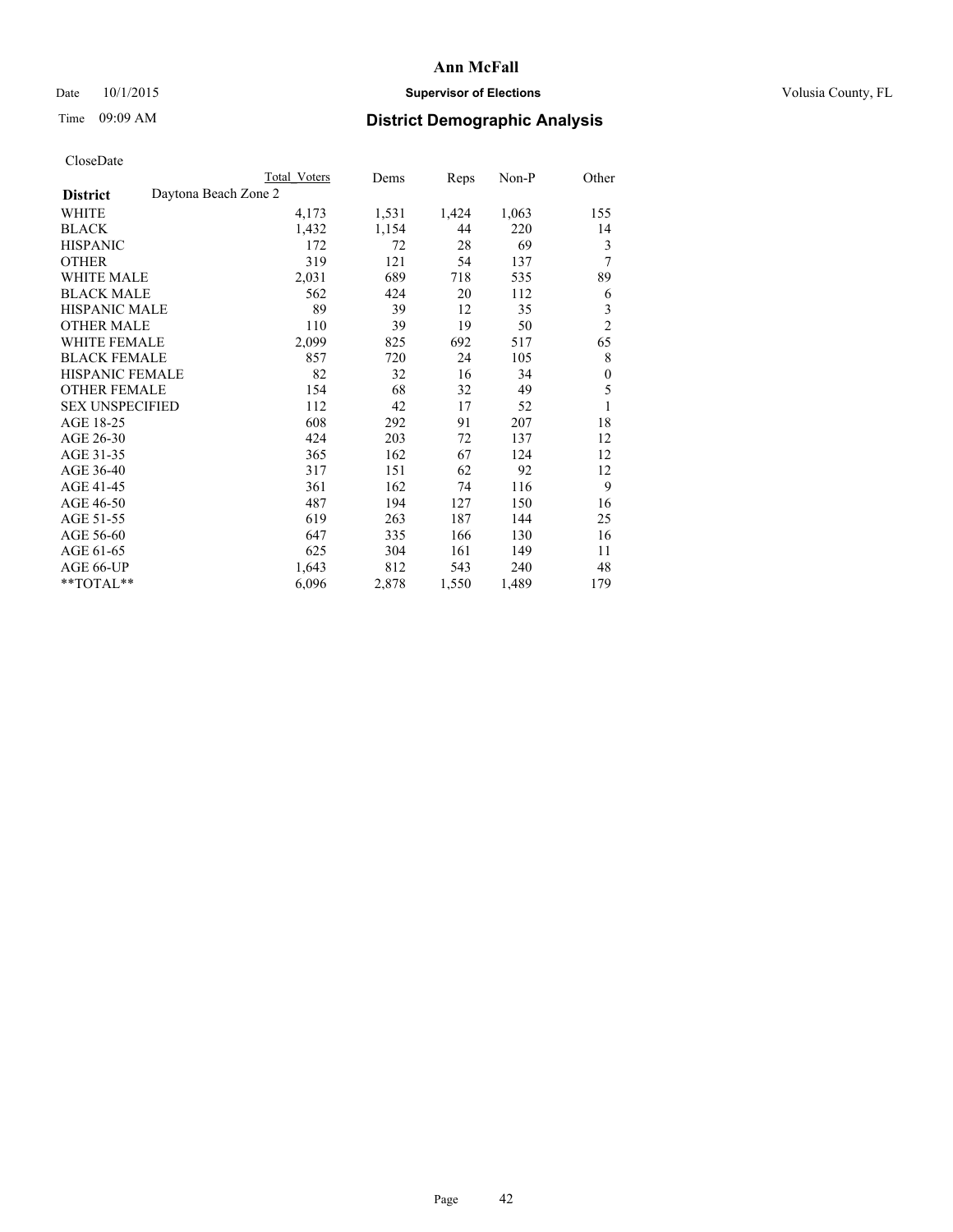## Date  $10/1/2015$  **Supervisor of Elections Supervisor of Elections** Volusia County, FL

# Time 09:09 AM **District Demographic Analysis**

|                                         | Total Voters | Dems  | Reps  | Non-P | Other                   |
|-----------------------------------------|--------------|-------|-------|-------|-------------------------|
| Daytona Beach Zone 3<br><b>District</b> |              |       |       |       |                         |
| <b>WHITE</b>                            | 3,614        | 1,305 | 1,055 | 1,100 | 154                     |
| <b>BLACK</b>                            | 1,997        | 1,678 | 41    | 263   | 15                      |
| <b>HISPANIC</b>                         | 211          | 107   | 27    | 71    | 6                       |
| <b>OTHER</b>                            | 488          | 204   | 38    | 232   | 14                      |
| <b>WHITE MALE</b>                       | 1,840        | 567   | 572   | 600   | 101                     |
| <b>BLACK MALE</b>                       | 580          | 473   | 19    | 83    | 5                       |
| HISPANIC MALE                           | 100          | 50    | 15    | 31    | $\overline{4}$          |
| <b>OTHER MALE</b>                       | 128          | 57    | 17    | 51    | 3                       |
| <b>WHITE FEMALE</b>                     | 1,741        | 726   | 477   | 485   | 53                      |
| <b>BLACK FEMALE</b>                     | 1,364        | 1,166 | 22    | 166   | 10                      |
| <b>HISPANIC FEMALE</b>                  | 107          | 56    | 12    | 37    | $\overline{2}$          |
| <b>OTHER FEMALE</b>                     | 221          | 110   | 13    | 90    | $\,$ 8 $\,$             |
| <b>SEX UNSPECIFIED</b>                  | 229          | 89    | 14    | 123   | $\overline{\mathbf{3}}$ |
| AGE 18-25                               | 1,710        | 1,180 | 81    | 428   | 21                      |
| AGE 26-30                               | 531          | 293   | 60    | 158   | 20                      |
| AGE 31-35                               | 334          | 143   | 51    | 125   | 15                      |
| AGE 36-40                               | 284          | 123   | 45    | 109   | 7                       |
| AGE 41-45                               | 263          | 101   | 50    | 104   | 8                       |
| AGE 46-50                               | 361          | 153   | 86    | 106   | 16                      |
| AGE 51-55                               | 444          | 187   | 114   | 135   | 8                       |
| AGE 56-60                               | 521          | 234   | 144   | 126   | 17                      |
| AGE 61-65                               | 543          | 254   | 148   | 121   | 20                      |
| AGE 66-UP                               | 1,319        | 626   | 382   | 254   | 57                      |
| **TOTAL**                               | 6,310        | 3,294 | 1,161 | 1,666 | 189                     |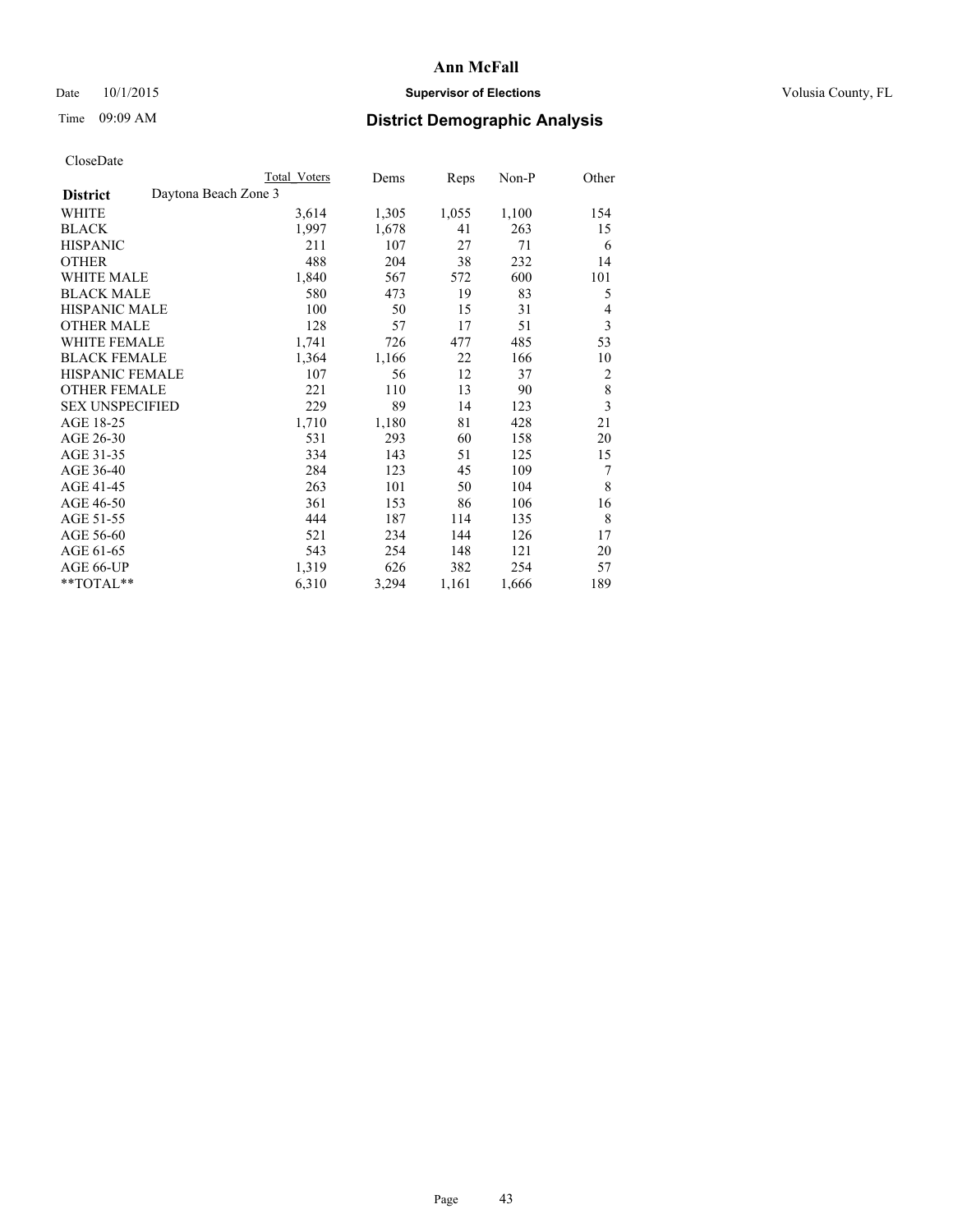## Date  $10/1/2015$  **Supervisor of Elections Supervisor of Elections** Volusia County, FL

# Time 09:09 AM **District Demographic Analysis**

|                        |                      | Total Voters | Dems  | Reps  | Non-P | Other          |
|------------------------|----------------------|--------------|-------|-------|-------|----------------|
| <b>District</b>        | Daytona Beach Zone 4 |              |       |       |       |                |
| WHITE                  |                      | 6,051        | 1,717 | 2,626 | 1,463 | 245            |
| <b>BLACK</b>           |                      | 970          | 751   | 33    | 174   | 12             |
| <b>HISPANIC</b>        |                      | 292          | 117   | 52    | 118   | 5              |
| <b>OTHER</b>           |                      | 435          | 106   | 105   | 211   | 13             |
| <b>WHITE MALE</b>      |                      | 2,836        | 682   | 1,288 | 728   | 138            |
| <b>BLACK MALE</b>      |                      | 412          | 300   | 25    | 83    | 4              |
| <b>HISPANIC MALE</b>   |                      | 119          | 43    | 24    | 49    | 3              |
| <b>OTHER MALE</b>      |                      | 156          | 28    | 46    | 77    | 5              |
| <b>WHITE FEMALE</b>    |                      | 3,183        | 1,028 | 1,328 | 724   | 103            |
| <b>BLACK FEMALE</b>    |                      | 550          | 445   | 8     | 89    | 8              |
| <b>HISPANIC FEMALE</b> |                      | 171          | 73    | 28    | 68    | $\overline{c}$ |
| <b>OTHER FEMALE</b>    |                      | 222          | 66    | 49    | 99    | 8              |
| <b>SEX UNSPECIFIED</b> |                      | 98           | 26    | 19    | 49    | $\overline{4}$ |
| AGE 18-25              |                      | 787          | 304   | 185   | 274   | 24             |
| AGE 26-30              |                      | 650          | 231   | 165   | 231   | 23             |
| AGE 31-35              |                      | 538          | 191   | 143   | 186   | 18             |
| AGE 36-40              |                      | 435          | 171   | 129   | 126   | 9              |
| AGE 41-45              |                      | 460          | 146   | 171   | 129   | 14             |
| AGE 46-50              |                      | 443          | 140   | 155   | 132   | 16             |
| AGE 51-55              |                      | 585          | 202   | 222   | 145   | 16             |
| AGE 56-60              |                      | 630          | 237   | 237   | 144   | 12             |
| AGE 61-65              |                      | 713          | 244   | 274   | 157   | 38             |
| AGE 66-UP              |                      | 2,507        | 825   | 1,135 | 442   | 105            |
| **TOTAL**              |                      | 7,748        | 2,691 | 2,816 | 1,966 | 275            |
|                        |                      |              |       |       |       |                |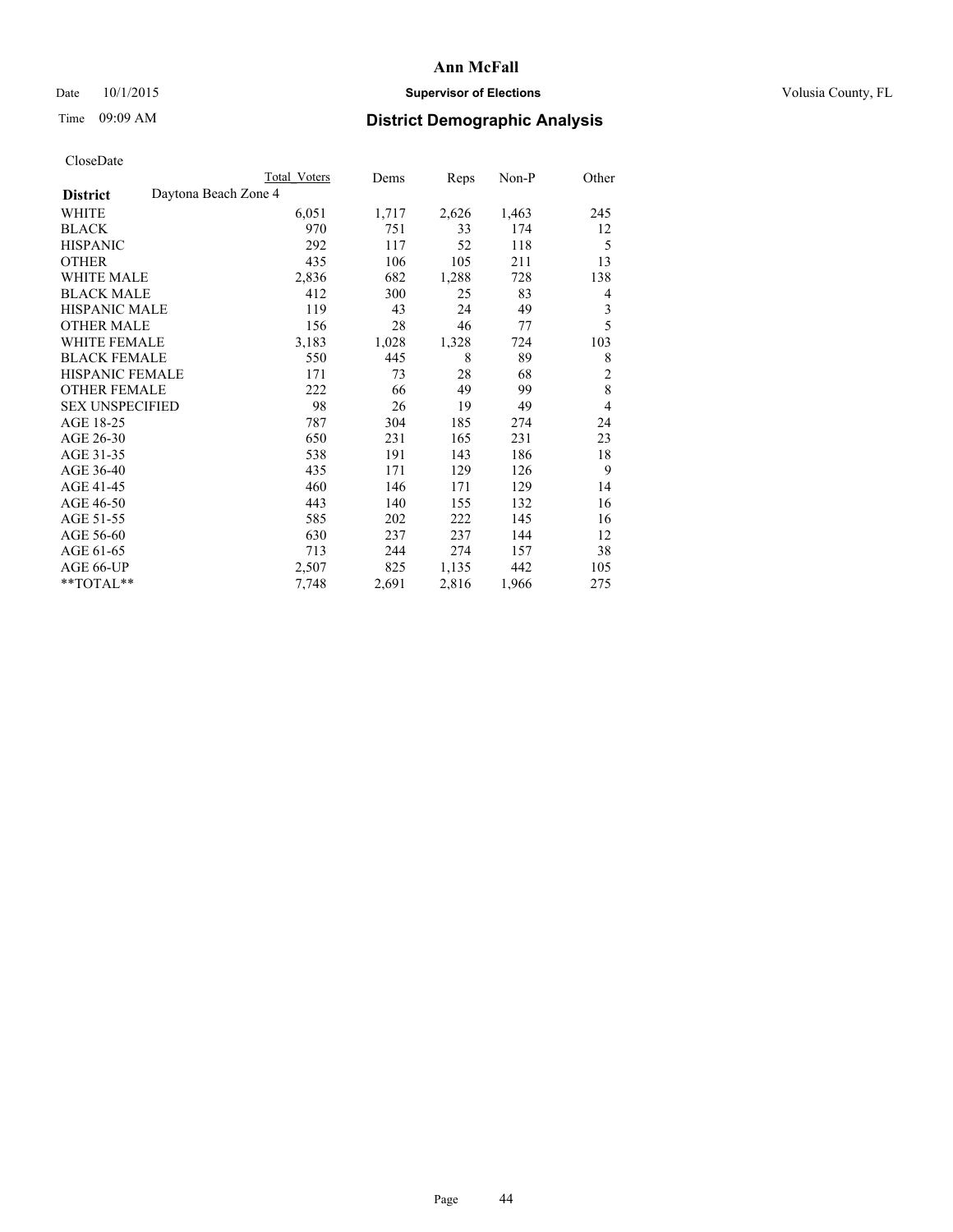## Date 10/1/2015 **Supervisor of Elections Supervisor of Elections** Volusia County, FL

|                        |                      | Total Voters | Dems  | Reps           | Non-P | Other |
|------------------------|----------------------|--------------|-------|----------------|-------|-------|
| <b>District</b>        | Daytona Beach Zone 5 |              |       |                |       |       |
| WHITE                  |                      | 2,211        | 764   | 693            | 662   | 92    |
| <b>BLACK</b>           |                      | 3,856        | 3,235 | 77             | 514   | 30    |
| <b>HISPANIC</b>        |                      | 222          | 109   | 30             | 75    | 8     |
| <b>OTHER</b>           |                      | 410          | 210   | 35             | 157   | 8     |
| <b>WHITE MALE</b>      |                      | 1,020        | 301   | 367            | 300   | 52    |
| <b>BLACK MALE</b>      |                      | 1,439        | 1,158 | 38             | 227   | 16    |
| <b>HISPANIC MALE</b>   |                      | 104          | 44    | 13             | 40    | 7     |
| <b>OTHER MALE</b>      |                      | 117          | 63    | $\overline{7}$ | 43    | 4     |
| WHITE FEMALE           |                      | 1,177        | 461   | 324            | 352   | 40    |
| <b>BLACK FEMALE</b>    |                      | 2,373        | 2,041 | 39             | 279   | 14    |
| <b>HISPANIC FEMALE</b> |                      | 118          | 65    | 17             | 35    | 1     |
| <b>OTHER FEMALE</b>    |                      | 192          | 101   | 23             | 65    | 3     |
| <b>SEX UNSPECIFIED</b> |                      | 159          | 84    | 7              | 67    | 1     |
| AGE 18-25              |                      | 1,095        | 645   | 98             | 329   | 23    |
| AGE 26-30              |                      | 724          | 419   | 64             | 224   | 17    |
| AGE 31-35              |                      | 590          | 356   | 63             | 156   | 15    |
| AGE 36-40              |                      | 454          | 287   | 45             | 110   | 12    |
| AGE 41-45              |                      | 490          | 308   | 53             | 119   | 10    |
| AGE 46-50              |                      | 503          | 338   | 68             | 86    | 11    |
| AGE 51-55              |                      | 588          | 403   | 70             | 104   | 11    |
| AGE 56-60              |                      | 524          | 376   | 71             | 69    | 8     |
| AGE 61-65              |                      | 488          | 329   | 86             | 60    | 13    |
| AGE 66-UP              |                      | 1,243        | 857   | 217            | 151   | 18    |
| **TOTAL**              |                      | 6,699        | 4,318 | 835            | 1,408 | 138   |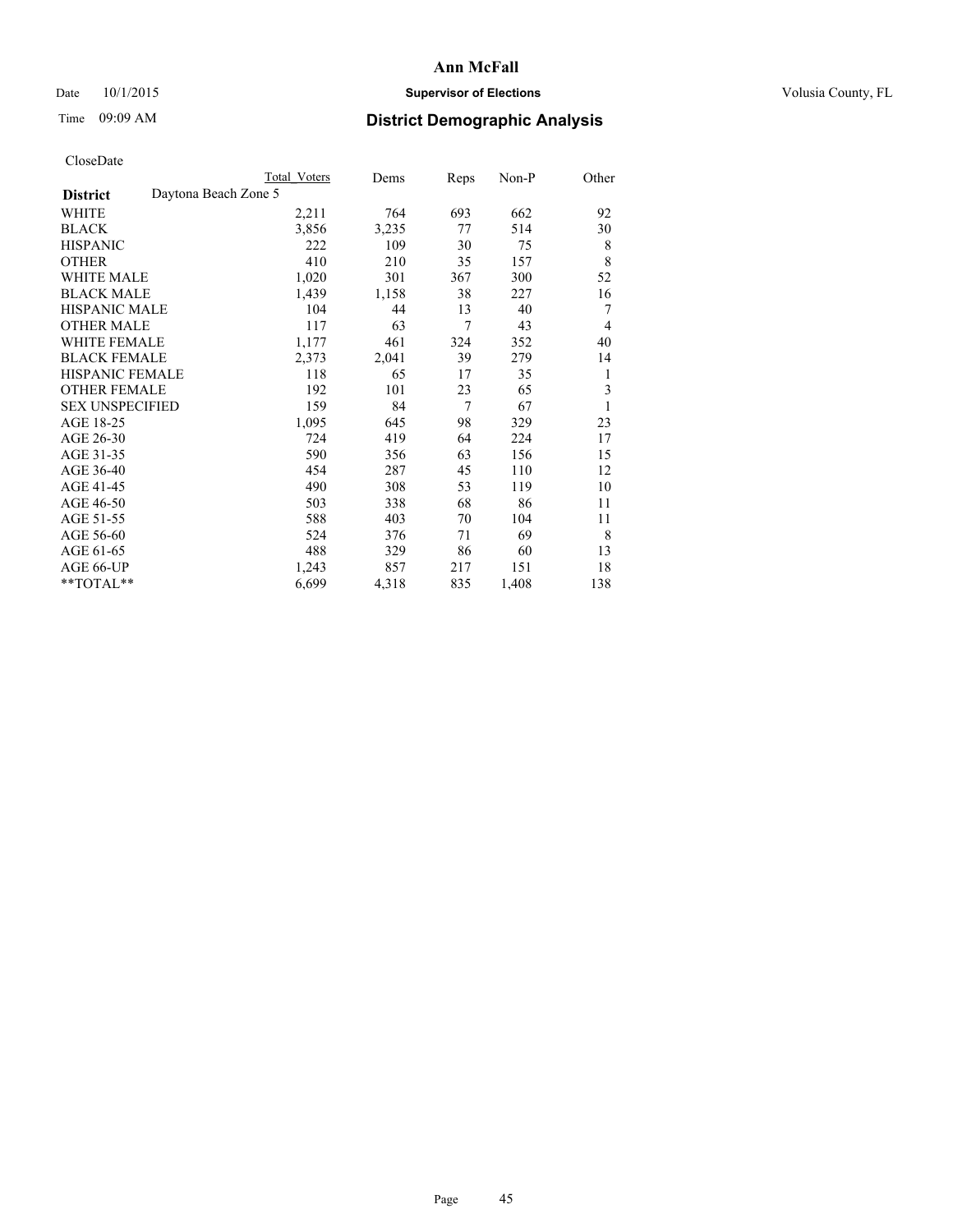## Date  $10/1/2015$  **Supervisor of Elections Supervisor of Elections** Volusia County, FL

|                        |                      | <b>Total Voters</b> | Dems  | Reps | Non-P | Other          |
|------------------------|----------------------|---------------------|-------|------|-------|----------------|
| <b>District</b>        | Daytona Beach Zone 6 |                     |       |      |       |                |
| WHITE                  |                      | 1,274               | 454   | 383  | 378   | 59             |
| <b>BLACK</b>           |                      | 3,887               | 3,257 | 89   | 515   | 26             |
| <b>HISPANIC</b>        |                      | 208                 | 101   | 22   | 81    | 4              |
| <b>OTHER</b>           |                      | 364                 | 198   | 25   | 138   | 3              |
| WHITE MALE             |                      | 633                 | 175   | 221  | 198   | 39             |
| <b>BLACK MALE</b>      |                      | 1,668               | 1,344 | 48   | 262   | 14             |
| <b>HISPANIC MALE</b>   |                      | 104                 | 43    | 10   | 49    | 2              |
| <b>OTHER MALE</b>      |                      | 144                 | 82    | 14   | 47    | 1              |
| <b>WHITE FEMALE</b>    |                      | 630                 | 274   | 160  | 177   | 19             |
| <b>BLACK FEMALE</b>    |                      | 2,153               | 1,859 | 39   | 243   | 12             |
| <b>HISPANIC FEMALE</b> |                      | 100                 | 57    | 12   | 29    | $\overline{c}$ |
| <b>OTHER FEMALE</b>    |                      | 128                 | 79    | 9    | 39    | 1              |
| <b>SEX UNSPECIFIED</b> |                      | 173                 | 97    | 6    | 68    | $\overline{2}$ |
| AGE 18-25              |                      | 1,328               | 870   | 91   | 347   | 20             |
| AGE 26-30              |                      | 631                 | 402   | 48   | 171   | 10             |
| AGE 31-35              |                      | 445                 | 274   | 44   | 117   | 10             |
| AGE 36-40              |                      | 380                 | 249   | 26   | 101   | 4              |
| AGE 41-45              |                      | 331                 | 239   | 30   | 56    | 6              |
| AGE 46-50              |                      | 394                 | 284   | 32   | 70    | 8              |
| AGE 51-55              |                      | 450                 | 319   | 47   | 76    | 8              |
| AGE 56-60              |                      | 429                 | 317   | 56   | 51    | 5              |
| AGE 61-65              |                      | 385                 | 266   | 49   | 59    | 11             |
| AGE 66-UP              |                      | 960                 | 790   | 96   | 64    | 10             |
| **TOTAL**              |                      | 5,733               | 4,010 | 519  | 1,112 | 92             |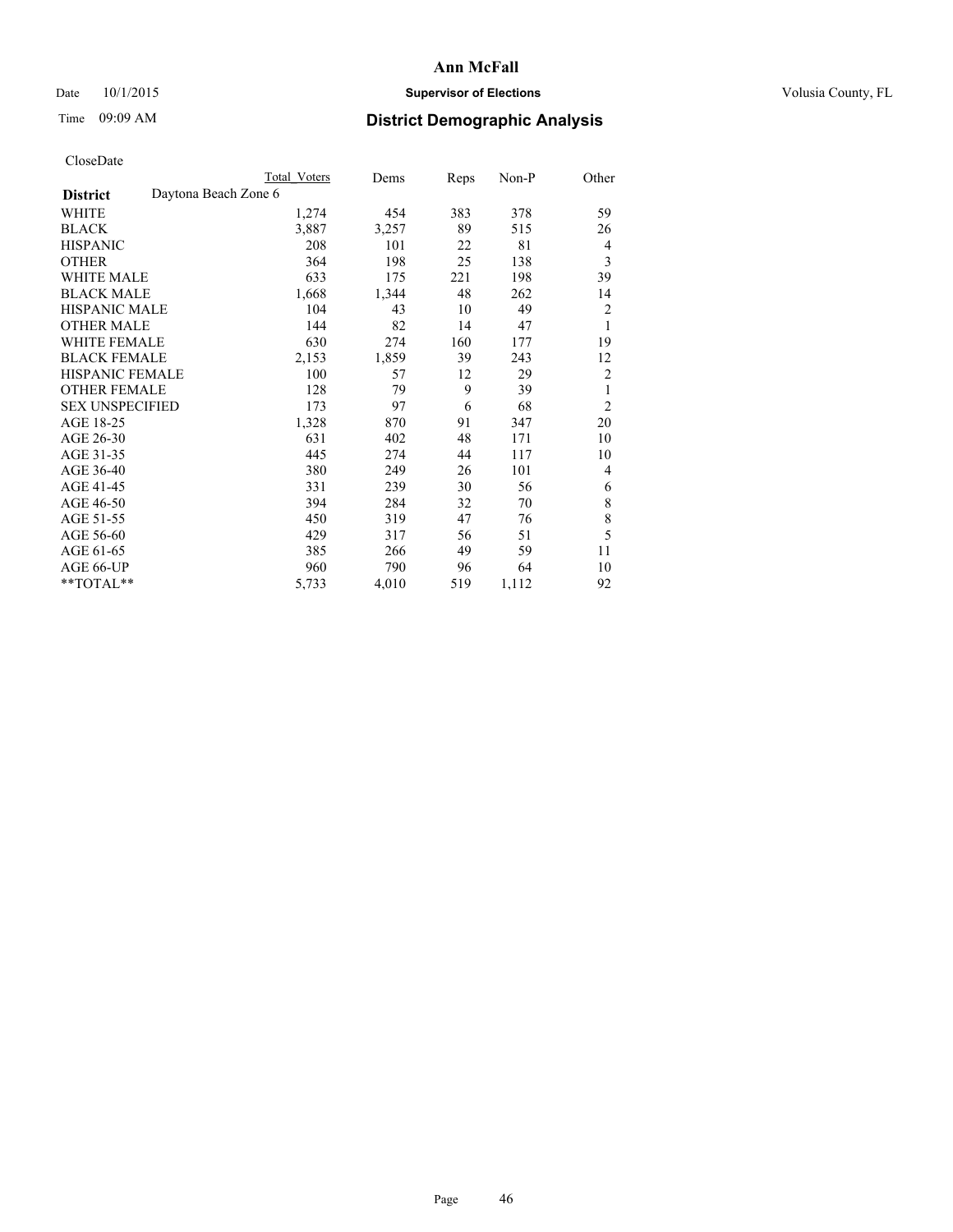## Date  $10/1/2015$  **Supervisor of Elections Supervisor of Elections** Volusia County, FL

# Time 09:09 AM **District Demographic Analysis**

|                                         | Total Voters | Dems | Reps  | Non-P | Other            |
|-----------------------------------------|--------------|------|-------|-------|------------------|
| Daytona Beach Shores<br><b>District</b> |              |      |       |       |                  |
| WHITE                                   | 3,564        | 894  | 1,702 | 818   | 150              |
| <b>BLACK</b>                            | 53           | 31   | 4     | 14    | 4                |
| <b>HISPANIC</b>                         | 83           | 17   | 38    | 26    | 2                |
| <b>OTHER</b>                            | 188          | 56   | 59    | 65    | 8                |
| WHITE MALE                              | 1,728        | 384  | 834   | 422   | 88               |
| <b>BLACK MALE</b>                       | 25           | 15   | 1     | 7     | 2                |
| <b>HISPANIC MALE</b>                    | 34           | 3    | 18    | 13    | $\boldsymbol{0}$ |
| <b>OTHER MALE</b>                       | 75           | 25   | 23    | 24    | 3                |
| <b>WHITE FEMALE</b>                     | 1,812        | 503  | 854   | 394   | 61               |
| <b>BLACK FEMALE</b>                     | 27           | 16   | 3     | 6     | 2                |
| <b>HISPANIC FEMALE</b>                  | 48           | 14   | 19    | 13    | $\overline{2}$   |
| <b>OTHER FEMALE</b>                     | 91           | 28   | 28    | 30    | 5                |
| <b>SEX UNSPECIFIED</b>                  | 48           | 10   | 23    | 14    | 1                |
| AGE 18-25                               | 123          | 19   | 47    | 47    | 10               |
| AGE 26-30                               | 106          | 23   | 43    | 34    | 6                |
| AGE 31-35                               | 98           | 25   | 23    | 43    | 7                |
| AGE 36-40                               | 95           | 31   | 32    | 24    | 8                |
| AGE 41-45                               | 94           | 18   | 27    | 43    | 6                |
| AGE 46-50                               | 194          | 43   | 82    | 63    | 6                |
| AGE 51-55                               | 278          | 72   | 126   | 65    | 15               |
| AGE 56-60                               | 355          | 85   | 185   | 77    | 8                |
| AGE 61-65                               | 462          | 114  | 211   | 117   | 20               |
| AGE 66-UP                               | 2,083        | 568  | 1,027 | 410   | 78               |
| **TOTAL**                               | 3,888        | 998  | 1,803 | 923   | 164              |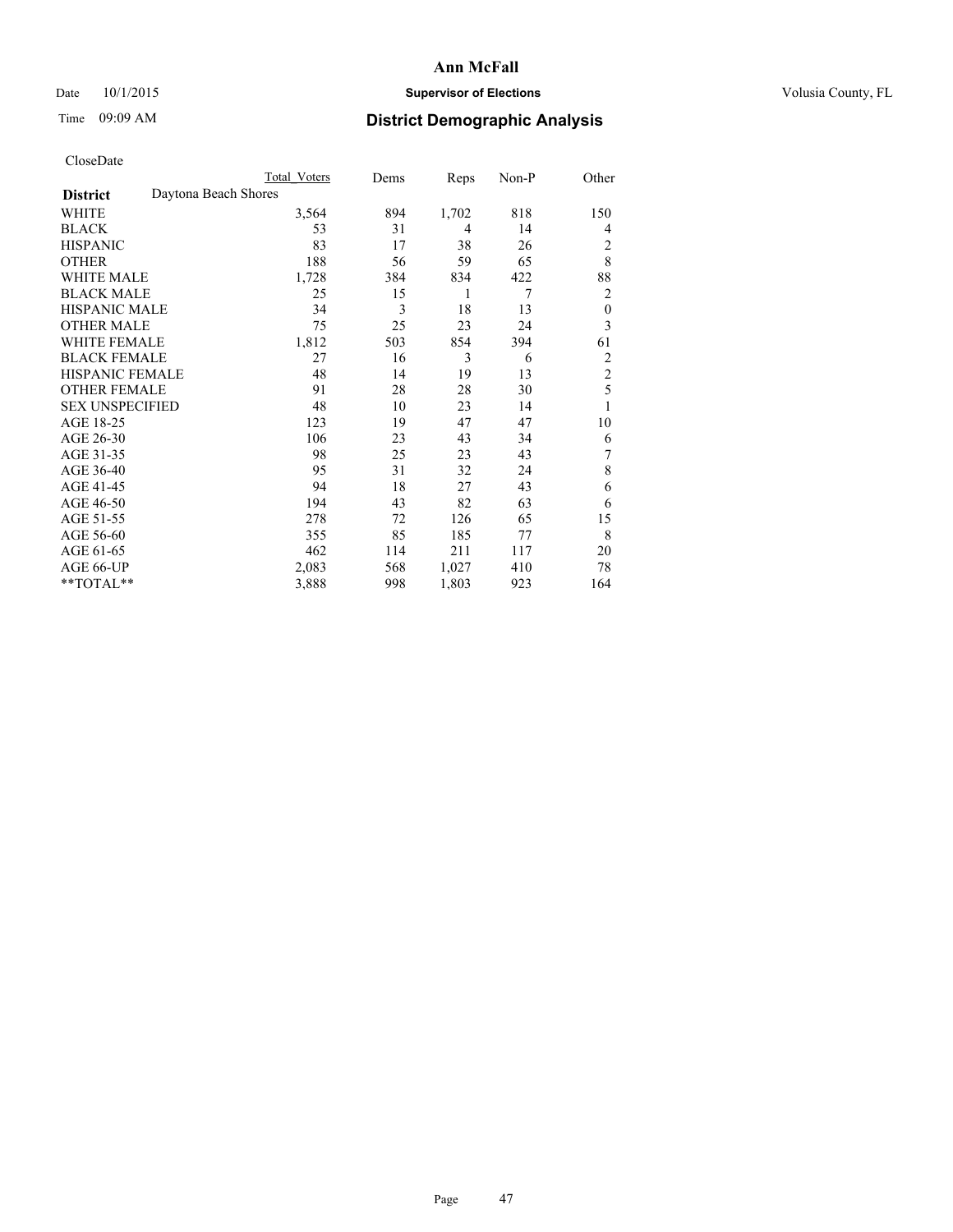## Date  $10/1/2015$  **Supervisor of Elections Supervisor of Elections** Volusia County, FL

|                        |        | Total Voters | Dems  | Reps  | Non-P | Other |
|------------------------|--------|--------------|-------|-------|-------|-------|
| <b>District</b>        | DeBary |              |       |       |       |       |
| WHITE                  |        | 11,572       | 2,957 | 5,356 | 2,773 | 486   |
| <b>BLACK</b>           |        | 482          | 373   | 19    | 78    | 12    |
| <b>HISPANIC</b>        |        | 998          | 405   | 247   | 329   | 17    |
| <b>OTHER</b>           |        | 743          | 221   | 191   | 313   | 18    |
| <b>WHITE MALE</b>      |        | 5,454        | 1,184 | 2,629 | 1,373 | 268   |
| <b>BLACK MALE</b>      |        | 216          | 152   | 5     | 51    | 8     |
| <b>HISPANIC MALE</b>   |        | 431          | 160   | 117   | 145   | 9     |
| <b>OTHER MALE</b>      |        | 249          | 73    | 74    | 93    | 9     |
| <b>WHITE FEMALE</b>    |        | 5,998        | 1,751 | 2,679 | 1,356 | 212   |
| <b>BLACK FEMALE</b>    |        | 257          | 214   | 14    | 25    | 4     |
| HISPANIC FEMALE        |        | 546          | 233   | 128   | 177   | 8     |
| <b>OTHER FEMALE</b>    |        | 324          | 110   | 88    | 118   | 8     |
| <b>SEX UNSPECIFIED</b> |        | 320          | 79    | 79    | 155   | 7     |
| AGE 18-25              |        | 1,147        | 268   | 348   | 482   | 49    |
| AGE 26-30              |        | 713          | 174   | 229   | 286   | 24    |
| AGE 31-35              |        | 752          | 182   | 281   | 257   | 32    |
| AGE 36-40              |        | 806          | 218   | 291   | 268   | 29    |
| AGE 41-45              |        | 957          | 251   | 367   | 285   | 54    |
| AGE 46-50              |        | 1,114        | 291   | 492   | 291   | 40    |
| AGE 51-55              |        | 1,351        | 346   | 632   | 322   | 51    |
| AGE 56-60              |        | 1,383        | 397   | 623   | 318   | 45    |
| AGE 61-65              |        | 1,445        | 485   | 628   | 286   | 46    |
| AGE 66-UP              |        | 4,127        | 1,344 | 1,922 | 698   | 163   |
| **TOTAL**              |        | 13,795       | 3,956 | 5,813 | 3,493 | 533   |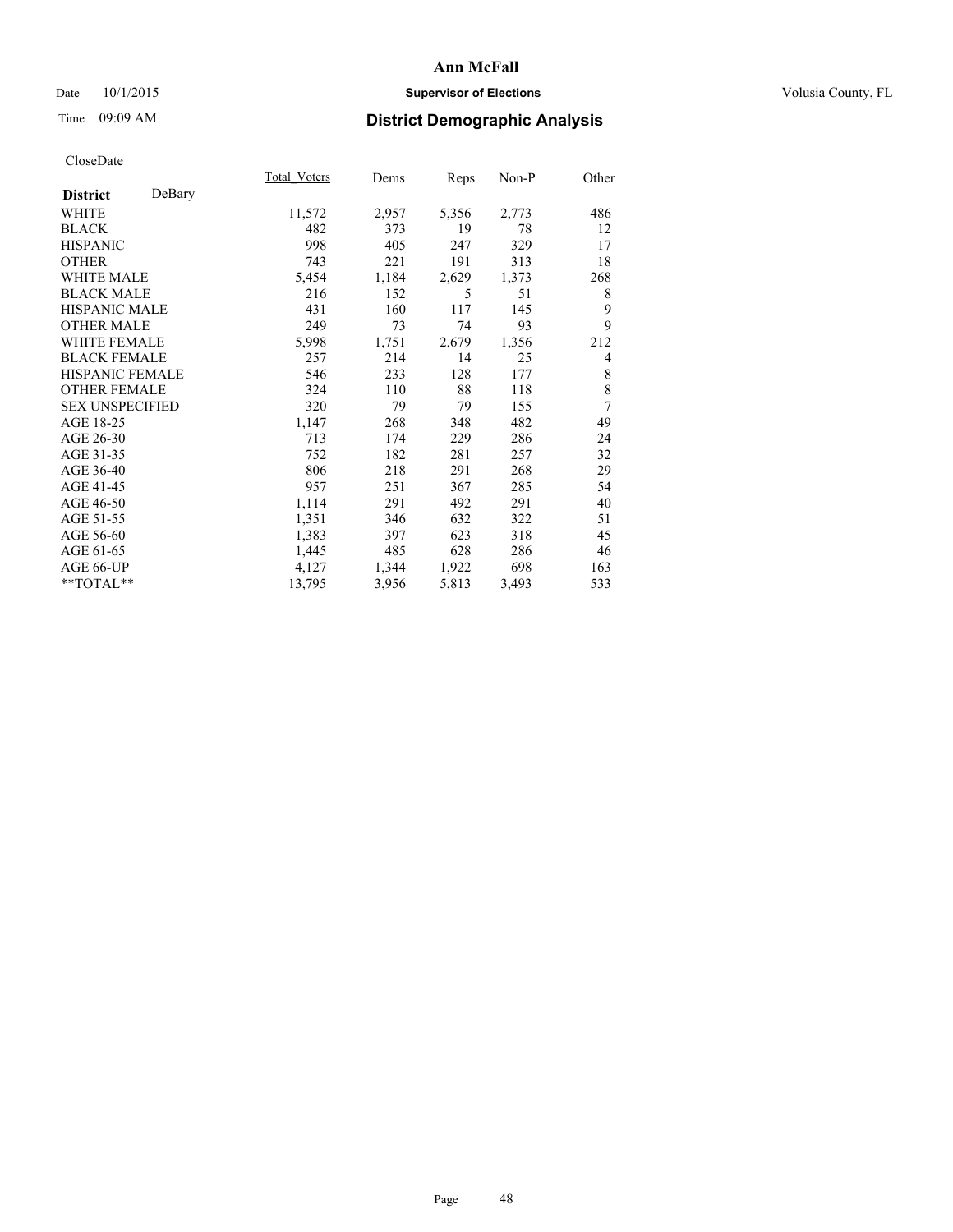## Date  $10/1/2015$  **Supervisor of Elections Supervisor of Elections** Volusia County, FL

## Time 09:09 AM **District Demographic Analysis**

| Total Voters | Dems  | Reps  | Non-P | Other |
|--------------|-------|-------|-------|-------|
|              |       |       |       |       |
| 12,840       | 4,036 | 5,180 | 3,071 | 553   |
| 2,492        | 1,986 | 86    | 381   | 39    |
| 1,275        | 517   | 222   | 502   | 34    |
| 906          | 301   | 180   | 397   | 28    |
| 5,665        | 1,526 | 2,380 | 1,476 | 283   |
| 940          | 715   | 37    | 160   | 28    |
| 524          | 210   | 96    | 202   | 16    |
| 303          | 109   | 64    | 118   | 12    |
| 7,084        | 2,483 | 2,770 | 1,562 | 269   |
| 1,522        | 1,252 | 46    | 213   | 11    |
| 733          | 301   | 122   | 293   | 17    |
| 379          | 137   | 77    | 153   | 12    |
| 363          | 107   | 76    | 174   | 6     |
| 2,053        | 712   | 411   | 855   | 75    |
| 1,211        | 448   | 276   | 450   | 37    |
| 1,077        | 395   | 288   | 351   | 43    |
| 1,140        | 420   | 319   | 356   | 45    |
| 1,287        | 482   | 385   | 368   | 52    |
| 1,220        | 487   | 414   | 286   | 33    |
| 1,401        | 569   | 498   | 281   | 53    |
| 1,461        | 611   | 500   | 296   | 54    |
| 1,512        | 647   | 519   | 286   | 60    |
| 5,151        | 2,069 | 2,058 | 822   | 202   |
| 17,513       | 6,840 | 5,668 | 4,351 | 654   |
|              |       |       |       |       |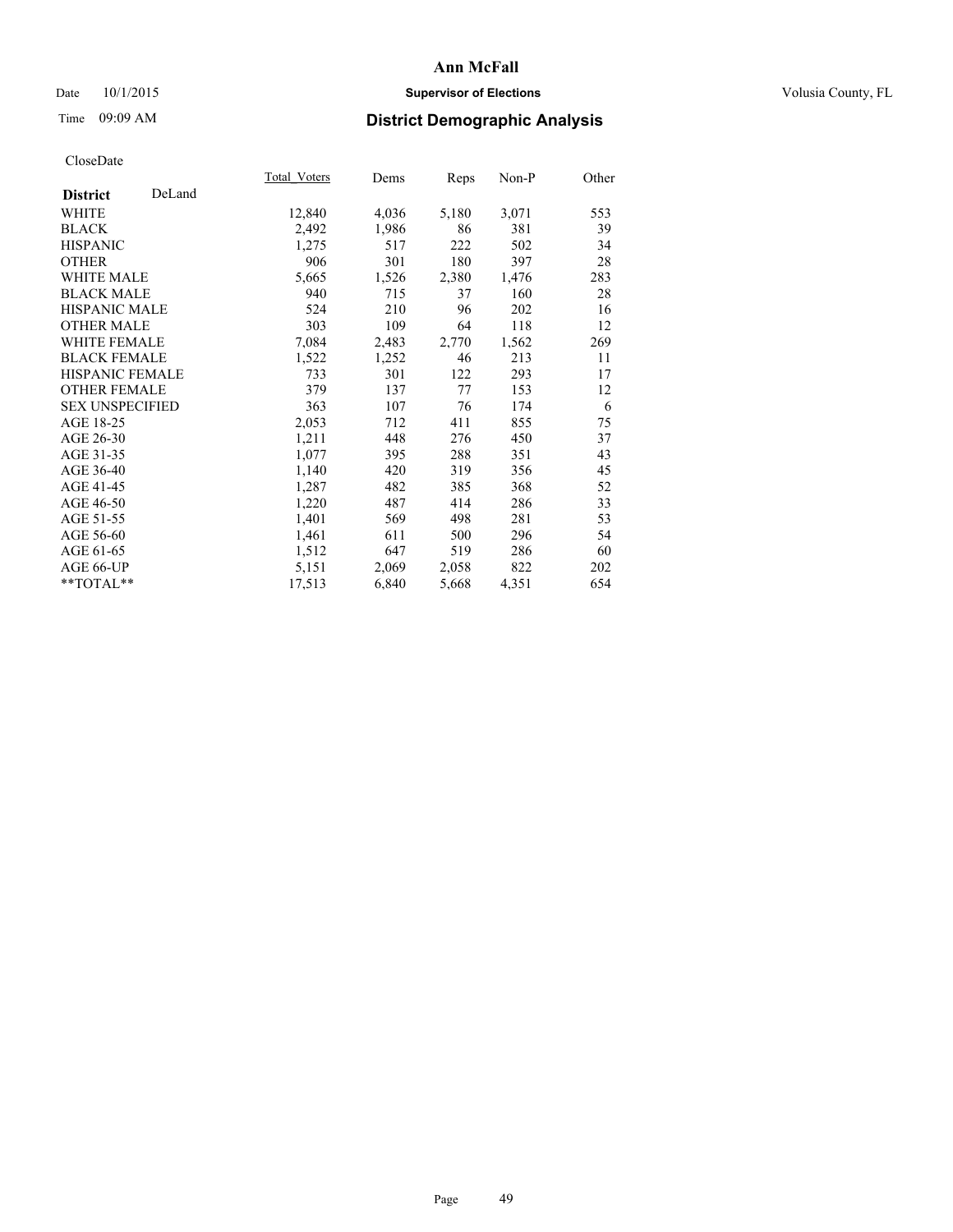## Date  $10/1/2015$  **Supervisor of Elections Supervisor of Elections** Volusia County, FL

## Time 09:09 AM **District Demographic Analysis**

|                                   | Total Voters | Dems  | Reps  | Non-P | Other          |
|-----------------------------------|--------------|-------|-------|-------|----------------|
| Deltona Zone 1<br><b>District</b> |              |       |       |       |                |
| WHITE                             | 4,729        | 1,443 | 1,694 | 1,384 | 208            |
| <b>BLACK</b>                      | 956          | 705   | 47    | 184   | 20             |
| <b>HISPANIC</b>                   | 2,167        | 1,082 | 280   | 772   | 33             |
| <b>OTHER</b>                      | 500          | 155   | 82    | 249   | 14             |
| WHITE MALE                        | 2,200        | 580   | 817   | 687   | 116            |
| <b>BLACK MALE</b>                 | 430          | 298   | 31    | 87    | 14             |
| <b>HISPANIC MALE</b>              | 991          | 485   | 124   | 365   | 17             |
| <b>OTHER MALE</b>                 | 164          | 55    | 28    | 75    | 6              |
| WHITE FEMALE                      | 2,484        | 853   | 864   | 677   | 90             |
| <b>BLACK FEMALE</b>               | 517          | 403   | 15    | 93    | 6              |
| <b>HISPANIC FEMALE</b>            | 1,147        | 585   | 154   | 392   | 16             |
| <b>OTHER FEMALE</b>               | 207          | 72    | 39    | 90    | 6              |
| <b>SEX UNSPECIFIED</b>            | 212          | 54    | 31    | 123   | $\overline{4}$ |
| AGE 18-25                         | 1,124        | 390   | 192   | 503   | 39             |
| AGE 26-30                         | 735          | 263   | 135   | 313   | 24             |
| AGE 31-35                         | 752          | 261   | 182   | 279   | 30             |
| AGE 36-40                         | 732          | 308   | 130   | 269   | 25             |
| AGE 41-45                         | 734          | 272   | 207   | 234   | 21             |
| AGE 46-50                         | 763          | 279   | 238   | 213   | 33             |
| AGE 51-55                         | 845          | 334   | 272   | 221   | 18             |
| AGE 56-60                         | 750          | 304   | 229   | 193   | 24             |
| AGE 61-65                         | 620          | 303   | 161   | 133   | 23             |
| AGE 66-UP                         | 1,297        | 671   | 357   | 231   | 38             |
| **TOTAL**                         | 8,352        | 3,385 | 2,103 | 2,589 | 275            |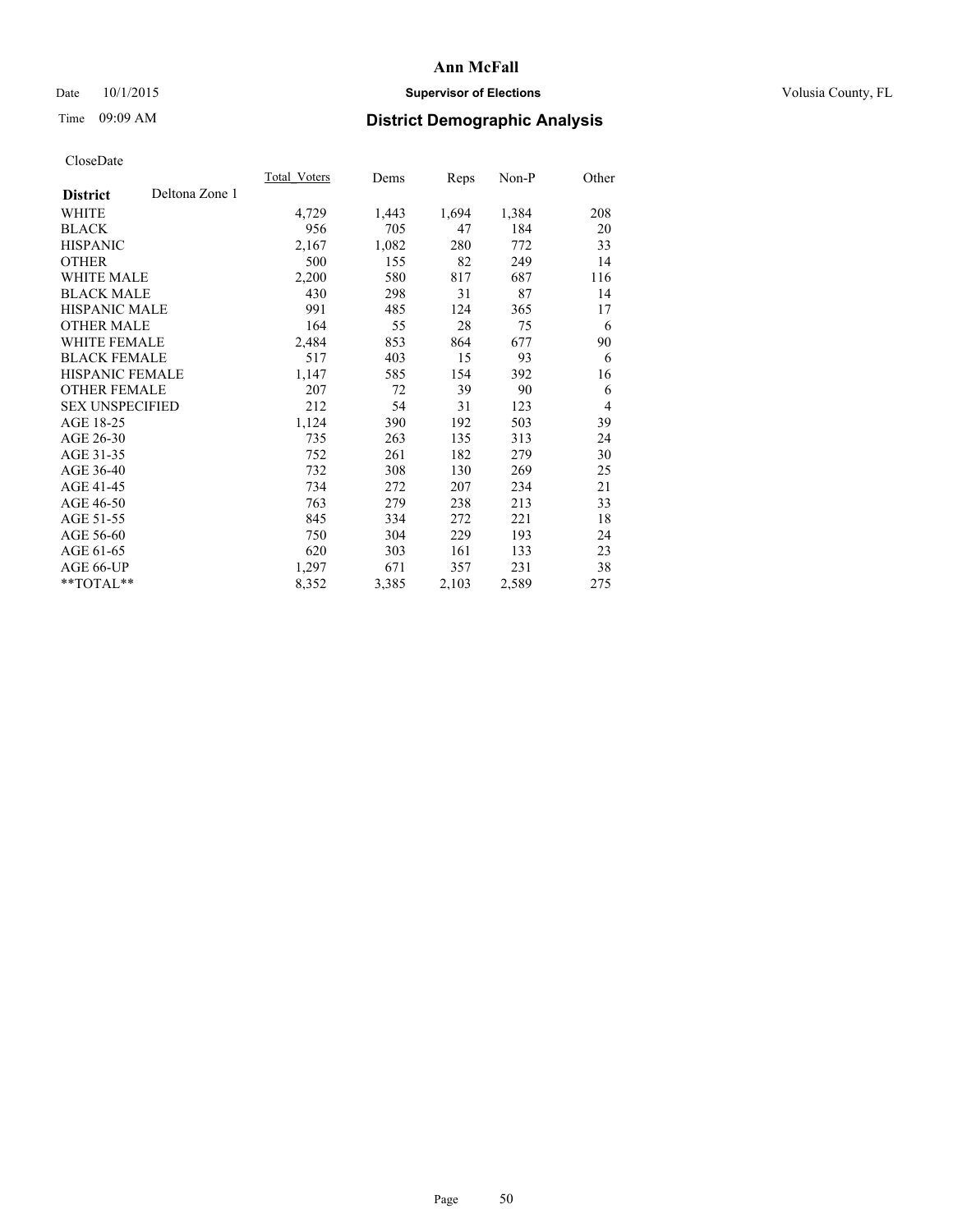## Date  $10/1/2015$  **Supervisor of Elections Supervisor of Elections** Volusia County, FL

## Time 09:09 AM **District Demographic Analysis**

|                        |                | Total Voters | Dems  | Reps  | Non-P | Other          |
|------------------------|----------------|--------------|-------|-------|-------|----------------|
| <b>District</b>        | Deltona Zone 2 |              |       |       |       |                |
| WHITE                  |                | 5,951        | 1,766 | 2,346 | 1,580 | 259            |
| <b>BLACK</b>           |                | 803          | 606   | 41    | 141   | 15             |
| <b>HISPANIC</b>        |                | 2,268        | 1,074 | 363   | 804   | 27             |
| <b>OTHER</b>           |                | 521          | 198   | 84    | 221   | 18             |
| WHITE MALE             |                | 2,696        | 712   | 1,109 | 745   | 130            |
| <b>BLACK MALE</b>      |                | 362          | 247   | 27    | 81    | 7              |
| <b>HISPANIC MALE</b>   |                | 1,077        | 483   | 174   | 405   | 15             |
| <b>OTHER MALE</b>      |                | 191          | 75    | 32    | 73    | 11             |
| WHITE FEMALE           |                | 3,203        | 1,043 | 1,222 | 809   | 129            |
| <b>BLACK FEMALE</b>    |                | 429          | 350   | 14    | 57    | 8              |
| <b>HISPANIC FEMALE</b> |                | 1,167        | 581   | 185   | 391   | 10             |
| <b>OTHER FEMALE</b>    |                | 220          | 102   | 35    | 76    | 7              |
| <b>SEX UNSPECIFIED</b> |                | 198          | 51    | 36    | 109   | $\overline{2}$ |
| AGE 18-25              |                | 973          | 292   | 187   | 454   | 40             |
| AGE 26-30              |                | 711          | 236   | 165   | 287   | 23             |
| AGE 31-35              |                | 697          | 248   | 156   | 260   | 33             |
| AGE 36-40              |                | 752          | 269   | 182   | 272   | 29             |
| AGE 41-45              |                | 776          | 272   | 222   | 256   | 26             |
| AGE 46-50              |                | 830          | 306   | 247   | 252   | 25             |
| AGE 51-55              |                | 920          | 347   | 292   | 254   | 27             |
| AGE 56-60              |                | 907          | 352   | 337   | 194   | 24             |
| AGE 61-65              |                | 815          | 341   | 271   | 176   | 27             |
| AGE 66-UP              |                | 2,162        | 981   | 775   | 341   | 65             |
| **TOTAL**              |                | 9,543        | 3,644 | 2,834 | 2,746 | 319            |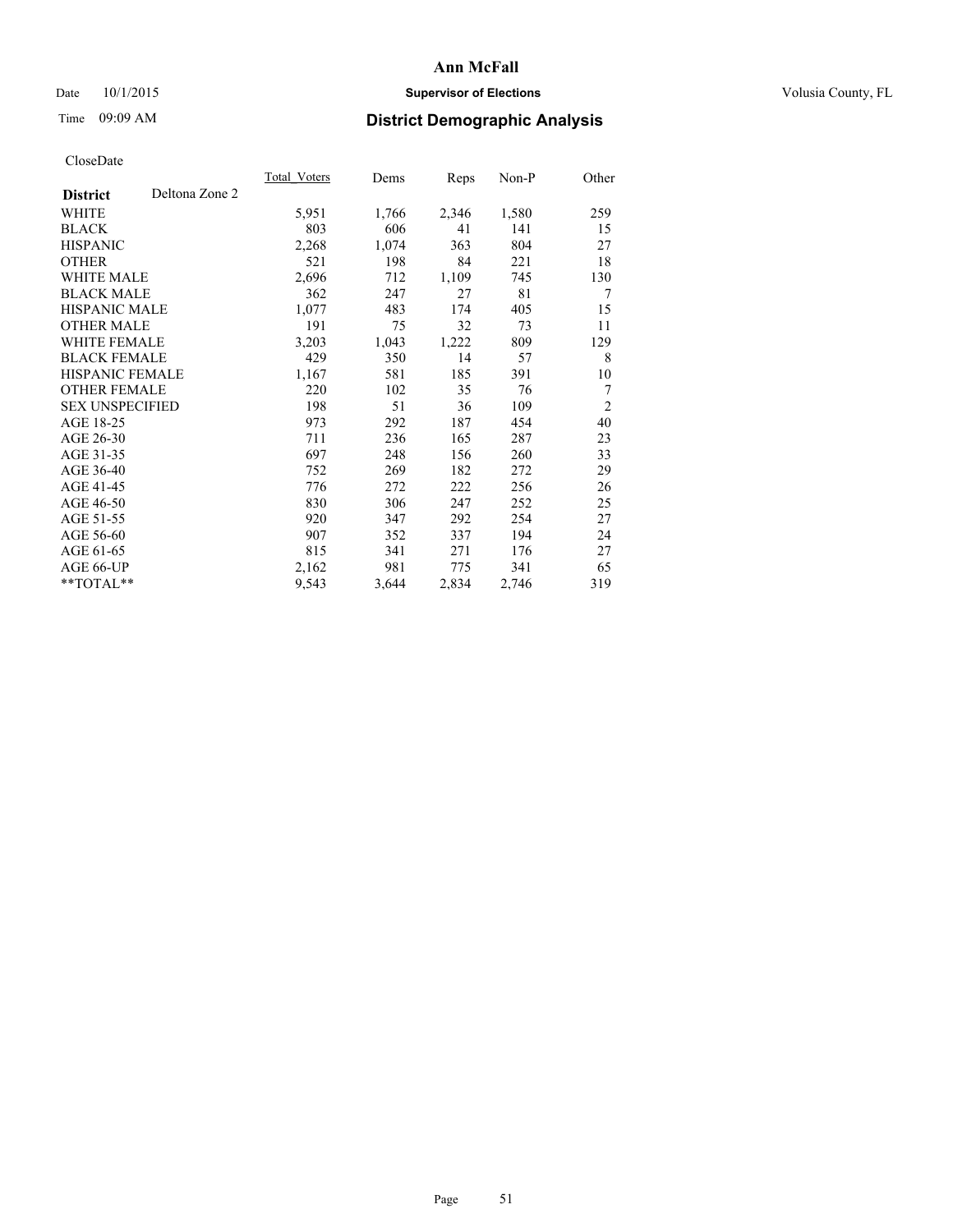## Date  $10/1/2015$  **Supervisor of Elections Supervisor of Elections** Volusia County, FL

## Time 09:09 AM **District Demographic Analysis**

|                        |                | Total Voters | Dems  | <b>Reps</b> | $Non-P$ | Other          |
|------------------------|----------------|--------------|-------|-------------|---------|----------------|
| <b>District</b>        | Deltona Zone 3 |              |       |             |         |                |
| WHITE                  |                | 5,053        | 1,563 | 1,841       | 1,422   | 227            |
| <b>BLACK</b>           |                | 754          | 584   | 26          | 134     | 10             |
| <b>HISPANIC</b>        |                | 2,572        | 1,222 | 345         | 940     | 65             |
| <b>OTHER</b>           |                | 521          | 184   | 78          | 257     | $\overline{2}$ |
| WHITE MALE             |                | 2,319        | 628   | 880         | 689     | 122            |
| <b>BLACK MALE</b>      |                | 323          | 237   | 17          | 60      | 9              |
| <b>HISPANIC MALE</b>   |                | 1,205        | 545   | 177         | 445     | 38             |
| <b>OTHER MALE</b>      |                | 178          | 60    | 28          | 89      | 1              |
| WHITE FEMALE           |                | 2,675        | 917   | 945         | 712     | 101            |
| <b>BLACK FEMALE</b>    |                | 421          | 340   | 9           | 71      | 1              |
| HISPANIC FEMALE        |                | 1,328        | 658   | 167         | 476     | 27             |
| <b>OTHER FEMALE</b>    |                | 226          | 102   | 32          | 91      | 1              |
| <b>SEX UNSPECIFIED</b> |                | 225          | 66    | 35          | 120     | $\overline{4}$ |
| AGE 18-25              |                | 949          | 367   | 129         | 418     | 35             |
| AGE 26-30              |                | 700          | 243   | 146         | 286     | 25             |
| AGE 31-35              |                | 681          | 238   | 129         | 283     | 31             |
| AGE 36-40              |                | 722          | 247   | 143         | 299     | 33             |
| AGE 41-45              |                | 736          | 259   | 215         | 240     | 22             |
| AGE 46-50              |                | 784          | 303   | 212         | 244     | 25             |
| AGE 51-55              |                | 869          | 347   | 249         | 250     | 23             |
| AGE 56-60              |                | 791          | 331   | 222         | 206     | 32             |
| AGE 61-65              |                | 667          | 300   | 189         | 155     | 23             |
| AGE 66-UP              |                | 2,001        | 918   | 656         | 372     | 55             |
| **TOTAL**              |                | 8,900        | 3,553 | 2,290       | 2,753   | 304            |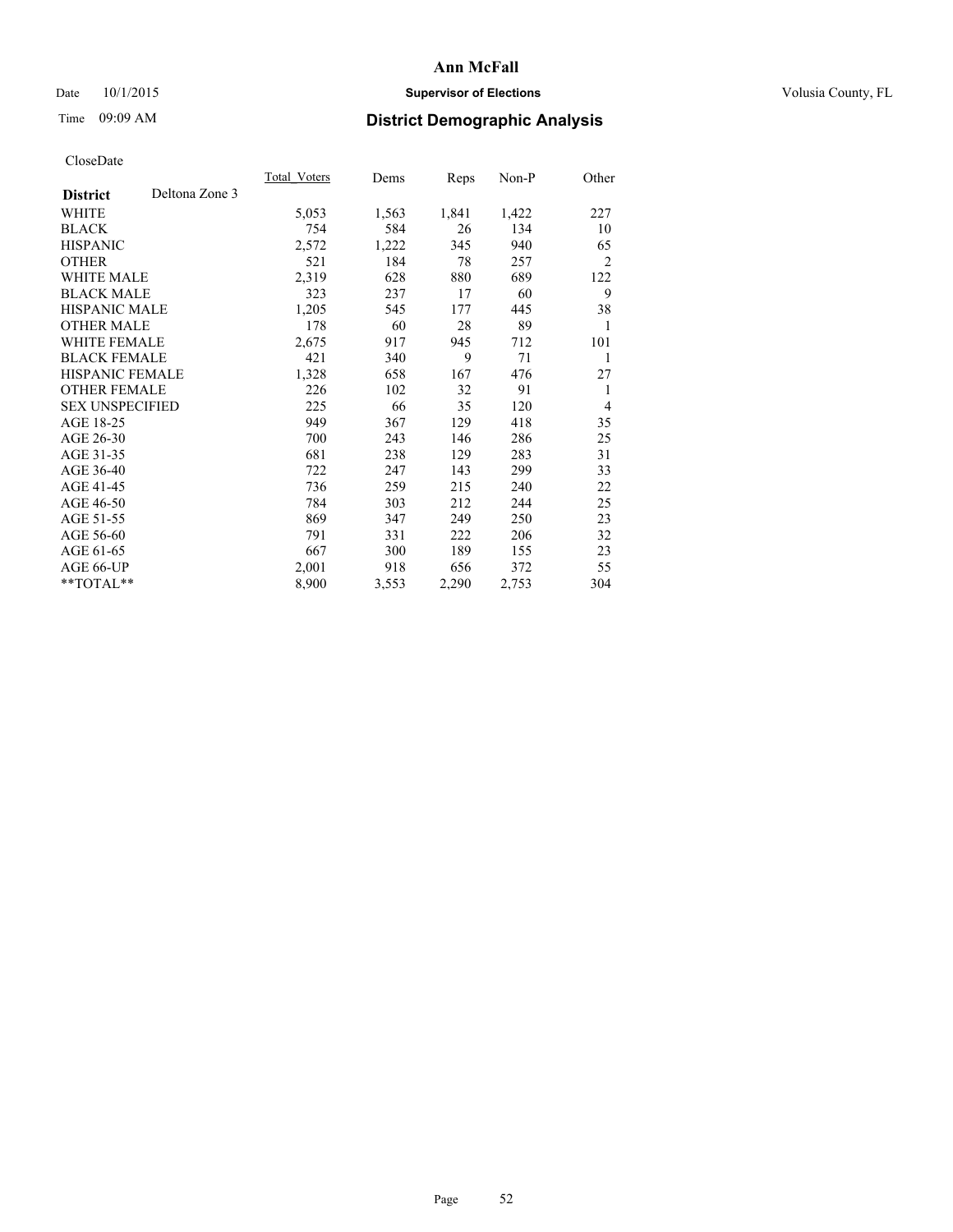## Date  $10/1/2015$  **Supervisor of Elections Supervisor of Elections** Volusia County, FL

## Time 09:09 AM **District Demographic Analysis**

|                        |                | Total Voters | Dems  | Reps  | Non-P | Other          |
|------------------------|----------------|--------------|-------|-------|-------|----------------|
| <b>District</b>        | Deltona Zone 4 |              |       |       |       |                |
| WHITE                  |                | 5,126        | 1,653 | 1,910 | 1,337 | 226            |
| <b>BLACK</b>           |                | 805          | 588   | 33    | 168   | 16             |
| <b>HISPANIC</b>        |                | 2,657        | 1,331 | 349   | 924   | 53             |
| <b>OTHER</b>           |                | 555          | 186   | 102   | 256   | 11             |
| WHITE MALE             |                | 2,354        | 679   | 908   | 648   | 119            |
| <b>BLACK MALE</b>      |                | 337          | 230   | 21    | 76    | 10             |
| <b>HISPANIC MALE</b>   |                | 1,239        | 580   | 185   | 442   | 32             |
| <b>OTHER MALE</b>      |                | 181          | 66    | 36    | 75    | $\overline{4}$ |
| WHITE FEMALE           |                | 2,723        | 954   | 985   | 679   | 105            |
| <b>BLACK FEMALE</b>    |                | 454          | 349   | 11    | 88    | 6              |
| HISPANIC FEMALE        |                | 1,395        | 737   | 163   | 474   | 21             |
| <b>OTHER FEMALE</b>    |                | 231          | 94    | 46    | 85    | 6              |
| <b>SEX UNSPECIFIED</b> |                | 229          | 69    | 39    | 118   | $\mathfrak{Z}$ |
| AGE 18-25              |                | 1,020        | 355   | 171   | 468   | 26             |
| AGE 26-30              |                | 727          | 244   | 124   | 326   | 33             |
| AGE 31-35              |                | 652          | 250   | 127   | 250   | 25             |
| AGE 36-40              |                | 728          | 294   | 145   | 254   | 35             |
| AGE 41-45              |                | 715          | 278   | 188   | 226   | 23             |
| AGE 46-50              |                | 772          | 298   | 234   | 215   | 25             |
| AGE 51-55              |                | 849          | 360   | 244   | 224   | 21             |
| AGE 56-60              |                | 828          | 357   | 252   | 190   | 29             |
| AGE 61-65              |                | 771          | 339   | 246   | 171   | 15             |
| AGE 66-UP              |                | 2,081        | 983   | 663   | 361   | 74             |
| **TOTAL**              |                | 9,143        | 3,758 | 2,394 | 2,685 | 306            |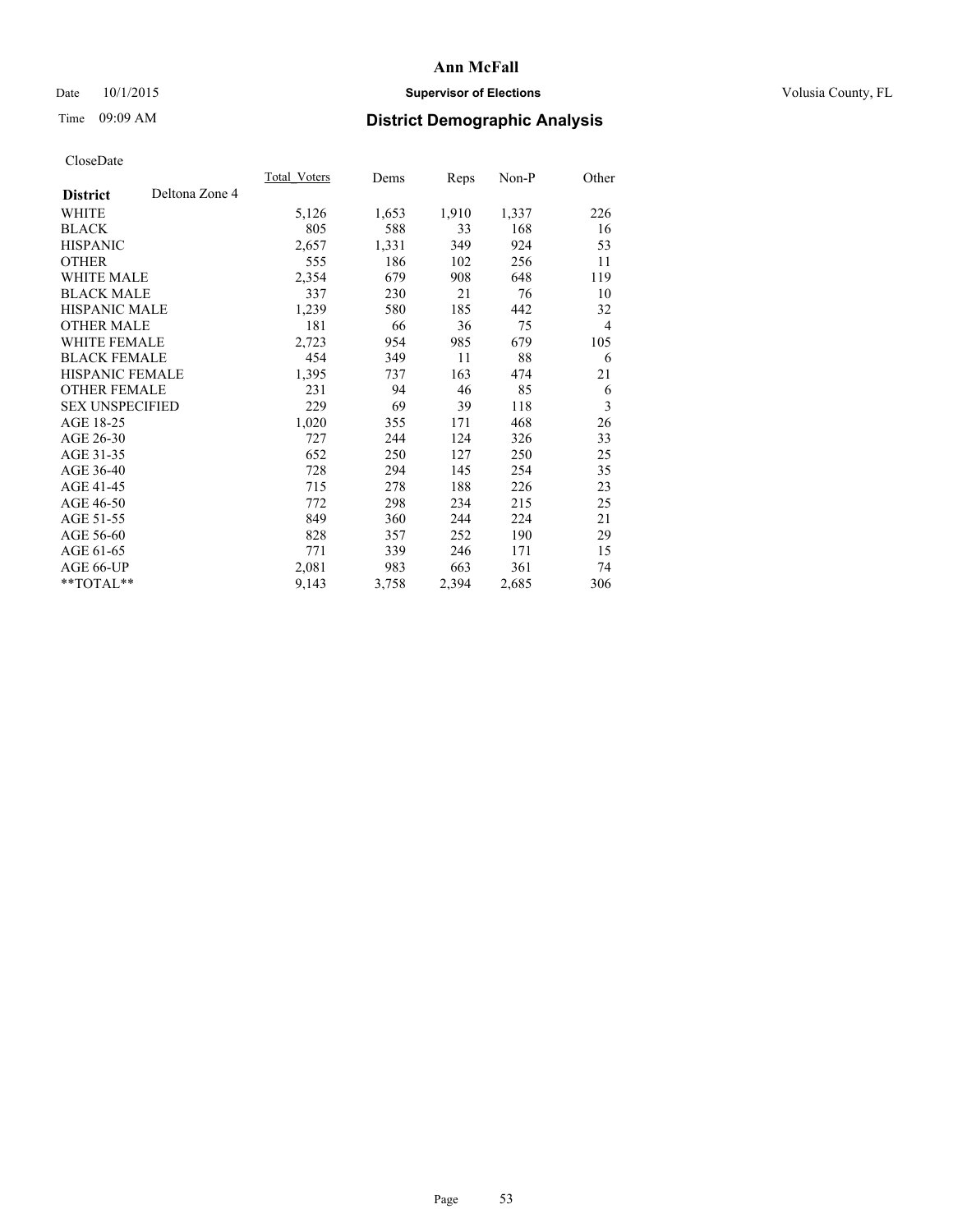## Date  $10/1/2015$  **Supervisor of Elections Supervisor of Elections** Volusia County, FL

## Time 09:09 AM **District Demographic Analysis**

|                                   | Total Voters | Dems  | <b>Reps</b> | Non-P | Other          |
|-----------------------------------|--------------|-------|-------------|-------|----------------|
| Deltona Zone 5<br><b>District</b> |              |       |             |       |                |
| WHITE                             | 5,197        | 1,617 | 1,889       | 1,441 | 250            |
| <b>BLACK</b>                      | 943          | 719   | 45          | 167   | 12             |
| <b>HISPANIC</b>                   | 2,349        | 1,090 | 357         | 865   | 37             |
| <b>OTHER</b>                      | 497          | 170   | 92          | 220   | 15             |
| <b>WHITE MALE</b>                 | 2,417        | 672   | 932         | 667   | 146            |
| <b>BLACK MALE</b>                 | 410          | 291   | 22          | 89    | 8              |
| <b>HISPANIC MALE</b>              | 1,105        | 508   | 179         | 392   | 26             |
| <b>OTHER MALE</b>                 | 156          | 63    | 35          | 52    | 6              |
| WHITE FEMALE                      | 2,740        | 938   | 940         | 759   | 103            |
| <b>BLACK FEMALE</b>               | 525          | 421   | 23          | 77    | $\overline{4}$ |
| <b>HISPANIC FEMALE</b>            | 1,217        | 571   | 176         | 459   | 11             |
| <b>OTHER FEMALE</b>               | 212          | 84    | 35          | 87    | 6              |
| <b>SEX UNSPECIFIED</b>            | 204          | 48    | 41          | 111   | $\overline{4}$ |
| AGE 18-25                         | 1,058        | 315   | 215         | 486   | 42             |
| AGE 26-30                         | 737          | 266   | 143         | 301   | 27             |
| AGE 31-35                         | 661          | 242   | 121         | 268   | 30             |
| AGE 36-40                         | 731          | 285   | 149         | 268   | 29             |
| AGE 41-45                         | 731          | 275   | 190         | 240   | 26             |
| AGE 46-50                         | 784          | 306   | 243         | 210   | 25             |
| AGE 51-55                         | 931          | 356   | 310         | 234   | 31             |
| AGE 56-60                         | 882          | 371   | 293         | 201   | 17             |
| AGE 61-65                         | 678          | 297   | 189         | 167   | 25             |
| AGE 66-UP                         | 1,793        | 883   | 530         | 318   | 62             |
| **TOTAL**                         | 8,986        | 3,596 | 2,383       | 2,693 | 314            |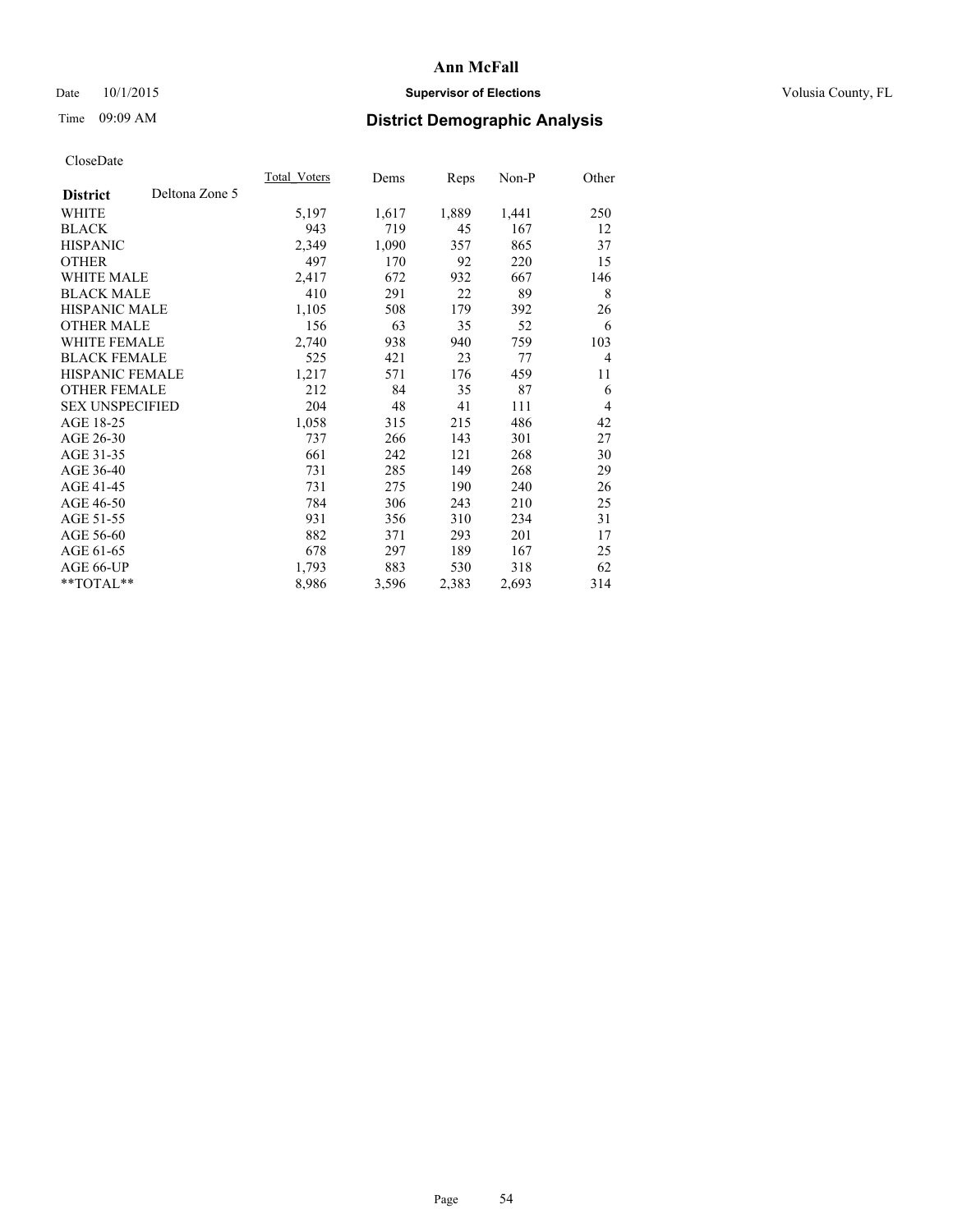## Date  $10/1/2015$  **Supervisor of Elections Supervisor of Elections** Volusia County, FL

## Time 09:09 AM **District Demographic Analysis**

|                                   | Total Voters | Dems  | <b>Reps</b> | Non-P | Other          |
|-----------------------------------|--------------|-------|-------------|-------|----------------|
| Deltona Zone 6<br><b>District</b> |              |       |             |       |                |
| WHITE                             | 5,647        | 1,618 | 2,212       | 1,559 | 258            |
| <b>BLACK</b>                      | 840          | 629   | 40          | 148   | 23             |
| <b>HISPANIC</b>                   | 1,927        | 912   | 245         | 727   | 43             |
| <b>OTHER</b>                      | 496          | 147   | 116         | 224   | 9              |
| <b>WHITE MALE</b>                 | 2,625        | 645   | 1,098       | 754   | 128            |
| <b>BLACK MALE</b>                 | 387          | 279   | 22          | 72    | 14             |
| <b>HISPANIC MALE</b>              | 893          | 406   | 127         | 337   | 23             |
| <b>OTHER MALE</b>                 | 207          | 65    | 49          | 87    | 6              |
| WHITE FEMALE                      | 2,955        | 955   | 1,091       | 781   | 128            |
| <b>BLACK FEMALE</b>               | 441          | 340   | 17          | 75    | 9              |
| <b>HISPANIC FEMALE</b>            | 1,001        | 496   | 115         | 371   | 19             |
| <b>OTHER FEMALE</b>               | 188          | 65    | 46          | 75    | $\overline{2}$ |
| <b>SEX UNSPECIFIED</b>            | 213          | 55    | 48          | 106   | $\overline{4}$ |
| AGE 18-25                         | 1,052        | 334   | 198         | 488   | 32             |
| AGE 26-30                         | 716          | 229   | 173         | 284   | 30             |
| AGE 31-35                         | 718          | 241   | 157         | 295   | 25             |
| AGE 36-40                         | 677          | 209   | 188         | 247   | 33             |
| AGE 41-45                         | 774          | 281   | 239         | 216   | 38             |
| AGE 46-50                         | 792          | 283   | 245         | 230   | 34             |
| AGE 51-55                         | 975          | 337   | 358         | 243   | 37             |
| AGE 56-60                         | 911          | 365   | 316         | 193   | 37             |
| AGE 61-65                         | 703          | 312   | 227         | 145   | 19             |
| AGE 66-UP                         | 1,592        | 715   | 512         | 317   | 48             |
| **TOTAL**                         | 8,910        | 3,306 | 2,613       | 2,658 | 333            |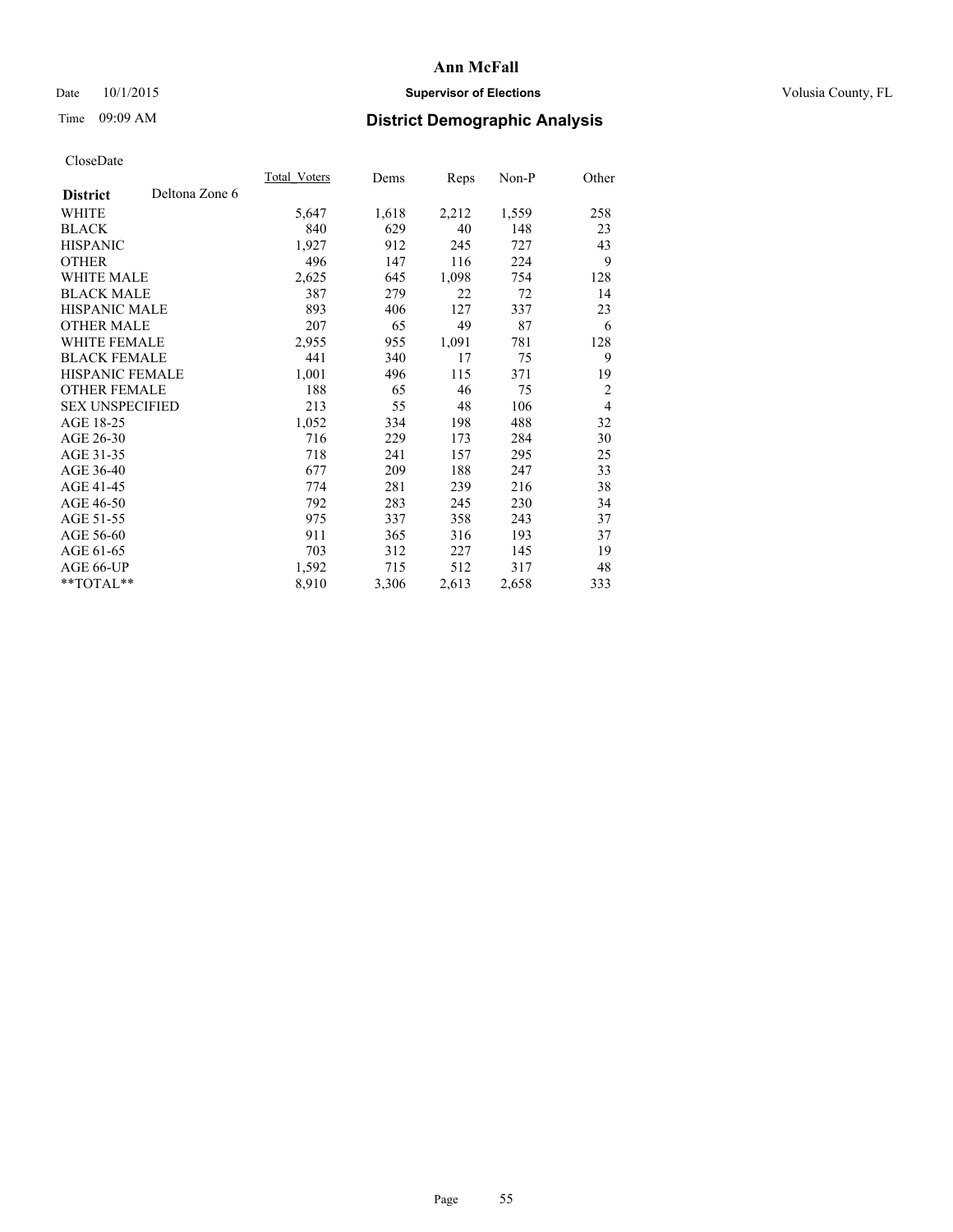## Date 10/1/2015 **Supervisor of Elections Supervisor of Elections** Volusia County, FL

## Time 09:09 AM **District Demographic Analysis**

| <b>UIUSUDUI</b> U      |                  |              |       |                |       |                |
|------------------------|------------------|--------------|-------|----------------|-------|----------------|
|                        |                  | Total Voters | Dems  | Reps           | Non-P | Other          |
| <b>District</b>        | Edgewater Zone 1 |              |       |                |       |                |
| WHITE                  |                  | 3,218        | 1,162 | 1,056          | 888   | 112            |
| <b>BLACK</b>           |                  | 74           | 49    | $\overline{4}$ | 19    | 2              |
| <b>HISPANIC</b>        |                  | 57           | 24    | 13             | 18    | $\overline{c}$ |
| <b>OTHER</b>           |                  | 109          | 38    | 21             | 49    |                |
| WHITE MALE             |                  | 1,439        | 454   | 513            | 409   | 63             |
| <b>BLACK MALE</b>      |                  | 41           | 22    | $\overline{4}$ | 13    | $\overline{2}$ |
| <b>HISPANIC MALE</b>   |                  | 18           | 6     | 5              | 6     | 1              |
| <b>OTHER MALE</b>      |                  | 34           | 14    | 9              | 11    | $\theta$       |
| WHITE FEMALE           |                  | 1,745        | 694   | 532            | 470   | 49             |
| <b>BLACK FEMALE</b>    |                  | 32           | 26    | $\theta$       | 6     | $\theta$       |
| HISPANIC FEMALE        |                  | 39           | 18    | 8              | 12    |                |
| <b>OTHER FEMALE</b>    |                  | 48           | 21    | 8              | 18    | 1              |
| <b>SEX UNSPECIFIED</b> |                  | 62           | 18    | 15             | 29    | $\mathbf{0}$   |
| AGE 18-25              |                  | 263          | 72    | 51             | 131   | 9              |
| AGE 26-30              |                  | 222          | 71    | 45             | 100   | 6              |
| AGE 31-35              |                  | 193          | 62    | 56             | 68    | 7              |
| AGE 36-40              |                  | 207          | 66    | 59             | 73    | 9              |
| AGE 41-45              |                  | 220          | 62    | 61             | 89    | 8              |
| AGE 46-50              |                  | 228          | 75    | 81             | 67    | 5              |
| AGE 51-55              |                  | 362          | 147   | 113            | 93    | 9              |
| AGE 56-60              |                  | 386          | 131   | 130            | 108   | 17             |
| AGE 61-65              |                  | 374          | 159   | 120            | 84    | 11             |
| AGE 66-UP              |                  | 1,003        | 428   | 378            | 161   | 36             |
| $*$ TOTAL $**$         |                  | 3,458        | 1,273 | 1,094          | 974   | 117            |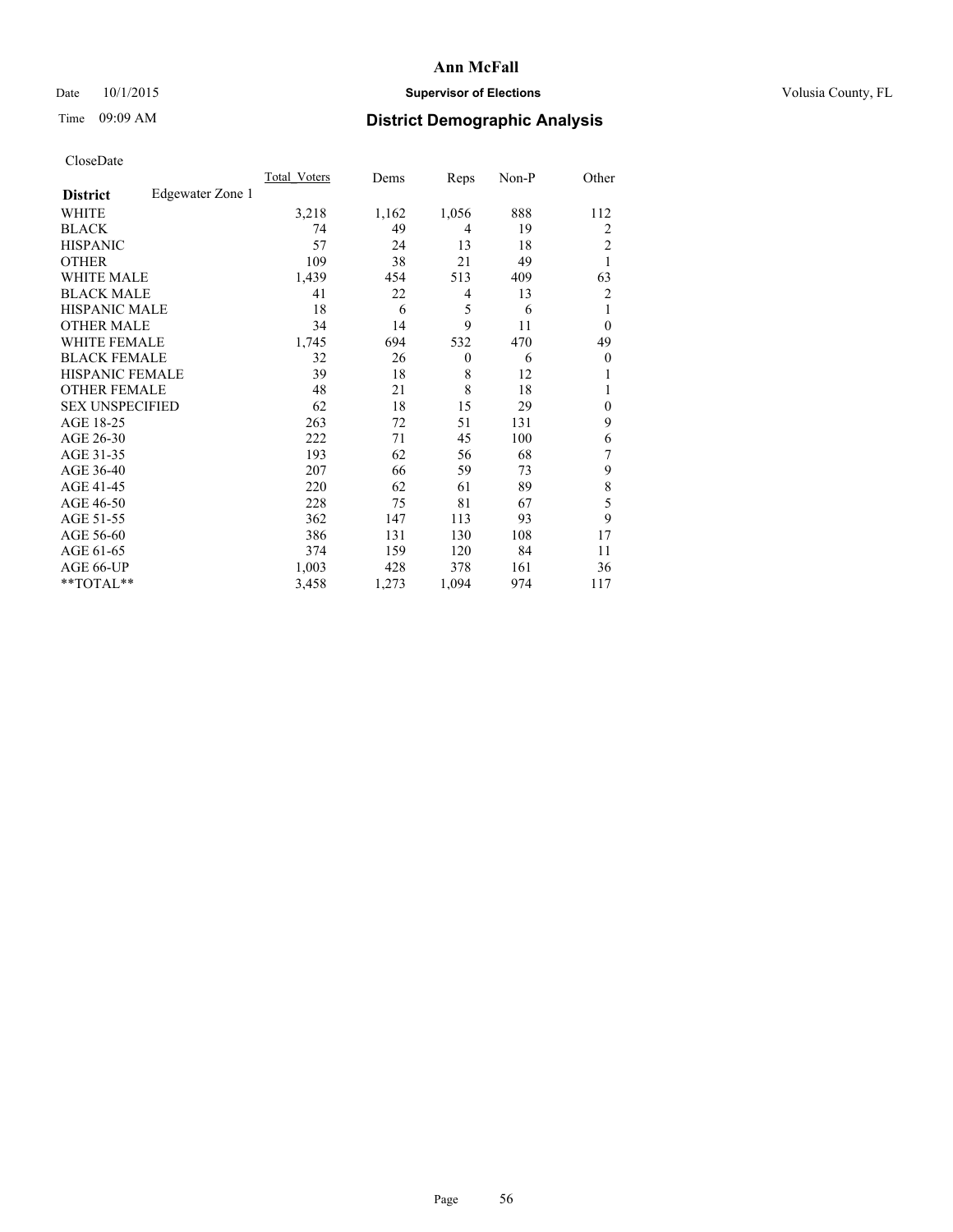## Date  $10/1/2015$  **Supervisor of Elections Supervisor of Elections** Volusia County, FL

## Time 09:09 AM **District Demographic Analysis**

|                        |                  | <b>Total Voters</b> | Dems  | Reps           | Non-P          | Other        |
|------------------------|------------------|---------------------|-------|----------------|----------------|--------------|
| <b>District</b>        | Edgewater Zone 2 |                     |       |                |                |              |
| WHITE                  |                  | 3,448               | 1,157 | 1,151          | 1,037          | 103          |
| <b>BLACK</b>           |                  | 63                  | 49    | 3              | 10             |              |
| <b>HISPANIC</b>        |                  | 50                  | 18    | 12             | 20             | $\theta$     |
| <b>OTHER</b>           |                  | 116                 | 30    | 30             | 56             | $\theta$     |
| WHITE MALE             |                  | 1,592               | 484   | 575            | 477            | 56           |
| <b>BLACK MALE</b>      |                  | 29                  | 23    | 1              | $\overline{4}$ | 1            |
| <b>HISPANIC MALE</b>   |                  | 23                  | 10    | 7              | 6              | $\mathbf{0}$ |
| <b>OTHER MALE</b>      |                  | 42                  | 12    | 9              | 21             | $\theta$     |
| WHITE FEMALE           |                  | 1,837               | 666   | 570            | 554            | 47           |
| <b>BLACK FEMALE</b>    |                  | 34                  | 26    | $\overline{2}$ | 6              | $\theta$     |
| <b>HISPANIC FEMALE</b> |                  | 26                  | 8     | 5              | 13             | $\Omega$     |
| <b>OTHER FEMALE</b>    |                  | 50                  | 14    | 18             | 18             | $\Omega$     |
| <b>SEX UNSPECIFIED</b> |                  | 44                  | 11    | 9              | 24             | $\theta$     |
| AGE 18-25              |                  | 324                 | 86    | 81             | 141            | 16           |
| AGE 26-30              |                  | 234                 | 59    | 61             | 107            | 7            |
| AGE 31-35              |                  | 229                 | 66    | 55             | 100            | 8            |
| AGE 36-40              |                  | 230                 | 67    | 67             | 91             | 5            |
| AGE 41-45              |                  | 280                 | 92    | 80             | 99             | 9            |
| AGE 46-50              |                  | 285                 | 85    | 98             | 92             | 10           |
| AGE 51-55              |                  | 333                 | 108   | 121            | 90             | 14           |
| AGE 56-60              |                  | 343                 | 123   | 128            | 89             | 3            |
| AGE 61-65              |                  | 364                 | 133   | 128            | 90             | 13           |
| AGE 66-UP              |                  | 1,055               | 435   | 377            | 224            | 19           |
| **TOTAL**              |                  | 3,677               | 1,254 | 1,196          | 1,123          | 104          |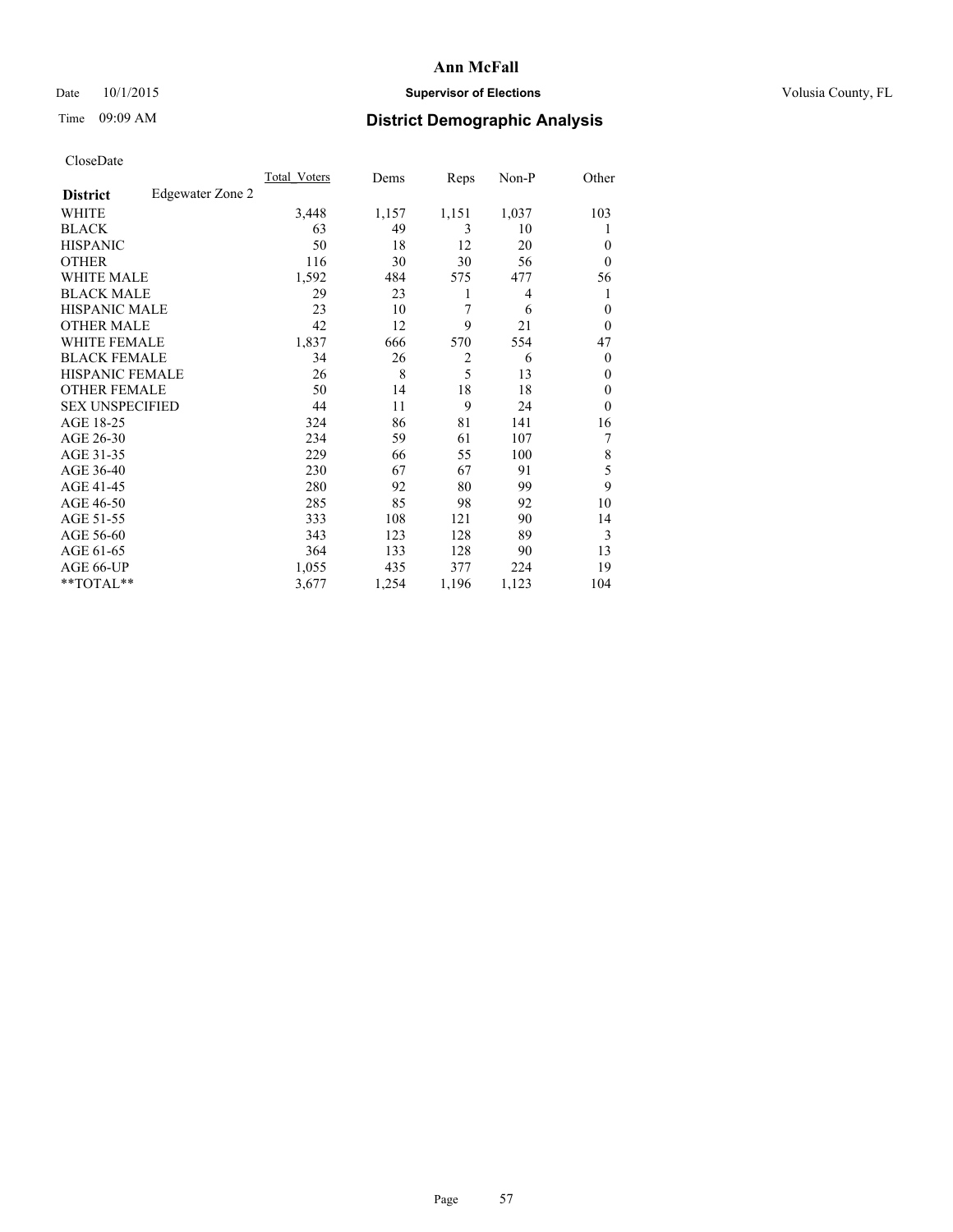## Date  $10/1/2015$  **Supervisor of Elections Supervisor of Elections** Volusia County, FL

## Time 09:09 AM **District Demographic Analysis**

|                        |                  | <b>Total Voters</b> | Dems  | Reps           | Non-P | Other          |
|------------------------|------------------|---------------------|-------|----------------|-------|----------------|
| <b>District</b>        | Edgewater Zone 3 |                     |       |                |       |                |
| WHITE                  |                  | 3,195               | 1,109 | 1,066          | 914   | 106            |
| <b>BLACK</b>           |                  | 89                  | 70    | $\overline{2}$ | 17    | $\theta$       |
| <b>HISPANIC</b>        |                  | 57                  | 19    | 11             | 27    | $\theta$       |
| <b>OTHER</b>           |                  | 135                 | 39    | 22             | 70    | 4              |
| WHITE MALE             |                  | 1,414               | 419   | 490            | 446   | 59             |
| <b>BLACK MALE</b>      |                  | 41                  | 31    | $\overline{2}$ | 8     | $\overline{0}$ |
| <b>HISPANIC MALE</b>   |                  | 25                  | 8     | $\overline{4}$ | 13    | $\theta$       |
| <b>OTHER MALE</b>      |                  | 46                  | 12    | 10             | 22    | 2              |
| WHITE FEMALE           |                  | 1,763               | 686   | 569            | 462   | 46             |
| <b>BLACK FEMALE</b>    |                  | 47                  | 39    | $\theta$       | 8     | $\theta$       |
| <b>HISPANIC FEMALE</b> |                  | 29                  | 8     | 7              | 14    | $\theta$       |
| <b>OTHER FEMALE</b>    |                  | 54                  | 18    | 10             | 24    | 2              |
| <b>SEX UNSPECIFIED</b> |                  | 57                  | 16    | 9              | 31    | 1              |
| AGE 18-25              |                  | 327                 | 103   | 65             | 151   | 8              |
| AGE 26-30              |                  | 211                 | 62    | 46             | 96    | 7              |
| AGE 31-35              |                  | 212                 | 48    | 60             | 100   | 4              |
| AGE 36-40              |                  | 212                 | 43    | 72             | 84    | 13             |
| AGE 41-45              |                  | 232                 | 74    | 73             | 74    | 11             |
| AGE 46-50              |                  | 273                 | 102   | 93             | 72    | 6              |
| AGE 51-55              |                  | 310                 | 114   | 98             | 91    | 7              |
| AGE 56-60              |                  | 329                 | 114   | 123            | 80    | 12             |
| AGE 61-65              |                  | 339                 | 144   | 112            | 74    | 9              |
| AGE 66-UP              |                  | 1,031               | 433   | 359            | 206   | 33             |
| **TOTAL**              |                  | 3,476               | 1,237 | 1,101          | 1,028 | 110            |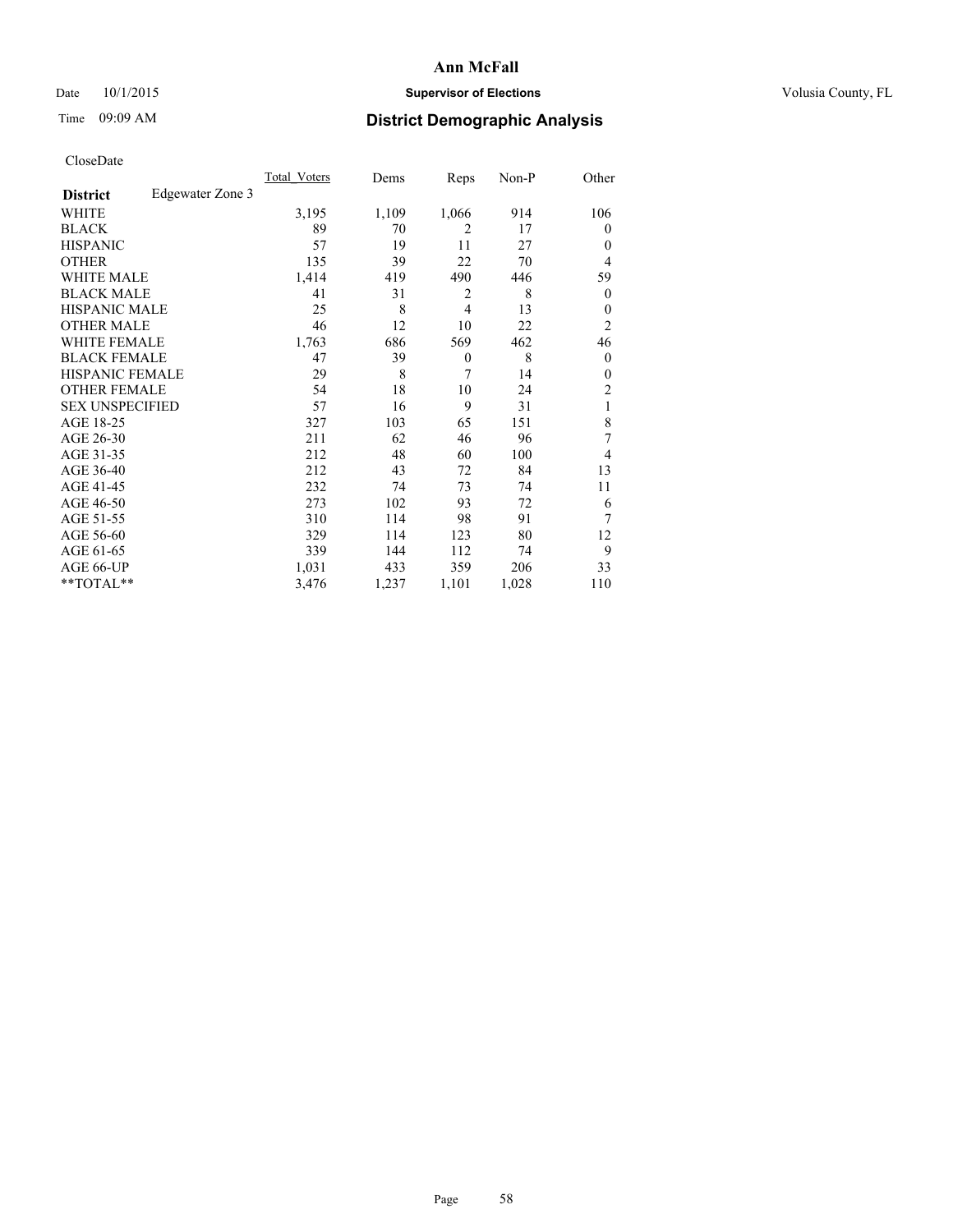## Date  $10/1/2015$  **Supervisor of Elections Supervisor of Elections** Volusia County, FL

## Time 09:09 AM **District Demographic Analysis**

|                        |                  | Total Voters | Dems  | Reps           | Non-P | Other            |
|------------------------|------------------|--------------|-------|----------------|-------|------------------|
| <b>District</b>        | Edgewater Zone 4 |              |       |                |       |                  |
| WHITE                  |                  | 3,312        | 1,085 | 1,136          | 967   | 124              |
| <b>BLACK</b>           |                  | 87           | 62    | 4              | 21    | $\theta$         |
| <b>HISPANIC</b>        |                  | 59           | 26    | 13             | 17    | 3                |
| <b>OTHER</b>           |                  | 86           | 24    | 13             | 49    | $\theta$         |
| WHITE MALE             |                  | 1,499        | 430   | 559            | 446   | 64               |
| <b>BLACK MALE</b>      |                  | 39           | 24    | 2              | 13    | $\boldsymbol{0}$ |
| <b>HISPANIC MALE</b>   |                  | 22           | 8     | 5              | 7     | 2                |
| <b>OTHER MALE</b>      |                  | 27           | 10    | 6              | 11    | $\mathbf{0}$     |
| <b>WHITE FEMALE</b>    |                  | 1,791        | 647   | 571            | 513   | 60               |
| <b>BLACK FEMALE</b>    |                  | 47           | 37    | $\overline{2}$ | 8     | $\theta$         |
| <b>HISPANIC FEMALE</b> |                  | 37           | 18    | 8              | 10    | 1                |
| <b>OTHER FEMALE</b>    |                  | 33           | 12    | 5              | 16    | $\theta$         |
| <b>SEX UNSPECIFIED</b> |                  | 49           | 11    | 8              | 30    | $\mathbf{0}$     |
| AGE 18-25              |                  | 255          | 66    | 58             | 126   | 5                |
| AGE 26-30              |                  | 181          | 55    | 41             | 82    | 3                |
| AGE 31-35              |                  | 202          | 57    | 56             | 83    | 6                |
| AGE 36-40              |                  | 221          | 71    | 53             | 86    | 11               |
| AGE 41-45              |                  | 220          | 74    | 69             | 71    | 6                |
| AGE 46-50              |                  | 229          | 75    | 74             | 74    | 6                |
| AGE 51-55              |                  | 317          | 105   | 108            | 93    | 11               |
| AGE 56-60              |                  | 349          | 125   | 126            | 88    | 10               |
| AGE 61-65              |                  | 338          | 135   | 102            | 88    | 13               |
| AGE 66-UP              |                  | 1,232        | 434   | 479            | 263   | 56               |
| **TOTAL**              |                  | 3,544        | 1,197 | 1,166          | 1,054 | 127              |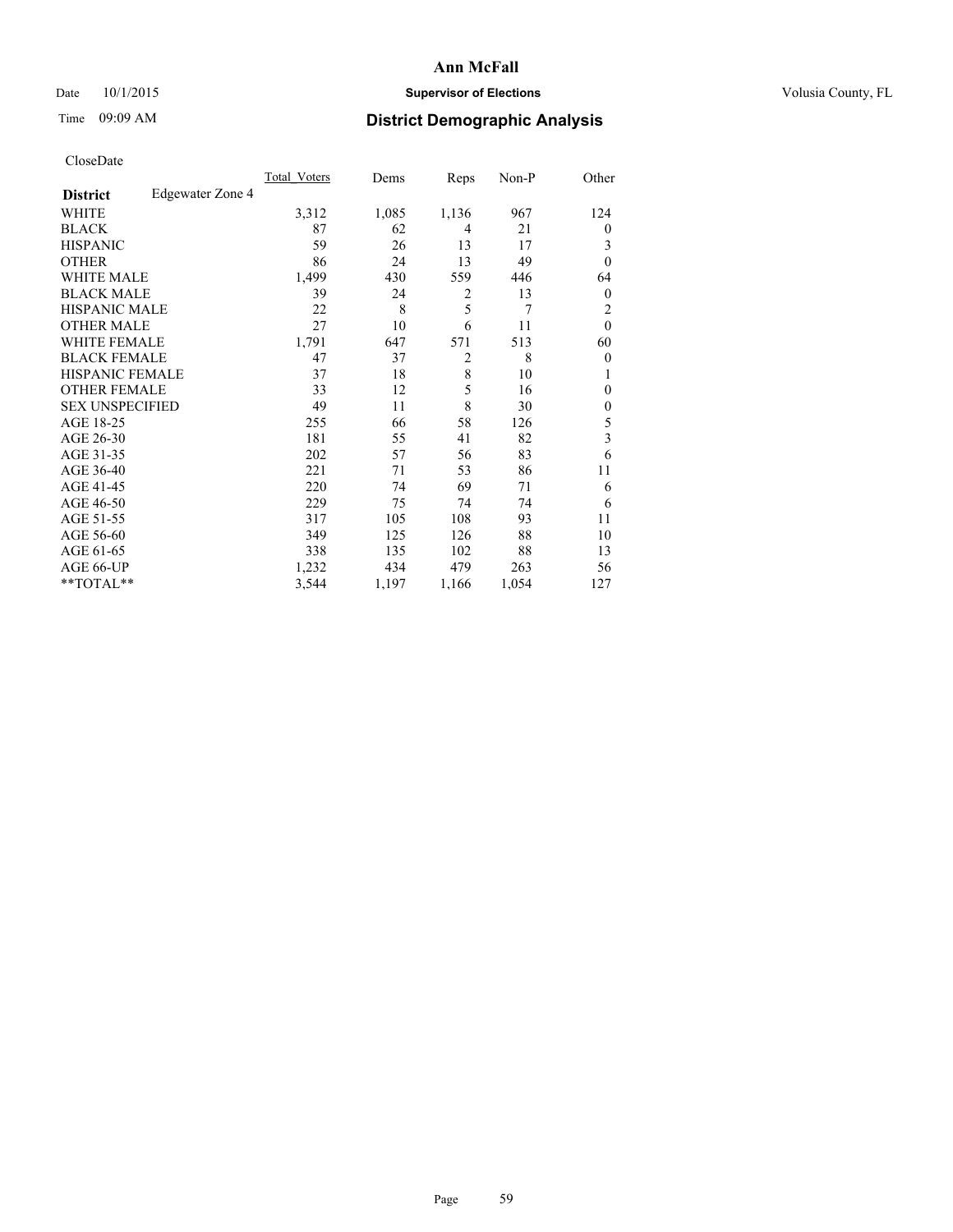## Date  $10/1/2015$  **Supervisor of Elections Supervisor of Elections** Volusia County, FL

## Time 09:09 AM **District Demographic Analysis**

|                        |                   | <b>Total Voters</b> | Dems | Reps           | Non-P | Other                   |
|------------------------|-------------------|---------------------|------|----------------|-------|-------------------------|
| <b>District</b>        | Holly Hill Zone 1 |                     |      |                |       |                         |
| WHITE                  |                   | 1,374               | 500  | 427            | 395   | 52                      |
| <b>BLACK</b>           |                   | 145                 | 108  | $\overline{2}$ | 30    | 5                       |
| <b>HISPANIC</b>        |                   | 67                  | 31   | 7              | 29    | $\Omega$                |
| <b>OTHER</b>           |                   | 82                  | 31   | 18             | 29    | 4                       |
| WHITE MALE             |                   | 651                 | 208  | 217            | 202   | 24                      |
| <b>BLACK MALE</b>      |                   | 60                  | 39   | 1              | 16    | 4                       |
| <b>HISPANIC MALE</b>   |                   | 32                  | 10   | 5              | 17    | $\mathbf{0}$            |
| <b>OTHER MALE</b>      |                   | 27                  | 7    | 5              | 12    | 3                       |
| WHITE FEMALE           |                   | 707                 | 286  | 206            | 188   | 27                      |
| <b>BLACK FEMALE</b>    |                   | 83                  | 67   | 1              | 14    | 1                       |
| <b>HISPANIC FEMALE</b> |                   | 35                  | 21   | $\overline{2}$ | 12    | $\Omega$                |
| <b>OTHER FEMALE</b>    |                   | 40                  | 18   | 13             | 9     | $\Omega$                |
| <b>SEX UNSPECIFIED</b> |                   | 33                  | 14   | 4              | 13    | $\overline{c}$          |
| AGE 18-25              |                   | 166                 | 58   | 27             | 78    | $\overline{\mathbf{3}}$ |
| AGE 26-30              |                   | 105                 | 39   | 22             | 39    | 5                       |
| AGE 31-35              |                   | 108                 | 49   | 12             | 41    | 6                       |
| AGE 36-40              |                   | 102                 | 36   | 28             | 34    | 4                       |
| AGE 41-45              |                   | 106                 | 41   | 26             | 37    | $\overline{c}$          |
| AGE 46-50              |                   | 160                 | 66   | 48             | 40    | 6                       |
| AGE 51-55              |                   | 175                 | 63   | 59             | 47    | 6                       |
| AGE 56-60              |                   | 178                 | 67   | 48             | 55    | 8                       |
| AGE 61-65              |                   | 179                 | 81   | 47             | 47    | 4                       |
| AGE 66-UP              |                   | 389                 | 170  | 137            | 65    | 17                      |
| **TOTAL**              |                   | 1,668               | 670  | 454            | 483   | 61                      |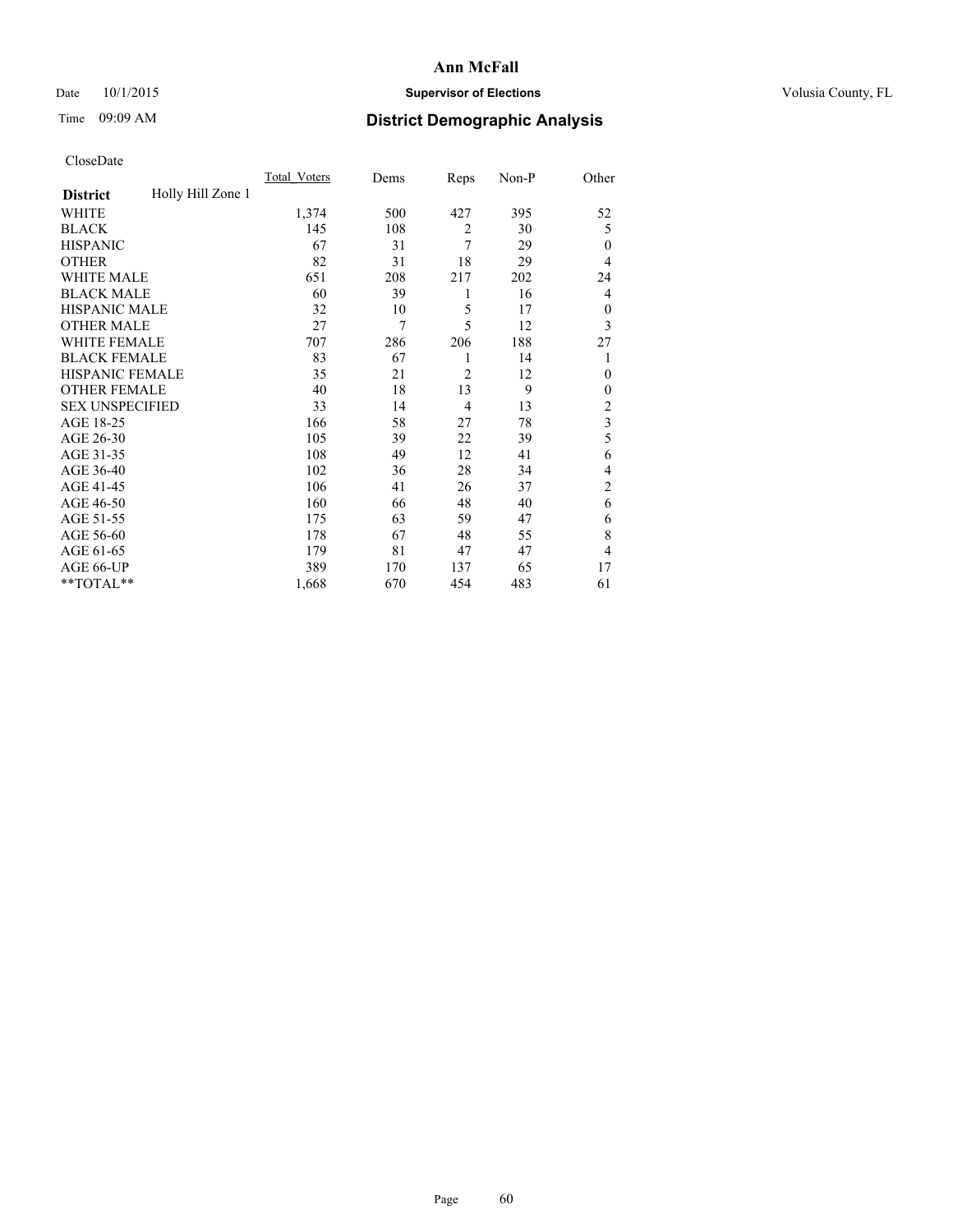## Date  $10/1/2015$  **Supervisor of Elections Supervisor of Elections** Volusia County, FL

## Time 09:09 AM **District Demographic Analysis**

|                        |                   | <b>Total Voters</b> | Dems | Reps           | Non-P | Other            |
|------------------------|-------------------|---------------------|------|----------------|-------|------------------|
| <b>District</b>        | Holly Hill Zone 2 |                     |      |                |       |                  |
| WHITE                  |                   | 1,411               | 577  | 369            | 412   | 53               |
| <b>BLACK</b>           |                   | 259                 | 190  | 9              | 58    | $\overline{c}$   |
| <b>HISPANIC</b>        |                   | 47                  | 23   | 10             | 14    | $\theta$         |
| <b>OTHER</b>           |                   | 89                  | 33   | 11             | 42    | 3                |
| <b>WHITE MALE</b>      |                   | 661                 | 248  | 186            | 202   | 25               |
| <b>BLACK MALE</b>      |                   | 108                 | 72   | 4              | 32    | $\boldsymbol{0}$ |
| <b>HISPANIC MALE</b>   |                   | 19                  | 7    | 6              | 6     | $\mathbf{0}$     |
| <b>OTHER MALE</b>      |                   | 29                  | 9    | $\overline{4}$ | 14    | $\overline{2}$   |
| WHITE FEMALE           |                   | 740                 | 328  | 180            | 206   | 26               |
| <b>BLACK FEMALE</b>    |                   | 149                 | 117  | 5              | 25    | 2                |
| <b>HISPANIC FEMALE</b> |                   | 28                  | 16   | $\overline{4}$ | 8     | $\mathbf{0}$     |
| <b>OTHER FEMALE</b>    |                   | 35                  | 16   | 7              | 11    | 1                |
| <b>SEX UNSPECIFIED</b> |                   | 37                  | 10   | 3              | 22    | $\overline{c}$   |
| AGE 18-25              |                   | 212                 | 65   | 37             | 105   | 5                |
| AGE 26-30              |                   | 148                 | 68   | 25             | 52    | 3                |
| AGE 31-35              |                   | 146                 | 67   | 30             | 44    | 5                |
| AGE 36-40              |                   | 107                 | 45   | 14             | 42    | 6                |
| AGE 41-45              |                   | 133                 | 58   | 25             | 46    | 4                |
| AGE 46-50              |                   | 150                 | 62   | 37             | 45    | 6                |
| AGE 51-55              |                   | 228                 | 109  | 54             | 53    | 12               |
| AGE 56-60              |                   | 179                 | 86   | 41             | 48    | 4                |
| AGE 61-65              |                   | 156                 | 75   | 40             | 35    | 6                |
| AGE 66-UP              |                   | 347                 | 188  | 96             | 56    | 7                |
| **TOTAL**              |                   | 1,806               | 823  | 399            | 526   | 58               |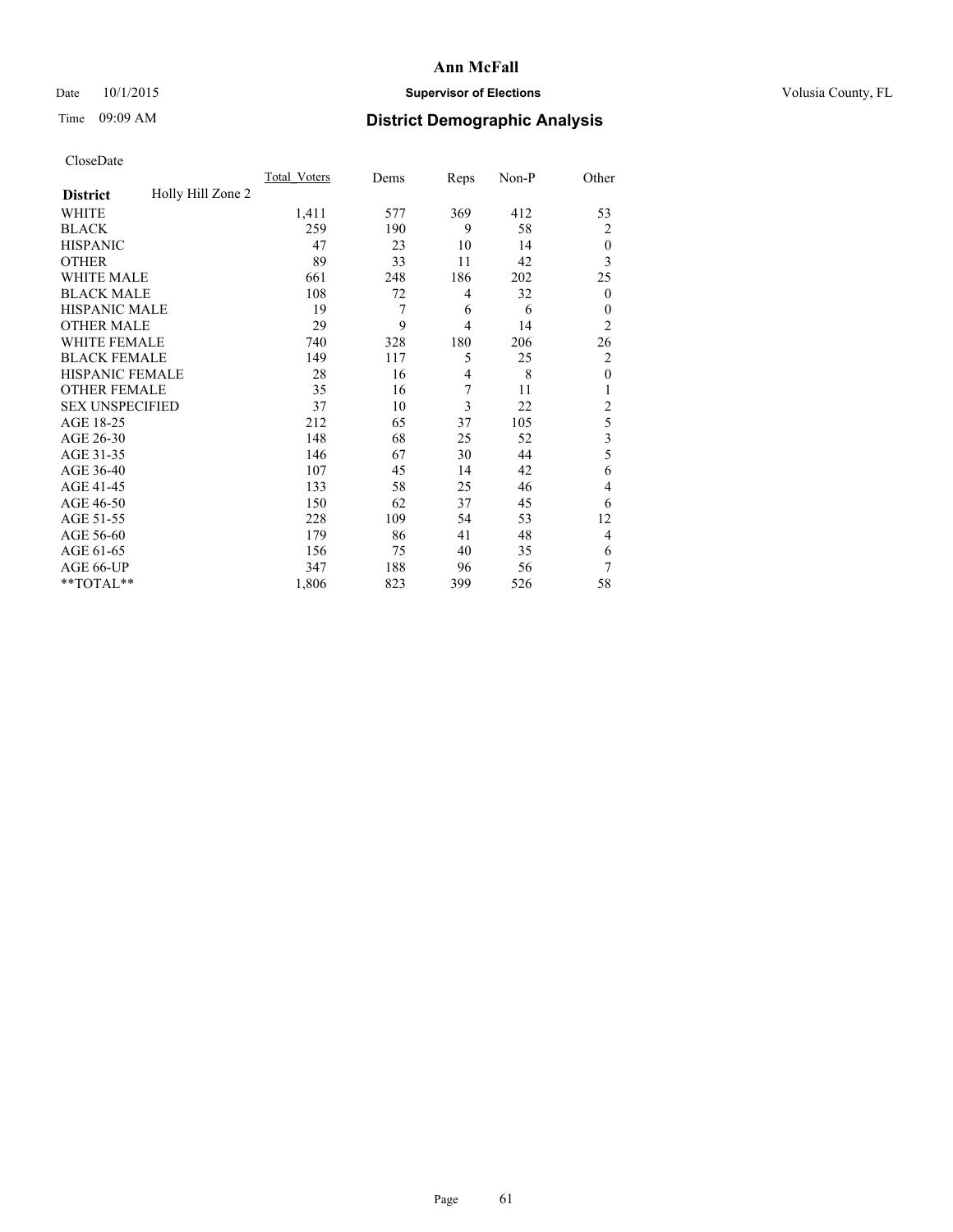## Date  $10/1/2015$  **Supervisor of Elections Supervisor of Elections** Volusia County, FL

## Time 09:09 AM **District Demographic Analysis**

|                        |                   | <b>Total Voters</b> | Dems | Reps           | Non-P | Other          |
|------------------------|-------------------|---------------------|------|----------------|-------|----------------|
| <b>District</b>        | Holly Hill Zone 3 |                     |      |                |       |                |
| WHITE                  |                   | 1,471               | 533  | 485            | 391   | 62             |
| <b>BLACK</b>           |                   | 160                 | 126  | 7              | 26    |                |
| <b>HISPANIC</b>        |                   | 33                  | 13   | 5              | 14    | 1              |
| <b>OTHER</b>           |                   | 69                  | 27   | 8              | 32    | $\overline{2}$ |
| WHITE MALE             |                   | 631                 | 207  | 206            | 187   | 31             |
| <b>BLACK MALE</b>      |                   | 70                  | 49   | 5              | 15    |                |
| <b>HISPANIC MALE</b>   |                   | 18                  | 7    | 3              | 7     |                |
| <b>OTHER MALE</b>      |                   | 26                  | 12   | $\overline{2}$ | 11    |                |
| <b>WHITE FEMALE</b>    |                   | 830                 | 323  | 276            | 200   | 31             |
| <b>BLACK FEMALE</b>    |                   | 88                  | 75   | $\overline{2}$ | 11    | $\theta$       |
| <b>HISPANIC FEMALE</b> |                   | 15                  | 6    | $\overline{2}$ | 7     | $\theta$       |
| <b>OTHER FEMALE</b>    |                   | 28                  | 11   | 6              | 10    |                |
| <b>SEX UNSPECIFIED</b> |                   | 27                  | 9    | 3              | 15    | $\mathbf{0}$   |
| AGE 18-25              |                   | 100                 | 31   | 27             | 40    | $\overline{c}$ |
| AGE 26-30              |                   | 77                  | 31   | 10             | 34    | $\overline{c}$ |
| AGE 31-35              |                   | 75                  | 27   | 16             | 30    | $\overline{c}$ |
| AGE 36-40              |                   | 62                  | 26   | 9              | 26    | 1              |
| AGE 41-45              |                   | 99                  | 31   | 21             | 42    | 5              |
| AGE 46-50              |                   | 117                 | 38   | 32             | 43    | 4              |
| AGE 51-55              |                   | 140                 | 62   | 24             | 47    | 7              |
| AGE 56-60              |                   | 167                 | 67   | 50             | 39    | 11             |
| AGE 61-65              |                   | 161                 | 68   | 46             | 42    | 5              |
| AGE 66-UP              |                   | 735                 | 318  | 270            | 120   | 27             |
| **TOTAL**              |                   | 1,733               | 699  | 505            | 463   | 66             |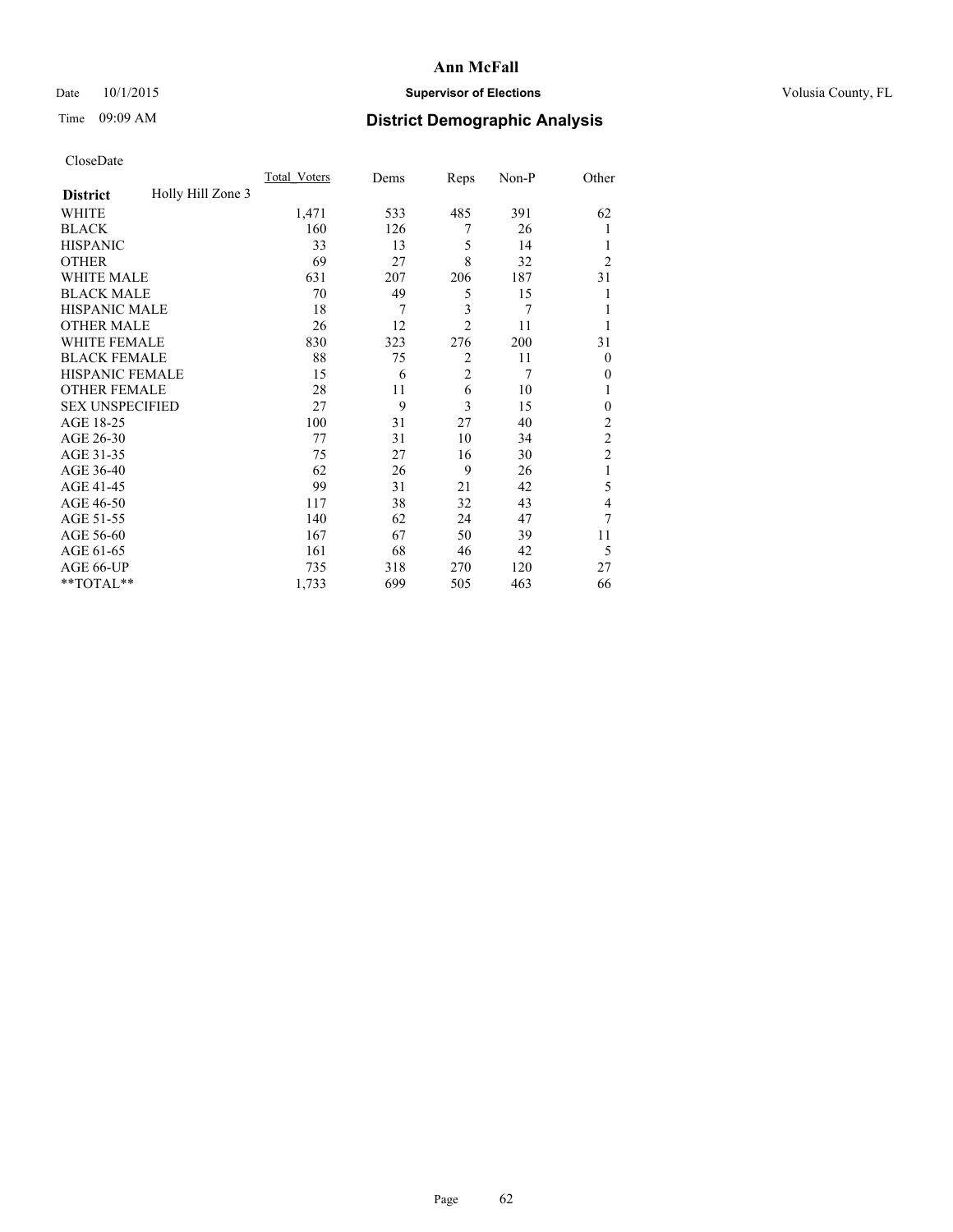## Date  $10/1/2015$  **Supervisor of Elections Supervisor of Elections** Volusia County, FL

## Time 09:09 AM **District Demographic Analysis**

|                        |                   | Total Voters | Dems | Reps           | Non-P | Other          |
|------------------------|-------------------|--------------|------|----------------|-------|----------------|
| <b>District</b>        | Holly Hill Zone 4 |              |      |                |       |                |
| WHITE                  |                   | 1,387        | 487  | 464            | 376   | 60             |
| <b>BLACK</b>           |                   | 308          | 236  | 13             | 56    | 3              |
| <b>HISPANIC</b>        |                   | 70           | 36   | 5              | 28    |                |
| <b>OTHER</b>           |                   | 70           | 31   | 7              | 31    |                |
| <b>WHITE MALE</b>      |                   | 577          | 165  | 198            | 181   | 33             |
| <b>BLACK MALE</b>      |                   | 83           | 55   | 6              | 19    | 3              |
| <b>HISPANIC MALE</b>   |                   | 30           | 18   | 1              | 10    | 1              |
| <b>OTHER MALE</b>      |                   | 19           | 11   | 3              | 5     | $\overline{0}$ |
| <b>WHITE FEMALE</b>    |                   | 798          | 319  | 262            | 190   | 27             |
| <b>BLACK FEMALE</b>    |                   | 223          | 179  | 7              | 37    | $\overline{0}$ |
| <b>HISPANIC FEMALE</b> |                   | 40           | 18   | $\overline{4}$ | 18    | $\Omega$       |
| <b>OTHER FEMALE</b>    |                   | 27           | 15   | 3              | 8     |                |
| <b>SEX UNSPECIFIED</b> |                   | 38           | 10   | 5              | 23    | $\theta$       |
| AGE 18-25              |                   | 222          | 94   | 39             | 81    | 8              |
| AGE 26-30              |                   | 183          | 75   | 34             | 68    | 6              |
| AGE 31-35              |                   | 135          | 67   | 28             | 38    | $\overline{c}$ |
| AGE 36-40              |                   | 125          | 53   | 23             | 44    | 5              |
| AGE 41-45              |                   | 113          | 50   | 19             | 36    | 8              |
| AGE 46-50              |                   | 135          | 57   | 35             | 41    | 2              |
| AGE 51-55              |                   | 189          | 68   | 62             | 50    | 9              |
| AGE 56-60              |                   | 176          | 72   | 54             | 43    | 7              |
| AGE 61-65              |                   | 149          | 66   | 43             | 36    | $\overline{4}$ |
| AGE 66-UP              |                   | 408          | 188  | 152            | 54    | 14             |
| **TOTAL**              |                   | 1,835        | 790  | 489            | 491   | 65             |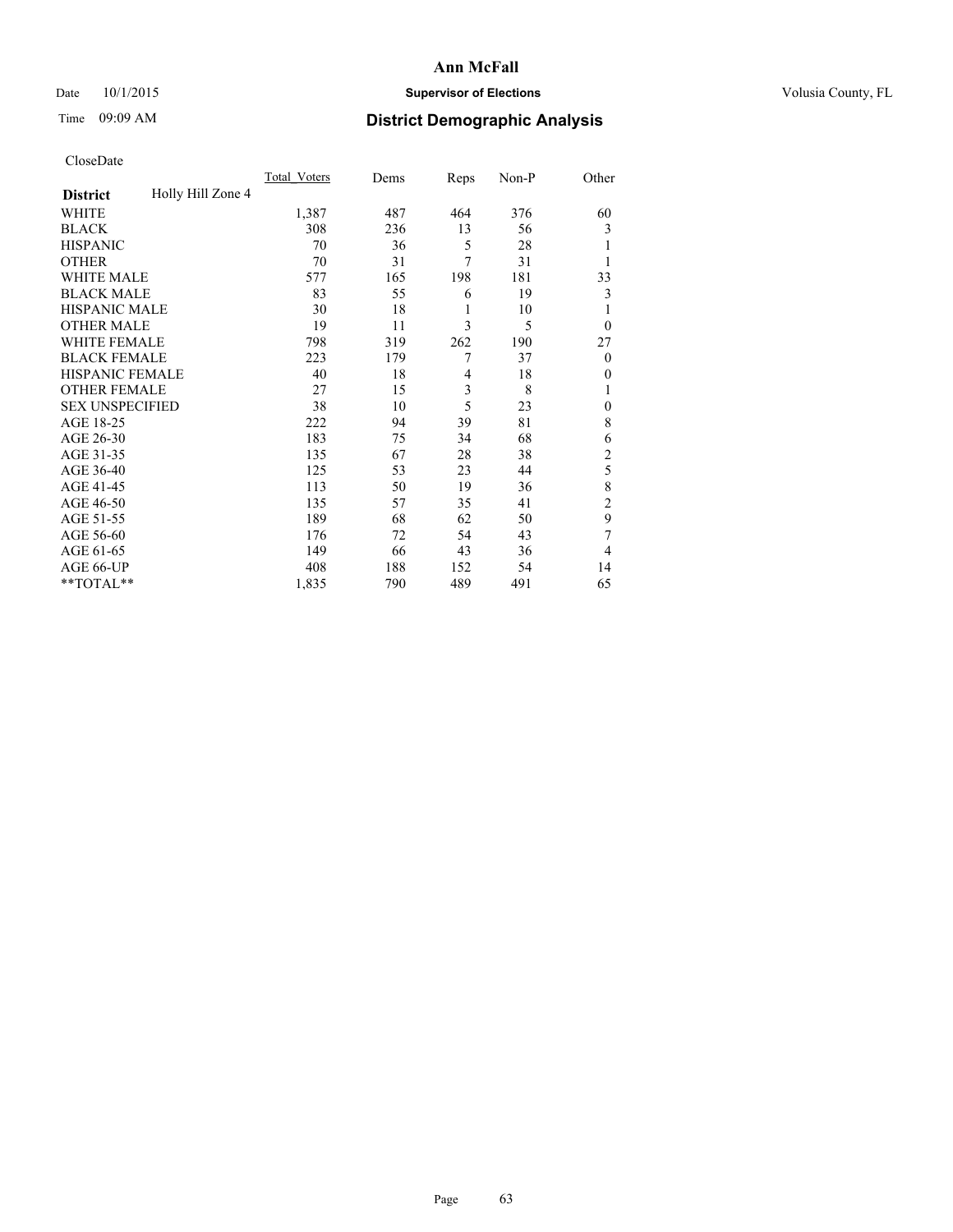## Date  $10/1/2015$  **Supervisor of Elections Supervisor of Elections** Volusia County, FL

# Time 09:09 AM **District Demographic Analysis**

|                        |            | <b>Total Voters</b> | Dems | Reps           | Non-P | Other          |
|------------------------|------------|---------------------|------|----------------|-------|----------------|
| <b>District</b>        | Lake Helen |                     |      |                |       |                |
| WHITE                  |            | 1,656               | 550  | 619            | 423   | 64             |
| <b>BLACK</b>           |            | 173                 | 153  | $\overline{4}$ | 13    | 3              |
| <b>HISPANIC</b>        |            | 48                  | 13   | 17             | 14    | 4              |
| <b>OTHER</b>           |            | 53                  | 18   | 14             | 20    | 1              |
| WHITE MALE             |            | 748                 | 217  | 304            | 194   | 33             |
| <b>BLACK MALE</b>      |            | 75                  | 68   | $\overline{2}$ | 4     | 1              |
| <b>HISPANIC MALE</b>   |            | 20                  | 5    | 7              | 6     | $\overline{2}$ |
| <b>OTHER MALE</b>      |            | 16                  | 9    |                | 5     | 1              |
| WHITE FEMALE           |            | 893                 | 329  | 310            | 223   | 31             |
| <b>BLACK FEMALE</b>    |            | 94                  | 83   | 1              | 8     | 2              |
| <b>HISPANIC FEMALE</b> |            | 28                  | 8    | 10             | 8     | $\overline{2}$ |
| <b>OTHER FEMALE</b>    |            | 24                  | 8    | 5              | 11    | $\theta$       |
| <b>SEX UNSPECIFIED</b> |            | 32                  | 7    | 14             | 11    | $\theta$       |
| AGE 18-25              |            | 169                 | 47   | 43             | 68    | 11             |
| AGE 26-30              |            | 118                 | 39   | 32             | 44    | 3              |
| AGE 31-35              |            | 125                 | 37   | 32             | 54    | $\overline{c}$ |
| AGE 36-40              |            | 106                 | 27   | 31             | 39    | 9              |
| AGE 41-45              |            | 124                 | 38   | 36             | 41    | 9              |
| AGE 46-50              |            | 137                 | 54   | 52             | 26    | 5              |
| AGE 51-55              |            | 201                 | 73   | 74             | 46    | 8              |
| AGE 56-60              |            | 220                 | 83   | 89             | 37    | 11             |
| AGE 61-65              |            | 206                 | 93   | 63             | 44    | 6              |
| AGE 66-UP              |            | 524                 | 243  | 202            | 71    | 8              |
| **TOTAL**              |            | 1,930               | 734  | 654            | 470   | 72             |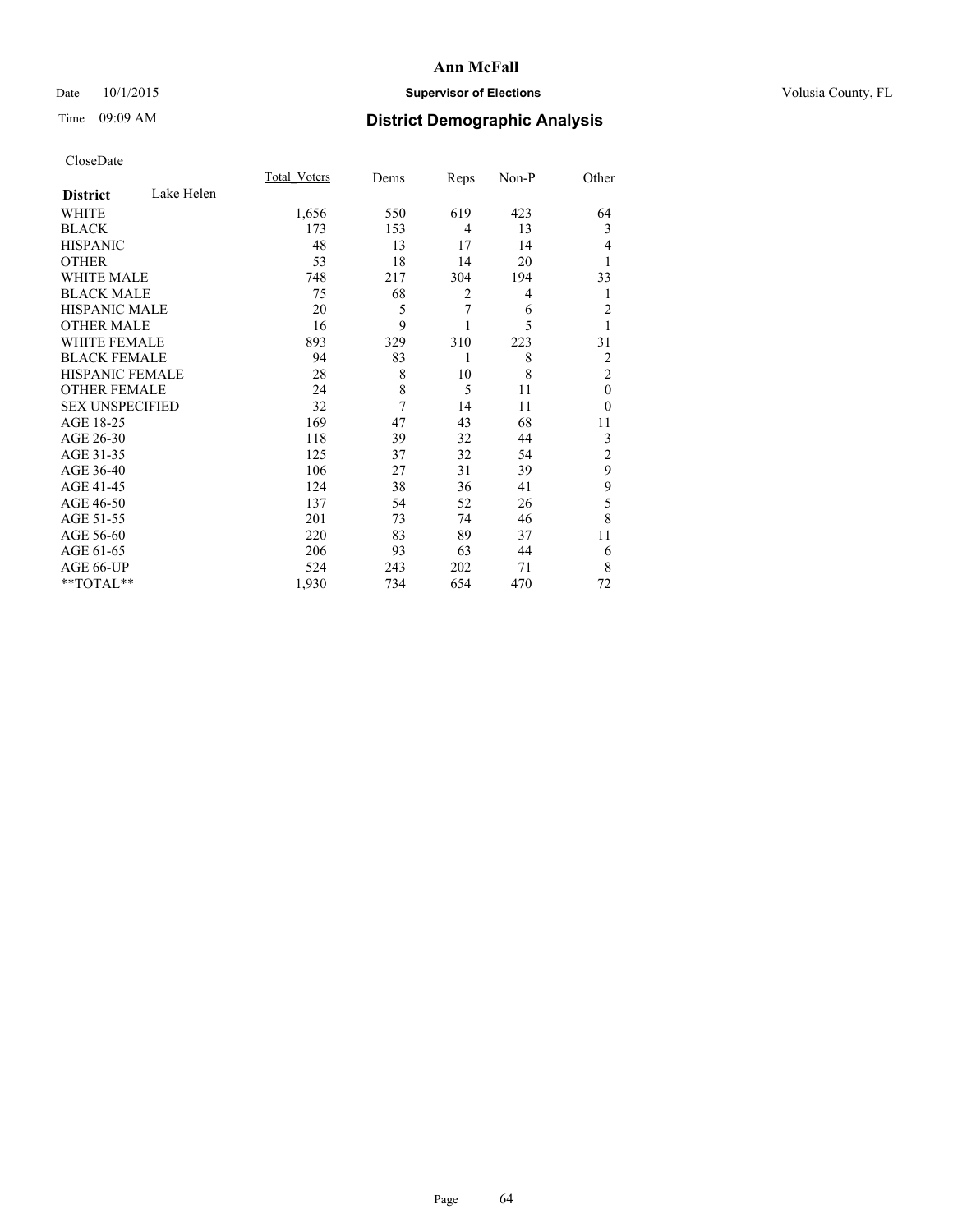## Date  $10/1/2015$  **Supervisor of Elections Supervisor of Elections** Volusia County, FL

|                                         | <b>Total Voters</b> | Dems  | Reps           | Non-P          | Other            |
|-----------------------------------------|---------------------|-------|----------------|----------------|------------------|
| New Smyrna Bch Zne 1<br><b>District</b> |                     |       |                |                |                  |
| WHITE                                   | 4,722               | 1,427 | 2,051          | 1,107          | 137              |
| <b>BLACK</b>                            | 13                  | 7     | $\overline{4}$ | $\overline{2}$ | 0                |
| <b>HISPANIC</b>                         | 67                  | 18    | 19             | 27             | 3                |
| <b>OTHER</b>                            | 136                 | 33    | 40             | 62             |                  |
| WHITE MALE                              | 2,221               | 555   | 1,013          | 575            | 78               |
| <b>BLACK MALE</b>                       | 7                   | 2     | 3              | $\overline{2}$ | $\boldsymbol{0}$ |
| <b>HISPANIC MALE</b>                    | 31                  | 7     | 6              | 18             | $\theta$         |
| <b>OTHER MALE</b>                       | 39                  | 7     | 16             | 16             | $\overline{0}$   |
| <b>WHITE FEMALE</b>                     | 2,468               | 861   | 1,029          | 520            | 58               |
| <b>BLACK FEMALE</b>                     | 6                   | 5     | 1              | $\theta$       | $\overline{0}$   |
| <b>HISPANIC FEMALE</b>                  | 36                  | 11    | 13             | 9              | 3                |
| <b>OTHER FEMALE</b>                     | 56                  | 19    | 19             | 17             |                  |
| <b>SEX UNSPECIFIED</b>                  | 74                  | 18    | 14             | 41             |                  |
| AGE 18-25                               | 252                 | 54    | 72             | 116            | 10               |
| AGE 26-30                               | 221                 | 63    | 66             | 87             | 5                |
| AGE 31-35                               | 209                 | 60    | 58             | 84             | 7                |
| AGE 36-40                               | 182                 | 48    | 53             | 71             | 10               |
| AGE 41-45                               | 230                 | 56    | 89             | 75             | 10               |
| AGE 46-50                               | 295                 | 79    | 136            | 72             | 8                |
| AGE 51-55                               | 424                 | 114   | 209            | 87             | 14               |
| AGE 56-60                               | 543                 | 164   | 237            | 127            | 15               |
| AGE 61-65                               | 589                 | 207   | 242            | 130            | 10               |
| AGE 66-UP                               | 1,993               | 640   | 952            | 349            | 52               |
| **TOTAL**                               | 4,938               | 1,485 | 2,114          | 1,198          | 141              |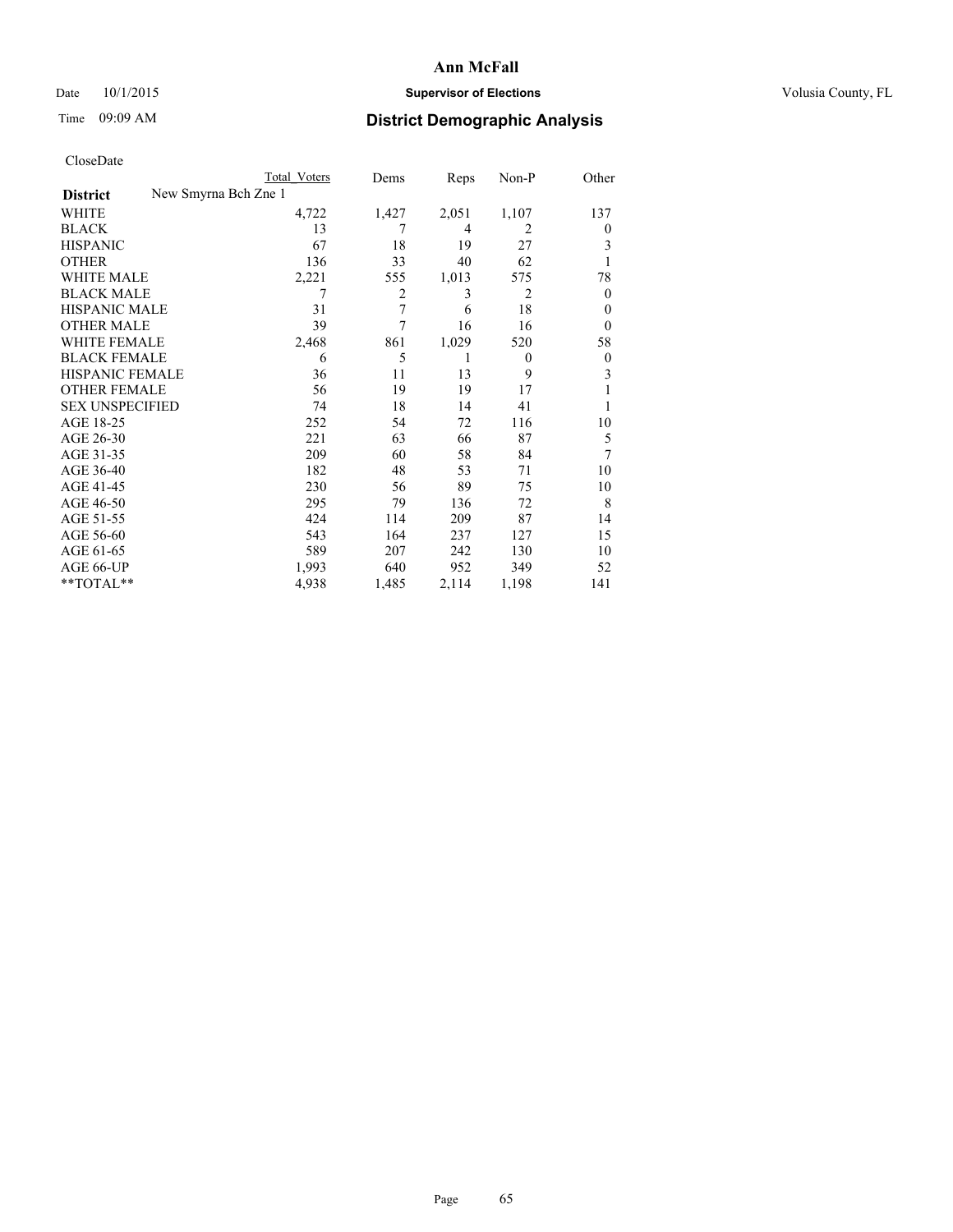## Date  $10/1/2015$  **Supervisor of Elections Supervisor of Elections** Volusia County, FL

| CloseDate |
|-----------|
|-----------|

|                        | <b>Total Voters</b>  | Dems  | Reps             | Non-P | Other          |
|------------------------|----------------------|-------|------------------|-------|----------------|
| <b>District</b>        | New Smyrna Bch Zne 2 |       |                  |       |                |
| WHITE                  | 3,970                | 1,289 | 1,463            | 1,060 | 158            |
| <b>BLACK</b>           | 69                   | 52    | 2                | 14    | l              |
| <b>HISPANIC</b>        | 60                   | 20    | 16               | 24    | $\Omega$       |
| <b>OTHER</b>           | 131                  | 38    | 38               | 53    | $\overline{2}$ |
| <b>WHITE MALE</b>      | 1,785                | 498   | 696              | 503   | 88             |
| <b>BLACK MALE</b>      | 23                   | 18    | $\boldsymbol{0}$ | 4     | 1              |
| <b>HISPANIC MALE</b>   | 31                   | 5     | 9                | 17    | $\theta$       |
| <b>OTHER MALE</b>      | 39                   | 15    | 11               | 12    | 1              |
| <b>WHITE FEMALE</b>    | 2,148                | 777   | 753              | 548   | 70             |
| <b>BLACK FEMALE</b>    | 46                   | 34    | $\overline{2}$   | 10    | $\overline{0}$ |
| <b>HISPANIC FEMALE</b> | 27                   | 14    | 7                | 6     | $\Omega$       |
| <b>OTHER FEMALE</b>    | 60                   | 21    | 20               | 18    |                |
| <b>SEX UNSPECIFIED</b> | 71                   | 17    | 21               | 33    | $\theta$       |
| AGE 18-25              | 283                  | 69    | 78               | 121   | 15             |
| AGE 26-30              | 201                  | 52    | 51               | 90    | 8              |
| AGE 31-35              | 229                  | 77    | 56               | 83    | 13             |
| AGE 36-40              | 231                  | 65    | 63               | 91    | 12             |
| AGE 41-45              | 240                  | 64    | 77               | 90    | 9              |
| AGE 46-50              | 257                  | 59    | 109              | 81    | 8              |
| AGE 51-55              | 361                  | 99    | 164              | 85    | 13             |
| AGE 56-60              | 446                  | 159   | 161              | 105   | 21             |
| AGE 61-65              | 459                  | 177   | 154              | 113   | 15             |
| AGE 66-UP              | 1,523                | 578   | 606              | 292   | 47             |
| $*$ TOTAL $**$         | 4,230                | 1,399 | 1,519            | 1,151 | 161            |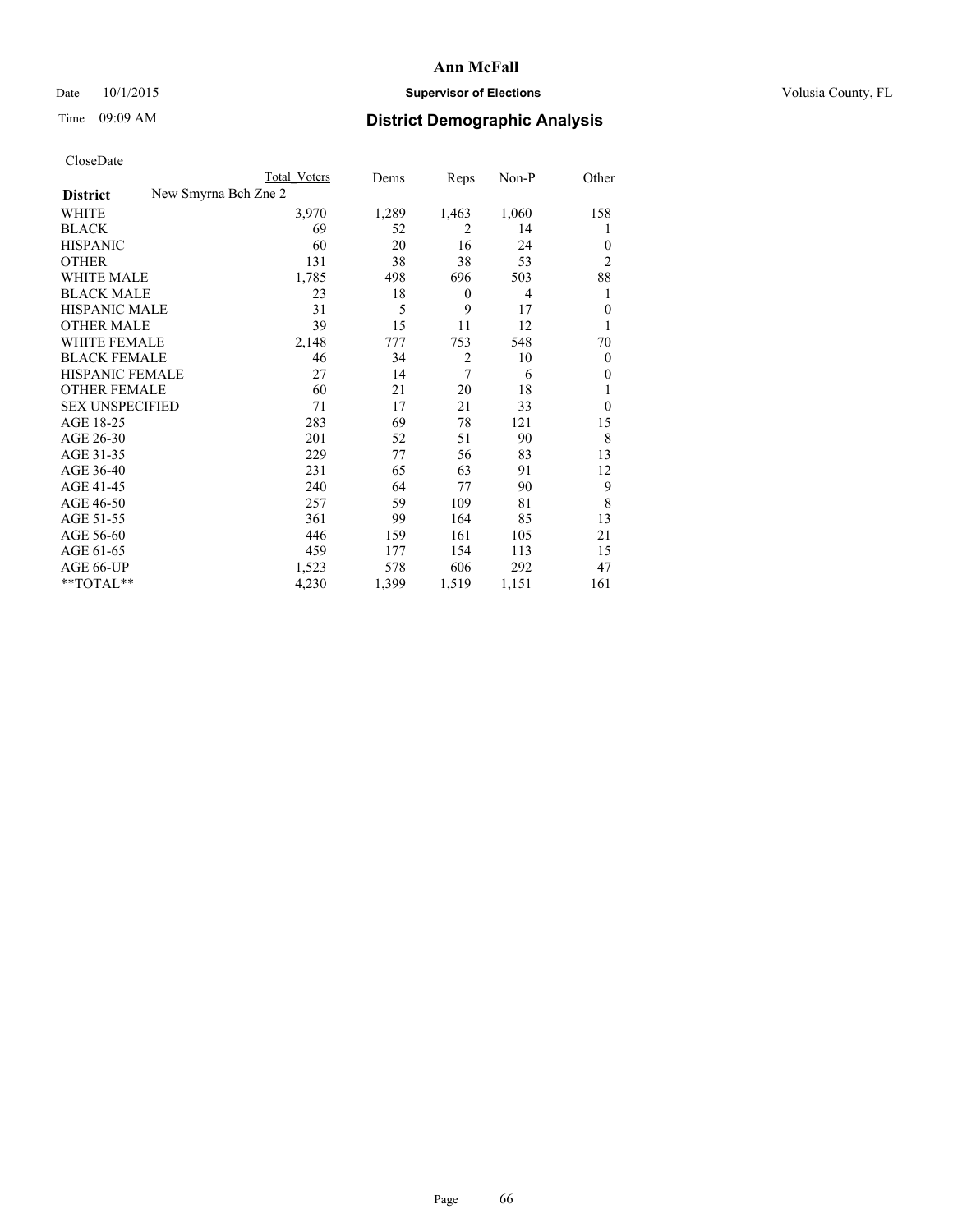## Date 10/1/2015 **Supervisor of Elections Supervisor of Elections** Volusia County, FL

|                        | <b>Total Voters</b>  | Dems  | Reps           | Non-P | Other          |
|------------------------|----------------------|-------|----------------|-------|----------------|
| <b>District</b>        | New Smyrna Bch Zne 3 |       |                |       |                |
| WHITE                  | 4,532                | 1,306 | 1,913          | 1,146 | 167            |
| <b>BLACK</b>           | 34                   | 20    | 3              | 10    |                |
| <b>HISPANIC</b>        | 60                   | 19    | 14             | 26    |                |
| <b>OTHER</b>           | 144                  | 33    | 32             | 75    | 4              |
| <b>WHITE MALE</b>      | 2,114                | 542   | 926            | 559   | 87             |
| <b>BLACK MALE</b>      | 19                   | 10    | 1              | 7     |                |
| <b>HISPANIC MALE</b>   | 27                   | 11    | 6              | 9     |                |
| <b>OTHER MALE</b>      | 48                   | 12    | 11             | 25    | $\overline{0}$ |
| <b>WHITE FEMALE</b>    | 2,393                | 757   | 978            | 579   | 79             |
| <b>BLACK FEMALE</b>    | 15                   | 10    | $\overline{2}$ | 3     | $\overline{0}$ |
| <b>HISPANIC FEMALE</b> | 32                   | 8     | 8              | 16    | $\theta$       |
| <b>OTHER FEMALE</b>    | 61                   | 18    | 17             | 22    | 4              |
| <b>SEX UNSPECIFIED</b> | 61                   | 10    | 13             | 37    |                |
| AGE 18-25              | 236                  | 61    | 56             | 107   | 12             |
| AGE 26-30              | 229                  | 62    | 61             | 98    | 8              |
| AGE 31-35              | 223                  | 58    | 68             | 86    | 11             |
| AGE 36-40              | 201                  | 55    | 64             | 75    | 7              |
| AGE 41-45              | 230                  | 61    | 82             | 81    | 6              |
| AGE 46-50              | 257                  | 67    | 104            | 78    | 8              |
| AGE 51-55              | 398                  | 113   | 156            | 115   | 14             |
| AGE 56-60              | 448                  | 149   | 172            | 113   | 14             |
| AGE 61-65              | 517                  | 165   | 215            | 120   | 17             |
| AGE 66-UP              | 2,031                | 587   | 984            | 384   | 76             |
| $*$ TOTAL $**$         | 4,770                | 1,378 | 1,962          | 1,257 | 173            |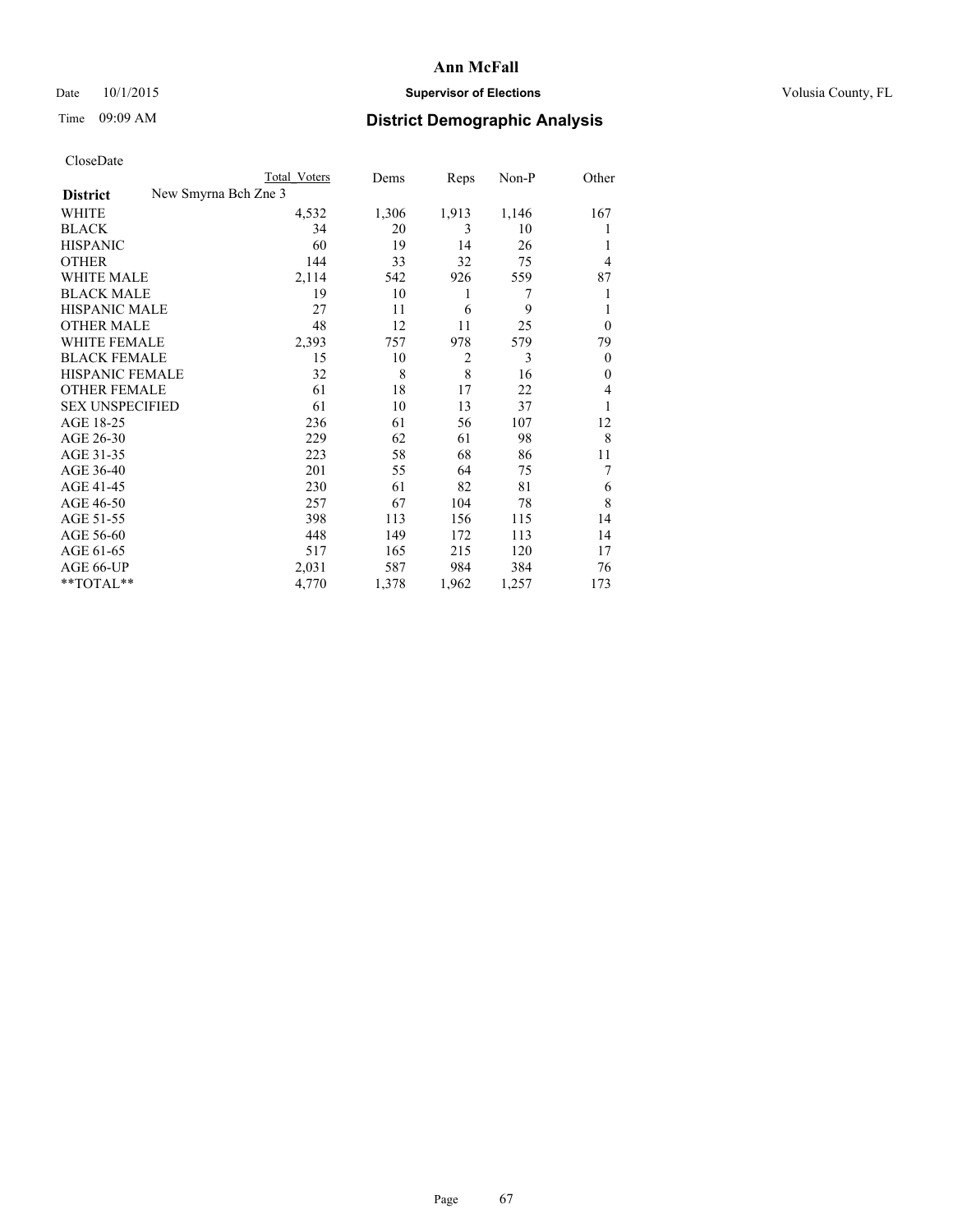## Date 10/1/2015 **Supervisor of Elections Supervisor of Elections** Volusia County, FL

| Cioscivate             |                      |              |       |                |       |                |
|------------------------|----------------------|--------------|-------|----------------|-------|----------------|
|                        |                      | Total Voters | Dems  | Reps           | Non-P | Other          |
| <b>District</b>        | New Smyrna Bch Zne 4 |              |       |                |       |                |
| <b>WHITE</b>           |                      | 3,930        | 1,136 | 1,615          | 1,021 | 158            |
| <b>BLACK</b>           |                      | 579          | 489   | 11             | 73    | 6              |
| <b>HISPANIC</b>        |                      | 86           | 28    | 28             | 27    | 3              |
| <b>OTHER</b>           |                      | 182          | 52    | 39             | 82    | 9              |
| WHITE MALE             |                      | 1,810        | 449   | 790            | 491   | 80             |
| <b>BLACK MALE</b>      |                      | 236          | 190   | $\overline{2}$ | 39    | 5              |
| <b>HISPANIC MALE</b>   |                      | 42           | 11    | 14             | 17    | 0              |
| <b>OTHER MALE</b>      |                      | 70           | 17    | 20             | 31    | $\overline{2}$ |
| <b>WHITE FEMALE</b>    |                      | 2,091        | 674   | 817            | 523   | 77             |
| <b>BLACK FEMALE</b>    |                      | 337          | 294   | 9              | 33    | 1              |
| <b>HISPANIC FEMALE</b> |                      | 44           | 17    | 14             | 10    | 3              |
| <b>OTHER FEMALE</b>    |                      | 74           | 29    | 16             | 24    | 5              |
| <b>SEX UNSPECIFIED</b> |                      | 73           | 24    | 11             | 35    | 3              |
| AGE 18-25              |                      | 351          | 124   | 80             | 135   | 12             |
| AGE 26-30              |                      | 227          | 78    | 56             | 88    | 5              |
| AGE 31-35              |                      | 227          | 82    | 52             | 84    | 9              |
| AGE 36-40              |                      | 237          | 64    | 85             | 80    | 8              |
| AGE 41-45              |                      | 291          | 113   | 96             | 71    | 11             |
| AGE 46-50              |                      | 285          | 90    | 104            | 85    | 6              |
| AGE 51-55              |                      | 372          | 120   | 160            | 83    | 9              |
| AGE 56-60              |                      | 501          | 186   | 178            | 124   | 13             |
| AGE 61-65              |                      | 591          | 216   | 217            | 130   | 28             |
| AGE 66-UP              |                      | 1,695        | 632   | 665            | 323   | 75             |
| **TOTAL**              |                      | 4,777        | 1,705 | 1,693          | 1,203 | 176            |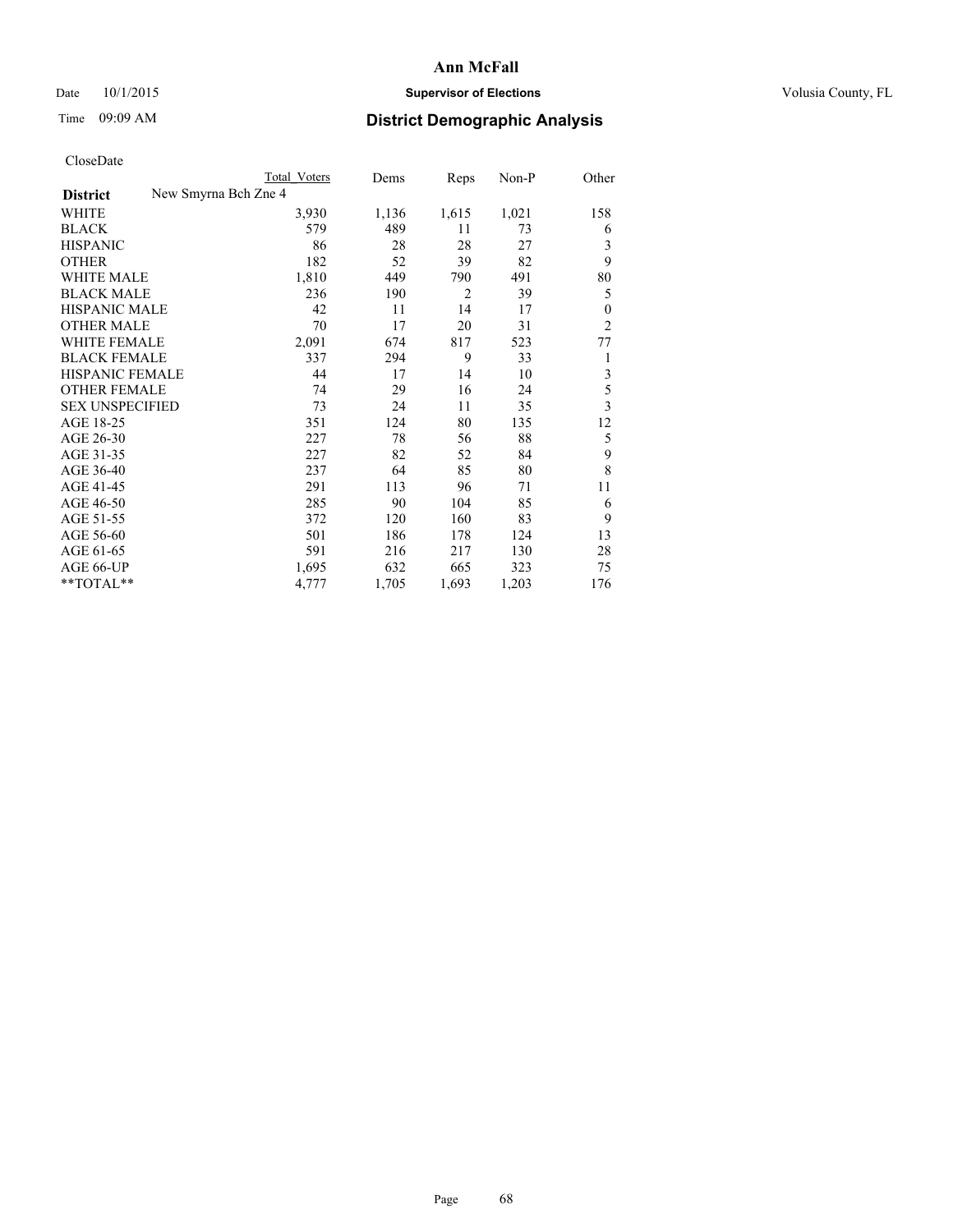## Date  $10/1/2015$  **Supervisor of Elections Supervisor of Elections** Volusia County, FL

# Time 09:09 AM **District Demographic Analysis**

|                        |          | Total Voters | Dems           | Reps     | Non-P          | Other                   |
|------------------------|----------|--------------|----------------|----------|----------------|-------------------------|
| <b>District</b>        | Oak Hill |              |                |          |                |                         |
| WHITE                  |          | 1,169        | 368            | 469      | 297            | 35                      |
| <b>BLACK</b>           |          | 157          | 135            | 2        | 19             | 1                       |
| <b>HISPANIC</b>        |          | 11           | 7              | 3        | 1              | $\Omega$                |
| <b>OTHER</b>           |          | 31           | 7              | 9        | 13             | $\overline{c}$          |
| <b>WHITE MALE</b>      |          | 592          | 170            | 238      | 163            | 21                      |
| <b>BLACK MALE</b>      |          | 64           | 52             | 1        | 10             | 1                       |
| <b>HISPANIC MALE</b>   |          | 4            | 1              | 3        | $\theta$       | $\Omega$                |
| <b>OTHER MALE</b>      |          | 12           | $\overline{2}$ | 5        | 4              | 1                       |
| <b>WHITE FEMALE</b>    |          | 564          | 195            | 225      | 130            | 14                      |
| <b>BLACK FEMALE</b>    |          | 92           | 82             | 1        | 9              | $\Omega$                |
| <b>HISPANIC FEMALE</b> |          | 7            | 6              | $\theta$ | 1              | $\Omega$                |
| <b>OTHER FEMALE</b>    |          | 11           | 5              | 3        | $\overline{2}$ | 1                       |
| <b>SEX UNSPECIFIED</b> |          | 22           | $\overline{4}$ | 7        | 11             | $\Omega$                |
| AGE 18-25              |          | 80           | 29             | 16       | 33             | $\overline{2}$          |
| AGE 26-30              |          | 72           | 27             | 15       | 29             | 1                       |
| AGE 31-35              |          | 65           | 25             | 20       | 19             | 1                       |
| AGE 36-40              |          | 59           | 19             | 17       | 21             | $\overline{2}$          |
| AGE 41-45              |          | 68           | 24             | 22       | 20             | $\overline{c}$          |
| AGE 46-50              |          | 82           | 31             | 29       | 19             | $\overline{\mathbf{3}}$ |
| AGE 51-55              |          | 123          | 44             | 46       | 31             | $\overline{2}$          |
| AGE 56-60              |          | 180          | 74             | 70       | 33             | 3                       |
| AGE 61-65              |          | 153          | 59             | 53       | 34             | 7                       |
| AGE 66-UP              |          | 486          | 185            | 195      | 91             | 15                      |
| **TOTAL**              |          | 1,368        | 517            | 483      | 330            | 38                      |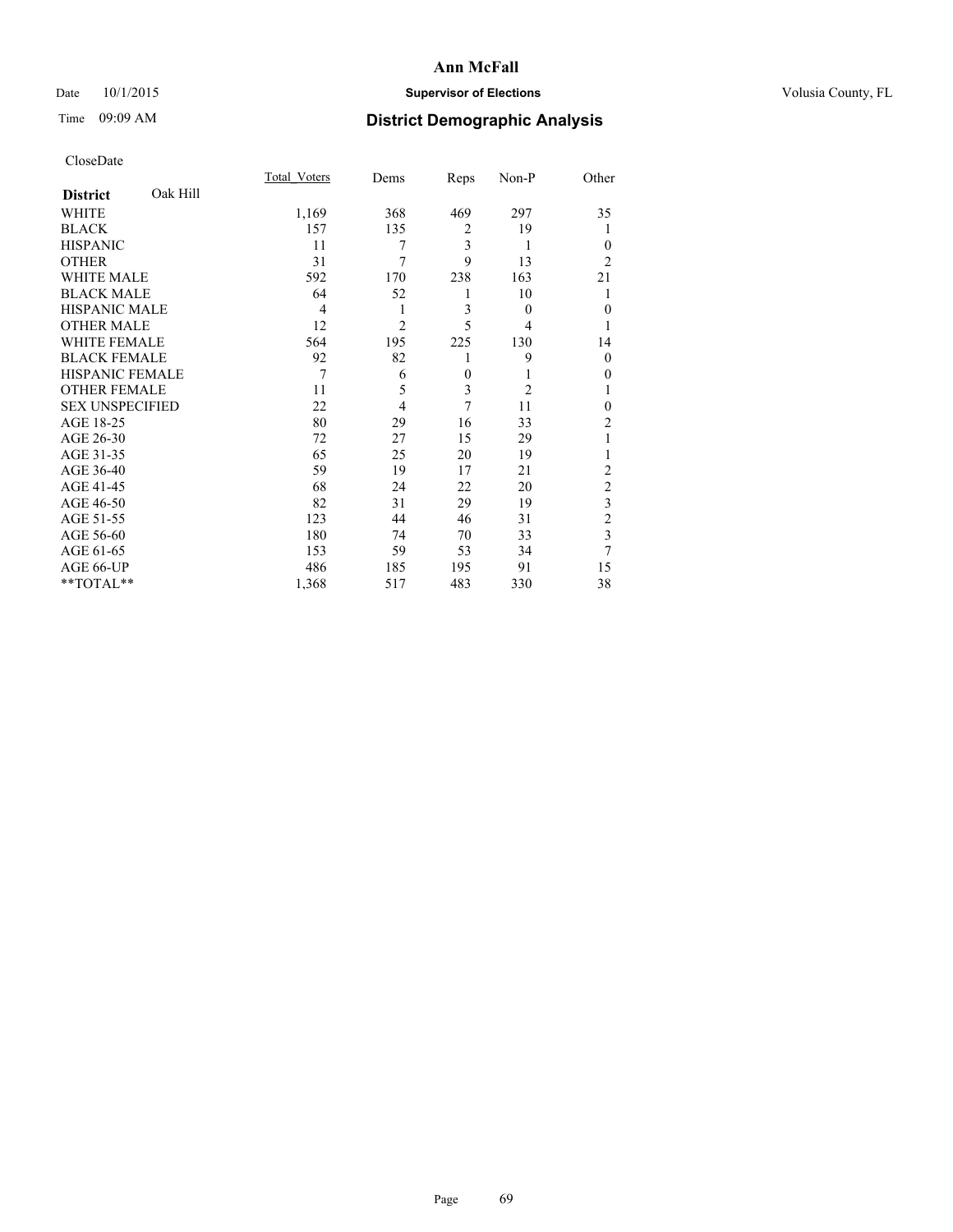## Date  $10/1/2015$  **Supervisor of Elections Supervisor of Elections** Volusia County, FL

## Time 09:09 AM **District Demographic Analysis**

|                        |                    | <b>Total Voters</b> | Dems | Reps | Non-P          | Other          |
|------------------------|--------------------|---------------------|------|------|----------------|----------------|
| <b>District</b>        | Orange City Zone 1 |                     |      |      |                |                |
| WHITE                  |                    | 654                 | 213  | 240  | 166            | 35             |
| <b>BLACK</b>           |                    | 145                 | 109  | 9    | 26             | 1              |
| <b>HISPANIC</b>        |                    | 401                 | 176  | 61   | 160            | 4              |
| <b>OTHER</b>           |                    | 68                  | 27   | 16   | 19             | 6              |
| WHITE MALE             |                    | 255                 | 70   | 93   | 77             | 15             |
| <b>BLACK MALE</b>      |                    | 50                  | 34   | 3    | 12             | 1              |
| <b>HISPANIC MALE</b>   |                    | 165                 | 69   | 30   | 64             | 2              |
| <b>OTHER MALE</b>      |                    | 23                  | 9    | 7    | 6              | 1              |
| WHITE FEMALE           |                    | 395                 | 141  | 145  | 89             | 20             |
| <b>BLACK FEMALE</b>    |                    | 94                  | 74   | 6    | 14             | $\overline{0}$ |
| <b>HISPANIC FEMALE</b> |                    | 233                 | 106  | 30   | 95             | $\overline{2}$ |
| <b>OTHER FEMALE</b>    |                    | 34                  | 13   | 7    | 10             | 4              |
| <b>SEX UNSPECIFIED</b> |                    | 19                  | 9    | 5    | $\overline{4}$ | 1              |
| AGE 18-25              |                    | 137                 | 42   | 22   | 64             | 9              |
| AGE 26-30              |                    | 102                 | 34   | 33   | 34             | 1              |
| AGE 31-35              |                    | 113                 | 46   | 16   | 45             | 6              |
| AGE 36-40              |                    | 97                  | 33   | 25   | 39             | $\mathbf{0}$   |
| AGE 41-45              |                    | 84                  | 31   | 21   | 29             | 3              |
| AGE 46-50              |                    | 81                  | 29   | 26   | 24             | $\overline{2}$ |
| AGE 51-55              |                    | 81                  | 39   | 13   | 26             | 3              |
| AGE 56-60              |                    | 66                  | 28   | 19   | 18             |                |
| AGE 61-65              |                    | 89                  | 33   | 18   | 32             | 6              |
| AGE 66-UP              |                    | 418                 | 210  | 133  | 60             | 15             |
| **TOTAL**              |                    | 1,268               | 525  | 326  | 371            | 46             |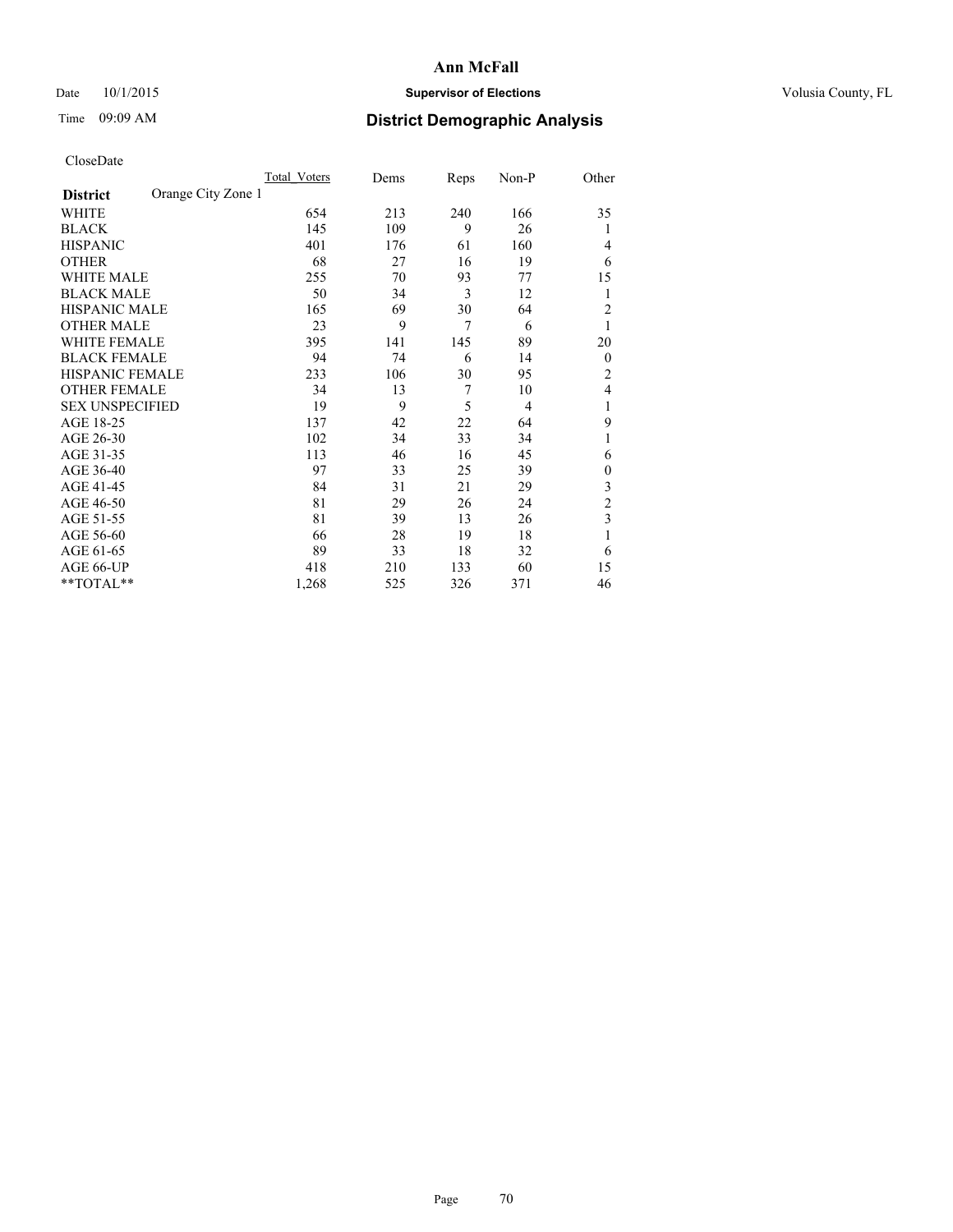## Date  $10/1/2015$  **Supervisor of Elections Supervisor of Elections** Volusia County, FL

## Time 09:09 AM **District Demographic Analysis**

|                        |                    | <b>Total Voters</b> | Dems           | Reps | Non-P    | Other          |
|------------------------|--------------------|---------------------|----------------|------|----------|----------------|
| <b>District</b>        | Orange City Zone 2 |                     |                |      |          |                |
| WHITE                  |                    | 924                 | 279            | 354  | 237      | 54             |
| <b>BLACK</b>           |                    | 45                  | 36             | 4    | 5        | $\overline{0}$ |
| <b>HISPANIC</b>        |                    | 143                 | 63             | 20   | 57       | 3              |
| <b>OTHER</b>           |                    | 55                  | 14             | 15   | 26       | $\theta$       |
| WHITE MALE             |                    | 426                 | 112            | 169  | 112      | 33             |
| <b>BLACK MALE</b>      |                    | 24                  | 16             | 3    | 5        | $\theta$       |
| <b>HISPANIC MALE</b>   |                    | 58                  | 25             | 9    | 23       | 1              |
| <b>OTHER MALE</b>      |                    | 23                  | 6              | 8    | 9        | $\theta$       |
| <b>WHITE FEMALE</b>    |                    | 495                 | 166            | 183  | 125      | 21             |
| <b>BLACK FEMALE</b>    |                    | 21                  | 20             | 1    | $\theta$ | $\theta$       |
| <b>HISPANIC FEMALE</b> |                    | 84                  | 38             | 11   | 33       | 2              |
| <b>OTHER FEMALE</b>    |                    | 18                  | 7              | 3    | 8        | $\theta$       |
| <b>SEX UNSPECIFIED</b> |                    | 18                  | $\overline{c}$ | 6    | 10       | $\theta$       |
| AGE 18-25              |                    | 132                 | 36             | 22   | 63       | 11             |
| AGE 26-30              |                    | 91                  | 31             | 23   | 35       | $\overline{2}$ |
| AGE 31-35              |                    | 75                  | 15             | 24   | 33       | 3              |
| AGE 36-40              |                    | 84                  | 29             | 28   | 22       | 5              |
| AGE 41-45              |                    | 90                  | 28             | 30   | 25       | 7              |
| AGE 46-50              |                    | 97                  | 32             | 29   | 31       | 5              |
| AGE 51-55              |                    | 135                 | 45             | 48   | 34       | 8              |
| AGE 56-60              |                    | 115                 | 39             | 51   | 22       | 3              |
| AGE 61-65              |                    | 105                 | 39             | 36   | 28       | $\overline{2}$ |
| AGE 66-UP              |                    | 243                 | 98             | 102  | 32       | 11             |
| **TOTAL**              |                    | 1,167               | 392            | 393  | 325      | 57             |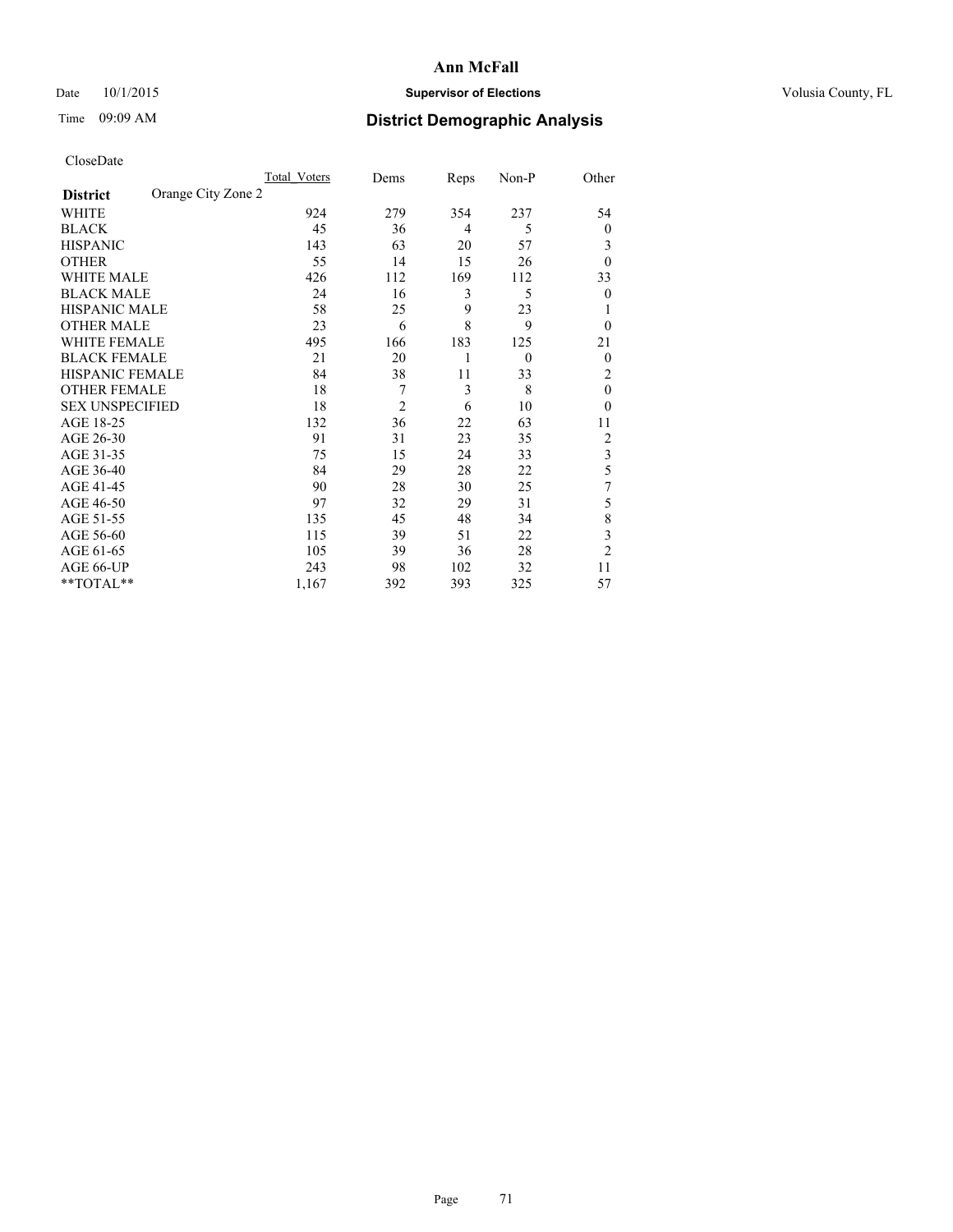## Date  $10/1/2015$  **Supervisor of Elections Supervisor of Elections** Volusia County, FL

## Time 09:09 AM **District Demographic Analysis**

|                        |                    | Total Voters | Dems | Reps           | Non-P | Other          |
|------------------------|--------------------|--------------|------|----------------|-------|----------------|
| <b>District</b>        | Orange City Zone 3 |              |      |                |       |                |
| WHITE                  |                    | 1,019        | 319  | 371            | 274   | 55             |
| <b>BLACK</b>           |                    | 73           | 52   | $\overline{2}$ | 16    | 3              |
| <b>HISPANIC</b>        |                    | 183          | 92   | 30             | 59    | $\overline{2}$ |
| <b>OTHER</b>           |                    | 69           | 18   | 11             | 40    | $\theta$       |
| WHITE MALE             |                    | 450          | 119  | 165            | 136   | 30             |
| <b>BLACK MALE</b>      |                    | 25           | 16   | 1              | 6     | 2              |
| <b>HISPANIC MALE</b>   |                    | 74           | 36   | 16             | 22    | $\theta$       |
| <b>OTHER MALE</b>      |                    | 25           | 9    | 3              | 13    | $\theta$       |
| WHITE FEMALE           |                    | 562          | 197  | 205            | 135   | 25             |
| <b>BLACK FEMALE</b>    |                    | 48           | 36   | 1              | 10    | 1              |
| <b>HISPANIC FEMALE</b> |                    | 104          | 53   | 14             | 35    | $\overline{2}$ |
| <b>OTHER FEMALE</b>    |                    | 29           | 7    | 5              | 17    | $\theta$       |
| <b>SEX UNSPECIFIED</b> |                    | 27           | 8    | 4              | 15    | $\mathbf{0}$   |
| AGE 18-25              |                    | 110          | 36   | 15             | 51    | 8              |
| AGE 26-30              |                    | 64           | 22   | 15             | 24    | 3              |
| AGE 31-35              |                    | 64           | 23   | 17             | 22    | $\overline{c}$ |
| AGE 36-40              |                    | 71           | 25   | 18             | 25    | 3              |
| AGE 41-45              |                    | 75           | 22   | 23             | 30    | $\theta$       |
| AGE 46-50              |                    | 81           | 24   | 29             | 28    | $\mathbf{0}$   |
| AGE 51-55              |                    | 100          | 39   | 29             | 26    | 6              |
| AGE 56-60              |                    | 94           | 35   | 26             | 30    | 3              |
| AGE 61-65              |                    | 137          | 61   | 42             | 29    | 5              |
| AGE 66-UP              |                    | 548          | 194  | 200            | 124   | 30             |
| $*$ TOTAL $**$         |                    | 1,344        | 481  | 414            | 389   | 60             |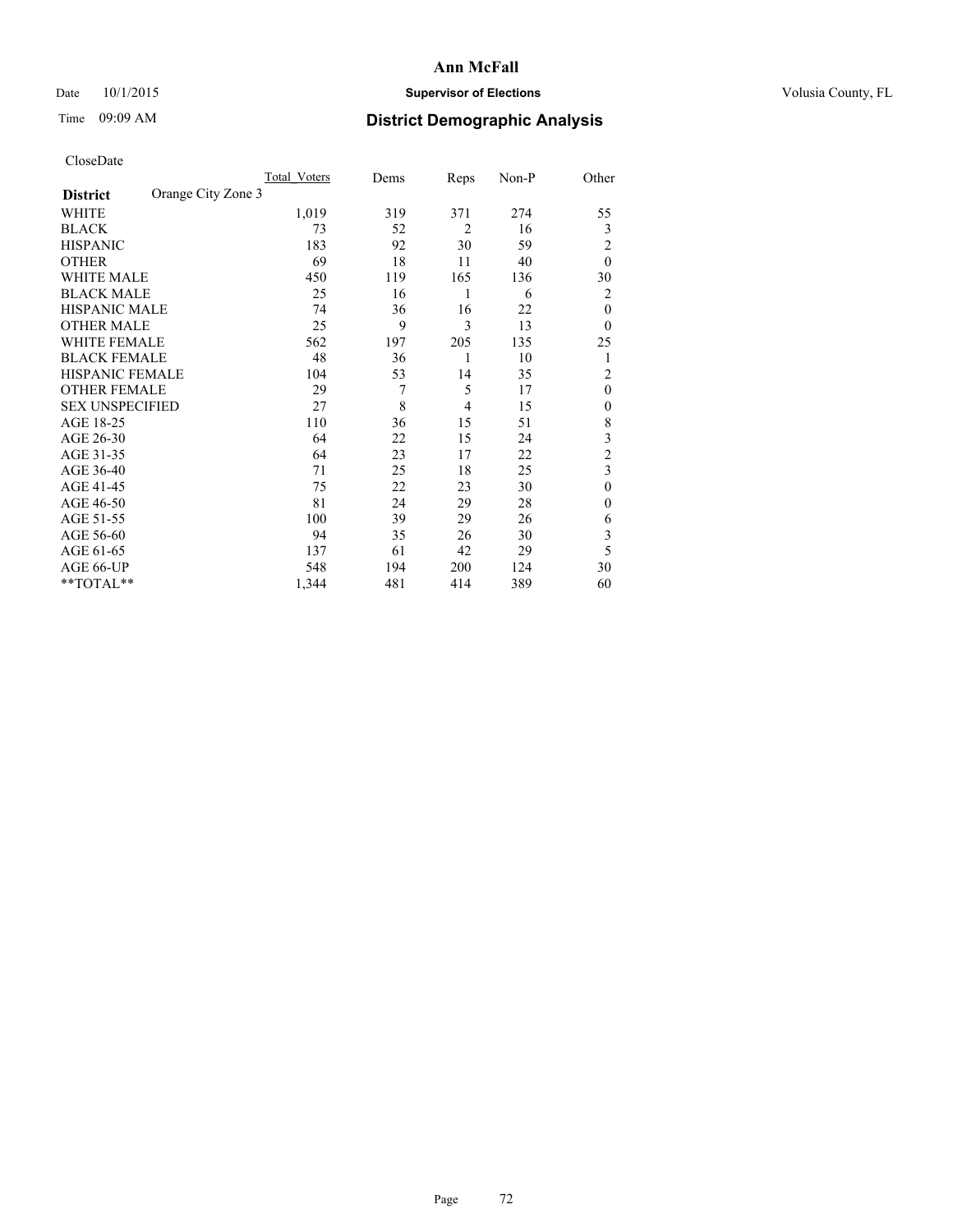## Date  $10/1/2015$  **Supervisor of Elections Supervisor of Elections** Volusia County, FL

## Time 09:09 AM **District Demographic Analysis**

|                        |                    | Total Voters | Dems           | Reps             | Non-P          | Other          |
|------------------------|--------------------|--------------|----------------|------------------|----------------|----------------|
| <b>District</b>        | Orange City Zone 4 |              |                |                  |                |                |
| WHITE                  |                    | 1,162        | 373            | 431              | 300            | 58             |
| <b>BLACK</b>           |                    | 13           | 8              | $\mathbf{0}$     | 5              | $\theta$       |
| <b>HISPANIC</b>        |                    | 62           | 33             | 4                | 23             | 2              |
| <b>OTHER</b>           |                    | 44           | 6              | 10               | 27             |                |
| WHITE MALE             |                    | 507          | 141            | 200              | 138            | 28             |
| <b>BLACK MALE</b>      |                    | 6            | 5              | $\boldsymbol{0}$ | 1              | $\theta$       |
| <b>HISPANIC MALE</b>   |                    | 28           | 14             | 3                | 10             |                |
| <b>OTHER MALE</b>      |                    | 14           | $\overline{2}$ | 3                | 9              | $\theta$       |
| <b>WHITE FEMALE</b>    |                    | 644          | 229            | 225              | 160            | 30             |
| <b>BLACK FEMALE</b>    |                    | 7            | 3              | $\mathbf{0}$     | $\overline{4}$ | $\theta$       |
| <b>HISPANIC FEMALE</b> |                    | 33           | 19             | $\mathbf{0}$     | 13             |                |
| <b>OTHER FEMALE</b>    |                    | 14           | 4              | 3                | 7              | $\theta$       |
| <b>SEX UNSPECIFIED</b> |                    | 27           | 3              | 10               | 13             |                |
| AGE 18-25              |                    | 133          | 30             | 35               | 57             | 11             |
| AGE 26-30              |                    | 88           | 20             | 19               | 43             | 6              |
| AGE 31-35              |                    | 87           | 31             | 21               | 29             | 6              |
| AGE 36-40              |                    | 80           | 29             | 21               | 29             |                |
| AGE 41-45              |                    | 90           | 22             | 27               | 37             | 4              |
| AGE 46-50              |                    | 99           | 29             | 28               | 33             | 9              |
| AGE 51-55              |                    | 133          | 37             | 49               | 39             | 8              |
| AGE 56-60              |                    | 124          | 37             | 60               | 21             | 6              |
| AGE 61-65              |                    | 127          | 55             | 48               | 22             | $\overline{c}$ |
| AGE 66-UP              |                    | 320          | 130            | 137              | 45             | 8              |
| **TOTAL**              |                    | 1,281        | 420            | 445              | 355            | 61             |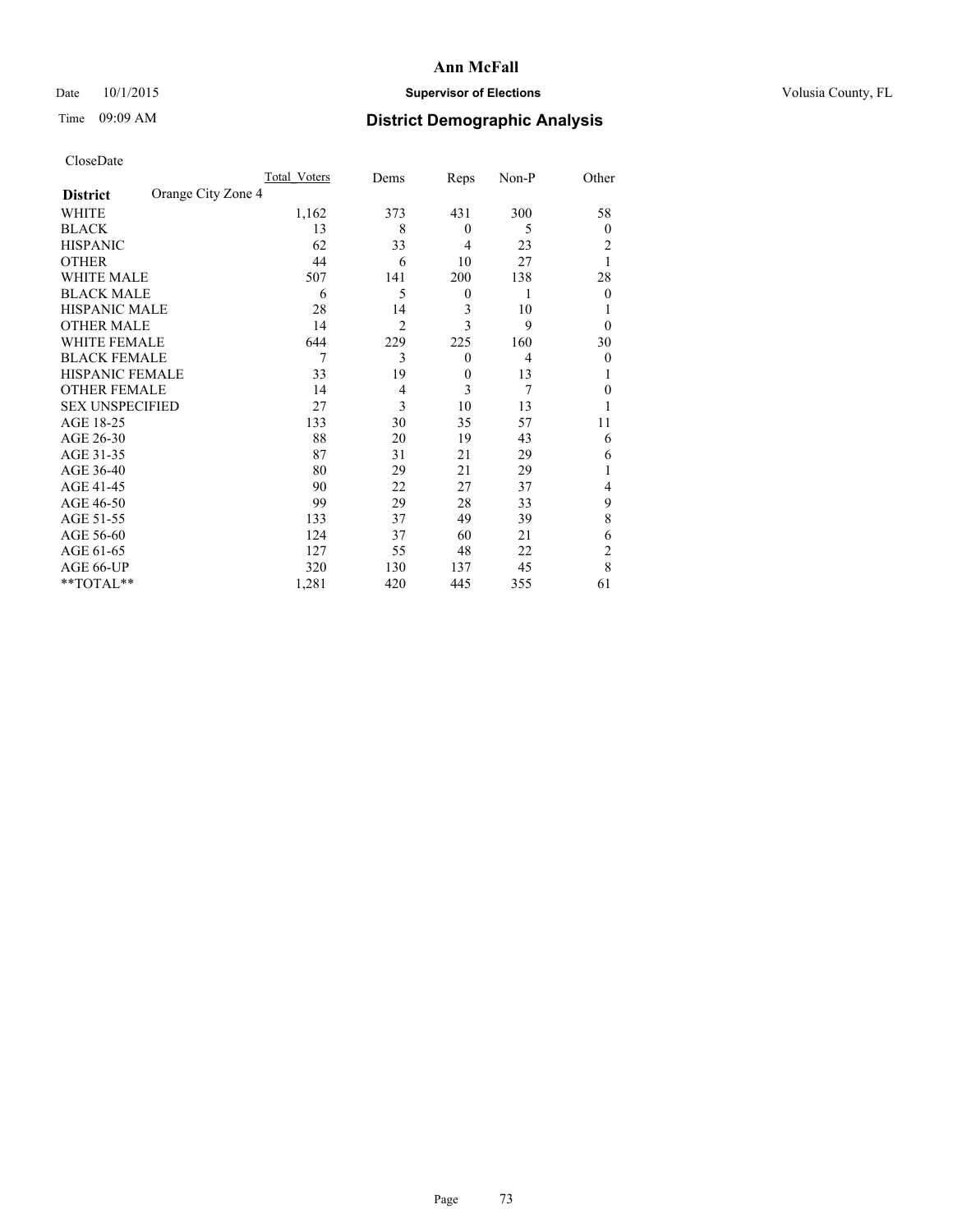## Date  $10/1/2015$  **Supervisor of Elections Supervisor of Elections** Volusia County, FL

## Time 09:09 AM **District Demographic Analysis**

|                        |                    | Total Voters | Dems | Reps           | Non-P | Other          |
|------------------------|--------------------|--------------|------|----------------|-------|----------------|
| <b>District</b>        | Orange City Zone 5 |              |      |                |       |                |
| WHITE                  |                    | 1,368        | 370  | 624            | 313   | 61             |
| <b>BLACK</b>           |                    | 110          | 89   | 1              | 19    | 1              |
| <b>HISPANIC</b>        |                    | 126          | 51   | 21             | 52    | 2              |
| <b>OTHER</b>           |                    | 76           | 28   | 18             | 29    | 1              |
| WHITE MALE             |                    | 547          | 131  | 254            | 129   | 33             |
| <b>BLACK MALE</b>      |                    | 41           | 30   | 1              | 9     | 1              |
| <b>HISPANIC MALE</b>   |                    | 57           | 26   | 10             | 21    | $\theta$       |
| <b>OTHER MALE</b>      |                    | 22           | 9    | 5              | 8     | $\theta$       |
| WHITE FEMALE           |                    | 812          | 237  | 369            | 178   | 28             |
| <b>BLACK FEMALE</b>    |                    | 66           | 57   | $\mathbf{0}$   | 9     | $\overline{0}$ |
| <b>HISPANIC FEMALE</b> |                    | 68           | 24   | 11             | 31    | 2              |
| <b>OTHER FEMALE</b>    |                    | 34           | 14   | 10             | 9     | 1              |
| <b>SEX UNSPECIFIED</b> |                    | 33           | 10   | $\overline{4}$ | 19    | $\mathbf{0}$   |
| AGE 18-25              |                    | 72           | 19   | 11             | 41    |                |
| AGE 26-30              |                    | 49           | 23   | 11             | 14    | 1              |
| AGE 31-35              |                    | 55           | 19   | 13             | 22    | 1              |
| AGE 36-40              |                    | 54           | 17   | 15             | 22    | $\mathbf{0}$   |
| AGE 41-45              |                    | 63           | 25   | 18             | 18    | 2              |
| AGE 46-50              |                    | 63           | 23   | 15             | 23    | $\overline{2}$ |
| AGE 51-55              |                    | 100          | 38   | 27             | 33    | $\overline{c}$ |
| AGE 56-60              |                    | 111          | 42   | 31             | 36    | $\overline{c}$ |
| AGE 61-65              |                    | 109          | 51   | 31             | 23    | $\overline{4}$ |
| AGE 66-UP              |                    | 1,004        | 281  | 492            | 181   | 50             |
| **TOTAL**              |                    | 1,680        | 538  | 664            | 413   | 65             |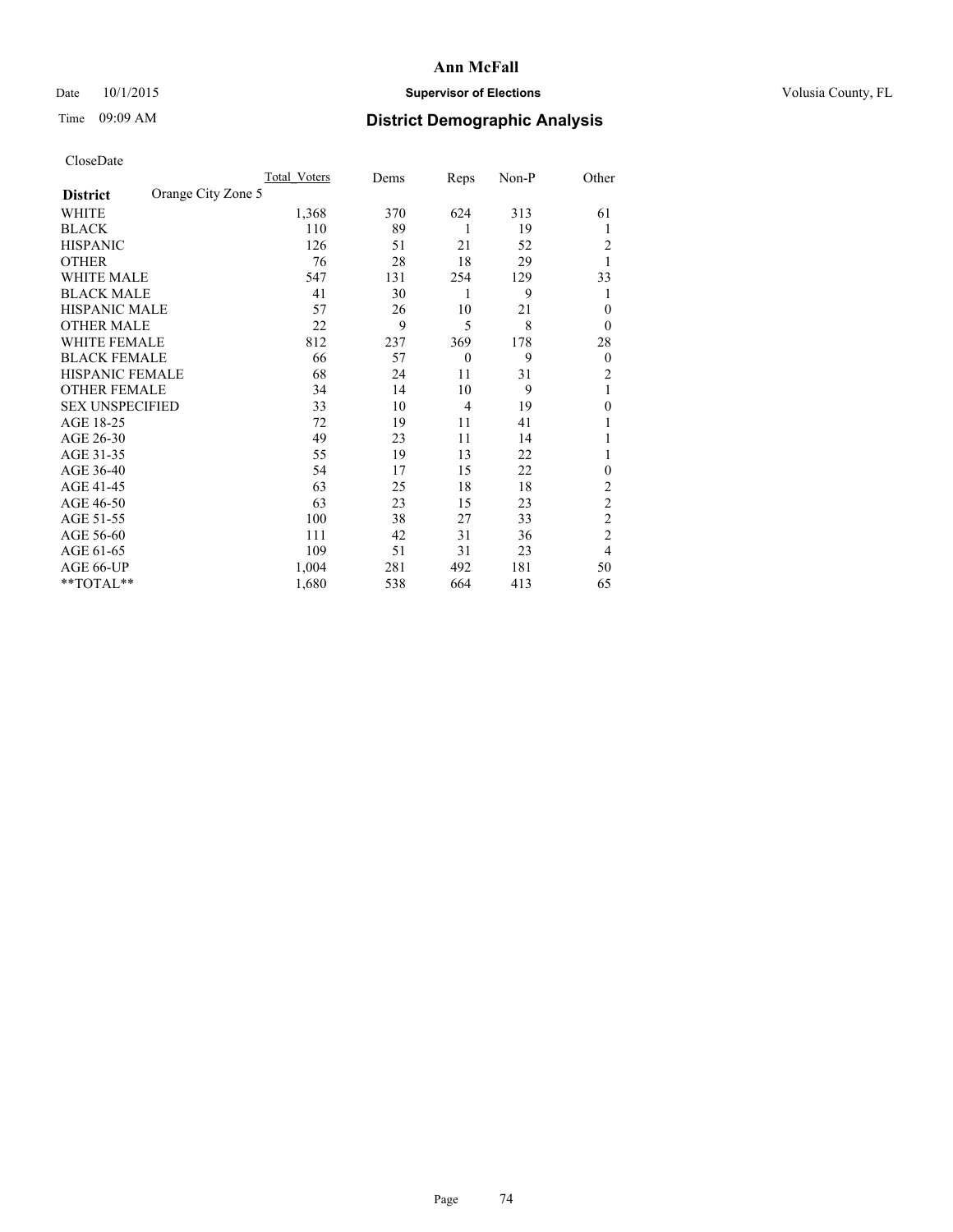## Date  $10/1/2015$  **Supervisor of Elections Supervisor of Elections** Volusia County, FL

## Time 09:09 AM **District Demographic Analysis**

|                                        | <b>Total Voters</b> | Dems  | Reps  | Non-P | Other |
|----------------------------------------|---------------------|-------|-------|-------|-------|
| Ormond Beach Zone 1<br><b>District</b> |                     |       |       |       |       |
| WHITE                                  | 7,431               | 2,233 | 3,225 | 1,705 | 268   |
| <b>BLACK</b>                           | 114                 | 76    | 6     | 26    | 6     |
| <b>HISPANIC</b>                        | 147                 | 54    | 41    | 47    | 5     |
| <b>OTHER</b>                           | 366                 | 110   | 107   | 139   | 10    |
| <b>WHITE MALE</b>                      | 3,392               | 898   | 1,519 | 833   | 142   |
| <b>BLACK MALE</b>                      | 64                  | 41    | 3     | 15    | 5     |
| <b>HISPANIC MALE</b>                   | 69                  | 21    | 23    | 21    | 4     |
| <b>OTHER MALE</b>                      | 147                 | 45    | 49    | 49    | 4     |
| <b>WHITE FEMALE</b>                    | 3,982               | 1,322 | 1,689 | 850   | 121   |
| <b>BLACK FEMALE</b>                    | 49                  | 35    | 3     | 10    | 1     |
| <b>HISPANIC FEMALE</b>                 | 75                  | 31    | 17    | 26    | 1     |
| <b>OTHER FEMALE</b>                    | 153                 | 49    | 42    | 56    | 6     |
| <b>SEX UNSPECIFIED</b>                 | 127                 | 31    | 34    | 57    | 5     |
| AGE 18-25                              | 573                 | 124   | 192   | 226   | 31    |
| AGE 26-30                              | 363                 | 96    | 134   | 125   | 8     |
| AGE 31-35                              | 374                 | 98    | 133   | 130   | 13    |
| AGE 36-40                              | 435                 | 110   | 166   | 136   | 23    |
| AGE 41-45                              | 516                 | 151   | 205   | 137   | 23    |
| AGE 46-50                              | 617                 | 171   | 272   | 159   | 15    |
| AGE 51-55                              | 717                 | 213   | 326   | 155   | 23    |
| AGE 56-60                              | 782                 | 260   | 344   | 162   | 16    |
| AGE 61-65                              | 866                 | 283   | 373   | 178   | 32    |
| AGE 66-UP                              | 2,815               | 967   | 1,234 | 509   | 105   |
| **TOTAL**                              | 8,058               | 2,473 | 3,379 | 1,917 | 289   |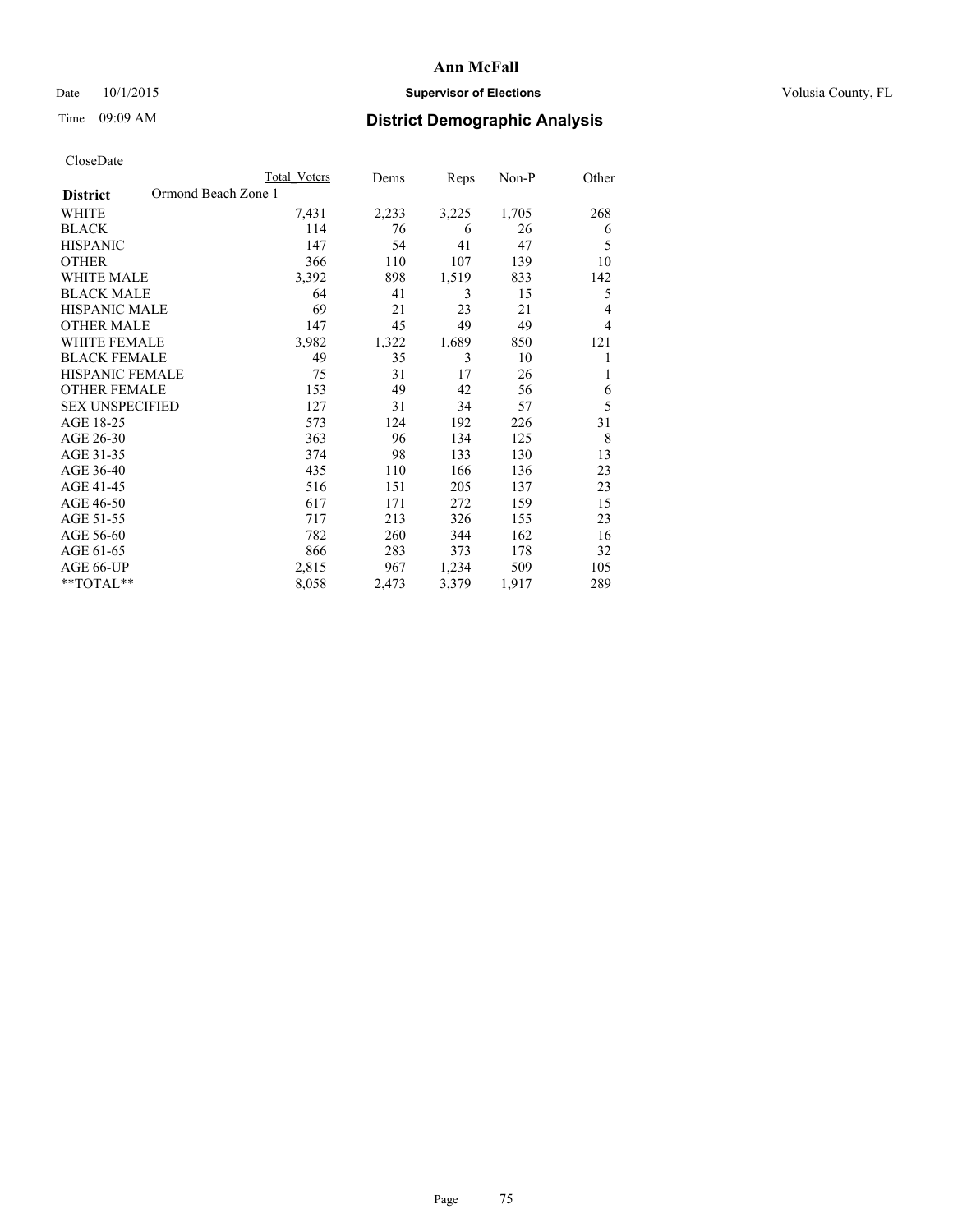## Date  $10/1/2015$  **Supervisor of Elections Supervisor of Elections** Volusia County, FL

## Time 09:09 AM **District Demographic Analysis**

|                                        | <b>Total Voters</b> | Dems  | Reps  | Non-P | Other                   |
|----------------------------------------|---------------------|-------|-------|-------|-------------------------|
| Ormond Beach Zone 2<br><b>District</b> |                     |       |       |       |                         |
| WHITE                                  | 5,582               | 1,960 | 2,019 | 1,399 | 204                     |
| <b>BLACK</b>                           | 392                 | 312   | 14    | 62    | 4                       |
| <b>HISPANIC</b>                        | 166                 | 71    | 38    | 53    | 4                       |
| <b>OTHER</b>                           | 366                 | 132   | 86    | 139   | 9                       |
| WHITE MALE                             | 2,508               | 762   | 960   | 672   | 114                     |
| <b>BLACK MALE</b>                      | 153                 | 110   | 8     | 34    | 1                       |
| HISPANIC MALE                          | 69                  | 22    | 19    | 25    | 3                       |
| <b>OTHER MALE</b>                      | 131                 | 48    | 34    | 44    | 5                       |
| WHITE FEMALE                           | 3,025               | 1,185 | 1,043 | 708   | 89                      |
| <b>BLACK FEMALE</b>                    | 234                 | 199   | 6     | 26    | 3                       |
| <b>HISPANIC FEMALE</b>                 | 97                  | 49    | 19    | 28    | 1                       |
| <b>OTHER FEMALE</b>                    | 143                 | 61    | 39    | 41    | $\overline{c}$          |
| <b>SEX UNSPECIFIED</b>                 | 146                 | 39    | 29    | 75    | $\overline{\mathbf{3}}$ |
| AGE 18-25                              | 573                 | 173   | 162   | 218   | 20                      |
| AGE 26-30                              | 424                 | 169   | 86    | 157   | 12                      |
| AGE 31-35                              | 348                 | 114   | 87    | 135   | 12                      |
| AGE 36-40                              | 395                 | 141   | 95    | 143   | 16                      |
| AGE 41-45                              | 420                 | 144   | 130   | 127   | 19                      |
| AGE 46-50                              | 520                 | 160   | 202   | 131   | 27                      |
| AGE 51-55                              | 596                 | 188   | 228   | 158   | 22                      |
| AGE 56-60                              | 662                 | 256   | 229   | 158   | 19                      |
| AGE 61-65                              | 614                 | 263   | 195   | 132   | 24                      |
| AGE 66-UP                              | 1,954               | 867   | 743   | 294   | 50                      |
| **TOTAL**                              | 6,506               | 2,475 | 2,157 | 1,653 | 221                     |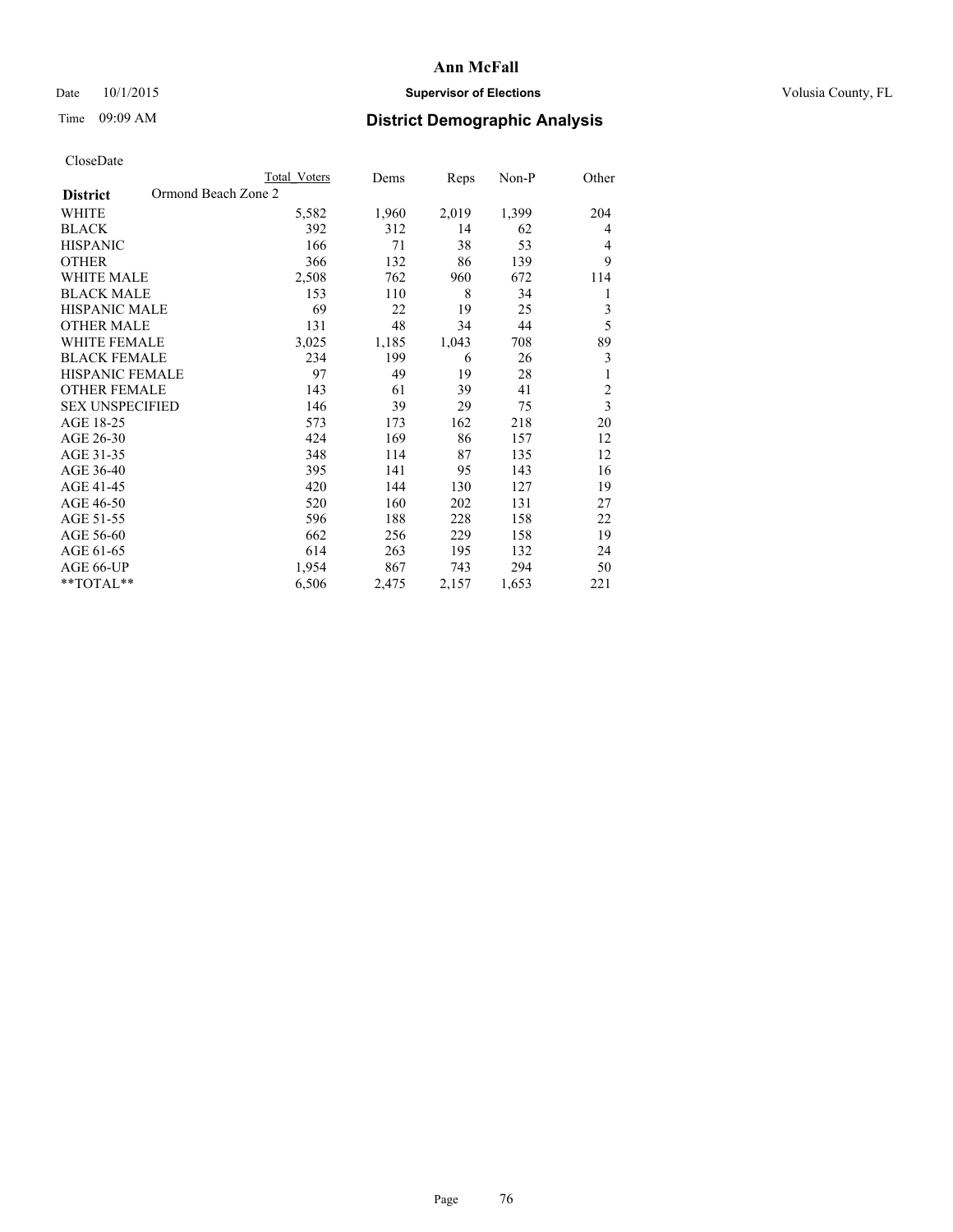## Date  $10/1/2015$  **Supervisor of Elections Supervisor of Elections** Volusia County, FL

# Time 09:09 AM **District Demographic Analysis**

|                                        | Total Voters | Dems  | Reps  | Non-P | Other                   |
|----------------------------------------|--------------|-------|-------|-------|-------------------------|
| Ormond Beach Zone 3<br><b>District</b> |              |       |       |       |                         |
| WHITE                                  | 6,914        | 1,930 | 3,286 | 1,491 | 207                     |
| <b>BLACK</b>                           | 281          | 214   | 13    | 45    | 9                       |
| <b>HISPANIC</b>                        | 178          | 58    | 54    | 62    | $\overline{4}$          |
| <b>OTHER</b>                           | 446          | 133   | 111   | 191   | 11                      |
| WHITE MALE                             | 3,221        | 789   | 1,581 | 753   | 98                      |
| <b>BLACK MALE</b>                      | 109          | 80    | 5     | 20    | 4                       |
| HISPANIC MALE                          | 88           | 23    | 32    | 31    | $\overline{c}$          |
| <b>OTHER MALE</b>                      | 169          | 47    | 42    | 72    | 8                       |
| WHITE FEMALE                           | 3,633        | 1,122 | 1,687 | 716   | 108                     |
| <b>BLACK FEMALE</b>                    | 168          | 132   | 8     | 23    | 5                       |
| <b>HISPANIC FEMALE</b>                 | 88           | 35    | 20    | 31    | $\overline{c}$          |
| <b>OTHER FEMALE</b>                    | 209          | 72    | 54    | 80    | $\overline{\mathbf{3}}$ |
| <b>SEX UNSPECIFIED</b>                 | 134          | 35    | 35    | 63    | $\mathbf{1}$            |
| AGE 18-25                              | 756          | 194   | 260   | 273   | 29                      |
| AGE 26-30                              | 474          | 150   | 160   | 148   | 16                      |
| AGE 31-35                              | 435          | 125   | 165   | 138   | 7                       |
| AGE 36-40                              | 424          | 104   | 177   | 120   | 23                      |
| AGE 41-45                              | 507          | 129   | 224   | 133   | 21                      |
| AGE 46-50                              | 651          | 177   | 307   | 145   | 22                      |
| AGE 51-55                              | 735          | 204   | 351   | 166   | 14                      |
| AGE 56-60                              | 775          | 244   | 370   | 148   | 13                      |
| AGE 61-65                              | 838          | 267   | 368   | 180   | 23                      |
| AGE 66-UP                              | 2,224        | 741   | 1,082 | 338   | 63                      |
| **TOTAL**                              | 7,819        | 2,335 | 3,464 | 1,789 | 231                     |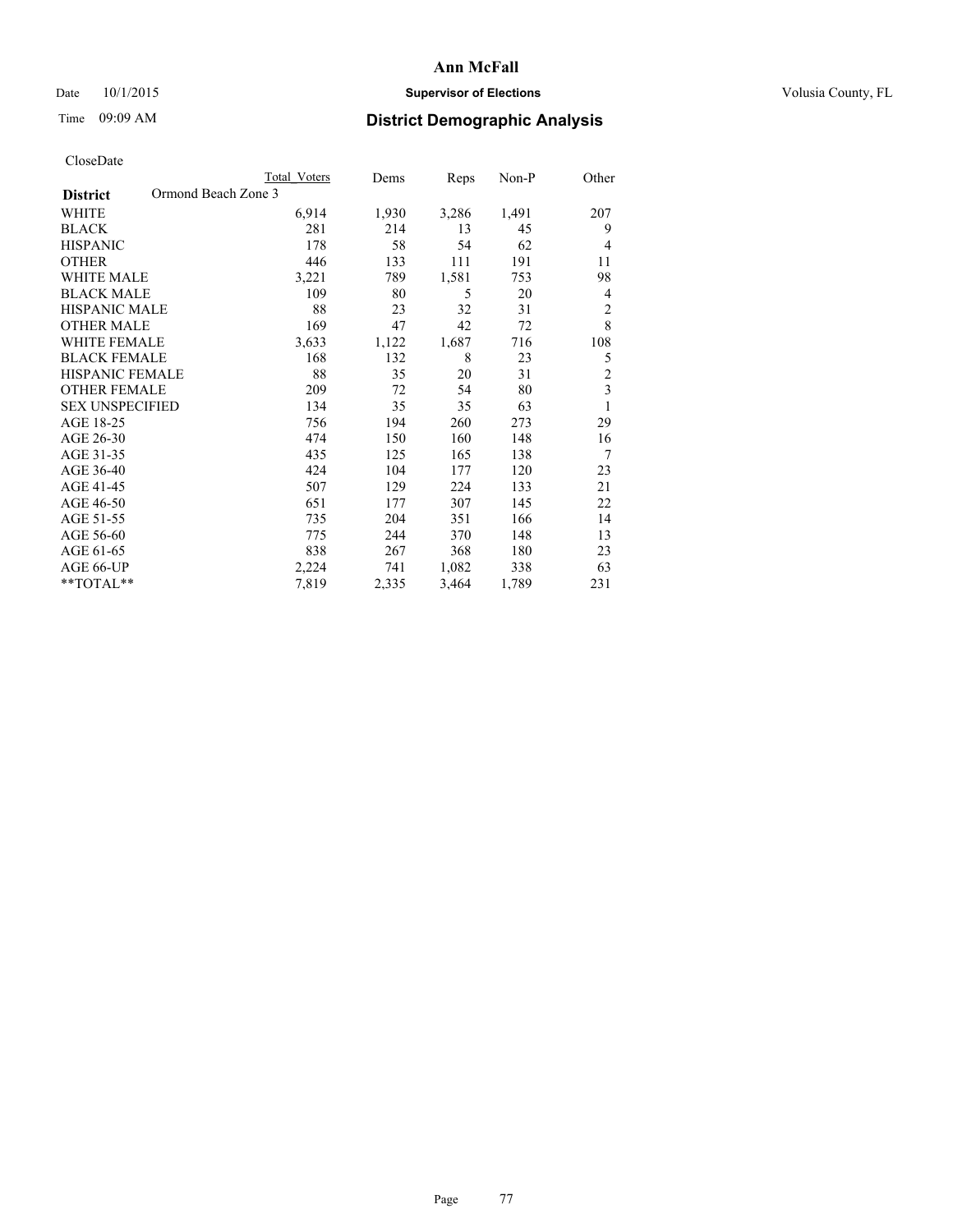## Date  $10/1/2015$  **Supervisor of Elections Supervisor of Elections** Volusia County, FL

## Time 09:09 AM **District Demographic Analysis**

|                                        | Total Voters | Dems  | Reps  | Non-P | Other          |
|----------------------------------------|--------------|-------|-------|-------|----------------|
| Ormond Beach Zone 4<br><b>District</b> |              |       |       |       |                |
| WHITE                                  | 6,696        | 2,181 | 2,623 | 1,629 | 263            |
| <b>BLACK</b>                           | 219          | 161   | 15    | 38    | 5              |
| <b>HISPANIC</b>                        | 146          | 66    | 28    | 49    | 3              |
| <b>OTHER</b>                           | 335          | 100   | 79    | 145   | 11             |
| WHITE MALE                             | 2,985        | 831   | 1,213 | 795   | 146            |
| <b>BLACK MALE</b>                      | 94           | 64    | 7     | 21    | 2              |
| HISPANIC MALE                          | 58           | 24    | 12    | 20    | $\overline{2}$ |
| <b>OTHER MALE</b>                      | 124          | 34    | 27    | 57    | 6              |
| WHITE FEMALE                           | 3,657        | 1,337 | 1,399 | 807   | 114            |
| <b>BLACK FEMALE</b>                    | 122          | 95    | 7     | 17    | 3              |
| <b>HISPANIC FEMALE</b>                 | 85           | 41    | 16    | 27    | 1              |
| <b>OTHER FEMALE</b>                    | 149          | 52    | 41    | 51    | 5              |
| <b>SEX UNSPECIFIED</b>                 | 122          | 30    | 23    | 66    | $\overline{3}$ |
| AGE 18-25                              | 499          | 142   | 153   | 189   | 15             |
| AGE 26-30                              | 410          | 113   | 124   | 160   | 13             |
| AGE 31-35                              | 307          | 85    | 84    | 125   | 13             |
| AGE 36-40                              | 284          | 76    | 105   | 92    | 11             |
| AGE 41-45                              | 360          | 107   | 107   | 128   | 18             |
| AGE 46-50                              | 448          | 114   | 198   | 128   | 8              |
| AGE 51-55                              | 652          | 224   | 258   | 153   | 17             |
| AGE 56-60                              | 698          | 271   | 257   | 145   | 25             |
| AGE 61-65                              | 709          | 283   | 250   | 150   | 26             |
| AGE 66-UP                              | 3,029        | 1,093 | 1,209 | 591   | 136            |
| **TOTAL**                              | 7,396        | 2,508 | 2,745 | 1,861 | 282            |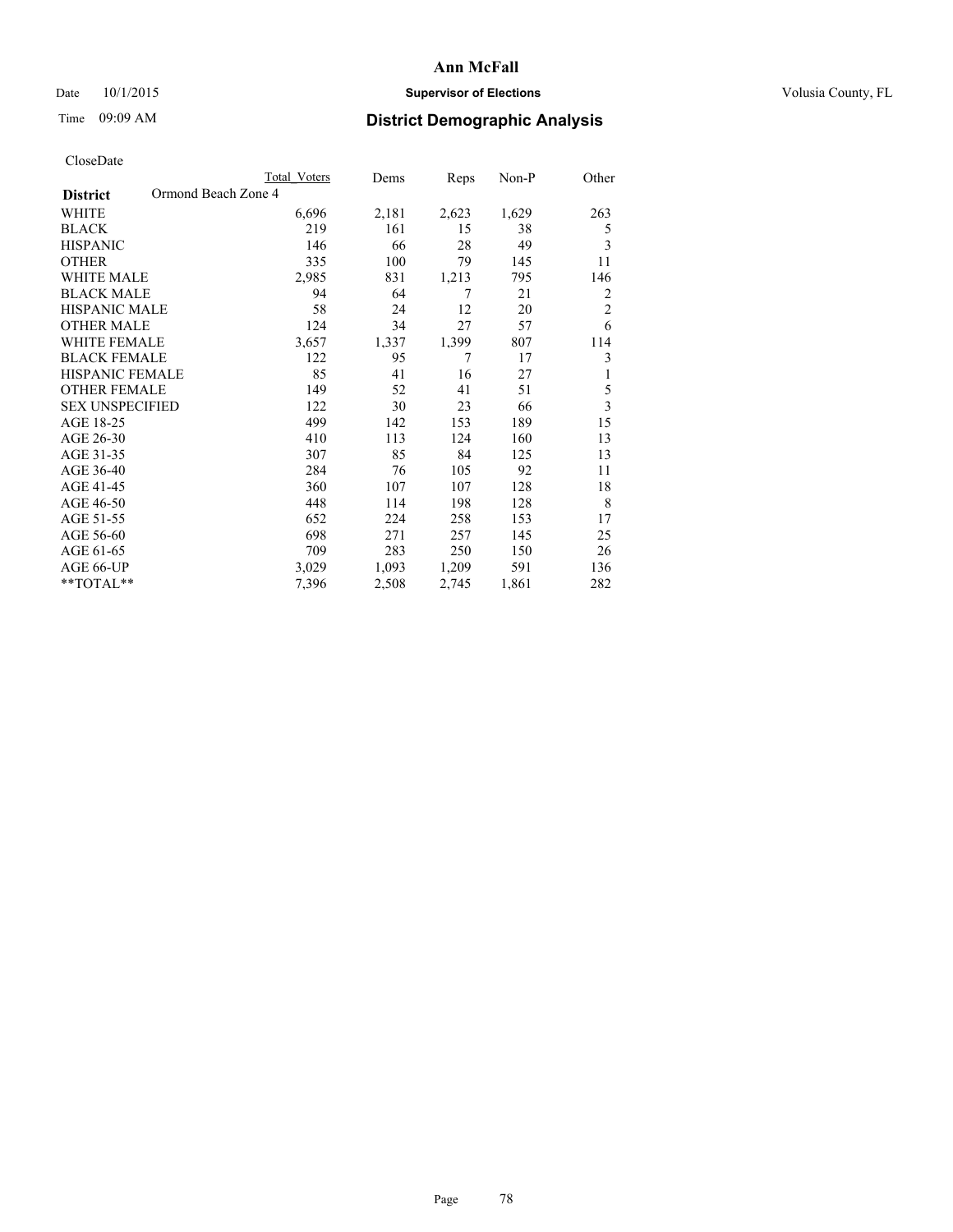## Date  $10/1/2015$  **Supervisor of Elections Supervisor of Elections** Volusia County, FL

# Time 09:09 AM **District Demographic Analysis**

| CloseDate |
|-----------|
|-----------|

|                        |         | Total Voters | Dems           | Reps           | Non-P          | Other          |
|------------------------|---------|--------------|----------------|----------------|----------------|----------------|
| <b>District</b>        | Pierson |              |                |                |                |                |
| WHITE                  |         | 549          | 187            | 239            | 109            | 14             |
| <b>BLACK</b>           |         | 47           | 39             | $\overline{2}$ | 6              | $\Omega$       |
| <b>HISPANIC</b>        |         | 145          | 64             | 9              | 68             | 4              |
| <b>OTHER</b>           |         | 21           | 5              | 3              | 13             | $\theta$       |
| WHITE MALE             |         | 261          | 84             | 118            | 49             | 10             |
| <b>BLACK MALE</b>      |         | 22           | 18             | 1              | 3              | $\theta$       |
| <b>HISPANIC MALE</b>   |         | 67           | 32             | 3              | 31             | 1              |
| <b>OTHER MALE</b>      |         | 9            | 3              | $\overline{c}$ | $\overline{4}$ | 0              |
| <b>WHITE FEMALE</b>    |         | 283          | 102            | 118            | 59             | 4              |
| <b>BLACK FEMALE</b>    |         | 25           | 21             | 1              | 3              | $\theta$       |
| <b>HISPANIC FEMALE</b> |         | 77           | 32             | 6              | 36             | 3              |
| <b>OTHER FEMALE</b>    |         | 6            | $\overline{c}$ | 1              | 3              | $\theta$       |
| <b>SEX UNSPECIFIED</b> |         | 12           | 1              | 3              | 8              | $\mathbf{0}$   |
| AGE 18-25              |         | 113          | 39             | 22             | 52             | $\theta$       |
| AGE 26-30              |         | 52           | 14             | 11             | 27             | $\mathbf{0}$   |
| AGE 31-35              |         | 57           | 13             | 22             | 20             | $\overline{c}$ |
| AGE 36-40              |         | 52           | 15             | 14             | 19             | 4              |
| AGE 41-45              |         | 59           | 18             | 18             | 21             | $\overline{c}$ |
| AGE 46-50              |         | 40           | 18             | 12             | 9              | 1              |
| AGE 51-55              |         | 75           | 35             | 25             | 11             | 4              |
| AGE 56-60              |         | 82           | 34             | 35             | 13             | $\theta$       |
| AGE 61-65              |         | 65           | 26             | 28             | 10             |                |
| AGE 66-UP              |         | 167          | 83             | 66             | 14             | 4              |
| **TOTAL**              |         | 762          | 295            | 253            | 196            | 18             |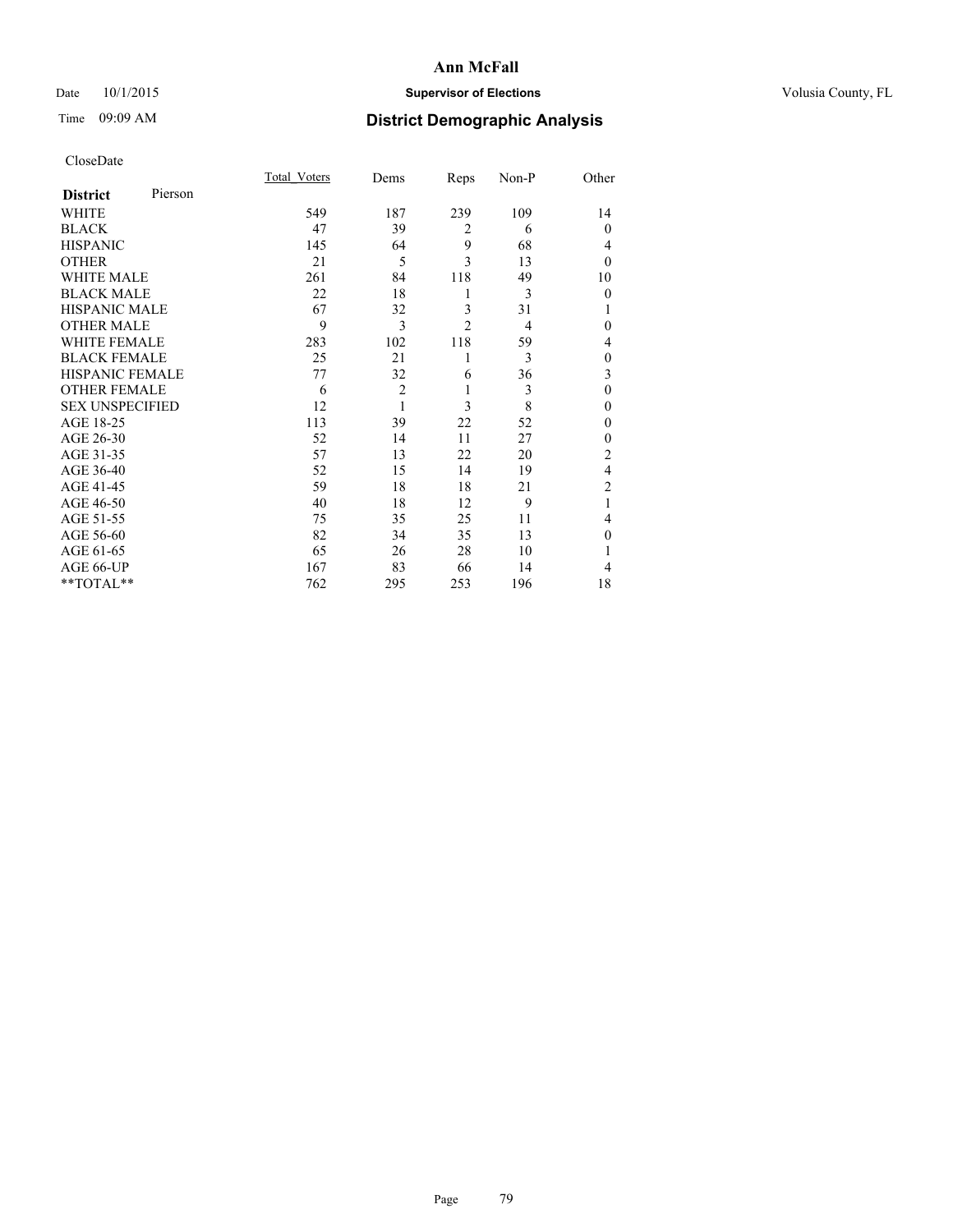## Date  $10/1/2015$  **Supervisor of Elections Supervisor of Elections** Volusia County, FL

## Time 09:09 AM **District Demographic Analysis**

|                        |             | Total Voters | Dems           | Reps  | Non-P          | Other        |
|------------------------|-------------|--------------|----------------|-------|----------------|--------------|
| <b>District</b>        | Ponce Inlet |              |                |       |                |              |
| WHITE                  |             | 2,756        | 644            | 1,418 | 606            | 88           |
| <b>BLACK</b>           |             | 9            | 4              | 2     | 3              | $\mathbf{0}$ |
| <b>HISPANIC</b>        |             | 49           | 15             | 22    | 9              | 3            |
| <b>OTHER</b>           |             | 94           | 24             | 32    | 34             | 4            |
| WHITE MALE             |             | 1,308        | 255            | 695   | 308            | 50           |
| <b>BLACK MALE</b>      |             | 4            | 2              | 1     | 1              | $\mathbf{0}$ |
| <b>HISPANIC MALE</b>   |             | 19           | 5              | 9     | 5              | $\theta$     |
| <b>OTHER MALE</b>      |             | 36           | 8              | 14    | 11             | 3            |
| WHITE FEMALE           |             | 1,427        | 384            | 718   | 288            | 37           |
| <b>BLACK FEMALE</b>    |             | 5            | $\overline{2}$ | 1     | $\overline{2}$ | $\theta$     |
| <b>HISPANIC FEMALE</b> |             | 30           | 10             | 13    | 4              | 3            |
| <b>OTHER FEMALE</b>    |             | 43           | 13             | 13    | 16             |              |
| <b>SEX UNSPECIFIED</b> |             | 36           | 8              | 10    | 17             |              |
| AGE 18-25              |             | 146          | 33             | 46    | 58             | 9            |
| AGE 26-30              |             | 83           | 20             | 33    | 29             |              |
| AGE 31-35              |             | 80           | 16             | 35    | 23             | 6            |
| AGE 36-40              |             | 74           | 11             | 31    | 29             | 3            |
| AGE 41-45              |             | 121          | 27             | 49    | 39             | 6            |
| AGE 46-50              |             | 149          | 26             | 85    | 33             | 5            |
| AGE 51-55              |             | 241          | 59             | 124   | 54             | 4            |
| AGE 56-60              |             | 310          | 69             | 177   | 60             | 4            |
| AGE 61-65              |             | 379          | 93             | 178   | 92             | 16           |
| AGE 66-UP              |             | 1,325        | 333            | 716   | 235            | 41           |
| $*$ TOTAL $**$         |             | 2,908        | 687            | 1,474 | 652            | 95           |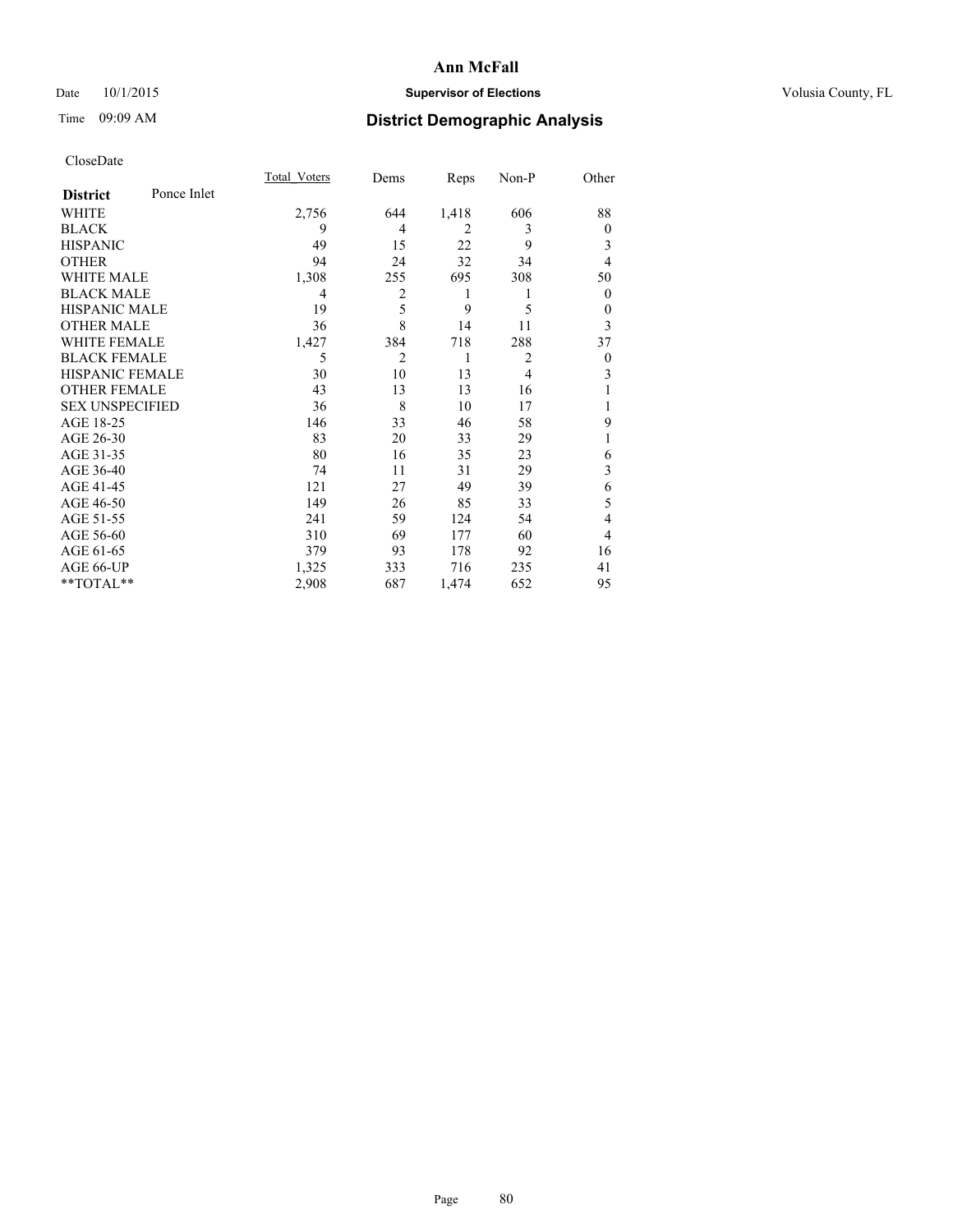## Date  $10/1/2015$  **Supervisor of Elections Supervisor of Elections** Volusia County, FL

## Time 09:09 AM **District Demographic Analysis**

|                        |                    | Total Voters | Dems  | Reps  | Non-P | Other          |
|------------------------|--------------------|--------------|-------|-------|-------|----------------|
| <b>District</b>        | Port Orange Zone 1 |              |       |       |       |                |
| WHITE                  |                    | 8,139        | 2,857 | 2,571 | 2,358 | 353            |
| <b>BLACK</b>           |                    | 174          | 132   | 8     | 29    | 5              |
| <b>HISPANIC</b>        |                    | 262          | 101   | 44    | 111   | 6              |
| <b>OTHER</b>           |                    | 334          | 103   | 59    | 164   | 8              |
| WHITE MALE             |                    | 3,688        | 1,120 | 1,287 | 1,091 | 190            |
| <b>BLACK MALE</b>      |                    | 77           | 57    | 4     | 15    | 1              |
| <b>HISPANIC MALE</b>   |                    | 112          | 43    | 18    | 47    | 4              |
| <b>OTHER MALE</b>      |                    | 106          | 33    | 17    | 53    | 3              |
| <b>WHITE FEMALE</b>    |                    | 4,373        | 1,711 | 1,264 | 1,238 | 160            |
| <b>BLACK FEMALE</b>    |                    | 97           | 75    | 4     | 14    | 4              |
| <b>HISPANIC FEMALE</b> |                    | 143          | 56    | 25    | 60    | $\overline{2}$ |
| <b>OTHER FEMALE</b>    |                    | 152          | 52    | 34    | 61    | 5              |
| <b>SEX UNSPECIFIED</b> |                    | 161          | 46    | 29    | 83    | 3              |
| AGE 18-25              |                    | 748          | 230   | 138   | 345   | 35             |
| AGE 26-30              |                    | 558          | 162   | 123   | 253   | 20             |
| AGE 31-35              |                    | 490          | 153   | 106   | 209   | 22             |
| AGE 36-40              |                    | 534          | 170   | 128   | 202   | 34             |
| AGE 41-45              |                    | 563          | 183   | 151   | 206   | 23             |
| AGE 46-50              |                    | 620          | 198   | 192   | 204   | 26             |
| AGE 51-55              |                    | 870          | 313   | 281   | 244   | 32             |
| AGE 56-60              |                    | 935          | 356   | 307   | 234   | 38             |
| AGE 61-65              |                    | 861          | 314   | 297   | 208   | 42             |
| AGE 66-UP              |                    | 2,730        | 1,114 | 959   | 557   | 100            |
| **TOTAL**              |                    | 8,909        | 3,193 | 2,682 | 2,662 | 372            |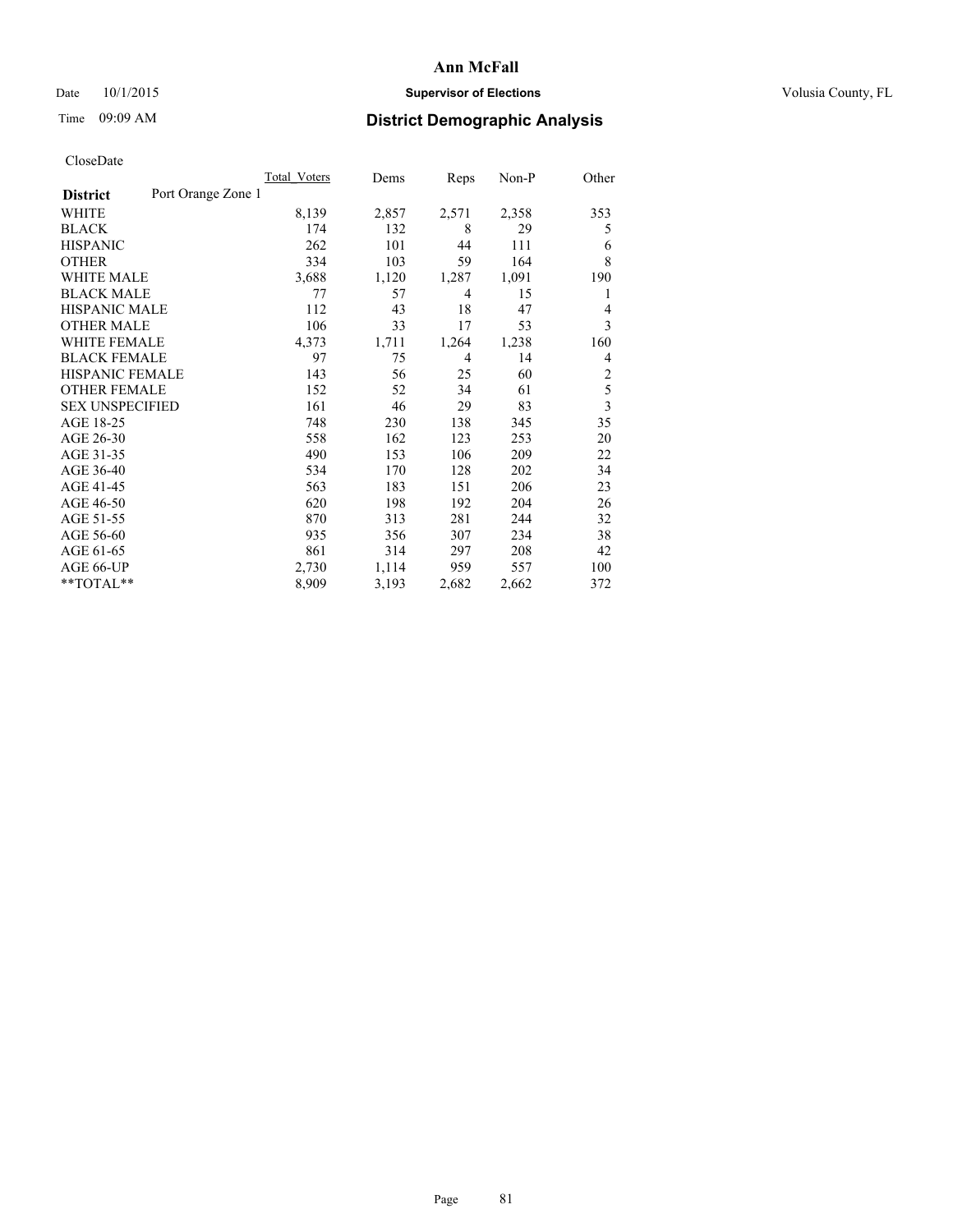## Date  $10/1/2015$  **Supervisor of Elections Supervisor of Elections** Volusia County, FL

## Time 09:09 AM **District Demographic Analysis**

|                        |                    | Total Voters | Dems  | Reps  | Non-P | Other          |
|------------------------|--------------------|--------------|-------|-------|-------|----------------|
| <b>District</b>        | Port Orange Zone 2 |              |       |       |       |                |
| WHITE                  |                    | 8,202        | 2,748 | 2,914 | 2,202 | 338            |
| <b>BLACK</b>           |                    | 407          | 313   | 14    | 74    | 6              |
| <b>HISPANIC</b>        |                    | 299          | 116   | 62    | 113   | 8              |
| <b>OTHER</b>           |                    | 473          | 148   | 98    | 217   | 10             |
| <b>WHITE MALE</b>      |                    | 3,706        | 1,081 | 1,407 | 1,051 | 167            |
| <b>BLACK MALE</b>      |                    | 145          | 107   | 5     | 30    | 3              |
| <b>HISPANIC MALE</b>   |                    | 148          | 51    | 36    | 57    | 4              |
| <b>OTHER MALE</b>      |                    | 191          | 53    | 41    | 90    | 7              |
| <b>WHITE FEMALE</b>    |                    | 4,404        | 1,637 | 1,478 | 1,125 | 164            |
| <b>BLACK FEMALE</b>    |                    | 258          | 202   | 9     | 44    | 3              |
| <b>HISPANIC FEMALE</b> |                    | 148          | 65    | 25    | 54    | 4              |
| <b>OTHER FEMALE</b>    |                    | 198          | 76    | 41    | 79    | $\overline{2}$ |
| <b>SEX UNSPECIFIED</b> |                    | 183          | 53    | 46    | 76    | 8              |
| AGE 18-25              |                    | 816          | 235   | 198   | 349   | 34             |
| AGE 26-30              |                    | 700          | 231   | 187   | 258   | 24             |
| AGE 31-35              |                    | 607          | 198   | 153   | 225   | 31             |
| AGE 36-40              |                    | 519          | 164   | 146   | 187   | 22             |
| AGE 41-45              |                    | 529          | 166   | 182   | 159   | 22             |
| AGE 46-50              |                    | 634          | 205   | 228   | 180   | 21             |
| AGE 51-55              |                    | 790          | 280   | 282   | 204   | 24             |
| AGE 56-60              |                    | 893          | 321   | 322   | 217   | 33             |
| AGE 61-65              |                    | 886          | 356   | 281   | 229   | 20             |
| AGE 66-UP              |                    | 3,007        | 1,169 | 1,109 | 598   | 131            |
| **TOTAL**              |                    | 9,381        | 3,325 | 3,088 | 2,606 | 362            |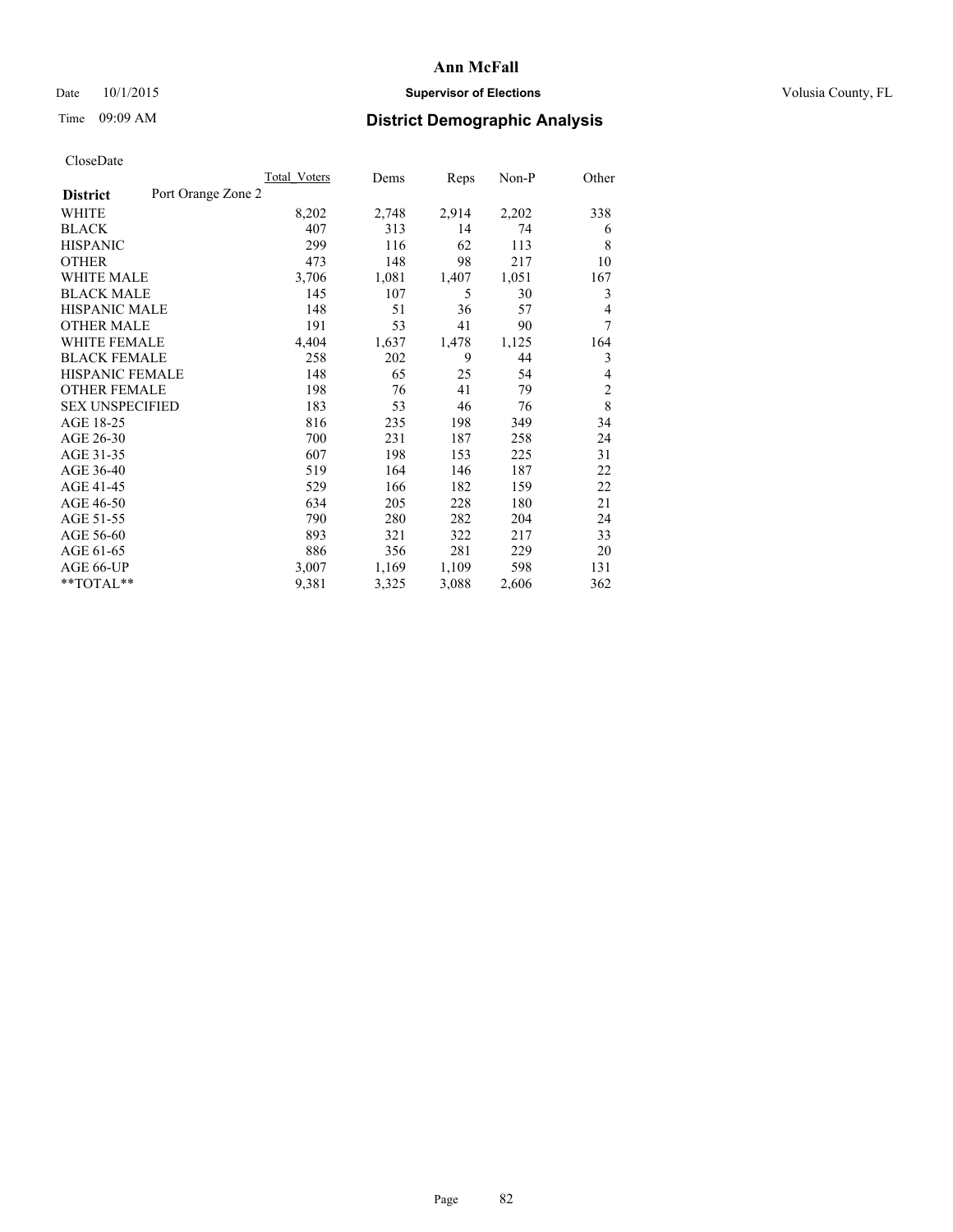## Date  $10/1/2015$  **Supervisor of Elections Supervisor of Elections** Volusia County, FL

## Time 09:09 AM **District Demographic Analysis**

|                        |                    | Total Voters | Dems  | Reps  | $Non-P$ | Other |
|------------------------|--------------------|--------------|-------|-------|---------|-------|
| <b>District</b>        | Port Orange Zone 3 |              |       |       |         |       |
| WHITE                  |                    | 9,609        | 2,813 | 3,904 | 2,529   | 363   |
| <b>BLACK</b>           |                    | 331          | 246   | 15    | 58      | 12    |
| <b>HISPANIC</b>        |                    | 306          | 114   | 60    | 115     | 17    |
| <b>OTHER</b>           |                    | 533          | 151   | 135   | 227     | 20    |
| <b>WHITE MALE</b>      |                    | 4,308        | 1,100 | 1,835 | 1,180   | 193   |
| <b>BLACK MALE</b>      |                    | 155          | 105   | 8     | 35      | 7     |
| <b>HISPANIC MALE</b>   |                    | 132          | 49    | 28    | 46      | 9     |
| <b>OTHER MALE</b>      |                    | 194          | 58    | 52    | 73      | 11    |
| <b>WHITE FEMALE</b>    |                    | 5,202        | 1,685 | 2,030 | 1,321   | 166   |
| <b>BLACK FEMALE</b>    |                    | 172          | 138   | 6     | 23      | 5     |
| <b>HISPANIC FEMALE</b> |                    | 167          | 63    | 30    | 66      | 8     |
| <b>OTHER FEMALE</b>    |                    | 235          | 73    | 62    | 94      | 6     |
| <b>SEX UNSPECIFIED</b> |                    | 214          | 53    | 63    | 91      | 7     |
| AGE 18-25              |                    | 871          | 220   | 261   | 348     | 42    |
| AGE 26-30              |                    | 714          | 186   | 213   | 291     | 24    |
| AGE 31-35              |                    | 699          | 199   | 220   | 251     | 29    |
| AGE 36-40              |                    | 613          | 185   | 197   | 204     | 27    |
| AGE 41-45              |                    | 704          | 223   | 256   | 206     | 19    |
| AGE 46-50              |                    | 761          | 213   | 303   | 225     | 20    |
| AGE 51-55              |                    | 874          | 266   | 375   | 210     | 23    |
| AGE 56-60              |                    | 923          | 303   | 370   | 223     | 27    |
| AGE 61-65              |                    | 969          | 360   | 367   | 208     | 34    |
| AGE 66-UP              |                    | 3,651        | 1,169 | 1,552 | 763     | 167   |
| **TOTAL**              |                    | 10,779       | 3,324 | 4,114 | 2,929   | 412   |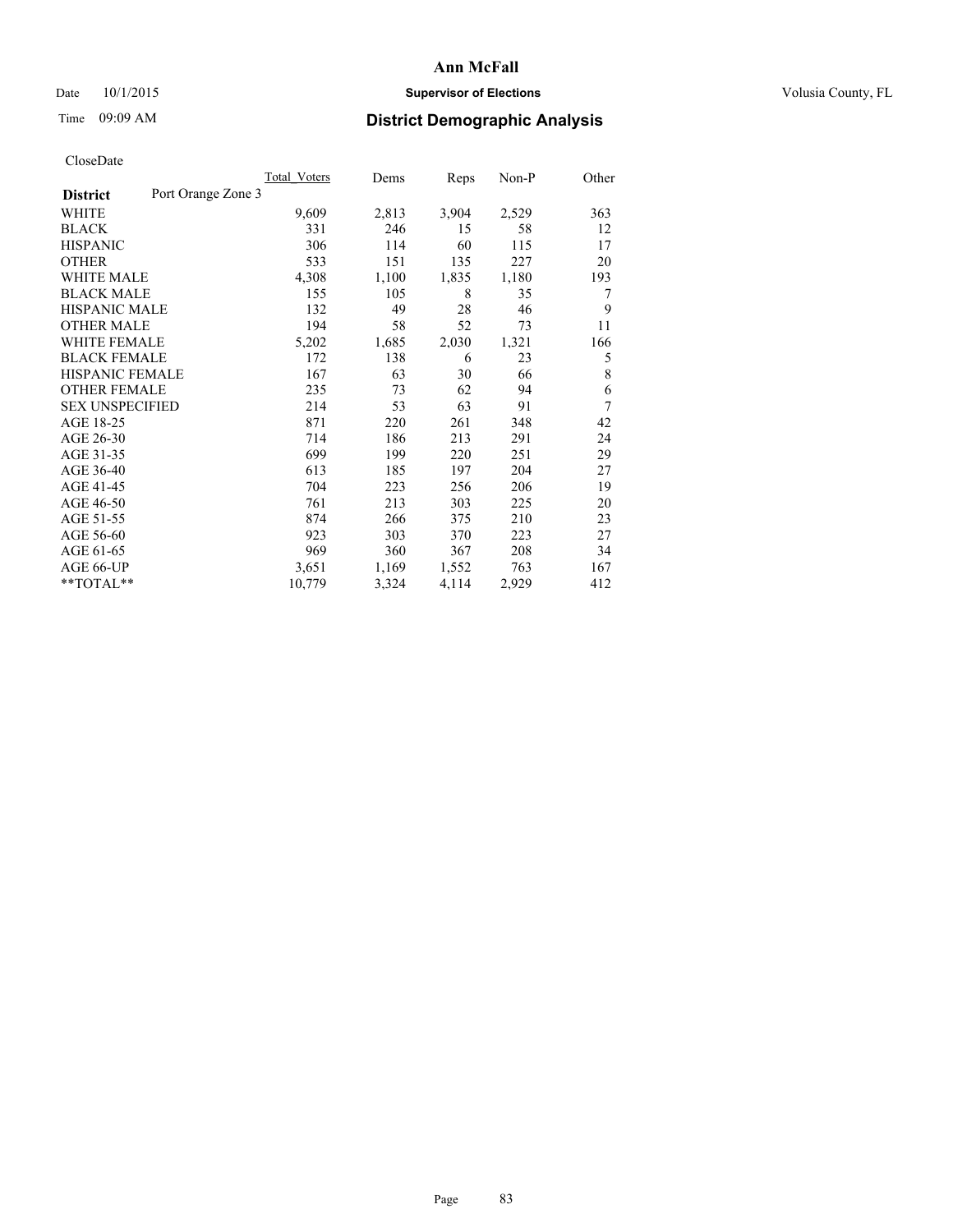## Date  $10/1/2015$  **Supervisor of Elections Supervisor of Elections** Volusia County, FL

# Time 09:09 AM **District Demographic Analysis**

|                        | Total Voters       | Dems  | Reps  | Non-P | Other |
|------------------------|--------------------|-------|-------|-------|-------|
| <b>District</b>        | Port Orange Zone 4 |       |       |       |       |
| WHITE                  | 9,199              | 2,669 | 3,975 | 2,240 | 315   |
| <b>BLACK</b>           | 285                | 200   | 23    | 60    | 2     |
| <b>HISPANIC</b>        | 302                | 110   | 86    | 98    | 8     |
| <b>OTHER</b>           | 535                | 178   | 119   | 224   | 14    |
| <b>WHITE MALE</b>      | 4,355              | 1,101 | 1,960 | 1,111 | 183   |
| <b>BLACK MALE</b>      | 137                | 87    | 17    | 32    | 1     |
| <b>HISPANIC MALE</b>   | 139                | 46    | 41    | 45    | 7     |
| <b>OTHER MALE</b>      | 216                | 71    | 55    | 82    | 8     |
| <b>WHITE FEMALE</b>    | 4,758              | 1,549 | 1,981 | 1,099 | 129   |
| <b>BLACK FEMALE</b>    | 143                | 111   | 6     | 25    | 1     |
| <b>HISPANIC FEMALE</b> | 160                | 64    | 43    | 52    | 1     |
| <b>OTHER FEMALE</b>    | 226                | 88    | 48    | 84    | 6     |
| <b>SEX UNSPECIFIED</b> | 187                | 40    | 52    | 92    | 3     |
| AGE 18-25              | 920                | 215   | 273   | 394   | 38    |
| AGE 26-30              | 593                | 191   | 172   | 208   | 22    |
| AGE 31-35              | 593                | 181   | 185   | 200   | 27    |
| AGE 36-40              | 676                | 194   | 237   | 222   | 23    |
| AGE 41-45              | 872                | 228   | 374   | 245   | 25    |
| AGE 46-50              | 896                | 241   | 381   | 251   | 23    |
| AGE 51-55              | 1,064              | 294   | 494   | 239   | 37    |
| AGE 56-60              | 995                | 319   | 457   | 196   | 23    |
| AGE 61-65              | 1,036              | 385   | 433   | 187   | 31    |
| AGE 66-UP              | 2,676              | 909   | 1,197 | 480   | 90    |
| **TOTAL**              | 10,321             | 3,157 | 4,203 | 2,622 | 339   |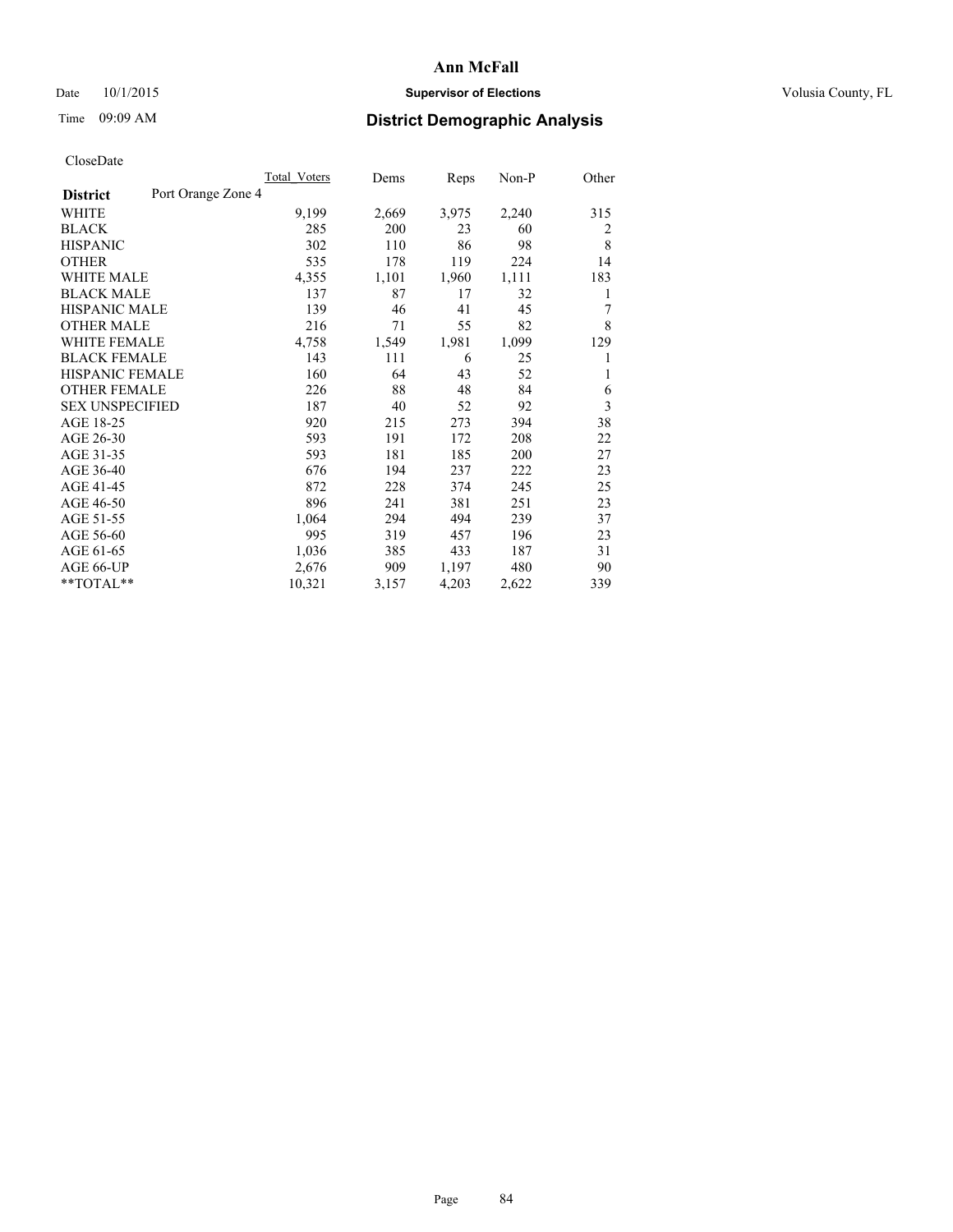## Date  $10/1/2015$  **Supervisor of Elections Supervisor of Elections** Volusia County, FL

# Time 09:09 AM **District Demographic Analysis**

|                        |               | Total Voters | Dems  | <b>Reps</b> | $Non-P$ | Other          |
|------------------------|---------------|--------------|-------|-------------|---------|----------------|
| <b>District</b>        | South Daytona |              |       |             |         |                |
| WHITE                  |               | 6,638        | 2,408 | 2,271       | 1,710   | 249            |
| <b>BLACK</b>           |               | 645          | 498   | 25          | 115     | 7              |
| <b>HISPANIC</b>        |               | 204          | 93    | 35          | 67      | 9              |
| <b>OTHER</b>           |               | 337          | 117   | 61          | 153     | 6              |
| WHITE MALE             |               | 3,061        | 962   | 1,124       | 825     | 150            |
| <b>BLACK MALE</b>      |               | 251          | 186   | 11          | 50      | 4              |
| <b>HISPANIC MALE</b>   |               | 99           | 40    | 21          | 33      | 5              |
| <b>OTHER MALE</b>      |               | 100          | 35    | 19          | 44      | $\overline{2}$ |
| WHITE FEMALE           |               | 3,533        | 1,430 | 1,135       | 869     | 99             |
| <b>BLACK FEMALE</b>    |               | 385          | 305   | 13          | 64      | $\mathfrak{Z}$ |
| <b>HISPANIC FEMALE</b> |               | 101          | 51    | 14          | 32      | 4              |
| <b>OTHER FEMALE</b>    |               | 147          | 64    | 30          | 49      | 4              |
| <b>SEX UNSPECIFIED</b> |               | 147          | 43    | 25          | 79      | $\mathbf{0}$   |
| AGE 18-25              |               | 695          | 253   | 155         | 261     | 26             |
| AGE 26-30              |               | 590          | 205   | 152         | 211     | 22             |
| AGE 31-35              |               | 491          | 191   | 114         | 173     | 13             |
| AGE 36-40              |               | 448          | 168   | 110         | 148     | 22             |
| AGE 41-45              |               | 503          | 181   | 154         | 149     | 19             |
| AGE 46-50              |               | 632          | 236   | 212         | 167     | 17             |
| AGE 51-55              |               | 781          | 303   | 261         | 189     | 28             |
| AGE 56-60              |               | 828          | 327   | 282         | 197     | 22             |
| AGE 61-65              |               | 757          | 338   | 239         | 154     | 26             |
| AGE 66-UP              |               | 2,099        | 914   | 713         | 396     | 76             |
| **TOTAL**              |               | 7,824        | 3,116 | 2,392       | 2,045   | 271            |